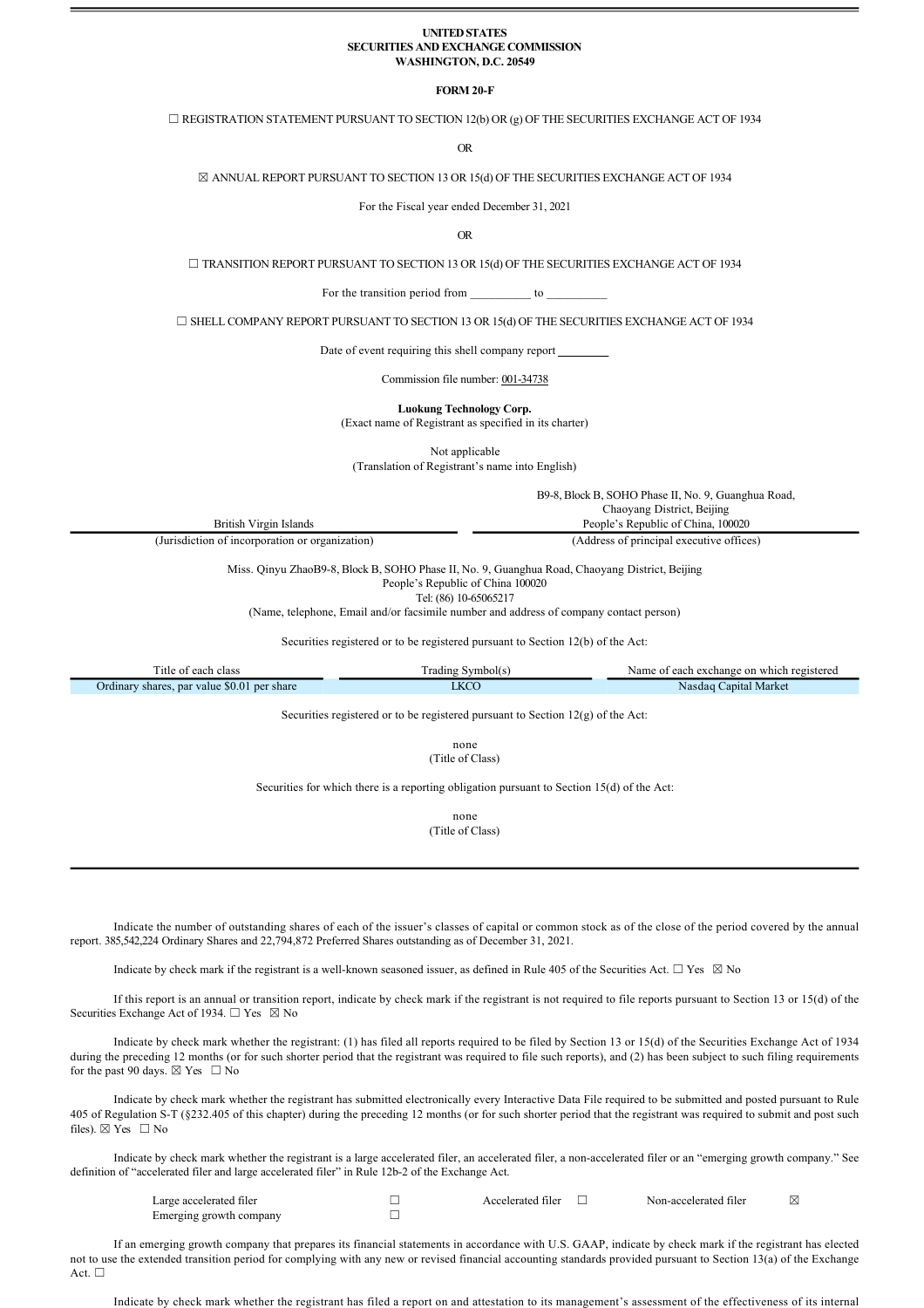control over financial reporting under Section 404(b) of the Sarbanes-Oxley Act (15 U.S.C. 7262(b)) by the registered public accounting firm that prepared or issued its audit report.  $\Box$ 

Indicate by check mark whether the registrant has filed a report on and attestation to its management's assessment of the effectiveness of its internal

Indicate by check mark which basis of accounting the registrant has used to prepare the financial statements included in this filing.

| U.S. GAAP $\boxtimes$ | International Financial Reporting Standards as issued     |  |
|-----------------------|-----------------------------------------------------------|--|
|                       | by the International Accounting Standards Board $\square$ |  |

If "Other" has been checked in response to the previous question, indicate by check mark which financial statement item the registrant has elected to follow. Item  $17 \Box$  Item  $18 \Box$ 

If this is an annual report, indicate by check mark whether the registrant is a shell company (as defined in Rule 12b-2 of the Exchange Act).  $\Box$  Yes  $\boxtimes$  No

# *In this annual report:*

Part I

- *References to the "Company", "we", "our" and "us" are to Luokung Technology Corp. and its consolidated subsidiaries, subsidiaries controlled by contract and variable interest entities;*
- *References to "China" or the "PRC" refers to the People's Republic of China, excluding, for the purposes of this Annual Report only, Hong Kong, Macau and Taiwan;*
- *References to "RMB" and "Renminbi" refer to the legal currency of China;*
- "US\$," "U.S. dollars," "\$," and "dollars" refer to the legal currency of the United States;
- *References to "variable interest entities" or "VIEs" refer to Beijing Zhong Chuan Shi Xun Technology Limited, Beijing BotBrain AI Technology Co., Ltd. and eMapgo Technologies (Beijing) Co., Ltd.*

### **Special Note Regarding Forward-looking Statements**

This annual report contains forward-looking statements that involve risks and uncertainties. These statements involve known and unknown risks, uncertainties and other factors that may cause our actual results, performance or achievements to be materially different from those expressed or implied by the forward-looking statements. These statements are made under the "safe harbor" provisions of the U.S. Private Securities Litigations Reform Act of 1995.

You can identify these forward-looking statements by words or phrases such as "may," "will," "expect," "anticipate," "aim," "estimate," "intend," "plan," "believe," "likely to" or other similar expressions. We have based these forward-looking statements largely on our current expectations and projections about future events and financial trends that we believe may affect our financial condition, results of operations, business strategy and financial needs. These forward-looking statements include, but are not limited to, statements about:

- our future business development, results of operations and financial condition;
- expected changes in our net revenues and certain cost or expense items;
- our ability to attract and retain customers; and
- trends and competition in the spatial-temporal big-data processing and interactive location-based services market.

You should read this annual report and the documents that we refer to in this annual report and have filed as exhibits to this annual report completely and with the understanding that our actual future results may be materially different from what we expect. Other sections of this annual report discuss factors which could adversely impact our business and financial performance. Moreover, we operate in an evolving environment. New risk factors emerge from time to time and it is not possible for our management to predict all risk factors, nor can we assess the impact of all factors on our business or the extent to which any factor, or combination of factors, may cause actual results to differ materially from those contained in any forward-looking statements. We qualify all of our forward-looking statements by these cautionary statements.

You should not rely upon forward-looking statements as predictions of future events. The forward-looking statements made in this annual report relate only to events or information as of the date on which the statements are made in this annual report. Except as required by law, we undertake no obligation to update or revise publicly any forwardlooking statements, whether as a result of new information, future events or otherwise, after the date on which the statements are made or to reflect the occurrence of unanticipated events.

# **TABLE OF CONTENTS**

| $1$ and $1$ |                                                              |    |
|-------------|--------------------------------------------------------------|----|
| Item 1.     | <b>Identity of Directors, Senior Management and Advisers</b> |    |
| Item 2.     | <b>Offer Statistics and Expected Timetable</b>               |    |
| Item 3.     | <b>Key Information</b>                                       |    |
|             | A. Selected Financial Data                                   |    |
|             | B. Capitalization and Indebtedness                           |    |
|             | C. Reasons for the Offer and Use of Proceeds                 |    |
|             | D. Risk Factors                                              |    |
| Item 4.     | Information on the Company                                   | 21 |
|             | A. History and Development of the Company                    | 21 |
|             | <b>B.</b> Business Overview                                  | 23 |
|             | C. Organizational Structure                                  | 43 |
|             | D. Property, Plants and Equipment                            | 48 |
| Item 4A.    | <b>Unresolved Staff Comments</b>                             | 49 |
| Item 5.     | <b>Operating and Financial Review and Prospects</b>          | 49 |
|             | A. Operating Results                                         | 49 |
|             | <b>B.</b> Liquidity and Capital Resources                    | 61 |
|             | C. Research and Development, Patents and Licenses, etc.      | 62 |
|             | D. Trend Information                                         | 62 |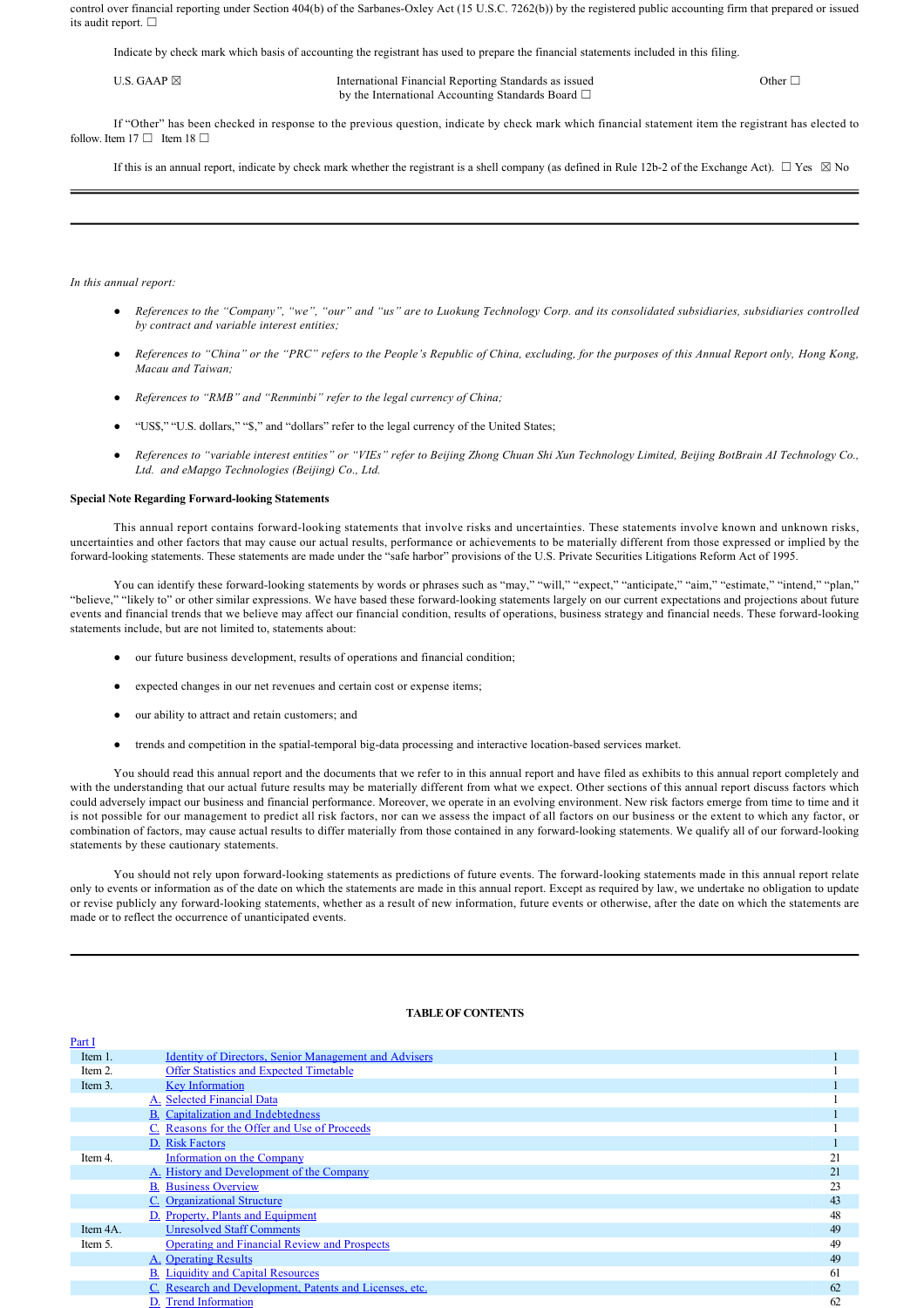|          | E. Critical Accounting Estimates                           | 62 |
|----------|------------------------------------------------------------|----|
| Item 6.  | Directors, Senior Management and Employees                 | 63 |
|          | A. Directors and Senior Management                         | 63 |
|          | <b>B.</b> Compensation                                     | 64 |
|          | C. Board Practices                                         | 66 |
|          | D. Employees                                               | 70 |
|          | E. Share Ownership                                         | 70 |
| Item 7.  | Major Shareholders and Related Party Transactions          | 71 |
|          | A. Major Shareholders                                      | 71 |
|          | <b>B.</b> Related Party Transactions                       | 71 |
|          | C. Interests of Experts and Counsel                        | 71 |
| Item 8.  | <b>Financial Information</b>                               | 72 |
|          | A. Consolidated Statements and Other Financial Information | 72 |
|          | <b>B.</b> Significant Changes                              | 72 |
| Item 9.  | The Offer and Listing                                      | 73 |
|          | A. Offer and Listing Details                               | 73 |
|          | <b>B.</b> Plan of Distribution                             | 73 |
|          | C. Markets                                                 | 73 |
|          | D. Selling shareholders                                    | 73 |
|          | E. Dilution                                                | 73 |
|          | E. Expenses of the issue                                   | 73 |
| Item 10. | <b>Additional Information</b>                              | 73 |
|          | A. Share Capital                                           | 73 |
|          | <b>B.</b> Memorandum and Articles of Association           | 73 |
|          | C. Material Contracts                                      | 80 |
|          | D. Exchange Controls                                       | 82 |
|          | E. Taxation                                                | 87 |
|          | Dividends and Paying Agents<br>F.                          | 92 |
|          | <b>Statement by Experts</b><br>G.                          | 92 |
|          | <b>Documents on Display</b><br>Н.                          | 92 |
|          | <b>Subsidiary Information</b>                              | 92 |
| Item 11. | Quantitative and Qualitative Disclosures about Market Risk | 93 |

| Item 12      |                                                                              | 94    |
|--------------|------------------------------------------------------------------------------|-------|
|              | Description of Securities Other than Equity Securities                       |       |
|              | A. Debt Securities                                                           | 94    |
|              | <b>B.</b> Warrants and Rights                                                | 94    |
|              | <b>Other Securities</b><br>C.                                                | 94    |
|              | D. American Depositary Shares                                                | 94    |
|              |                                                                              |       |
| Part II      |                                                                              |       |
| Item 13.     | Defaults, Dividend Arrearages and Delinquencies                              | 95    |
| Item 14      | Material Modifications to the Rights of Security Holders and Use of Proceeds | 95    |
| Item 15.     | <b>Controls and Procedures</b>                                               | 95    |
| Item 16A.    | <b>Audit Committee Financial Expert</b>                                      | 96    |
| Item 16B.    | <b>Code of Ethics</b>                                                        | 96    |
| Item $16C$ . | <b>Principal Accountant Fees and Services</b>                                | 96    |
| Item $16D$ . | Exemptions from the Listing Standards for Audit Committees                   | 97    |
| Item 16E     | Purchases of Equity Securities by the Issuer and Affiliated Purchasers       | 97    |
| Item 16F     | Change in Registrant's Certifying Accountant                                 | 97    |
| Item $16G$ . | <b>Corporate Governance</b>                                                  | 97    |
| Item 16H     | <b>Mine Safety Disclosure</b>                                                | 97    |
| Item $16I$ . | Disclosure Regarding Foreign Jurisdictions That Prevent Inspections.         | 97    |
|              |                                                                              | 97    |
| Part III     |                                                                              |       |
| Item 17      | <b>Financial Statements</b>                                                  | 98    |
| Item 18.     | <b>Financial Statements</b>                                                  | 98    |
| Item 19.     | <b>Exhibits</b>                                                              | 98    |
|              |                                                                              |       |
|              | <b>Index to Consolidated Financial Statements</b>                            | $F-1$ |
|              |                                                                              |       |
|              |                                                                              |       |

i

**PART I**

ii

# **ITEM 1. IDENTITY OF DIRECTORS, SENIOR MANAGEMENT AND ADVISERS.**

Not applicable.

# **ITEM 2. OFFER STATISTICS AND EXPECTED TIMETABLE.**

Not applicable.

# **ITEM 3. KEY INFORMATION.**

**A. [Reserved.]**

# **B. CAPITALIZATION AND INDEBTEDNESS.**

Not applicable.

# **C. REASONS FOR THE OFFER AND USE OF PROCEEDS.**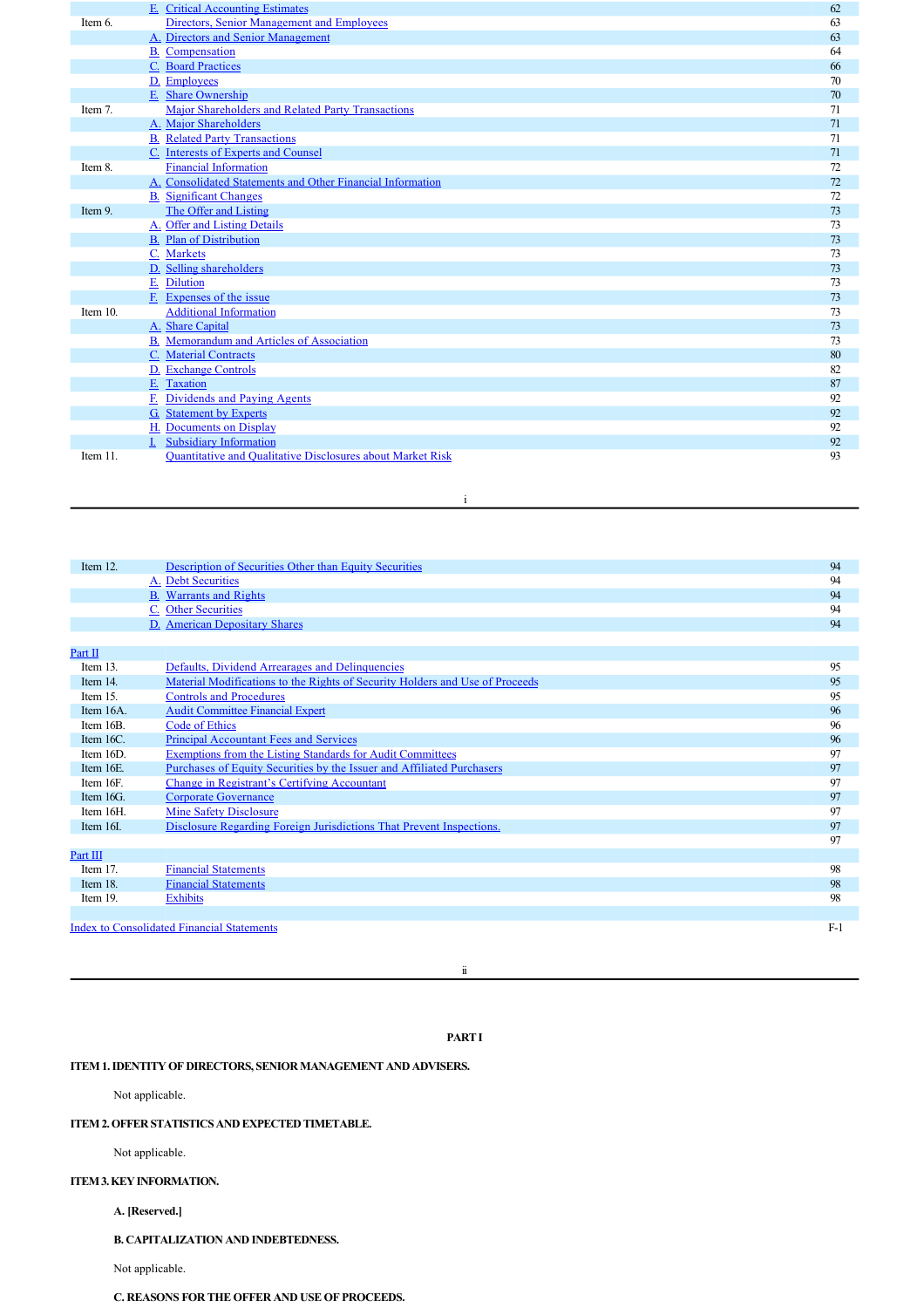#### Not applicable.

## **D. RISK FACTORS.**

An investment in our ordinary shares involves a high degree of risk. You should carefully consider the risks and uncertainties described below together with all other information contained in this annual report, including the matters discussed under "Special Note Regarding ForwardLooking Statements," before you decide to invest in our ordinary shares. You should pay particular attention to the fact that we are a holding company with substantial operations in China and are subject to legal and regulatory environments that in many respects differ from those of the United States. If any of the following risks, or any other risks and uncertainties that are not presently foreseeable to us, actually occur, our business, financial condition, results of operations, liquidity and our future growth prospects would be materially and adversely affected. You should also consider all other information contained in this annual report before deciding to invest in our ordinary shares.

# *We may undertake acquisitions, investments, joint ventures or other strategic alliances, which could have a material adverse effect on our ability to manage our business. In addition, such undertakings may not be successful.*

Our strategy includes plans to grow both organically and through acquisitions, participation in joint ventures or other strategic alliances. Joint ventures and strategic alliances may expose us to new operational, regulatory and market risks, as well as risks associated with additional capital requirements. We may not be able, however, to identify suitable future acquisition candidates or alliance partners. Even if we identify suitable candidates or partners, we may be unable to complete an acquisition or alliance on terms commercially acceptable to us. If we fail to identify appropriate candidates or partners, or complete desired acquisitions, we may not be able to implement our strategies effectively or efficiently.

In addition, our ability to successfully integrate acquired companies and their operations may be adversely affected by several factors. These factors include:

- 1. diversion of management's attention;
- 2. difficulties in retaining customers of the acquired companies;
- 3. difficulties in retaining personnel of the acquired companies;

1

- 4. entry into unfamiliar markets;
- 5. unanticipated problems or legal liabilities; and
- 6. tax and accounting issues.

If we fail to integrate acquired companies efficiently, our earnings, revenue growth and business could be negatively affected.

## *Due to intense competition for highlyskilled personnel, we may fail to attract and retain enough sufficiently trained employees to support our operations; our ability to bid for and obtain new projects may be negatively affected and our revenues could decline as a result.*

The IT industry relies on skilled employees, and our success depends to a significant extent on our ability to attract, hire, train and retain qualified employees. There is significant competition in China for professionals with the skills necessary to develop the products and perform the services we offer to our customers. Increased competition for these professionals, in the mobile application design area or otherwise, could have an adverse effect on us if we experience significant increase in the attrition rate among employees with specialized skills, which could decrease our operating efficiency and productivity and could lead to a decline in demand for our services.

In addition, our ability to serve existing customers and business partners and obtain new business will depend, in large part, on our ability to attract, train and retain skilled personnel that enable us to keep pace with growing demands for spatial-temporal big-data processing and interactive location-based services, evolving industry standards and changing customer preferences. Our failure to attract, train and retain personnel with the qualifications necessary to fulfill the needs of our existing and future customers or to assimilate new employees successfully could have a material adverse effect on our business, financial condition and results of operations. Our failure to retain our key personnel on business development or find suitable replacements of the key personnel upon their departure may lead to shrinking new implementation projects, which could materially adversely affect our business.

### *Our business depends substantially on the continuing efforts of our senior executives and other key personnel, and our business may be severely disrupted if we lose their services.*

Our future success heavily depends upon the continued services of our senior executives and other key employees, particularly since we recently appointed a new Chairman. We are reliant on the services of Mr. Xuesong Song, our Chairman, Chief Executive Officer and member of our board of directors. If one or more of our senior executives or key employees is unable or unwilling to continue in his or her present position, we may not be able to replace such employee easily, or at all, we may incur additional expenses to recruit, train and retain replacement personnel, our business may be severely disrupted, and our financial condition and results of operations may be materially adversely affected.

# *Our business could suffer if our executives and directors compete against us and our noncompetition agreements with them cannot be enforced.*

If any of our senior executives or key employees joins a competitor or forms a competing company, we may lose customers, knowhow and key professionals and staff members to them. Also, if any of our business development managers who keep a close relationship with our customers and business partners joins a competitor or forms a competing company, we may lose customers, and our revenues may be materially adversely affected. Most of our executives have entered, or will soon enter, into employment agreements with us that contain or will contain noncompetition provisions. However, if any dispute arises between our executive officers and us, such non-competition provisions may not be enforceable, especially in China, where all of these executive officers and key employees reside, in light of the uncertainties with China's legal system. See "Risk Factors — Risks Related to Doing Business in China — Uncertainties with respect to the PRC legal system could adversely affect us."

#### *Our computer networks may be vulnerable to security risks that could disrupt our services and adversely affect our results of operations.*

Our computer networks may be vulnerable to unauthorized access, computer hackers, computer viruses and other security problems caused by unauthorized access to, or improper use of, systems by third parties or employees. We have been the target of attempted cybersecurity breaches in the past and expect that we will continue to be subject to such attempts in the future. A hacker who circumvents security measures could misappropriate proprietary information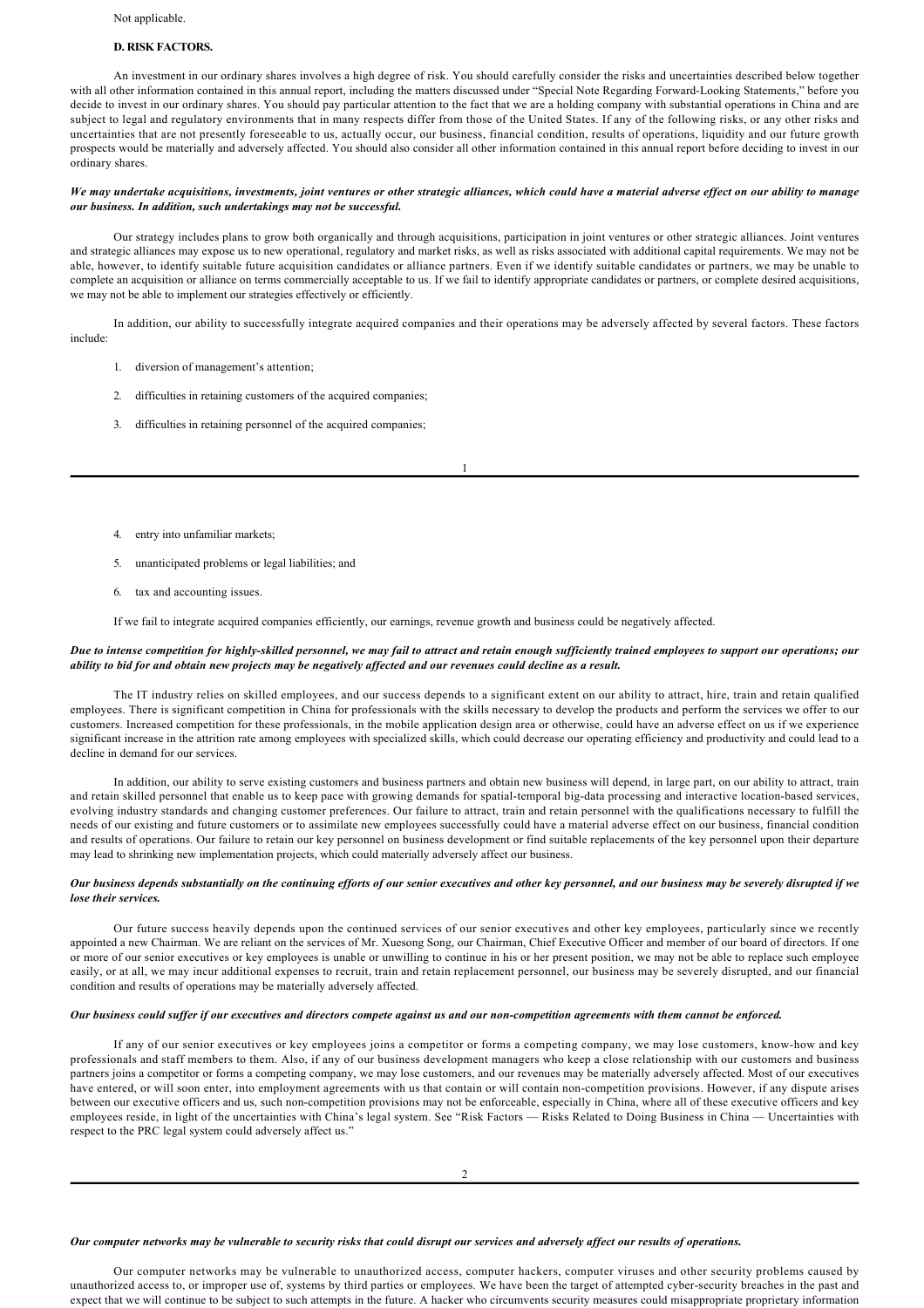or cause interruptions or malfunctions in operations. Computer attacks or disruptions may jeopardize the security of information stored in and transmitted through computer systems and mobile devices of our customers. Actual or perceived concerns that our systems may be vulnerable to such attacks or disruptions may deter customers from using our services. As a result, we may be required to expend significant resources to protect against the threat of these security breaches or to alleviate problems caused by these breaches, which could adversely affect our results of operations.

# *Widespread health developments, including the recent global COVID19 pandemic, could materially and adversely affect our business, financial condition and results of operations.*

Our business has been, and may continue to be, impacted by the fear of exposure to or actual effects of the COVID-19 pandemic, such as recommendations or mandates from governmental authorities to close businesses, limit travel, avoid large gatherings or to self-quarantine. These impacts could place limitations on our ability to execute on our business plan and could materially and adversely affect our business, financial condition and results of operations. We continue to monitor the situation, have actively implemented policies and procedures to address the situation, and may adjust our current policies and procedures as more information and guidance become available to address the evolving situation. The impact of COVID-19 may also exacerbate other risks discussed in this Report, any of which could have a material effect on us.

## *If we do not continually enhance our solutions and service offerings, we may have difficulty in retaining existing customers and attracting new customers.*

We believe that our future success will depend, to a significant extent, upon our ability to enhance our existing technologies, applications and platform, and to introduce new features to meet the preferences and requirements of our customers in a rapidly developing and evolving market. Unexpected technical, operational, distribution or other problems could delay or prevent the introduction of one or more of these products or services, or any products or services that we may plan to introduce in the future. Our present or future products may not satisfy the evolving preferences and tastes of our customers, and these solutions and services may not achieve anticipated market acceptance or generate incremental revenue. If we are unable to anticipate or respond adequately to the need for service or product enhancements due to resource, technological or other constraints, our business, financial condition and results of operations could be materially and adversely affected.

# *If we are unable to develop competitive new products and service offerings our future results of operations could be adversely affected.*

Our future revenue stream depends to a large degree on our ability to utilize our technology in a way that will allow us to offer new types of products in relation to maps and geospatial data processing, mobile applications and services to a broader customer base. We will be required to make investments in research and development in order to continually develop new products, software applications and related service offerings, enhance our existing products, platform, mobile applications and related service offerings and achieve market acceptance of our mobile applications and service offerings. We may incur problems in the future in innovating and introducing new products, mobile applications and service offerings. Our developmentstage products, mobile applications may not be successfully completed or, if developed, may not achieve significant customer acceptance. If we are unable to successfully define, develop and introduce competitive new mobile applications, and enhance existing mobile applications, our future results of operations would be adversely affected. The timely availability of new applications and their acceptance by customers are important to our future success. A delay in the development of new applications could have a significant impact on its results of operations.

3

#### *Changes in technology could adversely affect our business by increasing our costs, reducing our profit margins and causing a decline in our competitiveness.*

China's spatial-temporal big-data processing and interactive location-based services industry, in which we operate, is characterized by rapidly changing technology, evolving industry standards, frequent introductions of new services and solutions and enhancements as well as changing customer demands. New solutions and new technologies often render existing solutions and services obsolete, excessively costly or otherwise unmarketable. As a result, our success depends on our ability to adapt to the latest technological progress, such as the 5G standard and technologies, and to develop or acquire and integrate new technologies into our products, mobile applications and related services. Advances in technology also require us to commit substantial resources to developing or acquiring and then deploying new technologies for use in our operations. We must continuously train personnel in new technologies and in how to integrate existing systems with these new technologies. We may not be able to adapt quickly to new technologies or commit sufficient resources to compete successfully against existing or new competitors in bringing to market solutions and services that incorporate these new technologies. We may incur problems in the future in innovating and introducing new mobile applications and service offerings. Our development of new mobile applications and platform enhancements may not be successfully completed or, if developed, may not achieve significant customer acceptance. If we fail to adapt to changes in technologies and compete successfully against established or new competitors, our business, financial condition and results of operations could be adversely affected.

# *Problems with the quality or performance of our software or other systems may cause delays in the introduction of new solutions or result in the loss of customers and revenues, which could have a material and adverse effect on our business, financial condition and results of operations.*

Our products are complex and may contain defects, errors or bugs when first introduced to the market or to a particular customer, or as new versions are released. Because we cannot test for all possible scenarios, our systems may contain errors that are not discovered until after they have been installed or implemented, and we may not be able to timely correct these problems. These defects, errors or bugs could interrupt or delay the completion of projects or sales to our customers. In addition, our reputation may be damaged and we may fail to acquire new projects from existing customers or new customers. Errors may occur when we provide systems integration and maintenance services. Even in cases where we have agreements with our customers that contain provisions designed to limit our exposure to potential claims and liabilities arising from customer problems, these provisions may not effectively protect us against such claims in all cases and in all jurisdictions. In addition, as a result of business and other considerations, we may undertake to compensate our customers for damages arising from the use of our solutions, even if our liability is limited by these provisions. Moreover, claims and liabilities arising from customer problems could also result in adverse publicity and materially and adversely affect our business, results of operations and financial condition. We currently do not carry any product or service liability insurance and any imposition of liability on us may materially and adversely affect our business and increase our costs, resulting in reduced revenues and profitability.

### *Our products may contain undetected software defects, which could negatively affect our revenues.*

Our software products are complex and may contain undetected defects. Although we test our products, it is possible that errors may be found or occur in our new or existing products after we have delivered those products to the customers. Defects, whether actual or perceived, could result in adverse publicity, loss of revenues, product returns, a delay in market acceptance of our products, loss of competitive position or claims against us by customers. Any such problems could be costly to remedy and could cause interruptions, delays, or cessation of our product sales, which could cause us to lose existing or prospective customers and could negatively affect our results of operations.

*We may be subject to infringement, misappropriation and indemnity claims in the future, which may cause us to incur significant expenses, pay substantial damages and be prevented from providing our services or technologies.*

Our success depends, in part, on our ability to carry out our business without infringing the intellectual property rights of third parties. Patent and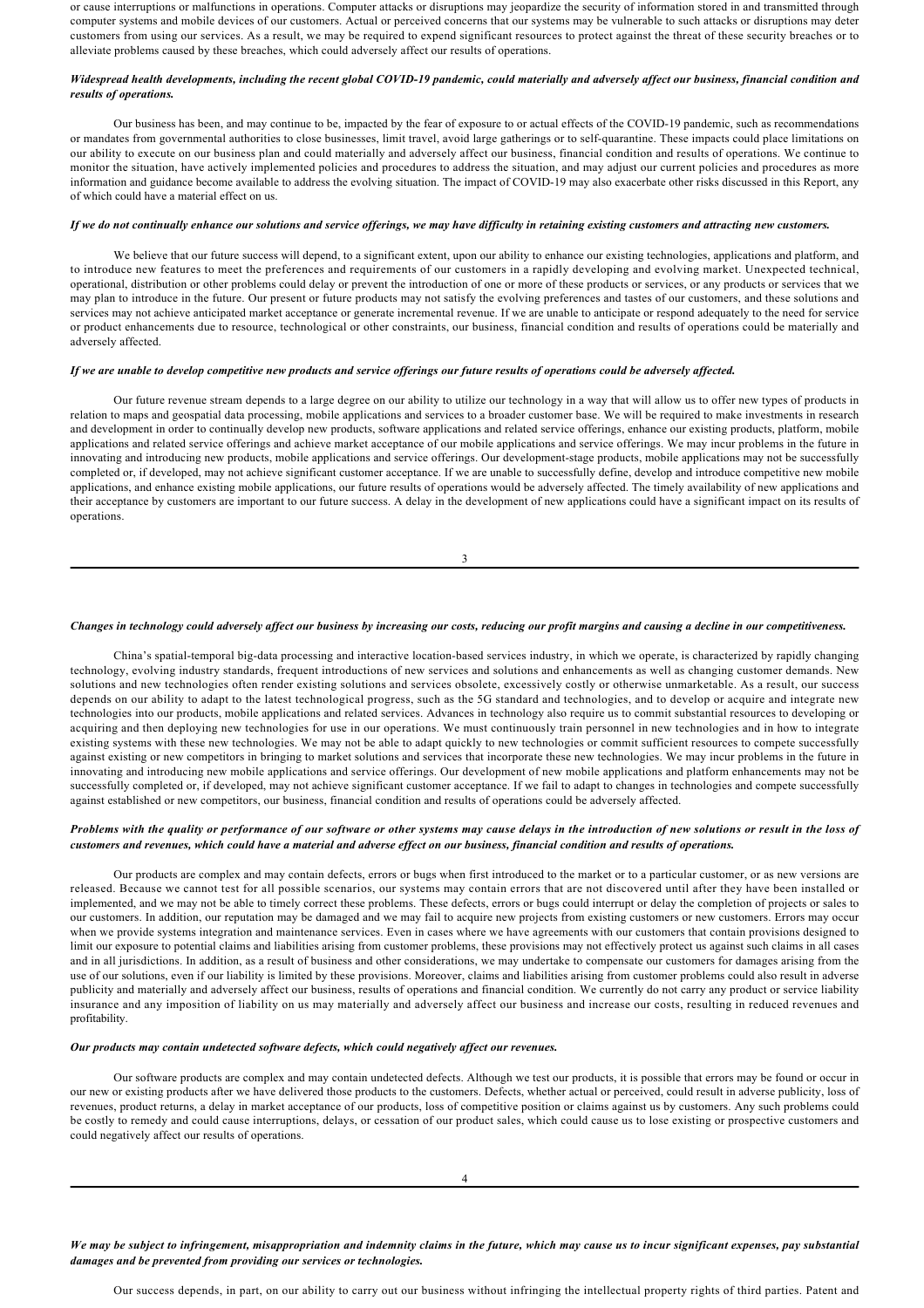copyright law covering software-related technologies is evolving rapidly and is subject to a great deal of uncertainty. Our self-developed or licensed technologies, processes or methods may be covered by third-party patents or copyrights, either now existing or to be issued in the future. Any potential litigation may cause us to incur significant expenses. Third-party claims, if successfully asserted against us may cause us to pay substantial damages, seek licenses from third parties, pay ongoing royalties, redesign our services or technologies, or prevent us from providing services or technologies subject to these claims. Even if we were to prevail, any litigation would likely be costly and timeconsuming and divert the attention of our management and key personnel from our business operations.

## *Our failure to protect our intellectual property rights may undermine our competitive position, and subject us to costly litigation to protect our intellectual property rights.*

Any misappropriation of our technology or the development of competitive technology could seriously harm our business. We regard a substantial portion of our hardware and software systems as proprietary and rely on statutory copyright, trademark, patent, trade secret laws, customer license agreements, employee and third-party non-disclosure agreements and other methods to protect our proprietary rights. Nevertheless, these resources afford only limited protection and the actions we take to protect our intellectual property rights may not be adequate. In particular, third parties may infringe or misappropriate our proprietary technologies or other intellectual property rights, which could have a material adverse effect on our business, financial condition and results of operations. In addition, intellectual property rights and confidentiality protection in China may not be as effective as in the United States, and policing unauthorized use of proprietary technology can be difficult and expensive. Further, litigation may be necessary to enforce our intellectual property rights, protect our trade secrets or determine the validity and scope of the proprietary rights of others. The outcome of any such litigation may not be in our favor. Any such litigation may be costly and may divert management attention, as well as our other resources, away from our business. An adverse determination in any such litigation will impair our intellectual property rights and may harm our business, prospects and reputation. In addition, we have no insurance coverage against litigation costs and would have to bear all litigation costs in excess of the amount recoverable from other parties. The occurrence of any of the foregoing could have a material adverse effect on our business, financial condition and results of operations.

# Our solutions incorporate a portion of, and work in conjunction with, third-party hardware and software solutions. If these third-party hardware or software *solutions are not available to us at reasonable costs, or at all, our results of operations could be adversely impacted.*

Although our hardware and software systems and mobile applications primarily rely on our own core technologies, some elements of our systems incorporate a small portion of third-party hardware and software solutions. If any third party were to discontinue making their intellectual property available to us or our customers on a timely basis, or increase materially the cost of their licensing such intellectual property, or if our systems or applications failed to properly function or interoperate with replacement intellectual property, we may need to incur costs in finding replacement third-party solutions and/or redesigning our systems or applications to replace or function with or on replacement third-party proprietary technology. Replacement technology may not be available on terms acceptable to us or at all, and we may be unable to develop alternative solutions or redesign our systems or applications on a timely basis or at a reasonable cost. If any of these were to occur, our results of operations could be adversely impacted.

# *Our ability to sell our products is highly dependent on the quality of our service and support offerings, and our failure to offer high quality service could have a material adverse effect on our ability to market and sell our products.*

Our customers depend upon our customer service and support staff to resolve issues relating to our products. High-quality support services are critical for the successful marketing and sale of our products. If we fail to provide high-quality support on an ongoing basis, our customers may react negatively and we may be materially and adversely affected in our ability to sell additional products to these customers. This could also damage our reputation and prospects with potential customers. Our failure to maintain high-quality support services could have a material and adverse effect on our business, results of operations and financial condition.

$$
\,5\,
$$

# *Weaknesses in our internal controls over financial reporting or disclosure controls and procedures may have a material adverse effect on our business, the price of our ordinary shares, operating results and financial condition.*

We are required to establish and maintain appropriate internal controls over financial reporting and disclosure controls and procedures. Pursuant to Section 404 of the Sarbanes-Oxley Act of 2002 and the related rules adopted by the Securities and Exchange Commission (the "SEC"), every public company is required to include a management report on its internal controls over financial reporting in its annual report, which contains management's assessment of the effectiveness of the company's internal controls over financial reporting. This requirement first applied to our annual report on Form 20-F for the fiscal year ended on September 30, 2011. In connection with our assessments of our disclosure controls and procedures and internal controls over financial reporting, management concluded that as of December 31, 2021, our disclosure controls and procedures and our internal controls over financial reporting were not effective due to lack of U.S. generally accepted accounting principles ("U.S. GAAP") expertise in our current accounting team. Please refer to the discussion under Item 15, "Controls and Procedures" for further discussion of our material weakness as of December 31, 2021. Should we be unable to remediate the material weakness promptly and effectively, such weakness could harm our operating results, result in a material misstatement of our financial statements, cause us to fail to meet our financial reporting obligations or prevent us from providing reliable and accurate financial reports or avoiding or detecting fraud. This, in turn, could result in a loss of investor confidence in the accuracy and completeness of our financial reports, which could have an adverse effect on the trading price of our ordinary shares. Any litigation or other proceeding or adverse publicity relating to the material weaknesses could have a material adverse effect on our business and operating results.

## *We have very limited insurance coverage which could expose us to significant costs and business disruption.*

We do not maintain any insurance coverage for our leased properties. Should any natural catastrophes such as earthquakes, floods, typhoons or any acts of terrorism occur in Beijing, China, where our head office is located and most of our employees are based, or elsewhere in China, we might suffer not only significant property damages, but also loss of revenues due to interruptions in our business operations, which could have a material adverse effect on our business, operating results or financial condition.

The insurance industry in China is still at an early stage of development. Insurance companies in China offer limited business insurance products, and do not, to our knowledge, offer business liability insurance. As a result, we do not have any business liability insurance coverage for our operations. Moreover, while business disruption insurance is available, we have determined that the risks of disruption and cost of the insurance are such that we do not require it at this time. Any business disruption, litigation or natural disaster might result in substantial costs and diversion of resources, particularly if it affects our technology platforms which we depend on for delivery of our software and services, and could have a material adverse effect on our financial condition and results of operations.

# *We may be liable to our customers for damages caused by unauthorized disclosure of sensitive and confidential information, whether through our employees or otherwise.*

We are typically required to manage, utilize and store sensitive or confidential customer data in connection with the products and services we provide. Under the terms of our customer contracts, we are required to keep such information strictly confidential. We seek to implement specific measures to protect sensitive and confidential customer data. We require our employees to enter into non-disclosure agreements to limit such employees' access to, and distribution of, our customers' sensitive and confidential information and our own trade secrets. We can give no assurance that the steps taken by us in this regard will be adequate to protect our customers' confidential information. If our customers' proprietary rights are misappropriated by our employees, in violation of any applicable confidentiality agreements or otherwise, our customers may consider us liable for that act and seek damages and compensation from us. However, we currently do not have any insurance coverage for mismanagement or misappropriation of such information by our employees. Any litigation with respect to unauthorized disclosure of sensitive and confidential information might result in substantial costs and diversion of resources and management attention.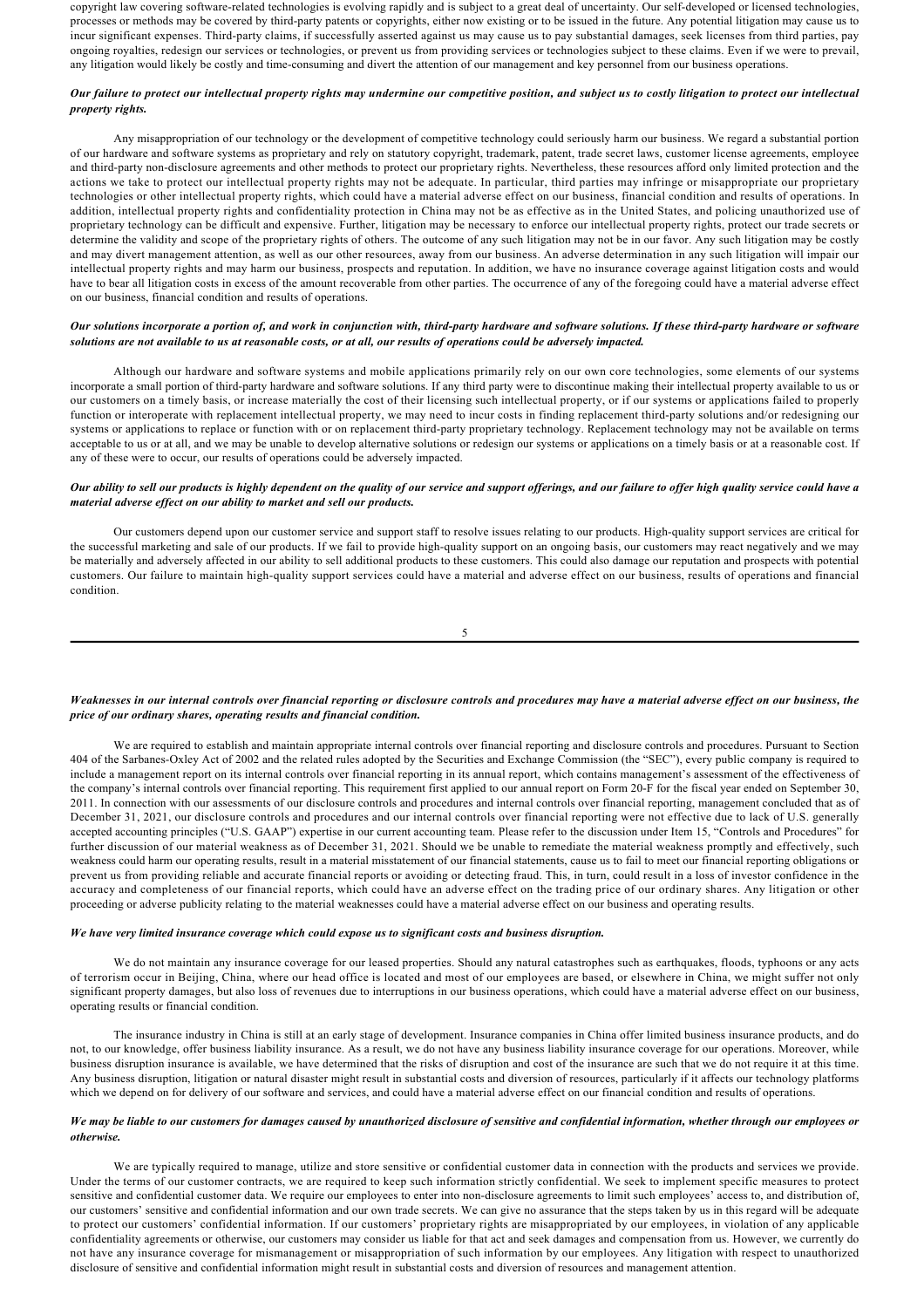# *We may face intellectual property infringement claims that could be timeconsuming and costly to defend. If we fail to defend ourselves against such claims, we may lose significant intellectual property rights and may be unable to continue providing our existing products and services.*

It is critical that we use and develop our technology and products without infringing upon the intellectual property rights of third parties, including patents, copyrights, trade secrets and trademarks. Intellectual property litigation is expensive and timeconsuming and could divert management's attention from our business. A successful infringement claim against us, whether with or without merit, could, among others things, require us to pay substantial damages, develop noninfringing technology, or rebrand our name or enter into royalty or license agreements that may not be available on acceptable terms, if at all, and cease making, licensing or using products that have infringed a third party's intellectual property rights. Protracted litigation could also result in existing or potential customers deferring or limiting their purchase or use of our products until resolution of such litigation, or could require us to indemnify our customers against infringement claims in certain instances. Also, we may be unaware of intellectual property registrations or applications relating to our services that may give rise to potential infringement claims against us. Parties making infringement claims may be able to obtain an injunction to prevent us from delivering our services or using technology containing the allegedly infringing intellectual property. Any intellectual property litigation could have a material adverse effect on our business, results of operations or financial condition.

# *Seasonality and fluctuations in our customers' spending cycles and other factors can cause our revenues and operating results to vary significantly from quarter to quarter and from year to year.*

Our revenues and operating results will vary from quarter to quarter and from year to year due to a number of factors, many of which are outside of our control. Our new lines of business acquired upon the consummation of the asset exchange transaction discussed below see higher customer use and activity during the Chinese New Year holiday than other times during the year, which lead to higher revenue during this period as more customers would like to place more advertising. Historically, the products of our subsidiary Superengine Graphics Software Technology Development (Suzhou) Co., Ltd ("Superengine") have a pattern of decreased sales in the first fiscal quarter as a result of industry buying patterns. Due to these and other factors, our operating results may fluctuate from quarter to quarter and from year to year. These fluctuations are likely to continue in the future, and operating results for any period may not be indicative of our future performance in any future period.

# *Our corporate actions are substantially controlled by Mr. Xuesong Song, our Chairman and Chief Executive Officer, who can cause us to take actions in ways you may not agree with.*

Mr. Xuesong Song, our Chairman and Chief Executive Officer, beneficially owns 9.90% of our outstanding ordinary shares and 1,000,000 preferred shares, and each preferred share has the right to 399 votes at a meeting of the shareholders of the Company. As a result, Mr. Song has approximately 55.72% of the voting rights of the shareholders of the Company. Mr. Song can exert control and substantial influence over matters such as electing directors, amending our constitutional documents, and approving acquisitions, mergers or other business combination transactions. This concentration of ownership and voting power may also discourage, delay or prevent a change in control of our company, which could deprive our shareholders of an opportunity to receive a premium for their shares as part of a sale of our company and might reduce the price of our shares. Alternatively, our controlling shareholders may cause a merger, consolidation or change of control transaction even if it is opposed by our other shareholders, including those who purchase shares in this offering

$$
\mathbf{7} \\
$$

## *We depend on a small number of customers to derive a significant portion of our revenues. If we were to continue being dependent upon a few customers, such dependency could negatively impact our business, operating results and financial condition.*

We derived a material portion of our revenues from a small number of customers. In the years ended December 31, 2021, 2020 and 2019, our five largest customers accounted for 43.6%, 49.8% and 69.3% of our total sales, respectively. As our customer base may change from year-to-year, during such years that the customer base is highly concentrated, the fluctuation of our sales to any of such major customers could have a material adverse effect on our business, operating results and financial condition. Moreover, our high customer base concentration may also adversely affect our ability to negotiate contract prices with these customers, which may in turn materially and adversely affect our results of operations.

# *Our historical outstanding accounts receivable have been relatively high. Inability to collect our accounts receivable on a timely basis, if at all, could materially and adversely affect our financial condition, liquidity and results of operations.*

Historically, our outstanding accounts receivable have been relatively high. As of December 31, 2021, 2020 and 2019, our outstanding accounts receivable before impairment were \$38.1 million, \$26.9 million and \$23.8 million, respectively. Although we conduct credit evaluations of our customers, we generally do not require collateral or other security from our customers. In addition, we have had a relatively high customer concentration. The largest outstanding accounts receivable balance accounted for 18.5%, 27.9% and 31.8% of our total accounts receivable balance as of December 31, 2021, 2020 and 2019, respectively. As a result, an extended delay or default in payment relating to a significant account would likely have a material and adverse effect on the aging schedule and turnover days of our accounts receivable. Our inability to collect our accounts receivable on a timely basis, if at all, could materially and adversely affect our financial condition, liquidity and results of operations.

# **Risks Related to Doing Business in China**

*If the PRC government deems that our agreements with our variable interest entities (our "VIEs") do not comply with PRC regulatory restrictions on foreign investment in the relevant industries or other laws or regulations of the PRC, or if these regulations or the interpretation of existing regulations change in the future, we could be subject to severe penalties or be forced to relinquish our interests in those operations, which may therefore materially reduce the value of our ordinary shares.*

We are a holding company incorporated in the British Virgin Islands. As a holding company with no material operations of our own, we conducted the majority of our business through our wholly-owned or majority-owned subsidiaries and certain business through our operating entities established in the People's Republic of China, or the PRC, primarily our VIEs. Due to PRC legal restrictions on foreign ownership in any internet-related businesses we may explore and operate, we do not have any equity ownership of our VIEs, instead we receive the economic benefits of our VIEs' business operations through certain contractual arrangements. Our ordinary shares that currently listed on the Nasdaq Capital Markets are shares of our Nevada holding company that maintains service agreements with the associated operating companies. The Chinese regulatory authorities could disallow our structure, which could result in a material change in our operations and the value of our securities could decline or become worthless. For a description of our corporate structure and contractual arrangements, see "Corporate Structure" on page 43 and "VIE Agreements with VIEs and Their Respective Shareholders" on page 47.

We believe that our corporate structure and contractual arrangements comply with the current applicable PRC laws and regulations. We also believe that each of the contracts among our wholly-owned PRC subsidiary, our consolidated VIEs and its shareholders is valid, binding and enforceable in accordance with its terms. However, there are substantial uncertainties regarding the interpretation and application of current and future PRC laws and regulations. Thus, the PRC governmental authorities may take a view contrary to the opinion of our PRC legal counsel. It is uncertain whether any new PRC laws or regulations relating to variable interest entity structure will be adopted or if adopted, what they would provide. PRC laws and regulations governing the validity of these contractual arrangements are uncertain and the relevant government authorities have broad discretion in interpreting these laws and regulations.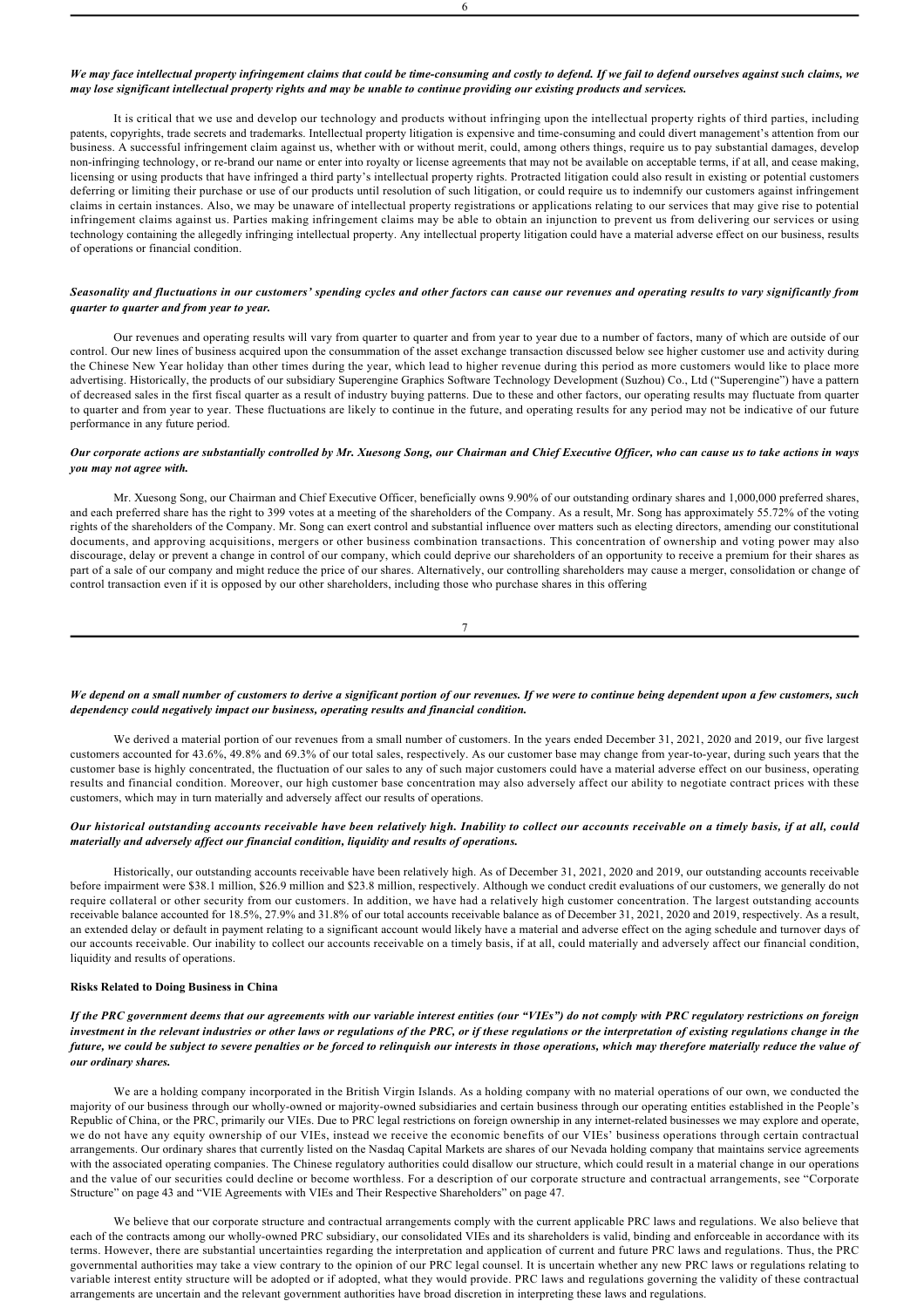If these regulations change or are interpreted differently in the future and our corporate structure and contractual arrangements are deemed by the relevant regulators that have competent authority, to be illegal, either in whole or in part, we may be unable to direct the operations of our consolidated VIEs in the future, which conducts our manufacturing operations, holds significant assets and accounts for significant revenue, and may need to modify such structure to comply with regulatory requirements. However, there can be no assurance that we can achieve this without material disruption to our business. Further, if our corporate structure and contractual arrangements are found to be in violation of any existing or future PRC laws or regulations, the relevant regulatory authorities would have broad discretion in dealing with such violations, including:

- revoking our business and operating licenses;
- levying fines on us;
- confiscating any of our income that they deem to be obtained through illegal operations;
- shutting down our services:
- discontinuing or restricting our operations in China;
- imposing conditions or requirements with which we may not be able to comply;
- requiring us to change our corporate structure and contractual arrangements;
- restricting or prohibiting our use of the proceeds from overseas offering to finance our consolidated VIEs' business and operations; and
- taking other regulatory or enforcement actions that could be harmful to our business.

Furthermore, new PRC laws, rules and regulations may be introduced to impose additional requirements that may be applicable to our corporate structure and contractual arrangements. Occurrence of any of these events could materially and adversely affect our business, financial condition and results of operations and the market price of our ordinary shares. In addition, if the imposition of any of these penalties or requirement to restructure our corporate structure causes us to lose the rights to direct the activities of our consolidated VIEs or our right to receive their economic benefits, we would no longer be able to consolidate the financial results of such VIEs in our consolidated financial statements, which may cause the value of our securities to significantly decline or even become worthless.

In addition, while we will take every precaution available to effectively enforce the contractual and corporate relationship of the VIE agreements, these contractual arrangements are less effective than direct ownership and we may incur substantial costs to enforce the terms of the arrangements. For example, the VIEs and its shareholders could breach their contractual arrangements with us by, among other things, failing to conduct their operations in an acceptable manner or taking other actions that are detrimental to our interests. If we had direct ownership of the VIEs, we would be able to exercise our rights as a shareholder to effect changes in the board of directors of the VIEs, which in turn could implement changes, subject to any applicable fiduciary obligations, at the management and operational level. However, under VIE Agreements, we will rely on the performance by the VIEs and its shareholders of their obligations under the contracts to direct the operation of the VIEs. As such, the shareholders of VIEs may not act in the best interests of our company or may not perform their obligations under these contracts. In addition, failure of the VIE shareholders to perform certain obligations could compel us to rely on legal remedies available under PRC laws, including seeking specific performance or injunctive relief, and claiming damages, which may not be effective.

| I<br>۰. |         |  |
|---------|---------|--|
|         | I       |  |
| ۰.      | ۰.<br>i |  |
| v       |         |  |

# *Adverse changes in political and economic policies of the PRC government could have a material adverse effect on the overall economic growth of China, which could reduce the demand for our services and materially and adversely affect our competitive position.*

Substantially all of our business operations are conducted in China. Accordingly, our business, results of operations, financial condition and prospects are subject to a significant degree to economic, political and legal developments in China. Although the Chinese economy is no longer a planned economy, the PRC government continues to exercise significant control over China's economic growth through direct allocation of resources, monetary and tax policies, and a host of other government policies such as those that encourage or restrict investment in certain industries by foreign investors, control the exchange between RMB and foreign currencies, and regulate the growth of the general or specific market. These government involvements have been instrumental in China's significant growth in the past 30 years. The reorganization of the telecommunications industry encouraged by the PRC government has directly affected our industry and our growth prospect.

Growth of China's economy has been uneven, both geographically and among various sectors of the economy, and the growth of the Chinese economy has slowed down in recent years. Some of the government measures may benefit the overall Chinese economy, but may have a negative effect on us. For example, our financial condition and results of operations may be adversely affected by government control over capital investments or changes in tax regulations. Any stimulus measures designed to boost the Chinese economy may contribute to higher inflation, which could adversely affect our results of operations and financial condition. For example, certain operating costs and expenses, such as employee compensation and office operating expenses, may increase as a result of higher inflation.

10

*Our business benefits from certain government tax incentives. Expiration, reduction or discontinuation of, or changes to, these incentives will increase our tax burden and reduce our net income.*

Under the PRC Enterprise Income Tax Law passed in 2007 and the implementing rules, both of which became effective on January 1, 2008, or the New EIT Law, a unified enterprise income tax rate of 25% and unified tax deduction standard is applied equally to both domestic-invested enterprises and foreign-invested enterprises, or FIEs. Enterprises established prior to March 16, 2007 eligible for preferential tax treatment in accordance with the then tax laws and administrative regulations shall gradually become subject to the New EIT Law rate over a five-year transition period starting from the date of effectiveness of the New EIT Law. However, certain qualifying high-technology enterprises may still benefit from a preferential tax rate of 15% if they own their core intellectual properties and they are enterprises in certain high-tech industries to be later specified by the government. As a result, if our PRC subsidiaries qualify as "high-technology enterprises," they will continue to benefit from the preferential tax rate of 15%, subject to transitional rules implemented from January 1, 2008. Our subsidiaries, Beijing Zhong Chuan Shi Xun Technology Limited, Superengine Graphics Software Technology Development (Suzhou) Co., Ltd, eMapgo Technologies (Beijing) Co., Ltd., DMG Infotech Co., Ltd, and Beijing BotBrain AI Technology Ltd., are qualified as a "high-technology enterprise" until November 28, 2021 to December 17, 2024, respectively, and therefore they have benefited from the preferential tax rate of 15%, subject to transitional rules implemented on January 1, 2008. Although we intend to apply for a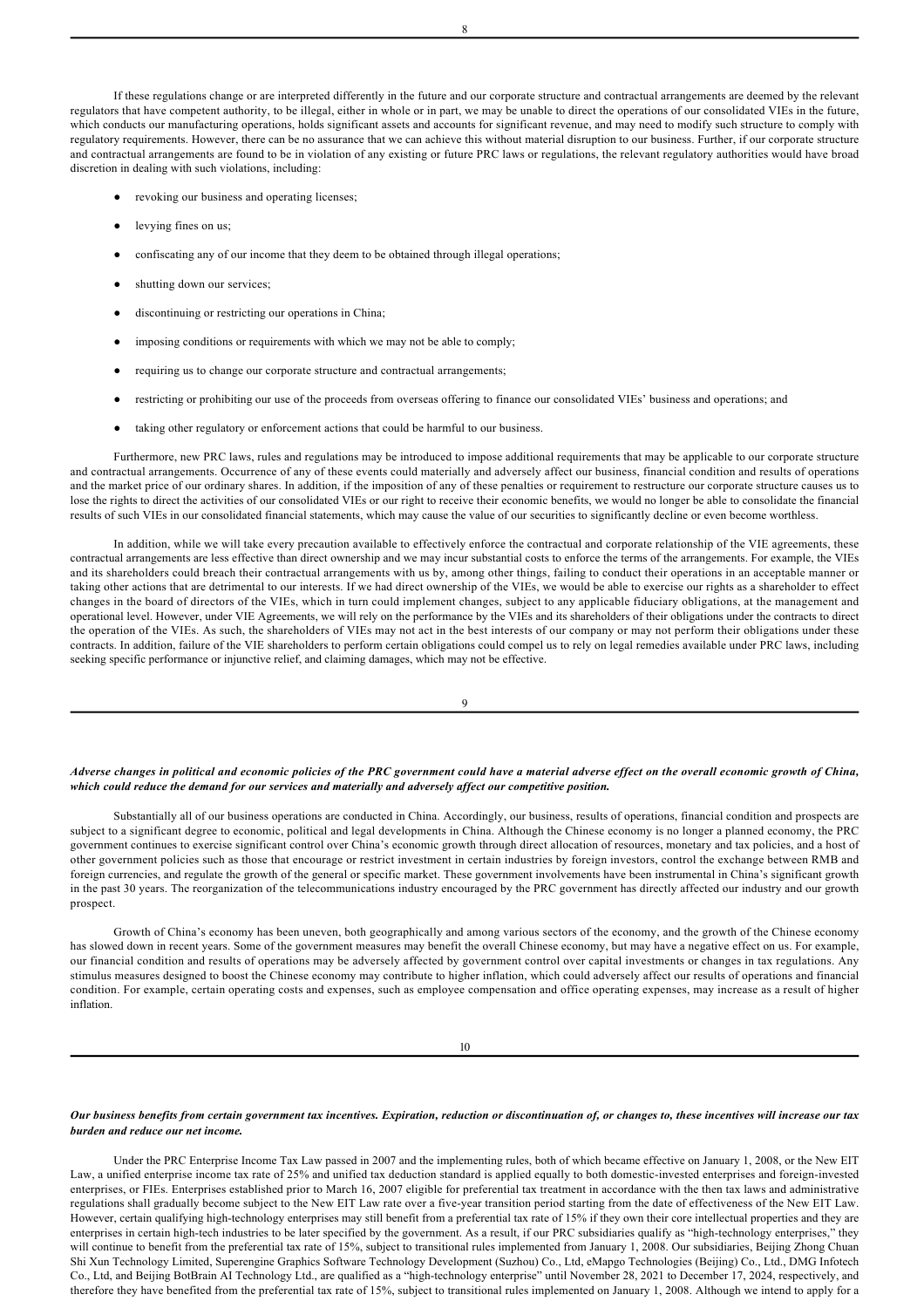renewal of this qualification, if these subsidiaries cease to qualify as a "high-technology enterprise", or the tax authorities change their position on our preferential tax treatments in the future, our future tax liabilities may materially increase, which could materially and adversely affect our financial condition and results of operations.

# *If we were deemed a "resident enterprise" by PRC tax authorities, we could be subject to tax on our global income at the rate of 25% under the New EIT Law and our nonPRC shareholders could be subject to certain PRC taxes.*

Under the New EIT Law and the implementing rules, both of which became effective January 1, 2008, an enterprise established outside of the PRC with "de facto management bodies" within the PRC may be considered a PRC "resident enterprise" and will be subject to the enterprise income tax at the rate of 25% on its global income as well as PRC enterprise income tax reporting obligations. The implementing rules of the New EIT Law define "de facto management" as "substantial and overall management and control over the production and operations, personnel, accounting, and properties" of the enterprise. However, as of the date of this annual report, no final interpretations on the implementation of the "resident enterprise" designation are available. Moreover, any such designation, when made by PRC tax authorities, will be determined based on the facts and circumstances of individual cases. Therefore, if we were to be considered a "resident enterprise" by the PRC tax authorities, our global income would be taxable under the New EIT Law at the rate of 25% and, to the extent we were to generate a substantial amount of income outside of PRC in the future, we would be subject to additional taxes. In addition, the dividends we pay to our non-PRC enterprise shareholders and gains derived by such shareholders from the transfer of our shares may also be subject to PRC withholding tax at the rate up to 10%, if such income were regarded as China-sourced income.

### *Our holding company structure may limit the payment of dividends.*

We have no direct business operations, other than our ownership of our subsidiaries. While we have no current intention of paying dividends, should we decide in the future to do so, as a holding company, our ability to pay dividends and meet other obligations depends upon the receipt of dividends or other payments from our operating subsidiaries and other holdings and investments. Current PRC regulations permit our PRC subsidiaries to pay dividends to us only out of their accumulated profits, if any, determined in accordance with Chinese accounting standards and regulations. In addition, each of our subsidiaries in China is required to set aside at least 10% of its after-tax profits each year, if any, to fund a statutory reserve until such reserve reaches 50% of its registered capital. These reserves are not distributable as cash dividends. Furthermore, if our subsidiaries in China incur debt on their own behalf in the future, the instruments governing the debt may restrict their ability to pay dividends or make other payments to us. As a result, there may be limitations on the ability of our PRC subsidiaries to pay dividends or make other investments or acquisitions that could be beneficial to our business or otherwise fund and conduct our business.

In addition, under the New EIT Law and the implementing rules that became effective on January 1, 2008, dividends generated from the business of our PRC subsidiaries after January 1, 2008 and payable to us may be subject to a withholding tax rate of 10% if the PRC tax authorities subsequently determine that we are a nonresident enterprise, unless there is a tax treaty with China that provides for a different withholding arrangement.

11

*Adverse regulatory developments in China may subject us to additional regulatory review, and additional disclosure requirements and regulatory scrutiny to be adopted by the SEC in response to risks related to recent regulatory developments in China may impose additional compliance requirements for companies like us with significant Chinabased operations, all of which could increase our compliance costs, subject us to additional disclosure requirements. In addition, uncertainties with respect to the PRC legal system could adversely affect us.*

We conduct all of our business through our subsidiaries in China. Our operations in China are governed by PRC laws and regulations. Our PRC subsidiaries are generally subject to laws and regulations applicable to foreign investments in China and, in particular, laws and regulations applicable to wholly foreign-owned enterprises. The PRC legal system is based on statutes. Prior court decisions may be cited for reference but have limited precedential value.

The recent regulatory developments in China, in particular with respect to restrictions on China-based companies raising capital offshore, may lead to additional regulatory review in China over our financing and capital raising activities in the United States. In addition, we may be subject to industry-wide regulations that may be adopted by the relevant PRC authorities, which may have the effect of limiting our service offerings, restricting the scope of our operations in China, or causing the suspension or termination of our business operations in China entirely, all of which will materially and adversely affect our business, financial condition and results of operations. We may have to adjust, modify, or completely change our business operations in response to adverse regulatory changes or policy developments, and we cannot assure you that any remedial action adopted by us can be completed in a timely, cost-efficient, or liability-free manner or at all.

On July 30, 2021, in response to the recent regulatory developments in China and actions adopted by the PRC government, the Chairman of the SEC issued a statement asking the SEC staff to seek additional disclosures from offshore issuers associated with China-based operating companies before their registration statements will be declared effective. On August 1, 2021, the China Securities Regulatory Commission (the "CSRC") stated in a statement that it had taken note of the new disclosure requirements announced by the SEC regarding the listings of Chinese companies and the recent regulatory development in China, and that both countries should strengthen communications on regulating Chinarelated issuers. To the best knowledge of this Company, as of the date of this Annual Report, current Chinese laws and regulations do not forbid us from issuing securities overseas. On December 24, 2021, the CSRC published draft regulations on domestic enterprises issuing securities and being listed overseas. According to the draft regulations, it will become compulsory for all relevant Chinese enterprises to register their overseas listing activities with the CSRC, and enterprises will be required to undertake the primary responsibilities of providing reliable information and ensuring their overseas listing activities meet relevant rules and laws at home and overseas. We will file required documentation once the final regulation is published by CSRC. We cannot guarantee that we will not be subject to tightened regulatory review and we could be exposed to government interference in China.

Since 1979, PRC legislation and regulations have significantly enhanced the protections afforded to various forms of foreign investments in China. However, China has not developed a fully integrated legal system and recently enacted laws and regulations may not sufficiently cover all aspects of economic activities in China. In particular, because these laws and regulations are relatively new, and because of the limited volume of published decisions and their nonbinding nature, the interpretation and enforcement of these laws and regulations involve uncertainties. In addition, the PRC legal system is based in part on government policies and internal rules (some of which are not published on a timely basis or at all) that may have a retroactive effect. As a result, we may not be aware of our violation of these policies and rules until some time after the violation. In addition, any litigation in China may be protracted and result in substantial costs and diversion of resources and management attention.

*Compliance with China's new Data Security Law, Measures on Cybersecurity Review (revised draft for public consultation), Personal Information Protection* Law (second draft for consultation), regulations and guidelines relating to the multi-level protection scheme and any other future laws and regulations may *entail significant expenses and could materially affect our business.*

China has implemented or will implement rules and is considering a number of additional proposals relating to data protection. China's new Data Security Law promulgated by the Standing Committee of the National People's Congress of China in June 2021, or the Data Security Law, took effect in September 2021. The Data Security Law provides that the data processing activities must be conducted based on "data classification and hierarchical protection system" for the purpose of data protection and prohibits entities in China from transferring data stored in China to foreign law enforcement agencies or judicial authorities without prior approval by the Chinese government. As the Data Security Law has not yet come into effect, we may need to make adjustments to our data processing practices to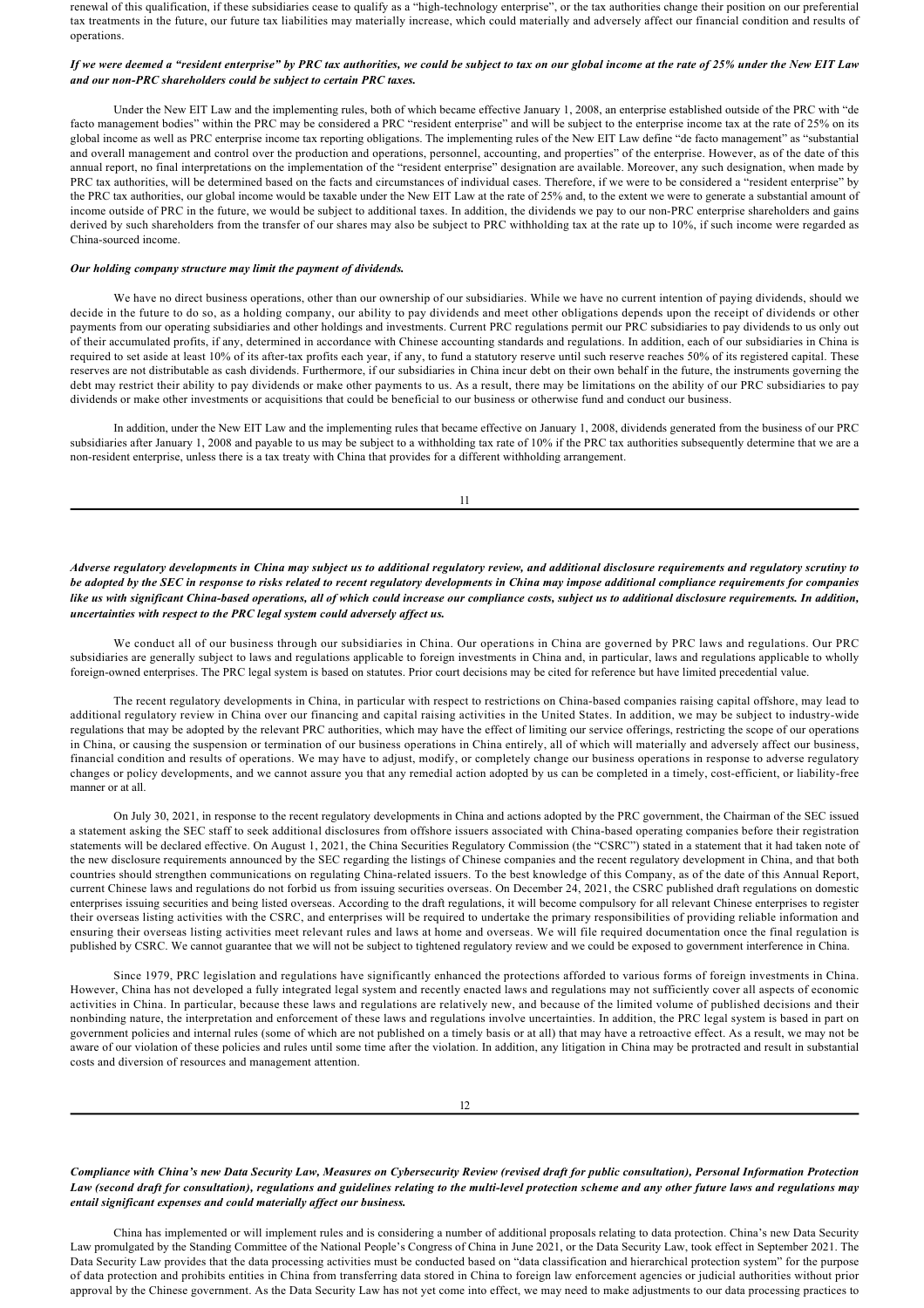comply with this law.

Additionally, China's Cyber Security Law, requires companies to take certain organizational, technical and administrative measures and other necessary measures to ensure the security of their networks and data stored on their networks. Specifically, the Cyber Security Law provides that China adopt a multi-level protection scheme (MLPS), under which network operators are required to perform obligations of security protection to ensure that the network is free from interference, disruption or unauthorized access, and prevent network data from being disclosed, stolen or tampered. Under the MLPS, entities operating information systems must have a thorough assessment of the risks and the conditions of their information and network systems to determine the level to which the entity's information and network systems belong-from the lowest Level 1 to the highest Level 5 pursuant to the Measures for the Graded Protection and the Guidelines for Grading of Classified Protection of Cyber Security. The grading result will determine the set of security protection obligations that entities must comply with. Entities classified as Level 2 or above should report the grade to the relevant government authority for examination and approval.

Recently, the Cyberspace Administration of China (the "CAC") has taken action against several Chinese internet companies in connection with their initial public offerings on U.S. securities exchanges, for alleged national security risks and improper collection and use of the personal information of Chinese data subjects. According to the official announcement, the action was initiated based on the National Security Law, the Cyber Security Law and the Measures on Cybersecurity Review, which are aimed at "preventing national data security risks, maintaining national security and safeguarding public interests." On July 10, 2021, the CAC published a revised draft of the Measures on Cybersecurity Review, expanding the cybersecurity review to data processing operators in possession of personal information of over 1 million users if the operators intend to list their securities in a foreign country.

It is unclear at the present time how widespread the cybersecurity review requirement and the enforcement action will be and what effect they will have on the life sciences sector generally and the Company in particular. China's regulators may impose penalties for non-compliance ranging from fines or suspension of operations, and this could lead to us delisting from the U.S. stock market.

Also, on August 20, 2021, the National People's Congress passed the Personal Information Protection Law, started to be implemented on November 1, 2021. The law creates a comprehensive set of data privacy and protection requirements that apply to the processing of personal information and expands data protection compliance obligations to cover the processing of personal information of persons by organizations and individuals in China, and the processing of personal information of persons in China outside of China if such processing is for purposes of providing products and services to, or analyzing and evaluating the behavior of, persons in China. The law also proposes that critical information infrastructure operators and personal information processing entities who process personal information meeting a volume threshold tobeset by Chinese cyberspace regulators are also required to store in China personal information generated or collected in China, and to pass a security assessment administered by Chinese cyberspace regulators for any export of such personal information. Lastly, the draft contains proposals for significant fines for serious violations of up to RMB 50 million or 5% of annual revenues from the prior year.

13

Interpretation, application and enforcement of these laws, rules and regulations evolve from time to time and their scope may continually change, through new legislation, amendments to existing legislation and changes in enforcement. Compliance with the Cyber Security Law and the Data Security Law could significantly increase the cost to us of providing our service offerings, require significant changes to our operations or even prevent us from providing certain service offerings in jurisdictions in which we currently operate or in which we may operate in the future. Despite our efforts to comply with applicable laws, regulations and other obligations relating to privacy, data protection and information security, and our belief that we are currently in compliance therewith, it is possible that our practices, offerings or platform could fail to meet all of the requirements imposed on us by the Cyber Security Law, the Data Security Law and/or related implementing regulations. Any failure on our part to comply with such law or regulations or any other obligations relating to privacy, data protection or information security, or any compromise of security that results in unauthorized access, use or release of personally identifiable information or other data, or the perception or allegation that any of the foregoing types of failure or compromise has occurred, could damage our reputation, discourage new and existing counterparties from contracting with us or result in investigations, fines, suspension or other penalties by Chinese government authorities and private claims or litigation, any of which could materially adversely affect our business, financial condition and results of operations. Even if our practices are not subject to legal challenge, the perception of privacy concerns, whether or not valid, may harm our reputation and brand and adversely affect our business, financial condition and results of operations. Moreover, the legal uncertainty created by the Data Security Law and the recent Chinese government actions could materially adversely affect our ability, on favorable terms, to raise capital, including engaging in followon offerings of our securities in the U.S. market or the Stock Exchange of Hong Kong. While we believe that our current operations are in compliance with the laws and regulations of the Cyberspace Administration of China, our operations could be adversely affected, directly or indirectly, by existing or future laws and regulations relating to its business or industry.

# *Recent greater oversight by the CAC over data security, particularly for companies seeking to list on a foreign exchange, could adversely impact our business and our offering.*

On December 28, 2021, the CAC and other relevant PRC governmental authorities jointly promulgated the Cybersecurity Review Measures, which will take effect on February 15, 2022. The Cybersecurity Review Measures provide that, in addition to critical information infrastructure operators ("CIIOs") that intend to purchase Internet products and services, net platform operators engaging in data processing activities that affect or may affect national security must be subject to cybersecurity review by the Cybersecurity Review Office of the PRC. According to the Cybersecurity Review Measures, a cybersecurity review assesses potential national security risks that may be brought about by any procurement, data processing, or overseas listing. The Cybersecurity Review Measures require that an online platform operator which possesses the personal information of at least one million users must apply for a cybersecurity review by the CAC if it intends to be listed in foreign countries.

On November 14, 2021, the CAC published the Security Administration Draft, which provides that data processing operators engaging in data processing activities that affect or may affect national security must be subject to network data security review by the relevant Cyberspace Administration of the PRC. According to the Security Administration Draft, data processing operators who possess personal data of at least one million users or collect data that affects or may affect national security must be subject to network data security review by the relevant Cyberspace Administration of the PRC. The deadline for public comments on the Security Administration Draft was December 13, 2021.

As of the date of this Annual Report, we have not received any notice from any authorities identifying our PRC subsidiaries or the VIEs as CIIOs or requiring us to go through cybersecurity review or network data security review by the CAC. When the Cybersecurity Review Measures become effective, and if the Security Administration Draft is enacted as proposed, we believe that the operations of our PRC subsidiaries and the VIEs and our listing will not be affected and that we will not be subject to cybersecurity review by the CAC for this offering, given that our PRC subsidiary and the VIE possess personal data of fewer than one million individual clients and do not collect data that affects or may affect national security in their business operations as of the date of this Annual Report and do not anticipate that they will be collecting over one million users' personal information or data that affects or may affect national security in the near future. There remains uncertainty, however, as to how the Cybersecurity Review Measures and the Security Administration Draft will be interpreted or implemented and whether the PRC regulatory agencies, including the CAC, may adopt new laws, regulations, rules, or detailed implementation and interpretation related to the Cybersecurity Review Measures and the Security Administration Draft. If any such new laws, regulations, rules, or implementation and interpretation come into effect, we will take all reasonable measures and actions to comply and to minimize the adverse effect of such laws on us. We cannot guarantee, however, that we will not be subject to cybersecurity review and network data security review in the future. During such reviews, we may be required to suspend our operation or experience other disruptions to our operations. Cybersecurity review and network data security review could also result in negative publicity with respect to our Company and diversion of our managerial and financial resources, which could materially and adversely affect our business, financial conditions, and results of operations.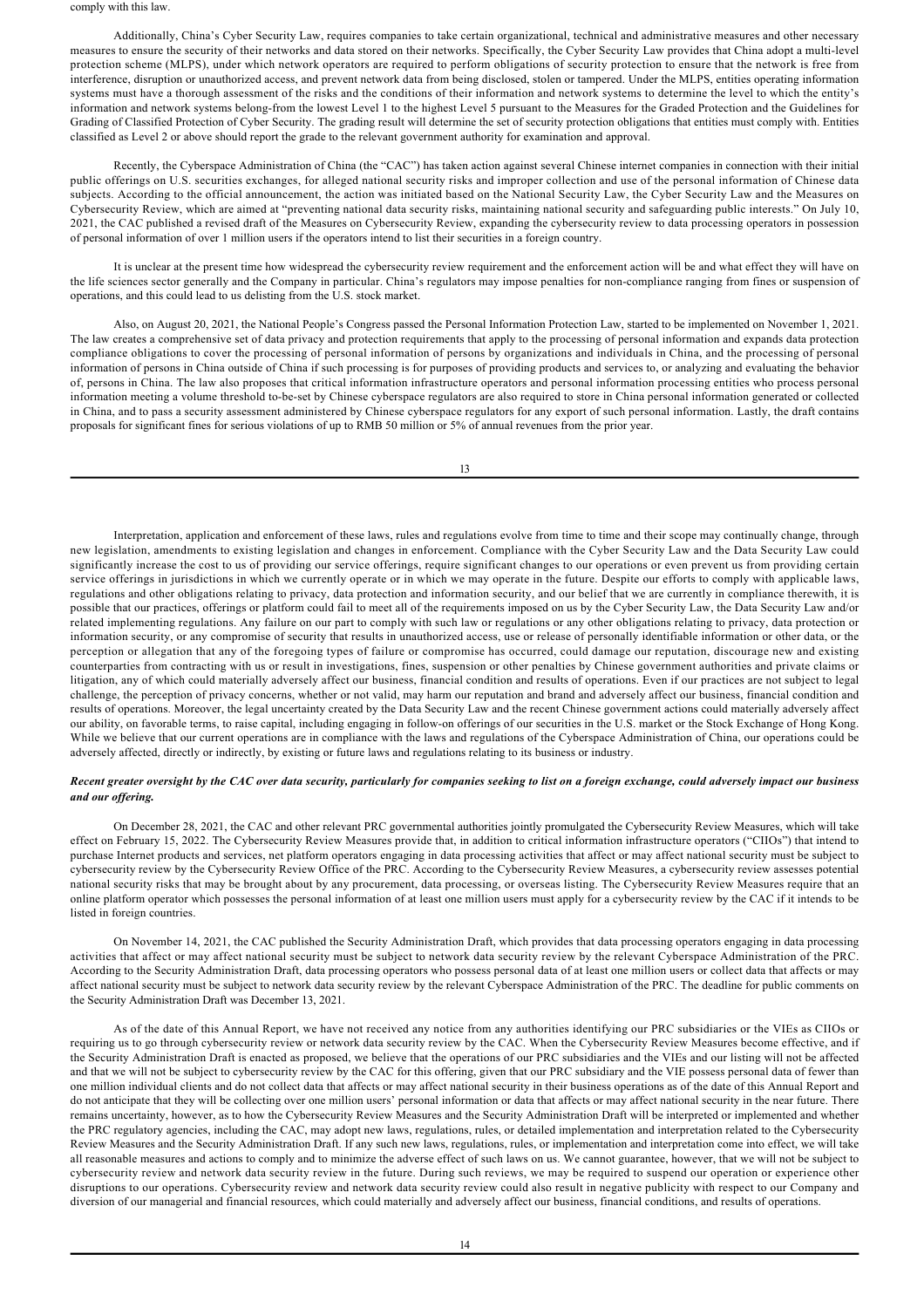### *Governmental control of currency conversion may affect the value of your investment.*

The PRC government imposes controls on the convertibility of the RMB into foreign currencies and, in certain cases, the remittance of currency out of China. We receive substantially all of our revenues in RMB. Under our current corporate structure, our income is primarily derived from dividend payments from our PRC subsidiaries. Shortages in the availability of foreign currency may restrict the ability of our PRC subsidiaries to remit sufficient foreign currency to pay dividends or other payments to us, or otherwise satisfy their foreign currency denominated obligations. Under existing PRC foreign exchange regulations, payments of current account items, including profit distributions, interest payments and expenditures from traderelated transactions, can be made in foreign currencies without prior approval from SAFE by complying with certain procedural requirements. However, approval from appropriate government authorities is required where RMB is to be converted into foreign currency and remitted out of China to pay capital expenses such as the repayment of loans denominated in foreign currencies. The PRC government may also at its discretion restrict access in the future to foreign currencies for current account transactions. If the foreign exchange control system prevents us from obtaining sufficient foreign currency to satisfy our currency demands, we may not be able to pay dividends in foreign currencies to our shareholders.

# *Fluctuation in the value of the RMB may have a material adverse effect on the value of your investment.*

The value of the RMB against the U.S. dollar and other currencies may fluctuate and is affected by, among other things, changes in political and economic conditions. On July 21, 2005, the PRC government changed its decade-old policy of pegging the value of the RMB to the U.S. dollar. Under the new policy, the RMB is permitted to fluctuate within a narrow and managed band against a basket of certain foreign currencies. This change in policy has resulted in an approximate 26.8% appreciation of the RMB against the U.S. dollar between July 21, 2005 and September 30, 2015. Provisions on Administration of Foreign Exchange, as amended in August 2008, further changed China's exchange regime to a managed floating exchange rate regime based on market supply and demand. Since reaching a high against the U.S. dollar in July 2008, however, the RMB has traded within a narrow band against the U.S. dollar, remaining within 1% of its July 2008 high but never exceeding it. As a consequence, the RMB has fluctuated sharply since July 2008 against other freely-traded currencies, in tandem with the U.S. dollar. In August 2015, the PRC Government devalued its currency by approximately 3%, representing the largest yuan depreciation for 20 years. Concerns remain that China's slowing economy, and in particular its exports, will need a stimulus that can only come from further cuts in the exchange rate.

It is difficult to predict how long the current situation may continue and when and how it may change again as the People's Bank of China may regularly intervene in the foreign exchange market to achieve economic policy goals. Substantially all of our revenues and costs are denominated in the RMB, and a significant portion of our financial assets are also denominated in RMB. We principally rely on dividends and other distributions paid to us by our subsidiaries in China. Any significant revaluation of the RMB may materially and adversely affect our cash flows, revenues, earnings and financial position, and the value of, and any dividends payable on, our ADSs or ordinary shares in U.S. dollars. Any fluctuations of the exchange rate between the RMB and the U.S. dollar could also result in foreign currency translation losses for financial reporting purposes.

15

# *PRC laws and regulations governing our businesses. If we are found to be in violation of such PRC laws and regulations, we could be subject to sanctions. In addition, changes in such PRC laws and regulations may materially and adversely affect our business.*

There are substantial uncertainties regarding the interpretation and application of PRC laws and regulations, including, but not limited to, the laws and regulations governing our business. These laws and regulations are relatively new and may be subject to change, and their official interpretation and enforcement may involve substantial uncertainty. The effectiveness of newly enacted laws, regulations or amendments may be delayed, resulting in detrimental reliance by foreign investors. New laws and regulations that affect existing and proposed future businesses may also be applied retroactively.

The PRC government has broad discretion in dealing with violations of laws and regulations, including levying fines, revoking business and other licenses and requiring actions necessary for compliance. In particular, licenses and permits issued or granted to us by relevant governmental bodies may be revoked at a later time by higher regulatory bodies. We cannot predict the effect of the interpretation of existing or new PRC laws or regulations on our businesses. We cannot assure you that our current ownership and operating structure would not be found in violation of any current or future PRC laws or regulations. As a result, we may be subject to sanctions, including fines, and could be required to restructure our operations or cease to provide certain services. In addition, any litigation in China may be protracted and result in substantial costs and diversion of resources and management attention. Any of these or similar actions could significantly disrupt our business operations or restrict us from conducting a substantial portion of our business operations, which could materially and adversely affect our business, financial condition and results of operations.

# *Our auditor is headquartered in the United States, and is subject to inspection by the PCAOB on a regular basis. To the extent that our independent registered public accounting firm's audit documentation related to their audit reports for our company become located in China, the PCAOB may not be able inspect such audit documentation and, as such, you may be deprived of the benefits of such inspection and our ordinary shares could be delisted from the stock exchange pursuant to the Holding Foreign Companies Accountable Act.*

The Holding Foreign Companies Accountable Act, or the HFCAA, was enacted on December 18, 2020. The HFCAA states if the SEC determines that we have filed audit reports issued by a registered public accounting firm that has not been subject to inspection by the PCAOB for three consecutive years beginning in 2021, the SEC shall prohibit our shares from being traded on a national securities exchange or in the over-the-counter trading market in the United States.

Our independent registered public accounting firm issued an audit opinion on the financial statements incorporated by reference in this Annual Report filed with the SEC and will issue audit reports related to us in the future. As auditors of companies that are traded publicly in the United States and a firm registered with the PCAOB, our auditor is required by the laws of the United States to undergo regular inspections by the PCAOB. However, to the extent that our auditor's work papers become located in China, such work papers will not be subject to inspection by the PCAOB because the PCAOB is currently unable to conduct inspections without the approval of the Chinese authorities. Inspections of certain other firms that the PCAOB has conducted outside of China have identified deficiencies in those firms' audit procedures and quality control procedures, which may be addressed as part of the inspection process to improve future audit quality. We are required by the HFCAA to have an auditor that is subject to the inspection by the PCAOB. While our present auditor is located in the United States and the PCAOB is able to conduct inspections on such auditor, to the extent this status changes in the future and our auditor's audit documentation related to their audit reports for our company becomes outside of the inspection by the PCAOB or if the PCAOB is unable to inspect or investigate completely our auditor because of a position taken by an authority in a foreign jurisdiction, trading in our ordinary shares could be prohibited under the HFCAA, and as a result our ordinary shares could be delisted from Nasdaq.

On March 24, 2021, the SEC adopted interim final rules relating to the implementation of certain disclosure and documentation requirements of the HFCAA, which became effective on May 5, 2021. We will be required to comply with these rules if the SEC identifies our auditors as having a "non-inspection" year under a process to be subsequently established by the SEC.

On May 13, 2021, the PCAOB proposed a new rule for implementing the HFCAA. Among other things, the proposed rule provides a framework for the PCAOB to use when determining, under the HFCAA, whether it is unable to inspect or investigate completely registered public accounting firms located in a foreign jurisdiction because of a position taken by one or more authorities in that jurisdiction. The proposed rule would also establish the manner of the PCAOB's determinations; the factors the PCAOB will evaluate and the documents and information it will consider when assessing whether a determination is warranted; the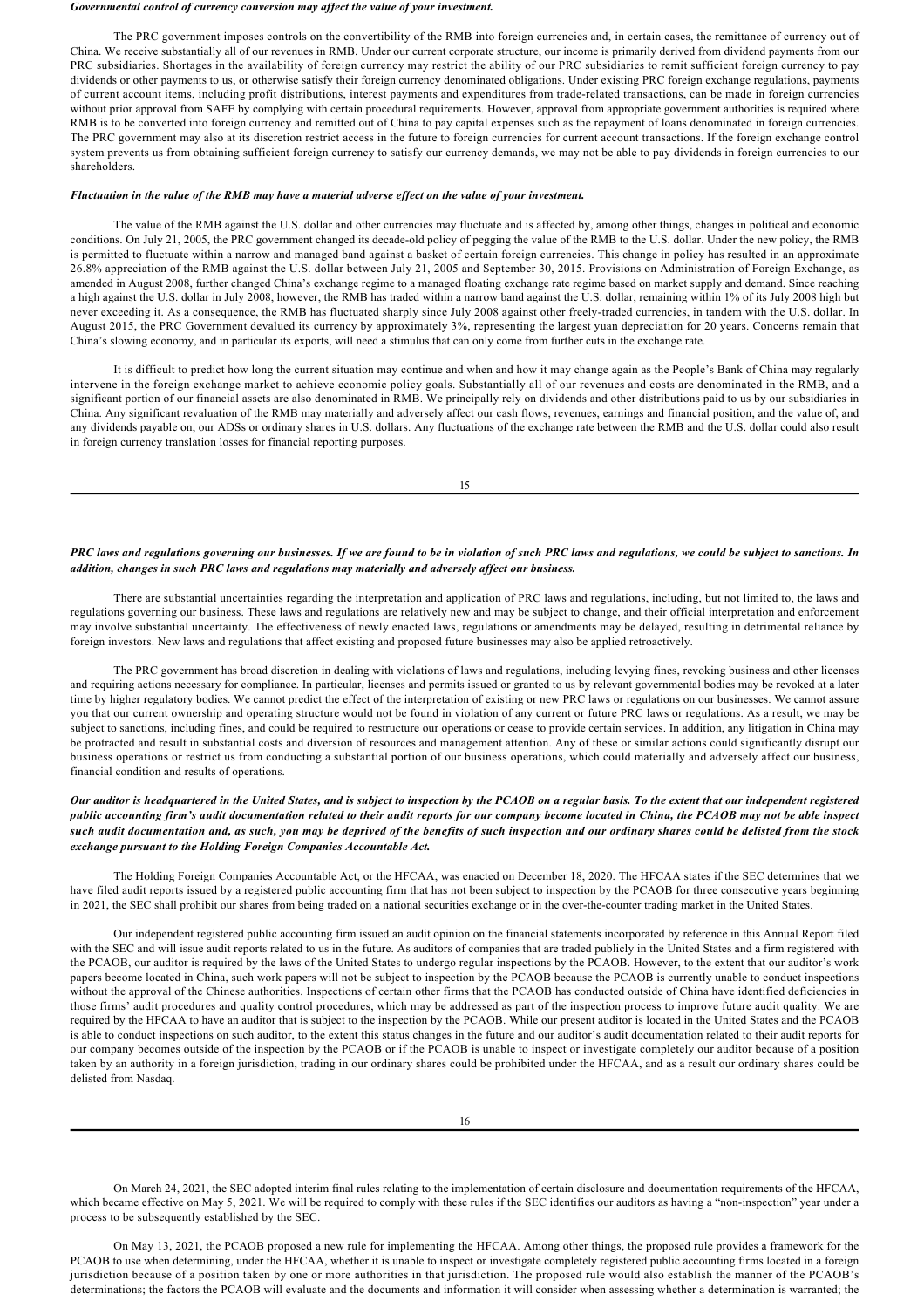form, public availability, effective date, and duration of such determinations; and the process by which the board of the PCAOB can modify or vacate its determinations. The proposed rule was adopted by the PCAOB on September 22, 2021 and approved by the SEC on November 5, 2021.

On June 22, 2021, the U.S. Senate passed a bill which, if passed by the U.S. House of Representatives and signed into law, would reduce the number of consecutive noninspection years required for triggering the prohibitions under the HFCA Act from three years to two.

The SEC is assessing how to implement other requirements of the HFCAA, including the listing and trading prohibition requirements described above. The SEC may propose additional rules or guidance that could impact us if our auditor is not subject to the PCAOB inspection. For example, on August 6, 2020, the President's Working Group on Financial Markets, or the PWG, issued the Report on Protecting United States Investors from Significant Risks from Chinese Companies to the then President of the United States. This report recommended the SEC implement five recommendations to address companies from jurisdictions that do not provide the PCAOB with sufficient access to fulfill its statutory mandate. Some of the concepts of these recommendations were implemented with the enactment of the HFCAA. However, some of the recommendations were more stringent than the HFCAA. For example, if a company was not subject to the PCAOB inspection, the report recommended that the transition period before a company would be delisted would end on January 1, 2022.

On December 2, 2021, the SEC issued amendments to finalize the interim final rules previously adopted in March 2021, and established procedures to identify issuers and prohibit the trading of the securities of certain registrants as required by the HFCAA.

While the HFCAA is not currently applicable to the Company because the Company's current auditors are subject to PCAOB review, if this changes in the future for any reason, the Company may be subject to the HFCAA. The implications of this regulation if the Company were to become subject to it are uncertain. Such uncertainty could cause the market price of our ordinary shares to be materially and adversely affected, and our securities could be delisted or prohibited from being traded on Nasdaq earlier than would be required by the HFCAA. If our ordinary shares is unable to be listed on another securities exchange by then, such a delisting would substantially impair your ability to sell or purchase the ordinary shares when you wish to do so, and the risk and uncertainty associated with a potential delisting would have a negative impact on the price of our ordinary shares.

# *It may be difficult for U.S. regulators, such as the Department of Justice, the SEC, and other authorities, to conduct investigation or collect evidence within China.*

Shareholder claims or regulatory investigation that are common in the United States generally are difficult to pursue as a matter of law or practicality in China. For example, in China, there are significant legal and other obstacles to providing information needed for regulatory investigations or litigations initiated outside China. Although the authorities in China may establish a regulatory cooperation mechanism with the securities regulatory authorities of another country or region to implement cross-border supervision and administration, such cooperation with regulatory authorities in the Unities States—including the SEC and the Department of Justice—may not be efficient in the absence of mutual and practical cooperation mechanism. Furthermore, according to Article 177 of the PRC Securities Law, which became effective in March 2020, no overseas securities regulator is allowed to directly conduct investigation or evidence collection activities within the PRC territory. While detailed interpretation of or implementation rules under Article 177 have yet to be promulgated, the inability for an overseas securities regulator to directly conduct investigation or evidence collection activities within China may further increase the difficulties you face in protecting your interests.

17

# **Risks Associated with our Ordinary Shares**

# *The market price of our Ordinary Shares has historically been highly volatile, and you may not be able to resell our ordinary shares at or above your initial purchase price.*

There is a limited public market for our ordinary shares. We cannot assure you that there will be an active trading market for our ordinary shares. You may not be able to sell your ordinary shares quickly or at the market price if trading in our ordinary shares is not active.

The trading price of our ordinary shares may be volatile. The price of our ordinary shares could be subject to wide fluctuations in response to a variety of factors, including the following:

- 1. Introduction of new products, services or technologies offered by us or our competitors;
- 2. Failure to meet or exceed revenue and financial projections we provide to the public;
- 3. Actual or anticipated variations in quarterly operating results;
- 4. Failure to meet or exceed the estimates and projections of the investment community;
- 5. General market conditions and overall fluctuations in United States equity markets;
- 6. Announcements of significant acquisitions, strategic partnerships, joint ventures or capital commitments by us or our competitors;
- 7. Disputes or other developments relating to proprietary rights, including patents, litigation matters and our ability to obtain patent protection for our technologies;
- 8. Additions or departures of key management personnel;
- 9. Issuances of debt or equity securities;
- 10. Significant lawsuits, including patent or shareholder litigation;
- 11. Changes in the market valuations of similar companies;
- 12. Sales of additional ordinary shares or other securities by us or our shareholders in the future;
- 13. Trading volume of our ordinary shares;
- 14. Fluctuations in the exchange rate between the U.S. dollar and Renminbi;
- 15. Negative market perception and media coverage of our company or other companies in the same or similar industry with us; and
- 16. Other events or factors, many of which are beyond our control.

In addition, the stock market in general, and the NASDAQ Capital Market and software products and services companies in particular, have experienced extreme price and volume fluctuations that have often been unrelated or disproportionate to the operating performance of these companies. Broad market and industry factors may negatively affect the market price of our ordinary shares, regardless of our actual operating performance.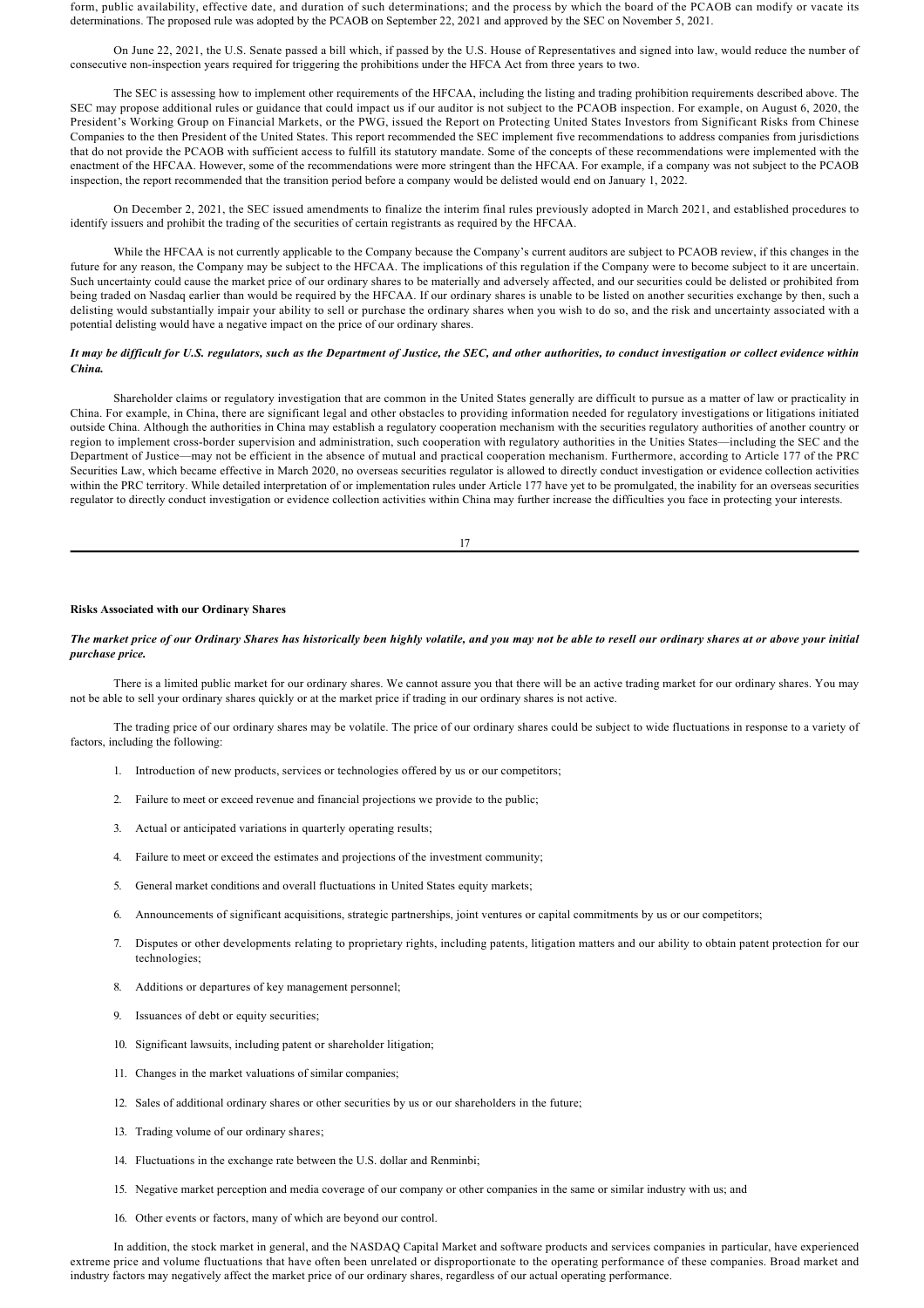# *Our ordinary shares may be subject to the SEC's penny stock rules which may make it difficult for brokerdealers to complete customer transactions and trading activity in our securities.*

Our ordinary shares may be deemed to be "penny stock" as that term is defined under the Securities Exchange Act of 1934, as amended. Penny stocks generally are equity securities with a price of less than \$5.00 (other than securities registered on certain national securities exchanges or quoted on the NASDAQ system, provided that current price and volume information with respect to transactions in such securities is provided by the exchange or system). Penny stock rules impose additional sales practice requirements on broker-dealers who sell to persons other than established customers and "accredited investors." The term "accredited investor" refers generally to institutions with assets in excess of \$5,000,000 or individuals with a net worth in excess of \$1,000,000 or annual income exceeding \$200,000 or \$300,000 jointly with their spouse in each of the prior two years.

The penny stock rules require a broker-dealer, prior to a transaction in a penny stock not otherwise exempt from the rules, to deliver a standardized risk disclosure document in a form prepared by the SEC, which provides information about penny stocks and the nature and level of risks in the penny stock market. Moreover, broker-dealers are required to determine whether an investment in a penny stock is a suitable investment for a prospective investor. A broker-dealer must receive a written agreement to the transaction from the investor setting forth the identity and quantity of the penny stock to be purchased. These requirements may make it more difficult for broker-dealers to effectuate customer transactions and trading activity in our securities. As a result, the market price of our ordinary shares may be depressed, and you may find it more difficult to sell our ordinary shares.

### *Sales of a substantial number of ordinary shares in the public market by our existing shareholders could cause the price of our ordinary shares to fall.*

Sales of a substantial number of our ordinary shares in the public market or the perception that these sales might occur, could depress the market price of our ordinary shares and could impair our ability to raise capital through the sale of additional equity securities. We are unable to predict the effect that sales may have on the prevailing market price of our ordinary shares.

Subject to certain limitations all of our total outstanding shares are now eligible for sale. Sales of ordinary shares by these shareholders could have a material adverse effect on the trading price of our ordinary shares.

## *Future sales and issuances of our ordinary shares, or rights to purchase our ordinary shares, including pursuant to our 2018 Omnibus Incentive Plan, could result in additional dilution of the percentage ownership of our shareholders and could cause the price of our ordinary shares to fall.*

We expect that significant additional capital will be needed in the future to continue our planned operations. To the extent we raise additional capital by issuing equity securities, our shareholders may experience substantial dilution. We may sell ordinary shares, convertible securities or other equity securities in one or more transactions at prices and in a manner we determine from time to time. If we sell ordinary shares, convertible securities or other equity securities in more than one transaction, investors may be materially diluted by subsequent sales. Such sales may also result in material dilution to our existing shareholders, and new investors could gain rights superior to our existing shareholders.

# *We do not intend to pay dividends on our ordinary shares, so any returns will be limited to the value of our ordinary shares.*

We have never declared or paid any cash dividend on our ordinary shares. We currently anticipate that we will retain future earnings for the development, operation and expansion of our business and do not anticipate declaring or paying any cash dividends for the foreseeable future. Any return shareholders will therefore be limited to the value of their ordinary shares.

### *As the rights of shareholders under British Virgin Islands law differ from those under U.S. law, you may have fewer protections as a shareholder.*

Our corporate affairs will be governed by our memorandum of association and articles of association, the BVI Business Companies Act, 2004, or the BVI Act, of the British Virgin Islands and the common law of the British Virgin Islands. The rights of shareholders to take legal action against our directors, actions by minority shareholders and the fiduciary responsibilities of our directors under British Virgin Islands law are to a large extent governed by the BVI Act and the common law of the British Virgin Islands. The common law of the British Virgin Islands is derived in part from comparatively limited judicial precedent in the British Virgin Islands as well as from English common law, which has persuasive, but not binding, authority on a court in the British Virgin Islands. The rights of our shareholders and the fiduciary responsibilities of our directors under British Virgin Islands law are not as clearly established as they would be under statutes or judicial precedents in some jurisdictions in the United States. In particular, the British Virgin Islands has a less developed body of securities laws as compared to the United States, and some states (such as Delaware) have more fully developed and judicially interpreted bodies of corporate law.

As a result of all of the above, holders of our ordinary shares may have more difficulty in protecting their interests through actions against our management, directors or major shareholders than they would as shareholders of a U.S. company.

# *British Virgin Islands companies may not be able to initiate shareholder derivative actions, thereby depriving shareholders of the ability to protect their interests.*

British Virgin Islands companies may not have standing to initiate a shareholder derivative action in a federal court of the United States. The circumstances in which any such action may be brought, and the procedures and defenses that may be available in respect to any such action, may result in the rights of shareholders of a British Virgin Islands company being more limited than those of shareholders of a company organized in the United States. Accordingly, shareholders may have fewer alternatives available to them if they believe that corporate wrongdoing has occurred. The British Virgin Islands courts are also unlikely to recognize or enforce against us judgments of courts in the United States based on certain liability provisions of U.S. securities law; and to impose liabilities against us, in original actions brought in the British Virgin Islands, based on certain liability provisions of U.S. securities laws that are penal in nature. There is no statutory recognition in the British Virgin Islands of judgments obtained in the United States, although the courts of the British Virgin Islands will generally recognize and enforce the non-penal judgment of a foreign court of competent jurisdiction without retrial on the merits.

# *The laws of the British Virgin Islands provide little protection for minority shareholders, so minority shareholders will have little or no recourse if the shareholders are dissatisfied with the conduct of our affairs.*

Under the laws of the British Virgin Islands, there is little statutory law for the protection of minority shareholders other than the provisions of the BVI Act dealing with shareholder remedies. The principal protection under statutory law is that shareholders may bring an action to enforce the constituent documents of the Company, our memorandum of association and articles of association. Shareholders are entitled to have the affairs of the Company conducted in accordance with the general law and its memorandum of association and articles of association.

There are common law rights for the protection of shareholders that may be invoked, largely dependent on English company law, since the common law of the British Virgin Islands is limited. Under the general rule pursuant to English company law known as the rule in Foss v. Harbottle, a court will generally refuse to interfere with the management of a company at the insistence of a minority of its shareholders who express dissatisfaction with the conduct of the company's affairs by the majority or the board of directors. However, every shareholder is entitled to have the affairs of the company conducted properly according to law and the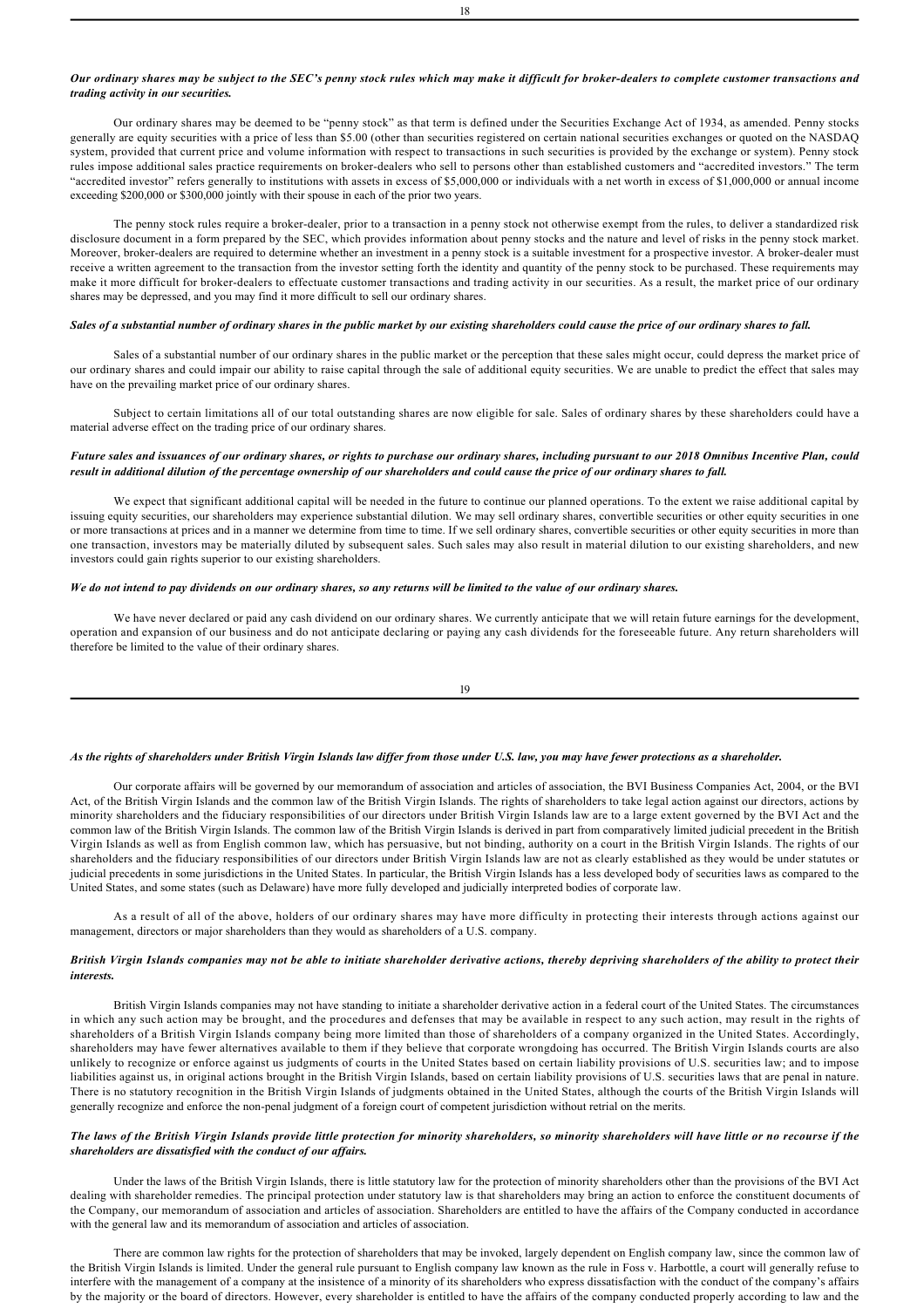company's constituent documents. As such, if those who control the company have persistently disregarded the requirements of company law or the provisions of the company's memorandum of association and articles of association, then the courts will grant relief. Generally, the areas in which the courts will intervene are the following: (1) an act complained of which is outside the scope of the authorized business or is illegal or not capable of ratification by the majority; (2) acts that constitute fraud on the minority where the wrongdoers control the company; (3) acts that infringe on the personal rights of the shareholders, such as the right to vote; and (4) where the company has not complied with provisions requiring approval of a majority of shareholders, which are more limited than the rights afforded minority shareholders under the laws of many states in the United States.

# *Antitakeover provisions in our memorandum of association and articles of association and our right to issue preference shares could make a thirdparty acquisition of us difficult.*

Some provisions of our memorandum of association and articles of association may discourage, delay or prevent a change in control of our company or management that shareholders may consider favorable, including provisions that authorize our board of directors to issue preference shares in one or more series and to designate the price, rights, preferences, privileges and restrictions of such preference shares.

# *You may not be able to participate in rights offerings and may experience dilution of your holdings as a result.*

We may from time to time distribute rights to our shareholders, including rights to acquire our securities. However, we may not offer those rights to ordinary shareholders unless both the rights and the underlying securities to be distributed to ordinary shareholders are registered under the Securities Act, or the distribution of them to ordinary shareholders is exempted from registration under the Securities Act with respect to all ordinary shareholders. We are under no obligation to file a registration statement with respect to any such rights or underlying securities or to endeavor to cause such a registration statement to be declared effective. In addition, we may not be able to rely on an exemption from registration under the Securities Act to distribute such rights and securities. Accordingly, our ordinary shareholders may be unable to participate in our rights offerings and may experience dilution in their holdings as a result.

 $20$ 

# *We may be a passive foreign investment company, or PFIC, which could lead to additional taxes for U.S. holders of our ordinary shares.*

We do not expect to be, for U.S. federal income tax purposes, a passive foreign investment company, or a PFIC, which is a foreign company for which, in any given taxable year, either at least 75% of its gross income is passive income, or investment income in general, or at least 50% of its assets produce or are held to produce passive income, for the current taxable year, and we expect to operate in such a manner so as not to become a PFIC for any future taxable year. However, because the determination of PFIC status for any taxable year cannot be made until after the close of such year and requires extensive factual investigation, including ascertaining the fair market value of our assets on a quarterly basis and determining whether each item of gross income that we earn is passive income, we cannot assure you that we will not become a PFIC for the current taxable year or any future taxable year. If we are or become a PFIC, a U.S. holder's ordinary shares could be subject to additional U.S. federal income taxes on gain recognized with respect to the ordinary shares and on certain distributions, plus an interest charge on certain taxes treated as having been deferred under the PFIC rules. Noncorporate U.S. holders will not be eligible for reduced rates of taxation on any dividends received from us if we are a PFIC in the taxable year in which such dividends are paid or in the preceding taxable year.

## *If the trading price of our ordinary shares fails to comply with the continued listing requirements of the NASDAQ Capital Market, we would face possible delisting, which would result in a limited public market for our ordinary shares and make obtaining future debt or equity financing more difficult for us.*

Companies listed on NASDAQ are subject to delisting for, among other things, failure to maintain a minimum closing bid price of \$1.00 per share for 30 consecutive business days. On January 3, 2022, we received a letter from NASDAQ indicating that for the last 30 consecutive business days, the closing bid price of our ordinary shares fell below the minimum \$1.00 per share requirement pursuant to NASDAQ Listing Rule 5550(a)(2) and 5810(c)(3)(A) (the "Nasdaq Listing Rules").

While the notification has no immediate effect on the listing of our ordinary shares on Nasdaq, in accordance with the Nasdaq Listing Rules, we have 180 calendar days from the date of notification, or until July 5, 2022, to regain compliance with the minimum bid price requirement, during which time our ordinary shares will continue to trade on the Nasdaq Capital Market. If at any time before July 5, 2022, the bid price of our ordinary shares closes at or above US\$1.00 per share for a minimum of 10 consecutive business days, Nasdaq will provide written notification that we have achieved compliance with the minimum bid price requirement. In the event we do not regain compliance by July 5, 2022, we may be eligible for additional time to regain compliance or may be delisted from Nasdaq.

We cannot guarantee that the price of our ordinary shares will comply with the Nasdaq Listing Rules for continued listing on the Nasdaq Capital Market in the future. If we cannot comply with the Nasdaq Listing Rules, our ordinary shares would be subject to delisting and would likely trade on the over-the-counter market. If our ordinary shares were to trade on the over-the-counter market, selling our ordinary shares could be more difficult because smaller quantities of shares would likely be bought and sold, transactions could be delayed, and security analysts' coverage of us may be reduced. In addition, broker-dealers have certain regulatory burdens imposed upon them, which may discourage brokerdealers from effecting transactions in our ordinary shares, further limiting the liquidity of our ordinary shares. As a result, the market price of our ordinary shares may be depressed, and you may find it more difficult to sell our ordinary shares. Such delisting from the NASDAQ Capital Market and continued or further declines in our share price could also greatly impair our ability to raise additional necessary capital through equity or debt financing.

# **ITEM 4. INFORMATION ON THE COMPANY.**

# **A***.* **HISTORY AND DEVELOPMENT OF THE COMPANY.**

### **Overview**

We are a holding company and conduct our operations through our wholly-owned subsidiary named LK Technology Ltd., a British Virgin Islands limited liability company ("LK Technology"), and its wholly-owned subsidiaries, MMB Limited and its respective subsidiaries, which possess two core brands "Luokuang" and "SuperEngine". "Luokuang" is a mobile application to provide Business to Customer (B2C) location-based services and "SuperEngine" provides Business to Business (B2B) and Business to Government (B2G) services in connection with spatial-temporal big data processing. In May 2010, we consummated an initial public offering of our American Depository Shares, or ADSs, for gross proceeds of \$16 million, and our ADSs were listed on the NASDAQ Capital Market under the ticker symbol "KONE". On August 17, 2018, we completed the transactions contemplated by the Asset Exchange Agreement ("AEA") with C Media Limited ("C Media") entered into on January 25, 2018. On August 20, 2018, we changed our name to Luokung Technology Corp., our American Depository Shares ("ADSs") were voluntarily delisted from the NASDAQ Capital Market on September 19, 2018 and on January 3, 2019 our ordinary shares started trading on NASDAQ under the ticker symbol "LKCO".

On August 17, 2018, we consummated an asset exchange transaction, pursuant to which we exchanged all issued and outstanding capital stock in Topsky Info-Tech Holdings Pte Ltd., the parent of Softech, for the issued and outstanding capital stock of LK Technology (the "Asset Exchange"). In connection with the Asset Exchange, we changed our name on August 20, 2018, and on September 20, 2018, issued to the shareholders of C Media Limited, the former parent of LK Technology, (i) 185,412,599 of our ordinary shares, par value \$0.01 per share and (ii) 1,000,000 of our preferred shares. Upon the consummation of the Asset Exchange, we ceased our previous business operations and became a company focused on the provision of location-based service and mobile application products for long distance rail travelers in China.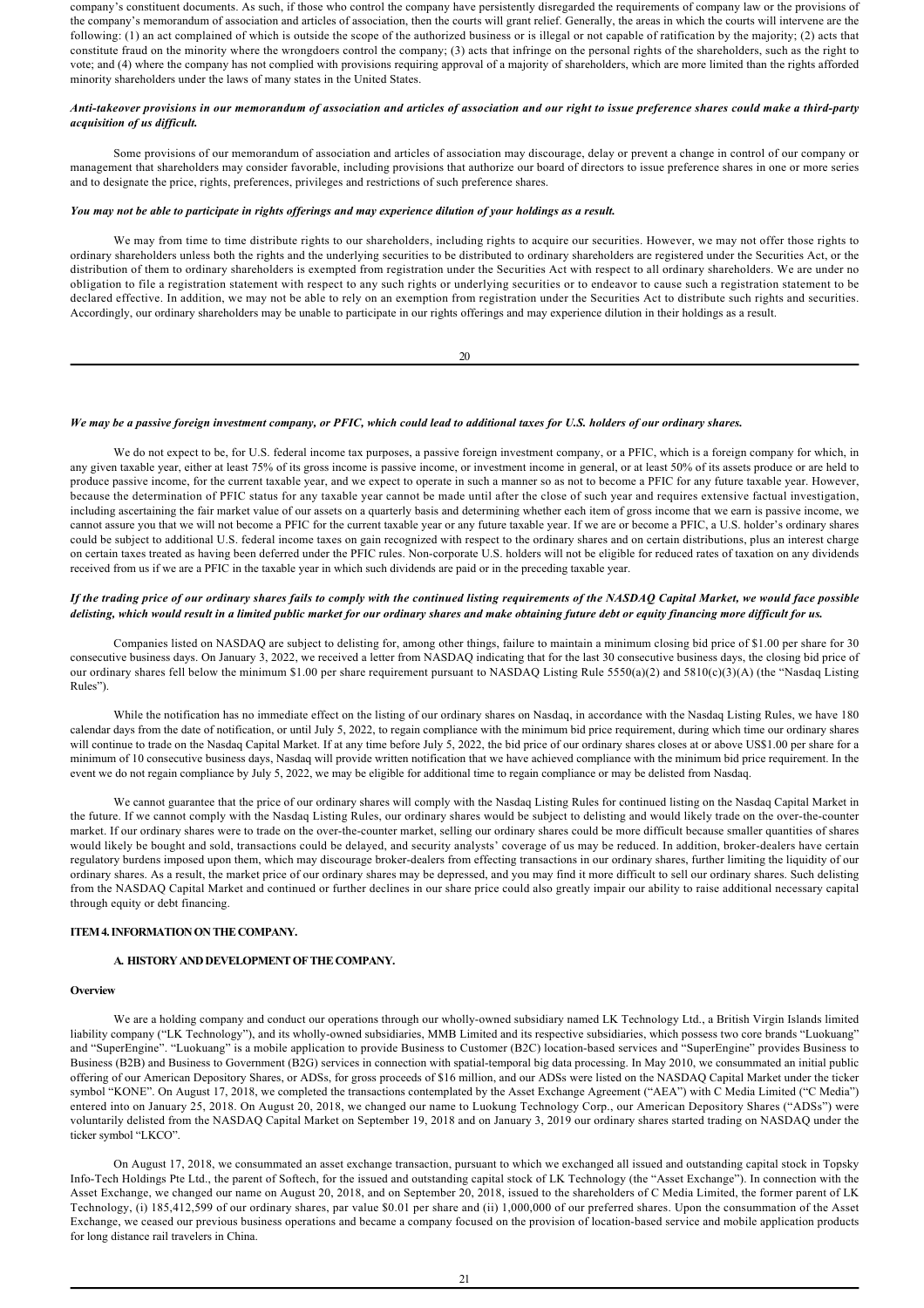On August 25, 2018, LK Technology entered into a Stock Purchase Agreement (the "Agreement") with the shareholders ("Shareholders") of Superengine Holding Limited, a limited liability company incorporated under the laws of the British Virgin Islands (the "Superengine"), pursuant to which LK Technology acquired all of the issued and outstanding shares of Superengine for an aggregate purchase price of US\$60 million (the "Purchase Price"), which was paid by the issuance of our Ordinary Shares in an amount equal to the quotient of (x) the Purchase Price divided by (y) the average of the closing prices of the Ordinary Shares on the NASDAQ Capital Market over the 12 months period preceding July 31, 2018. We are a party to the Agreement in connection with the issuance of the Ordinary Shares and certain other limited purposes.

On August 28, 2019, the Company entered into a Share Purchase Agreement, pursuant to which the Company will acquire 100% of the equity interests of Saleya Holdings Limited ("Saleya") from Saleya's shareholders for an aggregate purchase price of approximately \$120 million. On March 17, 2021, the Company completed the acquisition of 100% equity interest in Saleya for a consideration of (i) a cash amount of \$102 million (RMB666 million), (ii) 9,819,926 LKCO ordinary shares and (iii) 1,500,310 LKCO preferred shares pursuant to a supplemental agreement dated February 24, 2021. The main operating subsidiary, eMapgo Technologies (Beijing) Co., Ltd. is a provider of navigation and electronic map services in China.

On May 10, 2019 and November 6, 2020, the Company entered into a Stock Purchase Agreement and The Supplementary Agreement to Stock Purchase Agreement with the shareholders of Botbrain AI Limited ("Botbrain"), a limited liability company incorporated under the laws of the British Virgin Islands, pursuant to which the Company acquired 67.36% of the issued and outstanding shares of Botbrain for an aggregate purchase price of \$2.5 million (RMB 16.4 million), of which \$1.5 million (RMB 9.6 million) was to be paid in cash to obtain 20% of Botbrain and the Company issued 1,789,618 ordinary shares to acquire the remaining 47.36% of Botbrain. The closing of the acquisition was completed on December 4, 2020.

On November 13, 2019, the Company entered into a Share Subscription Agreement with Geely Technology Group Co., Ltd. ("Geely Technology") to issue 21,794,872 series A preferred shares at a purchase price of \$1.95 per share for an aggregate purchase price of \$42,500,000. Per the terms of the agreement, the Company recognized \$32,910,257 as a loan. The Company received \$21,743,857 as of December 31, 2019 and the remaining amount was received in January 2020. Geely Technology may request the repayment after November 2020, under such circumstance, the Company shall pay it back in January of 2021. On December 24, 2020, Geely Technology sent a notice of redemption. The Company is in negotiation for an extension with Geely Technology.

On November 13, 2019, the Company entered into a Securities Purchase Agreement with Acuitas Capital, LLC. and a Warrant to purchase the Company's ordinary shares pursuant to which the Purchaser subscribed to purchase up to \$100,000,000 of units with up to a \$10,000,000 subscription at each closing, with each Unit consisting of one ordinary share and one warrant, where each whole warrant entitles the holder to purchase one ordinary share. The Securities Purchase Agreement contemplates periodic closings of \$10,000,000. On July 16, 2020, the Company held the first closing pursuant to the Purchase Agreement and received \$10,000,000. The Purchaser had received 7,763,975 ordinary shares on November 13, 2019 in consideration for such \$10,000,000. The Purchaser also exercised the Warrant and received 15,897,663 ordinary shares upon the exercise of the Warrant. On December 31, 2020, the Purchase Agreement has been terminated.

On August 10, 2020, the Company entered into a cooperation framework agreement with Nanjing Antong Meteorological Data Limited ("Nanjing Antong") and Nanjing Weida Electronic Technology Co., Ltd. ("Nanjing Weida"), pursuant to which the Company would invest \$153,000 (RMB 1 million) each to Nanjing Antong and Nanjing Weida in order to establish a joint venture with Nanjing Antong. On August 27, 2020, the joint venture was established, SuperEngine, eMapgo Technologies (Beijing) Co., Ltd. ("EMG") and Nanjing Antong hold 50%, 20% and 30% of equity of interest, respectively. The joint venture engages in realtime traffic information services for China's high-class highways, urban roads, urban and rural roads, as well as expressway data and travel value-added services.

#### **Corporate Information**

Our principal executive offices are located at B98, Block B, SOHO Phase II, No. 9, Guanghua Road, Chaoyang District, Beijing, People's Republic of China 100020. Our website is www.luokung.com. We routinely post important information on our website. The information contained on our website is not a part of this annual report.

Our agent for service of process in the United States is Worldwide Stock Transfer, LLC, the current transfer agent of the Company, with a mailing address of One University Plaza, Suite 505, Hackensack, New Jersey 07601.

The SEC maintains an internet site that contains reports, proxy and information statements, and other information regarding issuers that file electronically with the SEC at www.sec.gov. The Company's website is www.luokung.com.

## 22

# **B. BUSINESS OVERVIEW.**

We are a spatial-temporal intelligent big data services company, as well as a provider of LBS and HD Maps for various industries in China. Backed by our proprietary technologies and expertise in HD Maps and multi-sourced intelligent spatial-temporal big data, we established city-level and industry-level holographic spatial-temporal digital twin systems and actively serves industries including smart transportation with applications in autonomous driving, smart highway and vehicle-road collaboration, natural resource asset management, covering carbon neutral and environmental protection remote sensing data service, and LBS smart industry applications, including mobile Internet LBS, smart travel, smart logistics, new infrastructure, smart cities, emergency rescue, etc.

We believe that road-to-vehicle coordination is the keystone for smart travel and autonomous driving in the future. Therefore, smart cars require smart roads. We are actively deploying smart solutions for both vehicles and roads.

For vehicles, we are supporting eMapgo's position as an HD Map provider with continued investment in its technical R&D in the fields of autonomous driving data services, simulation services, and full-cognition AI services with a goal of continuing to optimize, deepen and expand services for automakers and toptier autonomous driving firms. We believe we have led the development of the industry standard for "Autonomous Driving HD Map Collection Element Model and Interaction Format", and we expect that eMapgo will continue to play an active role in setting industry standards in the near future.

For roads, we are actively promoting smart road services based on its spatial-temporal digital base, including but not limited to HD Map-based smart road AI digital base, 24/7 road hazard awareness, severe weather perception and other road information data perception service systems and smart management platforms. With these efforts, Luokung aims to assist expressway operators in managing their digitized assets more securely and efficiently and to achieve vehicleto-road data communication where vehicles can digitally receive roadside information that affects safety, convenience and comfort in real time. We are providing similar smart digital services for China's new generation smart transportation demonstration project-Changjiu Expressway, a project that showcases our respected position in the field of smart highways.

Although Luokung's AI spatial-temporal big data services do not directly solve the issue of carbon emissions, we believe that our data service helps policymakers, industry regulators and market service participants monitor real situation and data changes, in their efforts to reduce carbon emissions and to serve as an important digital base for carbon emission trading. We believe that Luokung has established China's most powerful remote sensing data engine that integrates high-resolution remote sensing, HD maps and various IoT sensor data, enabling us to launch the most efficient remote sensing data processing service. This offering addresses a broader market focus on industrial applications in carbon emission, carbon neutrality, geographical resources, forestry resources, water resources, crops and others, a marketplace we define as a carbon neutrality natural resource asset service business.

As an LBS data services provider of information flow management and market services, the growth of the business is powered by its unified platform capabilities to manage the whole life cycle market services from planning, ordering, fulfilling, conversion monitoring and reporting. It can optimize the delivery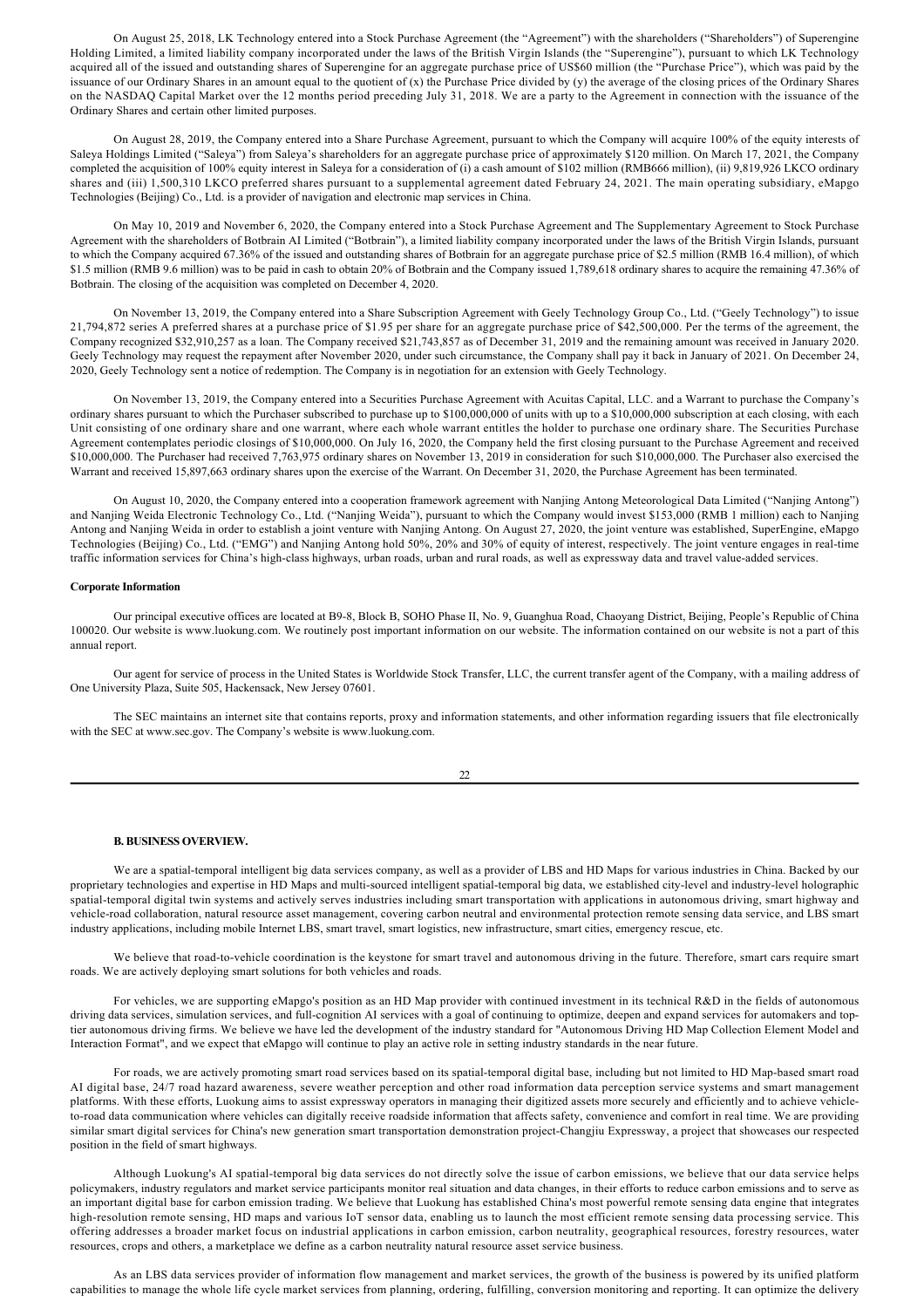effectiveness through account unification for different platforms and intelligent distribution among different marketing channels, formats and creatives to achieve higher efficiency, lower cost and better performance, based on real time feedback loop integrating delivery and result tracking.

### **Key Technologies**

We believe our investments in our products and key technologies provide significant competitive differentiation and our technologies are disruptive innovations in computer graphics systems, spatial-temporal data analysis and processing. Our proprietary algorithms can eliminate certain time-consuming steps in data preprocessing, and maintain same level of high system performance with the amount of data increasing by orders of magnitude. It enables a new wave of technological upgrades in related industries to do more with less time and less power consumption.

#### *Spatial temporal indexing technology.*

This technology provides an effective indexing technique, covering both spatial dimension and temporal dimension. It separates the data and indexes, and solves the technological difficulties in spatial temporal big data processing, including storage, updating, management, indexing, reading, spatial relationship computation and analysis. This technology allows the users to efficiently and accurately obtain the data they need, and minimizes the transmission of unnecessary data, which achieves application efficiency not being affected even with explosive growth of data volume.

#### *Adaptive reduction and compression technology*

This technology allows full vector spatial data to be processed directly through the adaptive reduction and compression to meet the requirements of transmission performance for internet application. Our competing technologies require preprocessing full vector data into tiles in a rasterized format or in a vector format.

- 1. Spatial relationship could still be strictly maintained and correctly displayed after the reduction and compression
- 2. The adaptive reduction and compression are lossless so that the display effect remains the same
- 3. The reduction and compression allow rapid display of map in any network speed, adaptive to the network speed with dynamic adjustment of the display effect.

#### *Progressive transmission technology*

Progressive transmission technology is one of the key technologies to realize fast response in spatial data application. It supports lossless adaptive progressive transmission of spatial data, and the display and operation of map can be conducted with any network speed, for instance, by scaling, rotating, or translating. The display of map could be adjusted automatically in accordance with the network speed and users' operation.

Progressive transmission technology makes system response time independent from the growth of spatial data, and also solves the performance problem in dealing with spatial temporal big data. The data integrity between users' end and server is not compromised as the spatial relationship remains unchanged.

#### *Full vector non-tiled technology*

On the strength of our technologies, we support real-time release and real-time update of spatial vector data without the preprocessing step to rasterize the vector data, and we also support personalized display and analysis for the application of spatial data in real-time dynamic environment. Our indexing technology enables clients to establish a fast transmission channel between user and server, for both the large scope analysis and accurately pinning down details. Because the client can access the complete vector data, it solves the problem that only partial analysis could be performed on tiles. This will greatly expand the data computing capability of the client. In most scenarios, indexing can fulfill most of analysis requirements and application functions.

### *Luokung Smart Digital Base*

Luokung Smart Digital Base supports a wide spectrum of data sources and achieves superior data management and processing capabilities in spatiotemporal big data, leveraging our unique technologies in SuperEngine indexing, geo optimized extensions in relational databases and super low latency implementation in handling massive scaled data volume by distributed databases. It solves availability, scalability, efficiency and extensibility in supporting various application scenarios. With ultimate data security and isolation designed in, it supports different deployment options, including on-premise, private cloud, public cloud, and hybrid cloud. Its rich mid-tier services and open architecture which allows third party plug-ins enable quick and efficient development and deployment of applications.

|   | ï |
|---|---|
| ٦ | ٠ |

# **Our Services**

*Luokung SDKs and APIs.*  Our location based products, Luokung SDKs and APIs, provide spatialtemporal big data analysis and customized map to software and mobile application developers, and allow location-based contents and information to be integrated and presented on the map, which enables software and mobile application developers to create more diversified business models and service functions. Our proprietary full vector map presents refreshingly new and customizable location-based services to our business partners.

Spatial temporal indexing cloud. The spatial temporal indexing cloud service is a data-level virtualization technology we offer to our clients with high availability, extensibility and granular permission control. Our indexing cloud data centers offer highly integrated, dependable, efficient and secure services to meet the needs of varied spatial temporal requirements covering all types of clients, while shielding the details of data from disclosure to honor requested data protection.

*Information SuperEngine.* Our information SuperEngine includes the server engine and web graphics image engine. The server engine enables our clients to improve their ability and functions to store, manage and index the spatial temporal big data on the server side, and by establishing spatial temporal index on the server, our clients can rapidly and more efficiently obtain their requested data. Web graphics image engine, supports the rapid transmission of graphics image, and rapid display and edge computing ability for multi-terminal and cross-platform.

*Spatial temporal cloud platform.* Spatial temporal cloud platform supports deployment on public and private clouds to provide services for both industry users and public users. It provides comprehensive online cloud services including data storage, data resource and platform support, and it supports users to aggregate multi-source spatial data, map services, and Internet of things streaming data. By leveraging variety of industry templates, simple and easy-to-use tools for data editing, analysis and searching, users will be able to generate application systems for specific application scenarios. Various application operations can be performed through the mobile devices and Web browsers.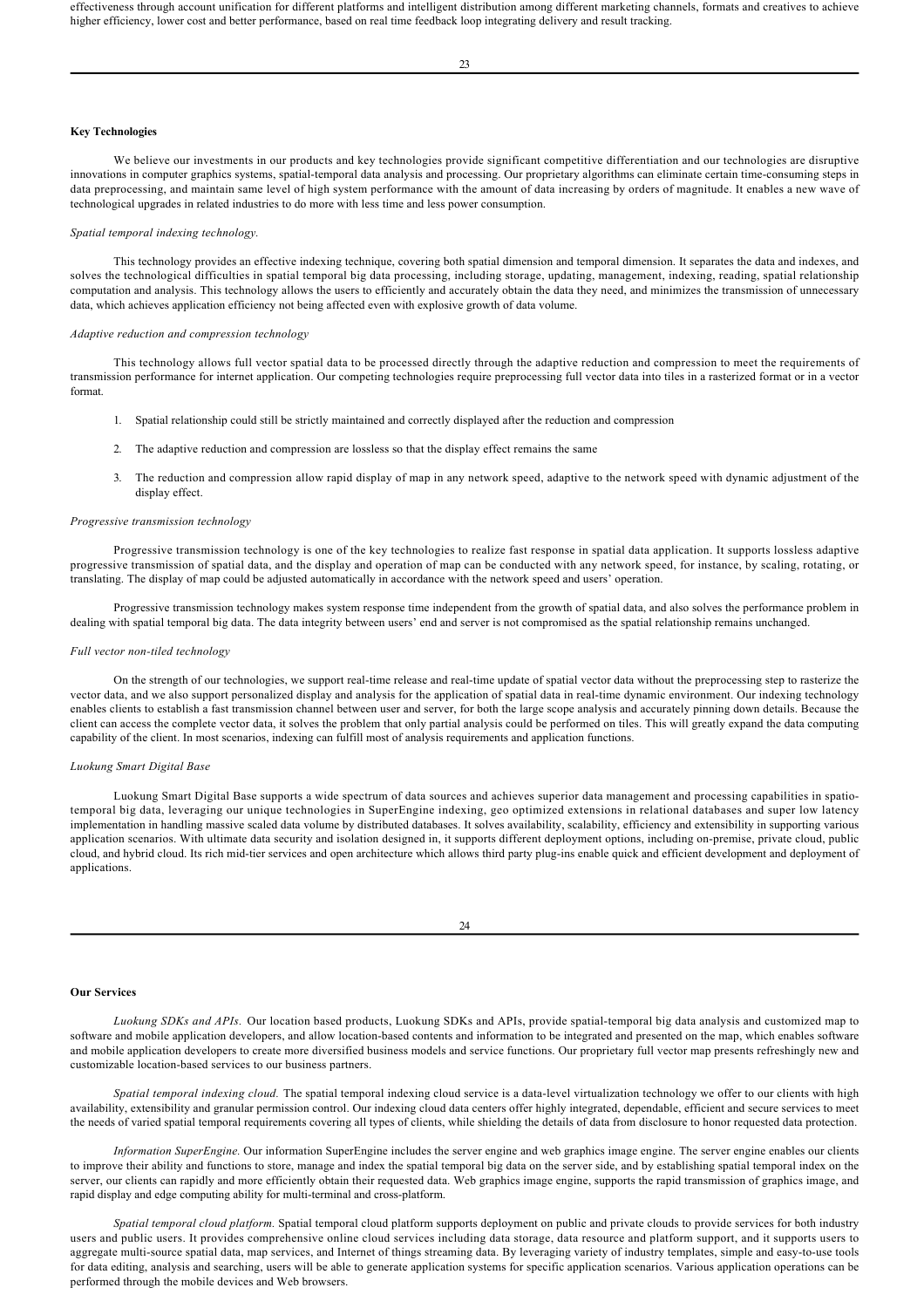*HD Map*. HD Map is a core infrastructural component in smart transportation, autonomous driving and smart cities. Our professional map making fleets incorporate the latest technologies in AI and big data processing for data gathering, data processing, vectorization, map production and quality control, which resulted in improved efficiency and quality of HD Map making process. Our crowd sourcing map making technologies help our maps up to date with low cost and high efficiency. Our server side technology delivers least amount of map data to fulfill the needs of our clients in order to achieve faster response and reduce data transmission cost.

*Autonomous driving enabling services*. Our services cover a wide spectrum of functionalities, including vehicle side, road side and roadvehicle collaboration. Our capabilities on the vehicle side, in crowdsourcing map making and realtime map updating, in accurate and reliable positioning through multisensored intelligent fusion, and in vehicle surrounding awareness, help our partners to build smart cars. Our capabilities on the road side, in highway driving condition monitoring, in hazard condition detection, in intelligent road maintenance, help highway operators realize the benefits of smart roads. Our capabilities on the roadvehicle collaboration make autonomous driving more comfortable and most importantly safer.

### Our Strategy

We put more effort on continually improving the quality of our products and services, and the user's experience of our products, as we believe satisfied users and customers are more likely to recommend our products and services to others. Through these efforts and with the increased use of internet in China, we will build our brand with modest marketing expenditures. We have implemented a number of marketing initiatives to promote our brand awareness among potential users, customers. In addition to our brand positioning in the market, we have also initiated a series of marketing activities to promote our products and technologies among existing and potential users and customers.

We intend to invest heavily in product development to deliver additional features and performance enhancements, deployment models and solutions that can address new end markets. Our investments may involve hiring and associated development, acquisitions and licensing of third-party technology.

We will continue to increase investments in our sales and marketing organizations to expand our current customer base. Our investments will be spread across geographies, customer tiers and industries. We will continue to invest in and foster the growth of our channel relationships in China.

We will continue to drive customer satisfaction and renewals by offering community, standard, enterprise and global support to ensure our customers' success with our offerings.

We intend to continue our investments in SDKs and APIs that help software developers leverage our platform. Our SDKs enable developers to build solutions that deeply integrate the analytics functionality of our offerings across the enterprise. Through our investments in SDKs and APIs, we intend to promote and extend the capabilities of our offerings to customers who wish to build sophisticated applications and interfaces that leverage our software and services.

### **Intellectual Property**

We have registered the following software copyrights, patents and trademarks for our business operations. We believe this intellectual property forms an integral part of our competitive strength.

| ٦<br>I<br>I<br>×<br>۰, |
|------------------------|
|------------------------|

#### *Patents:*

We have been granted some inventions by the State Intellectual Property Office of PRC. We have patent protections for spatial-temporal big data processing technology and HD map. We have received the following patents:

| No.            | Name of patent                                                                                            | <b>Type</b> | <b>Registration Number</b> | <b>Date of Issuance</b> |
|----------------|-----------------------------------------------------------------------------------------------------------|-------------|----------------------------|-------------------------|
| $\mathbf{1}$   | A user behavior processing method and device for<br>intelligent terminal                                  | Invention   | ZL 2013 1 0301728.3        | May 27, 2015            |
| $\overline{c}$ | A multimedia data processing device, method and<br>wireless multimedia server                             | Invention   | ZL 2013 1 0219833.2        | Jul 31, 2018            |
| 3              | Method and device of spatial data simplification                                                          | Invention   | ZL 2010 1 0617400.9        | Mar 13, 2013            |
| 4              | Spatial data processing method and device                                                                 | Invention   | ZL 2010 1 0617399.X        | Jun 26, 2013            |
| 5              | Method and device for judging the occlusion type of<br>space entity                                       | Invention   | ZL 2010 1 0617403.2        | Sep 25, 2013            |
| 6              | Methods and devices for conflict detection and<br>avoidance of spatial entity element labeling            | Invention   | ZL 2010 1 0617385.8        | Mar 26, 2014            |
| $\overline{7}$ | A method and device for distributed mapping of 3d<br>model data                                           | Invention   | ZL 2011 1 0274924.7        | Mar 26, 2014            |
| 8              | Spatial data transmission method and device                                                               | Invention   | ZL 2011 1 0306393.5        | Dec 3, 2014             |
| 9              | Data simplification of 3d model, gradual transmission<br>method and device                                | Invention   | ZL 2011 1 0275336.5        | Mar 25, 2015            |
| 10             | Methods and devices for spatial data processing,<br>simplification and progressive transmission           | Invention   | ZL 2012 1 0104250.0        | Jun 10, 2015            |
| 11             | Spatial data progressive transmission method and<br>device                                                | Invention   | ZL 2010 1 0617383.9        | Jun 15, 2016            |
| 12             | The method and device to accelerate transmission and<br>display of graphic data across platforms          | Invention   | ZL 2012 1 0116149.7        | Aug 10, 2016            |
| 13             | Spatial data progressive transmission method and<br>device                                                | Invention   | ZL 2013 1 0367021.2        | Jun 23, 2017            |
| 14             | Simplification method and device of spatial data                                                          | Invention   | ZL 2013 1 0367128.7        | Sep 22, 2017            |
| 15             | Methods and devices related to spatial data<br>compression, decompression and progressive<br>transmission | Invention   | ZL 2013 1 0136682.4        | Nov 10, 2017            |
| 16             | Spatial data progressive transmission method and<br>device                                                | Invention   | ZL 2016 1 0304770.4        | Sep 24, 2019            |
| 17             | A vector data processing method and device                                                                | Invention   | ZL 2016 1 0932294.0        | Oct 18, 2019            |
| 18             | A vector data processing method and device                                                                | Invention   | ZL 2016 1 0932293.6        | Feb 7, 2020             |
| 19             | A tile map publishing method and device                                                                   | Invention   | ZL 2019 1 0542594.1        | Mar 23, 2021            |
| 20             | Methods and devices for anti-counterfeiting of<br>electronic evidence                                     | Invention   | ZL 2019 1 0290430.4        | Aug 24, 2021            |
| 21             | A vector data processing method and device                                                                | Invention   | ZL 2016 1 0932292.1        | Oct 16, 2021            |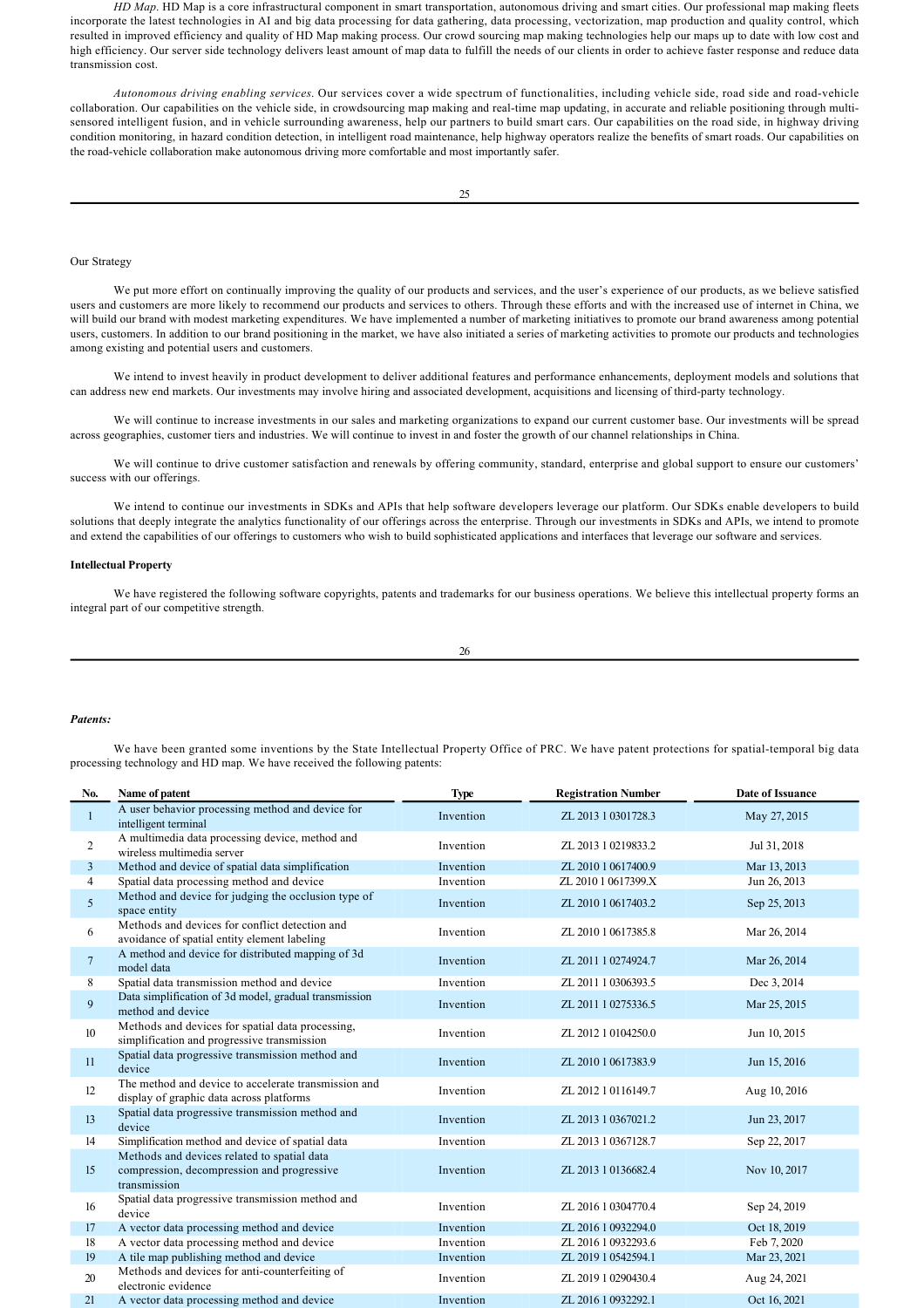| າາ<br>-- | Reality images internet inquiry and display system                 | Invention | ZL 2006 1.0104198.3  | Aug 11, 2010 |
|----------|--------------------------------------------------------------------|-----------|----------------------|--------------|
| 23       | model scale plate                                                  | Design    | ZL.2012.3.0539531.X  | Jun 5, 2013  |
| 24       | Lane-changing induction method and device in real 3D<br>navigation | Invention | ZL 2013 1 01362151 1 | Feb 24, 2016 |

| No. | Name of patent                                                                                    | Type      | <b>Registration Number</b> | Date of Issuance |
|-----|---------------------------------------------------------------------------------------------------|-----------|----------------------------|------------------|
| 25  | Road scene display method and device in real 3D<br>navigation                                     | Invention | ZL.2013.1.0136433.5        | Mar 22, 2017     |
| 26  | Display method and device of relative height between<br>road and bridge in real 3D navigation map | Invention | ZL.2013.1.0142662.8        | Jun 13, 2017     |
| 27  | A 3D directional navigation method and device<br>synchronized with 2D navigation                  | Invention | ZL.2013.1.0300899.4        | Dec 2, 2015      |
| 28  | A real 3D navigation diversion induction method and<br>device                                     | Invention | ZL 2014 1.0852702.2        | Apr 30, 2019     |
| 29  | A real 3D navigation method for a slope section and a<br>real 3D navigation device                | Invention | ZL.2014.1.0850608.3        | Oct 12, 2018     |
| 30  | Method, device and electronic equipment to display<br>direction board in navigation               | Invention | ZL.2016.1.1149552.4        | Nov 15, 2019     |
| 31  | Navigation method and device for an area without fixed<br>lanes                                   | Invention | ZL.2018.1.0464014.7        | Jun 11, 2021     |
| 32  | A match method, device and electronic equipment of<br>HD map and 2D map                           | Invention | ZL.2018.1.0829490.4        | Jun 11, 2021     |

We also have theree patents outside of China.

|     |                                                                                                           |         | <b>National</b>            |                  |
|-----|-----------------------------------------------------------------------------------------------------------|---------|----------------------------|------------------|
| No. | Name of patent                                                                                            | Countrv | <b>Registration Number</b> | Date of Issuance |
|     | Spatial data processing method and device                                                                 | U.S.A.  | US10789761B2               | Sep 29, 2020     |
|     | Spatial data processing method and device                                                                 | Japan   | 5562439                    | Jun 20, 2014     |
|     | Methods and devices related to spatial data<br>compression, decompression and progressive<br>transmission | U.S.A   | US9754384B2                | Sep 5, 2017      |
|     |                                                                                                           |         |                            |                  |

# *Software Copyrights:*

We have received the following software copyrights from the National Copyright Administration ("NCA") of PRC:

| No.              | <b>Name of Copyright</b>                                                           | <b>Achievement approach</b>                | <b>Registration number</b> | <b>Registration date</b> | <b>Duration</b> |
|------------------|------------------------------------------------------------------------------------|--------------------------------------------|----------------------------|--------------------------|-----------------|
| $\mathbf{1}$     | WAP PUSH Business operation platform<br>system                                     | Independent research and<br>development    | 2007SRBJ1464               | Jul 23, 2007             | 50 years        |
| 2                | Mobile video business operation platform<br>system V1.0                            | Independent<br>research and<br>development | 2007SRBJ1463               | Jul 23, 2007             | 50 years        |
| $\overline{3}$   | CMMB Data broadcast management platform<br>software                                | Independent research and<br>development    | 2009SRBJ0391               | Jan 22, 2009             | 50 years        |
| $\overline{4}$   | TD-SCDMA Streaming media business<br>management platform software V1.0             | Independent<br>research and<br>development | 2009SRBJ0412               | Jan 22, 2009             | 50 years        |
| 5                | Content management platform system software<br>V1.0                                | Independent research and<br>development    | 2009SRBJ1374               | Apr 1, 2009              | 50 years        |
| 6                | Mobile multimedia broadcast electronic service<br>guide system software V1.0       | Independent<br>research and<br>development | 2009SRBJ1365               | Apr 1, 2009              | 50 years        |
| $\overline{7}$   | Mobile multimedia broadcast audio rich media<br>interactive platform software V1.0 | Independent research and<br>development    | 2010SRBJ0719               | Mar 5, 2010              | 50 years        |
| $\,8\,$          | Mobile multimedia broadcast emergency<br>broadcast platform software V1.0          | Independent<br>research and<br>development | 2010SRBJ0720               | Mar 5, 2010              | 50 years        |
| 9                | User interface scripting software V1.0                                             | Independent research and<br>development    | 2011SRBJ3809               | Sep 27, 2011             | 50 years        |
| 10 <sup>10</sup> | Public information business platform software<br>V1.0                              | Independent<br>research and<br>development | 2011SRBJ3810               | Sep 27, 2011             | 50 years        |
| 11               | Printer typesetting and printing software V1.0                                     | Independent research and<br>development    | 2011SRBJ4190               | Sep 28, 2011             | 50 years        |
| 12               | Electronic newspaper business support<br>platform software V1.0                    | Independent<br>research and<br>development | 2011SRBJ4186               | Sep 28, 2011             | 50 years        |
| 13               | Interactive business development platform<br>software                              | Independent research and<br>development    | 2011SRBJ4593               | Nov 29, 2011             | 50 years        |
| 14               | Integrated business management platform<br>software V1.0                           | Independent<br>research and<br>development | 2012SR003002               | Jan 16, 2012             | 50 years        |
| 15               | Instant messaging and messaging system<br>software                                 | Independent research and<br>development    | 2014SR122231               | Aug 18, 2014             | 50 years        |
| 16               | General statistical platform software for client<br>products                       | Independent<br>research and<br>development | 2014SR216662               | Dec 30, 2014             | 50 years        |

29

No. Name of Copyright **Achievement approach Registration number Registration date Duration**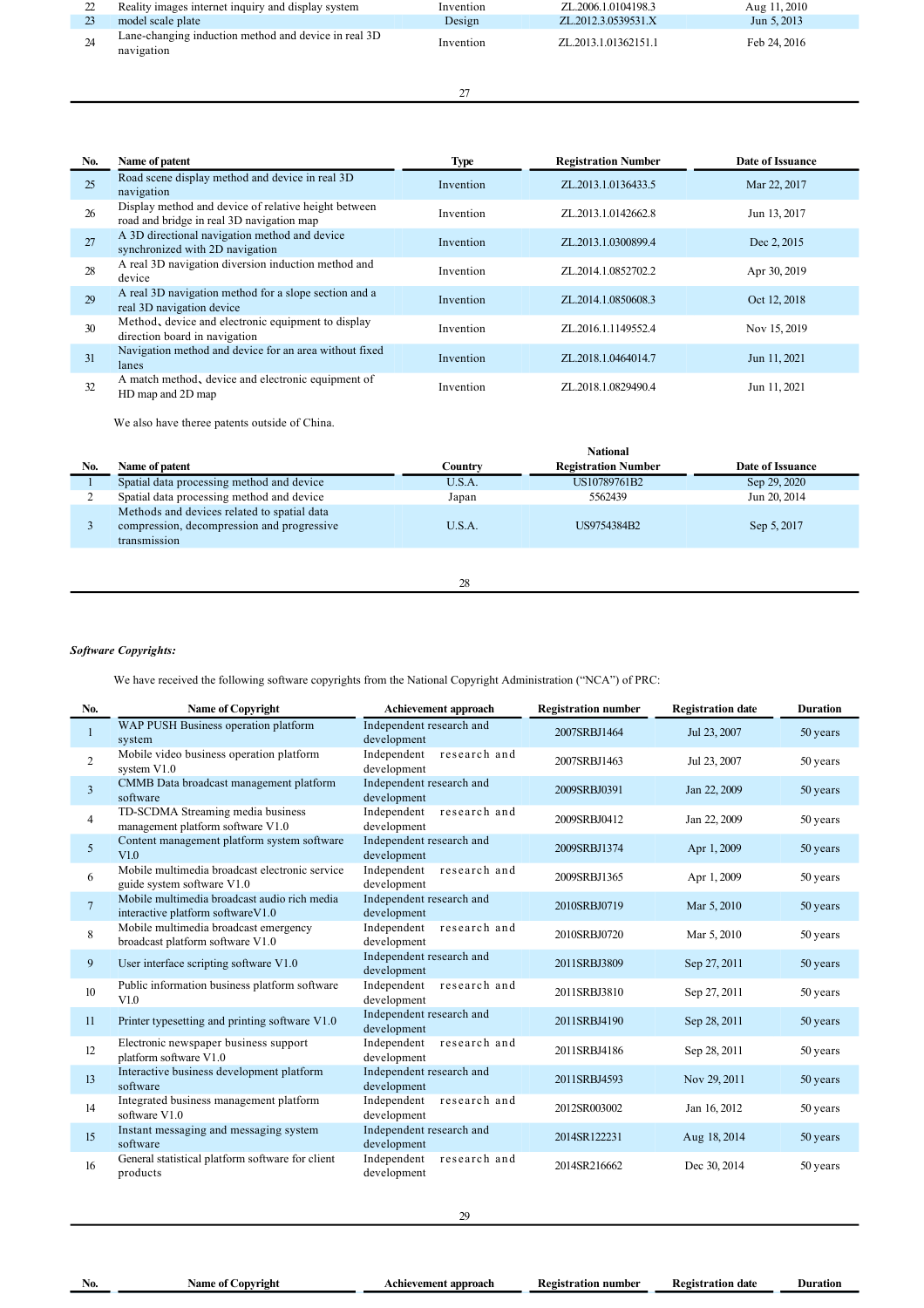| 17 | Luokung map SDK-JS version                                               | Independent research and<br>development    | 2021SR0391356 | Mar 15, 2021 | 50 years |
|----|--------------------------------------------------------------------------|--------------------------------------------|---------------|--------------|----------|
| 18 | Luokung map data visualization system                                    | Independent<br>research and<br>development | 2021SR0391358 | Mar 15, 2021 | 50 years |
| 19 | Luokung map personalized editing system                                  | Independent research and<br>development    | 2021SR0391357 | Mar 15, 2021 | 50 years |
| 20 | Luokung map business management platform                                 | Independent<br>research and<br>development | 2021SR0391304 | Mar 15, 2021 | 50 years |
| 21 | Luokung map open platform                                                | Independent research and<br>development    | 2021SR0391355 | Mar 15, 2021 | 50 years |
| 22 | Luokung map social software (Android version)                            | Independent<br>research and<br>development | 2021SR0424755 | Mar 19, 2021 | 50 years |
| 23 | Luokung map social software (iOS version)                                | Independent research and<br>development    | 2021SR0424757 | Mar 19, 2021 | 50 years |
| 24 | Luokung content creator platform                                         | Independent<br>research and<br>development | 2021SR0424758 | Mar 19, 2021 | 50 years |
| 25 | Luokung content operation and editing platform                           | Independent research and<br>development    | 2021SR0424731 | Mar 19, 2021 | 50 years |
| 26 | Luokung advertising publishing platform                                  | Independent<br>research and<br>development | 2021SR0424736 | Mar 19, 2021 | 50 years |
| 27 | Integrated passenger train service system                                | Independent research and<br>development    | 2012SR083665  | Sep 5, 2012  | 50 years |
| 28 | JHBY Train inspection management system                                  | Independent<br>research and<br>development | 2013SR015105  | Feb 21, 2013 | 50 years |
| 29 | Super information engine development platform<br>software V5.0           | Transfer                                   | 2014SR036792  | Apr 1, 2014  | 50 years |
| 30 | Core map super network information engine<br>platform software V1.0      | Transfer                                   | 2014SR036772  | Apr 1, 2014  | 50 years |
| 31 | Integrated management of the grid gis software<br>V1.0                   | Transfer                                   | 2014SR036808  | Apr 1, 2014  | 50 years |
| 32 | Core map rural power grid equipment GPS patrol<br>system software V1.0   | Transfer                                   | 2014SR036810  | Apr 1, 2014  | 50 years |
| 33 | Diagram grid patrol PDA system software V1.0                             | Transfer                                   | 2014SR036778  | Apr 1, 2014  | 50 years |
| 34 | Core map geographic information engine<br>desktop platform software V1.0 | Transfer                                   | 2014SR036614  | Apr 1, 2014  | 50 years |

| No. | <b>Name of Copyright</b>                                                             | Achievement approach                       | <b>Registration number</b> | <b>Registration date</b> | <b>Duration</b> |
|-----|--------------------------------------------------------------------------------------|--------------------------------------------|----------------------------|--------------------------|-----------------|
| 35  | Integrated management of the grid geographic<br>information Web system software V1.0 | Transfer                                   | 2014SR036799               | Apr 1, 2014              | 50 years        |
| 36  | Core map railway power supply equipment GPS<br>patrol system software V1.0           | Transfer                                   | 2014SR036783               | Apr 1, 2014              | 50 years        |
| 37  | Core map network 3 d map server software V1.0                                        | Transfer                                   | 2014SR036788               | Apr 1, 2014              | 50 years        |
| 38  | Core map network 3d map client software V1.0                                         | Transfer                                   | 2014SR036637               | Apr 1, 2014              | 50 years        |
| 39  | Core map 3d map network publishing platform<br>software V1.0                         | Transfer                                   | 2014SR036633               | Apr 1, 2014              | 50 years        |
| 40  | Core map 3d map network release plug-in<br>system software V1.0                      | Transfer                                   | 2014SR036622               | Apr 1, 2014              | 50 years        |
| 41  | Core map network 3d map smartphone platform<br>software V1.0                         | Transfer                                   | 2014SR036638               | Apr 1, 2014              | 50 years        |
| 42  | Core map network GIS Shared mobile platform<br>software V1.0                         | Transfer                                   | 2014SR036634               | Apr 1, 2014              | 50 years        |
| 43  | Core map network GIS sharing platform<br>software V1.0                               | Transfer                                   | 2014SR036639               | Apr 1, 2014              | 50 years        |
| 44  | Integrated informationgine platform software<br>V1.0                                 | Transfer                                   | 2014SR040347               | Apr 9, 2014              | 50 years        |
| 45  | SuperEngine spatial-temporal database                                                | Independent research and<br>development    | 2021SR0526341              | Apr 13, 2021             | 50 years        |
| 46  | SuperEngine image basic management platform                                          | Independent research and<br>development    | 2021SR0526310              | Apr 13, 2021             | 50 years        |
| 47  | SuperEngine smart highway data management<br>platform                                | Independent research and<br>development    | 2021SR0531901              | Apr 13, 2021             | 50 years        |
| 48  | SuperEngine image cloud browsing application<br>platform                             | Independent research and<br>development    | 2021SR0530706              | Apr 13, 2021             | 50 years        |
| 49  | SuperEngine red spatial-temporal platform                                            | Independent research and<br>development    | 2021SR0530705              | Apr 13, 2021             | 50 years        |
| 50  | SuperEngine meteorological service platform                                          | Independent research and<br>development    | 2021SE0530704              | Apr 13, 2021             | 50 years        |
| 51  | SuperEngine map cloud platform                                                       | Independent research and<br>development    | 2021SR0530708              | Apr 13, 2021             | 50 years        |
| 52  | SuperEngine surface water environment remote<br>sensing monitoring system            | Independent research and<br>development    | 2021SR2115072              | Dec 23, 2021             | 50 years        |
| 53  | Toutiao Cloud Text Smart Recommendation<br>Algorithm Engine Software                 | Independent research and<br>development    | 2017SR299425               | Jun 22, 2017             | 50 years        |
| 54  | Toutiao Cloud Image Text Smart<br>Recommendation System                              | Independent<br>research and<br>development | 2017SR300785               | Jun 22, 2017             | 50 years        |

| No. | <b>Name of Copyright</b>                     | Achievement approach                    | <b>Registration number</b> | <b>Registration date</b> | Duration |
|-----|----------------------------------------------|-----------------------------------------|----------------------------|--------------------------|----------|
|     | Bothrain Big Data Analysis Platform Software | Independent research and<br>development | 2017SR300774               | Jun 22, 2017             | 50 years |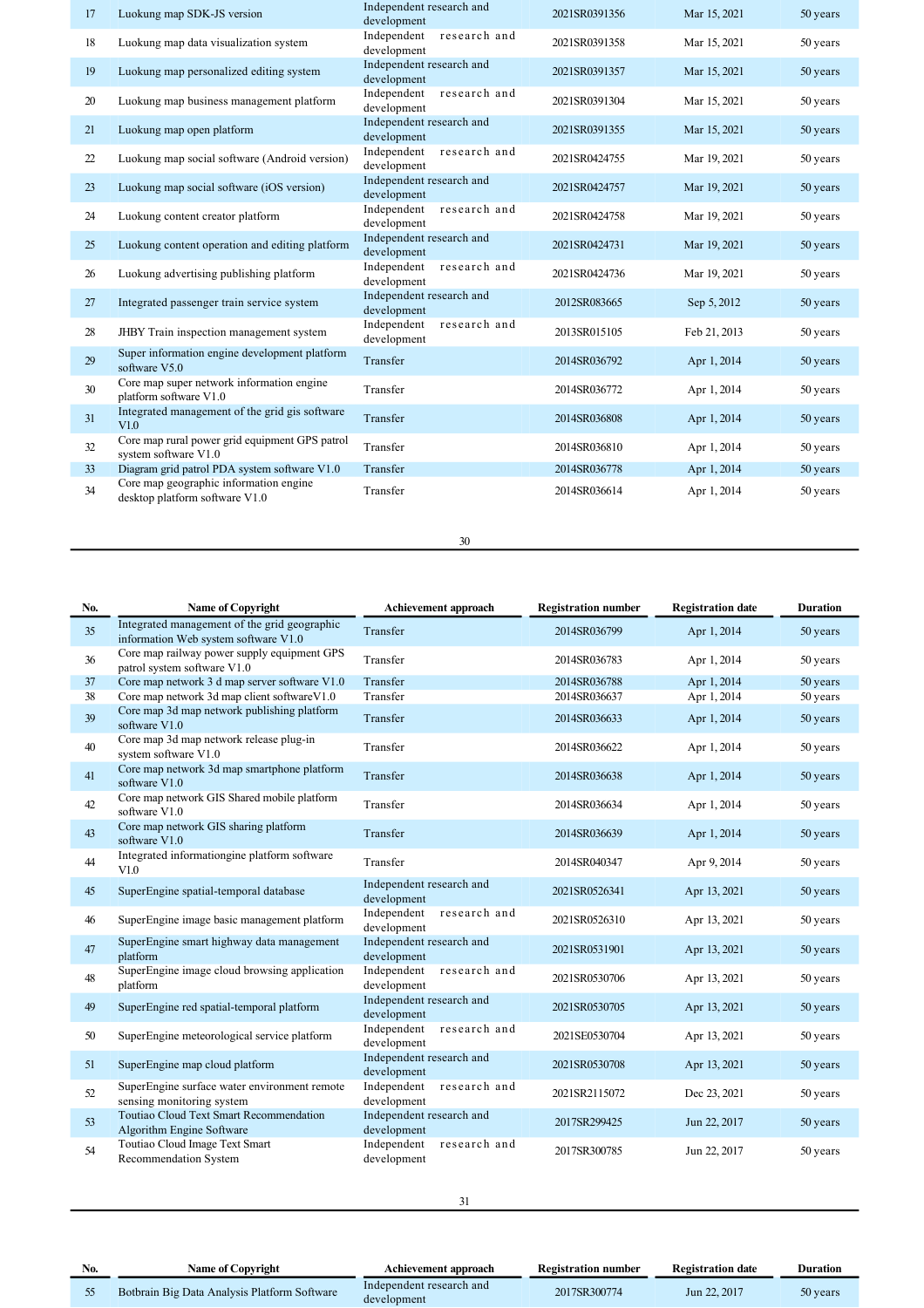| 56 | Toutiao Cloud graphic Smart Recommendation<br>SDK Software (Android version) | Independent<br>research and<br>development | 2017SR300400  | Jun 22, 2017 | 50 years |
|----|------------------------------------------------------------------------------|--------------------------------------------|---------------|--------------|----------|
| 57 | Toutiao Cloud Image And Text Smart<br>Recommendation Mini Program Software   | Independent research and<br>development    | 2017SR300749  | Jun 22, 2017 | 50 years |
| 58 | Toutiao Cloud Content Configuration<br>Management System                     | Independent<br>research and<br>development | 2017SR299411  | Jun 22, 2017 | 50 years |
| 59 | Botbrain Smart Party Building Solution Software                              | Independent research and<br>development    | 2018SR395051  | May 29, 2018 | 50 years |
| 60 | Zhiyu Smart Knowledge Platform Software                                      | Independent<br>research and<br>development | 2018SR395034  | May 29, 2018 | 50 years |
| 61 | MAX Smart Recommendation Algorithm Engine<br>Software                        | Independent research and<br>development    | 2018SR750085  | Sep 17, 2018 | 50 years |
| 62 | MAX Smart Recommendation System                                              | Independent<br>research and<br>development | 2018SR750024  | Sep 17, 2018 | 50 years |
| 63 | MAX Smart Recommendation Mini Program<br>Software                            | Independent research and<br>development    | 2018SR751139  | Sep 17, 2018 | 50 years |
| 64 | MAX Smart Content Brain System                                               | Independent<br>research and<br>development | 2018SR750030  | Sep 17, 2018 | 50 years |
| 65 | <b>MAX Smart Recommendation SDK Software</b>                                 | Independent research and<br>development    | 2018SR750025  | Sep 17, 2018 | 50 years |
| 66 | Zhiyu Knowledge Management Platform<br>Software                              | Independent<br>research and<br>development | 2019SR0971246 | Sep 19, 2019 | 50 years |
| 67 | eMapgo in-car satellite positioning and<br>navigation system V1.0            | Independent research and<br>development    | 2006SRBJ0348  | Mar 9, 2006  | 50 years |
| 68 | eMapgo navigation data package platform<br>software V1.0                     | Independent<br>research and<br>development | 2006SRBJ0665  | Apr 11, 2006 | 50 years |
| 69 | eMapgo geographic location information<br>inquiry software V1.0              | Independent research and<br>development    | 2006SRBJ1305  | Jul 5, 2006  | 50 years |
| 70 | eMapgo electronic map software V1.0                                          | Independent<br>research and<br>development | 2006SRBJ1809  | Aug 18, 2006 | 50 years |
| 71 | eMapgo navigation data field walking<br>acquisition software V1.0            | Independent research and<br>development    | 2008SRBJ3371  | Oct 9, 2008  | 50 years |
| 72 | Navigation electronic map quality inspection<br>system V1.0                  | Independent<br>research and<br>development | 2008SRBJ3381  | Oct 9, 2008  | 50 years |
| 73 | 3D geographic information integration<br>management platform V1.0            | Independent research and<br>development    | 2009SR03114   | Jan 14, 2009 | 50 years |
| 74 | EMG internet electronic map application<br>platform V6.0                     | Independent<br>research and<br>development | 2010SR049986  | Sep 20, 2010 | 50 years |
| 75 | EMG industry electronic map software V2.0                                    | Independent research and<br>development    | 2010SR057276  | Oct 30, 2010 | 50 years |
| 76 | EMG electronic map software V2.0                                             | Independent<br>research and<br>development | 2010SR057288  | Oct 30, 2010 | 50 years |
| 77 | EMG yellow pages address data mining<br>software V2.0                        | Independent research and<br>development    | 2012SR114225  | Nov 26, 2012 | 50 years |

| No. | <b>Name of Copyright</b>                                              | <b>Achievement approach</b>                | <b>Registration number</b> | <b>Registration date</b> | <b>Duration</b> |
|-----|-----------------------------------------------------------------------|--------------------------------------------|----------------------------|--------------------------|-----------------|
| 78  | EMG GDF inspection tool software V1.0                                 | Independent<br>research and<br>development | 2012SR114228               | Nov 26, 2012             | 50 years        |
| 79  | Lane information TCK production tool1.0                               | Independent research and<br>development    | 2013SR138721               | Dec 5, 2013              | 50 years        |
| 80  | Diversion information editing platform 1.0                            | Independent<br>research and<br>development | 2013SR158229               | Dec 5, 2013              | 50 years        |
| 81  | Direction information editing platform 1.0                            | Independent research and<br>development    | 2013SR138694               | Dec 5, 2013              | 50 years        |
| 82  | EMG field walking investigation system<br>software 1.0.0.1            | Independent<br>research and<br>development | 2015SR022530               | Feb 3, 2015              | 50 years        |
| 83  | EMG vehicle dispatch information collation<br>system software 1.0.7.5 | Independent research and<br>development    | 2013SR025280               | Feb 5, 2015              | 50 years        |
| 84  | EMG road update acquisition system software<br>1.0.5.8                | Independent<br>research and<br>development | 2015SR025256               | Feb 5, 2015              | 50 years        |
| 85  | EMG navigation electronic map editing system<br>software2.5.36        | Independent research and<br>development    | 2015SR022476               | Feb 3, 2015              | 50 years        |
| 86  | LCS editing library system software 1.0.0                             | Independent<br>research and<br>development | 2016SR029322               | Feb 15, 2016             | 50 years        |
| 87  | EMG vehicle dispatch information collation<br>system 1.0.10.2         | Independent research and<br>development    | 2016SR029318               | Feb 15, 2016             | 50 years        |
| 88  | EMG 3D data production and management tool<br>software 1.0.0          | Independent<br>research and<br>development | 2016SR030560               | Feb 15, 2016             | 50 years        |
| 89  | EMG road update acquisition system 1.0.6.3                            | Independent research and<br>development    | 2016SR030730               | Feb 16, 2016             | 50 years        |
| 90  | EMG field walking investigation system<br>software $1.0.0.2$          | Independent<br>research and<br>development | 2016SR032108               | Feb 15, 2016             | 50 years        |
| 91  | EMG intelligent mapping system 1.0                                    | Independent research and<br>development    | 2016SR191522               | Jul 25, 2016             | 50 years        |
| 92  | EMG HD map production system software V1.0                            | Independent<br>research and<br>development | 2017SR723472               | Dec 25, 2017             | 50 years        |
| 93  | EMG network map software0.6.8                                         | Independent research and<br>development    | 2017SR723484               | Dec 25, 2017             | 50 years        |
| 94  | EMG ADAS attributes analysis tool<br>software V2017                   | Independent<br>research and<br>development | 2017SR723498               | Dec 25, 2017             | 50 years        |
| 95  | LCS editing library system software 2.0.0.0                           | Independent research and<br>development    | 2017SR738220               | Dec 27, 2017             | 50 years        |
| 96  | EMG life+software 1.0.0.2                                             | Independent<br>research and<br>development | 2018SR014255               | Jan 5, 2018              | 50 years        |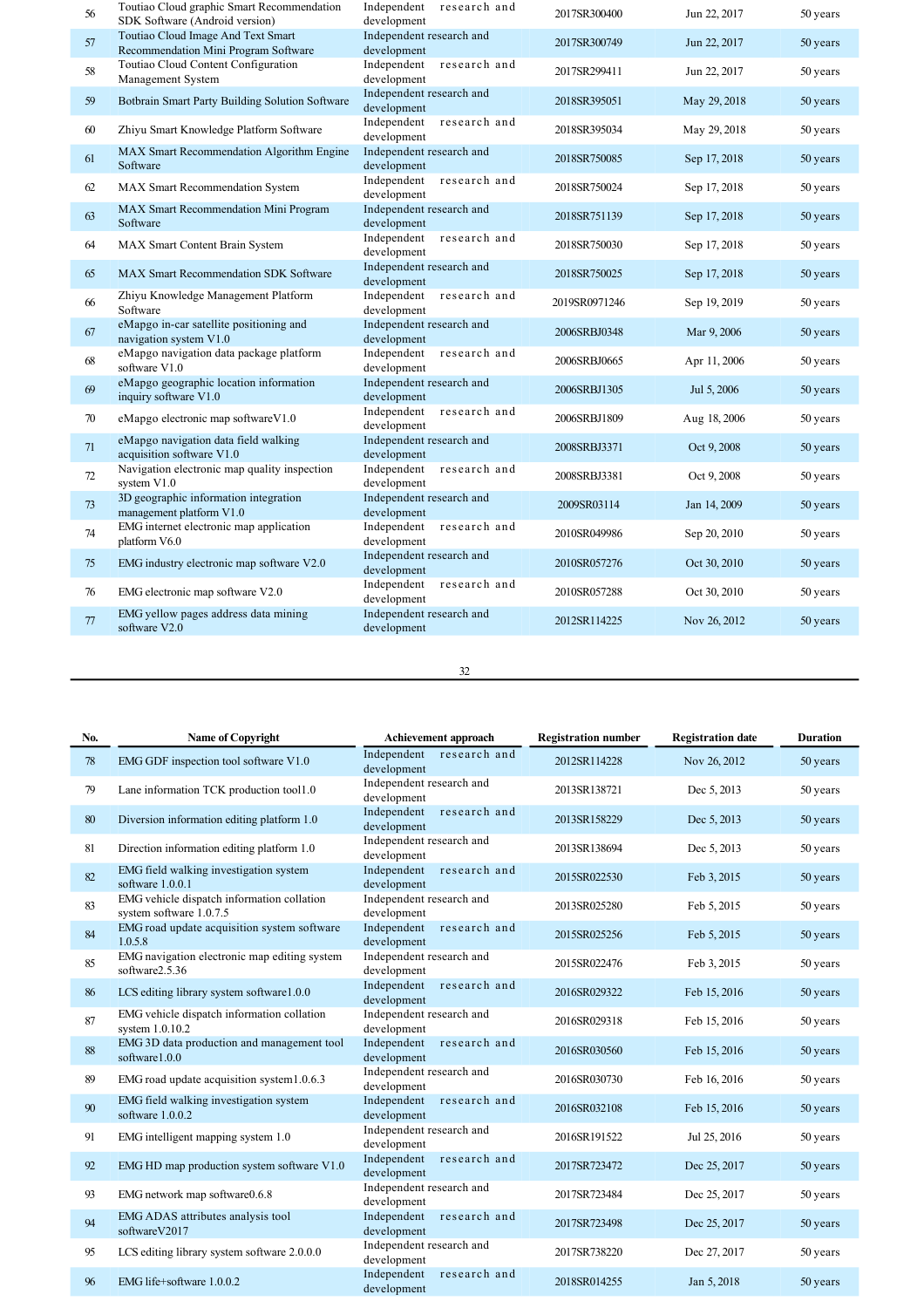| 97  | EMG online background editing system 3.0.2                    | Independent research and<br>development    | 2018SR019450 | Jan 9, 2018  | 50 years |
|-----|---------------------------------------------------------------|--------------------------------------------|--------------|--------------|----------|
| 98  | Yitaojin software                                             | research and<br>Independent<br>development | 2018SR168915 | Mar 14, 2018 | 50 years |
| 99  | EMG database integration editing system<br>software $1.0.1.6$ | Independent research and<br>development    | 2018SR185354 | Mar 20, 2018 | 50 years |
| 100 | EMG POI database editing system software<br>V6.0              | research and<br>Independent<br>development | 2018SR184972 | Mar 20, 2018 | 50 years |
| 101 | Traffic signs identification software V1.5                    | Independent research and<br>development    | 2018SR680288 | Aug 24, 2018 | 50 years |

| No. | <b>Name of Copyright</b>                                               | <b>Achievement approach</b>             |              | <b>Registration number</b> | <b>Registration date</b> | <b>Duration</b> |
|-----|------------------------------------------------------------------------|-----------------------------------------|--------------|----------------------------|--------------------------|-----------------|
| 102 | HD map data inspection system software 1.0                             | Independent<br>development              | research and | 2019SR0185469              | Feb 26, 2019             | 50 years        |
| 103 | EMG online map editing system software 5.1                             | Independent research and<br>development |              | 2019SR0185449              | Feb 26, 2019             | 50 years        |
| 104 | EMG path analysis and comparison software<br>V1.0                      | Independent<br>development              | research and | 2019SR0185445              | Feb 26, 2019             | 50 years        |
| 105 | EMG product customization automation system<br>software1.0.0           | Independent research and<br>development |              | 2019SR0185430              | Feb 26, 2019             | 50 years        |
| 106 | HD map production system software V2.0.0                               | Independent<br>development              | research and | 2019SR0247939              | Mar 14, 2019             | 50 years        |
| 107 | ADAS attributes analysis and editing tool<br>software V2.0.0           | Independent research and<br>development |              | 2019SR0247914              | Mar 14, 2019             | 50 years        |
| 108 | EMG network map software 1.0.2                                         | Independent<br>development              | research and | 2019SR0249902              | Mar 14, 2019             | 50 years        |
| 109 | Integration editing system software 1.1.2                              | Independent research and<br>development |              | 2019SR0250148              | Mar 14, 2019             | 50 years        |
| 110 | MapChecker softwareV2.0                                                | Independent<br>development              | research and | 2019SR0250155              | Mar 14, 2019             | 50 years        |
| 111 | EMG road intersection model editing tool<br>software 1.0.0             | Independent research and<br>development |              | 2019SR0250189              | Mar 14, 2019             | 50 years        |
| 112 | EMG HD map production platform V1.0                                    | Independent<br>development              | research and | 2020SR1539842              | Nov 3, 2020              | 50 years        |
| 113 | HD electronic map compiling platform software<br>V1.0                  | Independent research and<br>development |              | 2020SR1582771              | Nov 16, 2020             | 50 years        |
| 114 | EMG map service platform software V1.0                                 | Independent<br>development              | research and | 2020SR1554940              | Nov 9, 2020              | 50 years        |
| 115 | EMG aided driving map software V1.0                                    | Independent research and<br>development |              | 2020SR1555090              | Nov 9, 2020              | 50 years        |
| 116 | EMG AVP electronic map software V1.0                                   | Independent<br>development              | research and | 2020SR1539778              | Nov 3, 2020              | 50 years        |
| 117 | EMG map cloud platform software V1.1.3                                 | Independent research and<br>development |              | 2020SR1554941              | Nov 9, 2020              | 50 years        |
| 118 | 2nd-generation basic map production platform<br>software V1.6.7        | Independent<br>development              | research and | 2020SR1539882              | Nov 3, 2020              | 50 years        |
| 119 | EMG HD electronic map software V1.0                                    | Independent research and<br>development |              | 2020SR1539881              | Nov 3, 2020              | 50 years        |
| 120 | EMG electronic map software V3.1                                       | Independent<br>development              | research and | 2020SR1596336              | Nov 18, 2020             | 50 years        |
| 121 | EMG POI spatial geography and address big-<br>data system software     | Independent research and<br>development |              | 2020SR1724046              | Dec 3, 2020              | 50 years        |
| 122 | EMG recommended search engine software                                 | Independent<br>development              | research and | 2020SR1724044              | Dec 3, 2020              | 50 years        |
| 123 | EMG POI search engine and indexing&compiling<br>system software        | Independent research and<br>development |              | 2020SR1724073              | Dec 3, 2020              | 50 years        |
| 124 | EMG smart city spatial temporal information<br>cloud platform software | Independent<br>development              | research and | 2020SR1724047              | Dec 3, 2020              | 50 years        |
| 125 | EMG smart community integration application<br>platform software       | Independent research and<br>development |              | 2020SR1724045              | Dec 3, 2020              | 50 years        |

| No. | <b>Name of Copyright</b>                                                                         | <b>Achievement approach</b>                | <b>Registration number</b> | <b>Registration date</b> | <b>Duration</b> |
|-----|--------------------------------------------------------------------------------------------------|--------------------------------------------|----------------------------|--------------------------|-----------------|
| 126 | EMG gridding and overall social order control<br>information system software                     | research and<br>Independent<br>development | 2020SR1724074              | Dec 3, 2020              | 50 years        |
| 127 | EMG AOI search engine system software                                                            | Independent research and<br>development    | 2020SR1829529              | Dec 16, 2020             | 50 years        |
| 128 | EMG mass POI data fusion processing platform<br>system software                                  | Independent<br>research and<br>development | 2020SR1829528              | Dec 16, 2020             | 50 years        |
| 129 | EMG physical DB and street view thematic map<br>system software                                  | Independent research and<br>development    | 2020SR1819977              | Dec 15, 2020             | 50 years        |
| 130 | EMG multi-angel tilt photography real-3D<br>processing system software                           | research and<br>Independent<br>development | 2020SR1829510              | Dec 16, 2020             | 50 years        |
| 131 | EMG track planning platform software                                                             | Independent research and<br>development    | 2020SR1829511              | Dec 16, 2020             | 50 years        |
| 132 | Plane vector indoor and outdoor map building<br>system software based on mode identification     | research and<br>Independent<br>development | 2020SR1829517              | Dec 16, 2020             | 50 years        |
| 133 | EMG geographic data management and address<br>comparison, update and coding platform<br>software | Independent research and<br>development    | 2020SR1861999              | Dec 21, 2020             | 50 years        |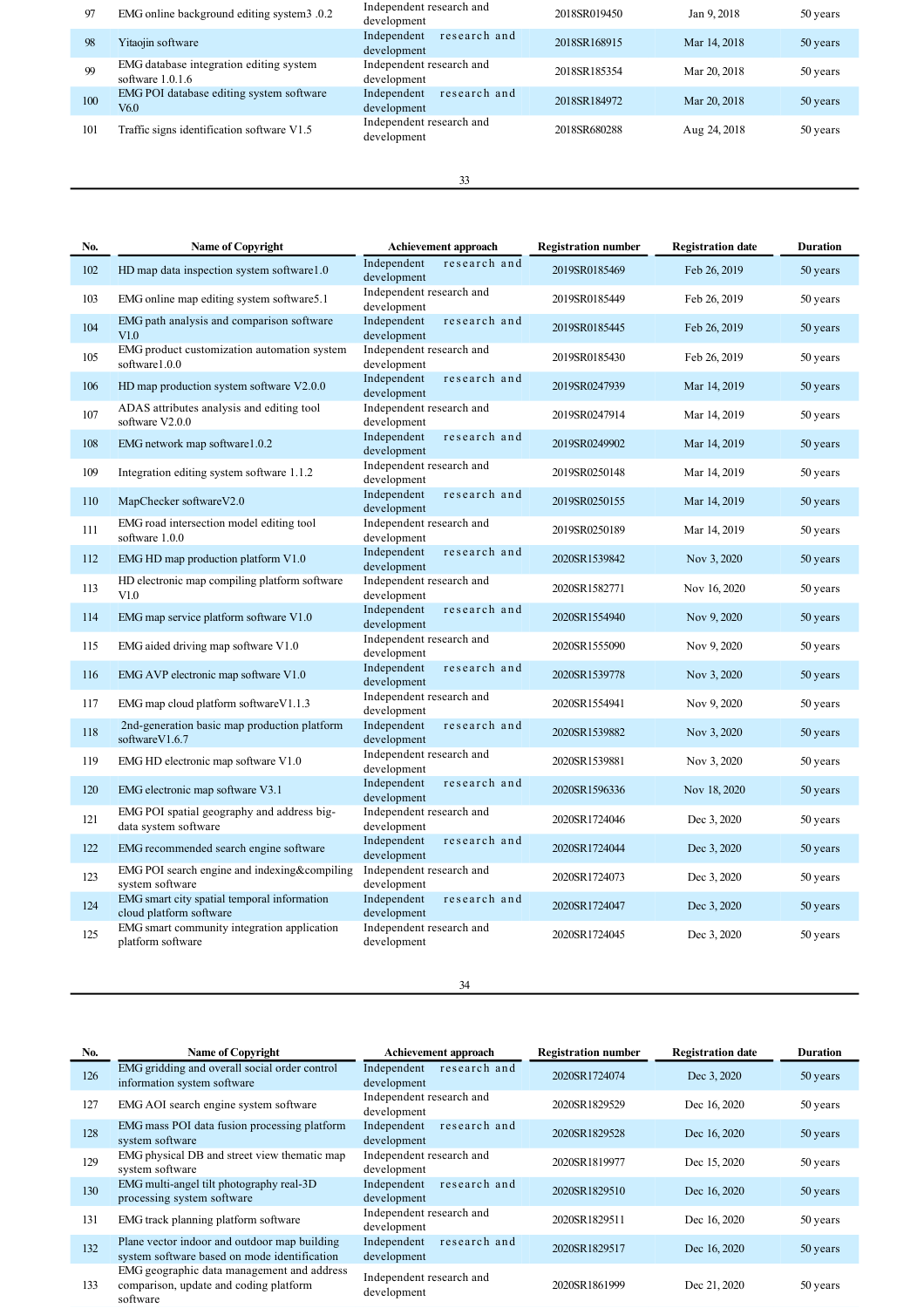| 134 | EMG HD map visualization system software                                   | Independent<br>research and<br>development | 2020SR1862000 | Dec 21, 2020 | 50 years |
|-----|----------------------------------------------------------------------------|--------------------------------------------|---------------|--------------|----------|
| 135 | EMG big data service operation management<br>platform software             | Independent research and<br>development    | 2020SR1861990 | Dec 21, 2020 | 50 years |
| 136 | EMG 2D&3D integration map service platform<br>software                     | Independent<br>research and<br>development | 2020SR1913611 | Dec 30, 2020 | 50 years |
| 137 | EMG 2D&3D integration map service platform<br>software                     | Independent research and<br>development    | 2020SR1913701 | Dec 30, 2020 | 50 years |
| 138 | EMG lightweight 3D earth software                                          | Independent<br>research and<br>development | 2020SR1913703 | Dec 30, 2020 | 50 years |
| 139 | Smart city 3D modelling system software                                    | Independent research and<br>development    | 2020SR1861971 | Dec 21, 2020 | 50 years |
| 140 | Cloud map release platform software                                        | Independent<br>research and<br>development | 2020SR1861945 | Dec 21, 2020 | 50 years |
| 141 | Blind angle calculation platform software                                  | Independent research and<br>development    | 2020SR1861970 | Dec 21, 2020 | 50 years |
| 142 | EMG police geographic information integration<br>service platform software | Independent<br>research and<br>development | 2020SR1913702 | Dec 30, 2020 | 50 years |
| 143 | EMG police network integration one-map<br>management platform software     | Independent research and<br>development    | 2020SR1908847 | Dec 29, 2020 | 50 years |
| 144 | EMG autonomous driving simulation test<br>management platform software     | Independent<br>research and<br>development | 2020SR1908848 | Dec 29, 2020 | 50 years |
| 145 | EMG HD map accuracy processing software                                    | Independent research and<br>development    | 2021SR0010189 | Jan 5, 2021  | 50 years |
| 146 | EMG HD map inspection and scheduling<br>system                             | Independent<br>research and<br>development | 2021SR0010165 | Jan 5, 2021  | 50 years |
| 147 | EMG industrial grade AOI application map<br>software                       | Independent research and<br>development    | 2021SR0010120 | Jan 5, 2021  | 50 years |
| 148 | <b>EMG ADAS EHP software</b>                                               | Independent<br>research and<br>development | 2021SR0010121 | Jan 5, 2021  | 50 years |
|     |                                                                            |                                            |               |              |          |

| No. | <b>Name of Copyright</b>                                                                      | Achievement approach                       | <b>Registration number</b> | <b>Registration date</b> | <b>Duration</b> |
|-----|-----------------------------------------------------------------------------------------------|--------------------------------------------|----------------------------|--------------------------|-----------------|
| 149 | EMG HD map EHP software                                                                       | Independent research and<br>development    | 2021SR0075629              | Jan 14, 2021             | 50 years        |
| 150 | EMG map quick update release software V1.0                                                    | Independent<br>research and<br>development | 2021SR0075630              | Jan 14, 2021             | 50 years        |
| 151 | EMG smart city spatial temporal big data and<br>sharing exchange cloud platform software V1.0 | Independent research and<br>development    | 2021SR0075631              | Jan 14, 2021             | 50 years        |
| 152 | EMG HD deformation processing software V1.0                                                   | Independent<br>research and<br>development | 2021SR0079567              | Jan 14, 2021             | 50 years        |
| 153 | EMG automatic rearrangement and collection<br>verification for standard address software      | Independent research and<br>development    | 2021SR0075683              | Jan 15, 2021             | 50 years        |
| 154 | EMG location inquiry service software V1.0                                                    | Independent<br>research and<br>development | 2021SR0857240              | Jun 8, 2021              | 50 years        |
| 155 | EMG distribution workload statistic software<br>V1.0                                          | Independent research and<br>development    | 2021SR0857241              | Jun 8, 2021              | 50 years        |
| 156 | EMG distribution service software V1.0                                                        | Independent<br>research and<br>development | 2021SR0857242              | Jun 8, 2021              | 50 years        |
| 157 | EMG shortest route service for multi-point<br>distribution software V1.0                      | Independent research and<br>development    | 2021SR0857243              | Jun 8, 2021              | 50 years        |
| 158 | EMG distribution routing sharing software V1.0                                                | Independent<br>research and<br>development | 2021SR0857244              | Jun 8, 2021              | 50 years        |
| 159 | EMG online cross-border route analysis service<br>software V1.0                               | Independent research and<br>development    | 2021SR0868798              | Jun 10, 2021             | 50 years        |
| 160 | EMG map vector tile conversion software V1.0                                                  | Independent<br>research and<br>development | 2021SR0868799              | Jun 10, 2021             | 50 years        |
| 161 | EMG cross-border route analysis tool software<br>V1.0                                         | Independent research and<br>development    | 2021SR0868800              | Jun 10, 2021             | 50 years        |
| 162 | Beidou terminal HD positioning SDK software<br>V1.0.0                                         | Independent<br>research and<br>development | 2021SR0875401              | Jun 10, 2021             | 50 years        |
| 163 | EMG Beidou terminal track management SDK<br>software V1.0.0                                   | Independent research and<br>development    | 2021SR0960723              | Jun 29, 2021             | 50 years        |
| 164 | EMG multi-language conversion tool<br>software V1.0                                           | Independent<br>research and<br>development | 2021SR0960743              | Jun 29, 2021             | 50 years        |
| 165 | EMG map grid tile conversion software V1.0                                                    | Independent research and<br>development    | 2021SR0960744              | Jun 29, 2021             | 50 years        |
| 166 | EMG Beidou terminal track analysis service<br>software V1.0                                   | Independent<br>research and<br>development | 2021SR0960747              | Jun 29, 2021             | 50 years        |
| 167 | EMG Beidou terminal HD positioning cloud<br>authentication system software V1.0               | Independent research and<br>development    | 2021SR0960748              | Jun 29, 2021             | 50 years        |
| 168 | EMG Beidou terminal positioning SDK<br>software V1.0                                          | Independent<br>research and<br>development | 2021SR0960749              | Jun 29, 2021             | 50 years        |
| 169 | EMG Beidou terminal multi-language retrieval<br>SDK software V1.0                             | Independent research and<br>development    | 2021SR0960750              | Jun 29, 2021             | 50 years        |
| 170 | DMG POI editing system V1.0                                                                   | Independent<br>research and<br>development | 2008SR27461                | Oct 31, 2008             | 50 years        |
| 171 | Navigation electronic map data conversion tool<br>system V1.0                                 | Independent research and<br>development    | 2008SRBJ3342               | Oct 9, 2008              | 50 years        |
| 172 | DMG navigation data editing systemV1.0                                                        | Independent<br>research and<br>development | 2008SRBJ3373               | Oct 9, 2008              | 50 years        |
| 173 | DMG customer relation management<br>systemV1.0                                                | Independent research and<br>development    | 2008SR27459                | Sep 1, 2008              | 50 years        |
| 174 | DMG image correction system V1.0                                                              | Independent<br>research and<br>development | 2008SR27460                | Oct 31, 2008             | 50 years        |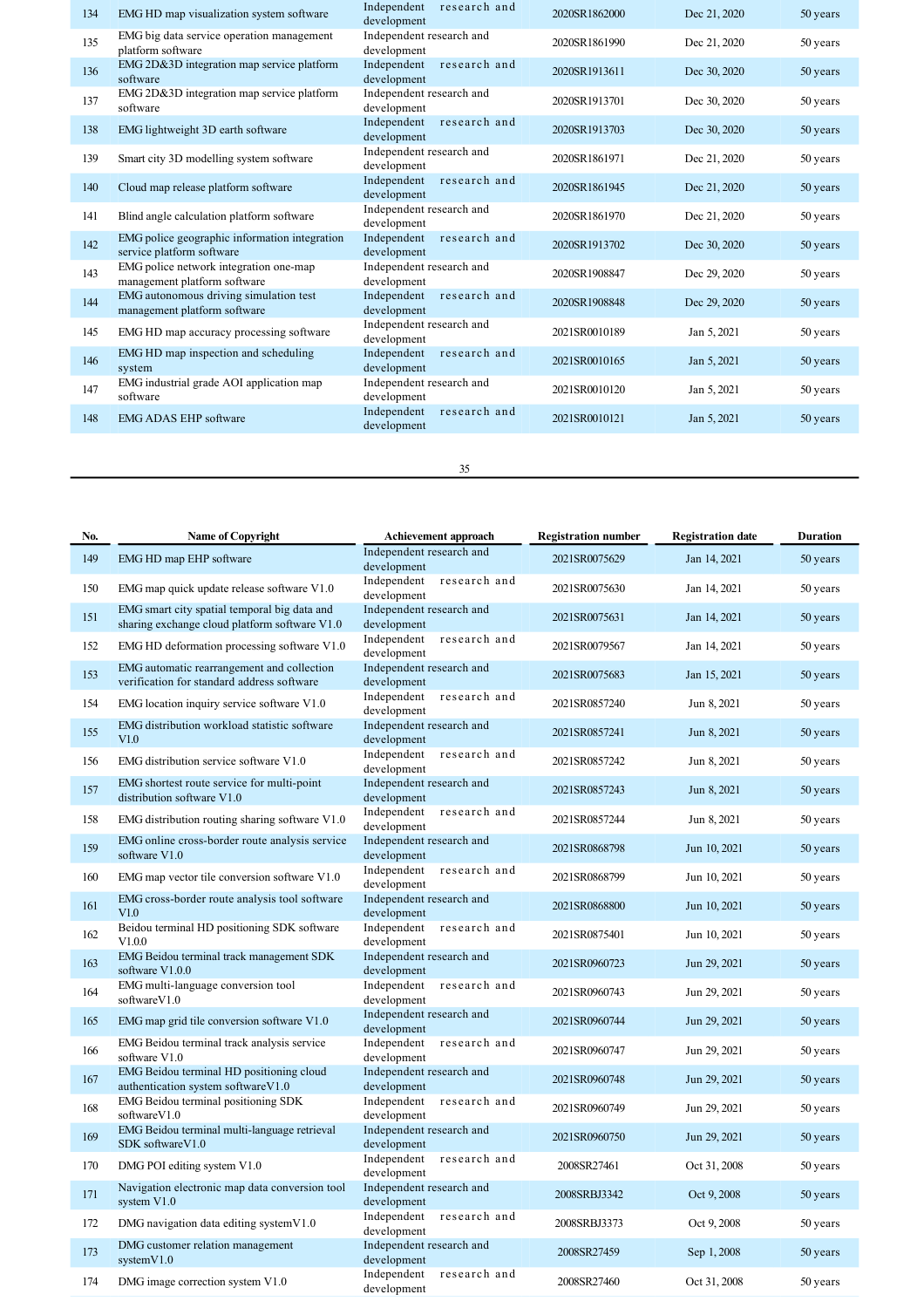| 175 | DMG field data acquisition system V1.0 | Independent research and<br>development | 2008SR28190 | 7.2008<br>Nov | 50 years |
|-----|----------------------------------------|-----------------------------------------|-------------|---------------|----------|
|-----|----------------------------------------|-----------------------------------------|-------------|---------------|----------|

| No. | <b>Name of Copyright</b>                       | <b>Achievement approach</b>                | <b>Registration number</b> | <b>Registration date</b> | <b>Duration</b> |
|-----|------------------------------------------------|--------------------------------------------|----------------------------|--------------------------|-----------------|
| 176 | Shuashuakong mobile client software            | Transfer                                   | 2012SR107955               | Nov 12, 2012             | 50 years        |
| 177 | 3D scene editing software                      | Independent research and<br>development    | 2013SR139420               | Dec 5, 2013              | 50 years        |
| 178 | City street map editing software               | research and<br>Independent<br>development | 2013SR139086               | Dec 5, 2013              | 50 years        |
| 179 | General building 3D modelling software         | Independent research and<br>development    | 2013SR139185               | Dec 5, 2013              | 50 years        |
| 180 | DMG hybrid Geocoding software                  | research and<br>Independent<br>development | 2015SR025400               | Feb 5, 2015              | 50 years        |
| 181 | DMG 3D induction line editing tool software    | Independent research and<br>development    | 2015SR023612               | Feb 4, 2015              | 50 years        |
| 182 | DMG city street map data editing tool software | Independent<br>research and<br>development | 2015SR022532               | Feb 3, 2015              | 50 years        |
|     |                                                |                                            |                            |                          |                 |

# *Trademarks:*

We have registered the following trademarks with the Trademark Office, State Administration for Industry and Commerce in the PRC:

|                         |                  | <b>Classification</b> |                       |                            |
|-------------------------|------------------|-----------------------|-----------------------|----------------------------|
| No.                     | <b>Trademark</b> | Number                | <b>Valid Period</b>   | <b>Registration Number</b> |
| 1                       | 中传视讯-文字+图形       | 42                    | 2008.12.21-2028.12.20 | 4666047                    |
| $\overline{c}$          | 中传视讯-文字          | 38                    | 2008.12.21-2028.12.20 | 4666049                    |
| $\overline{3}$          | 中传视讯-文字          | 42                    | 2008.12.21-2028.12.20 | 4666048                    |
| $\overline{\mathbf{4}}$ | LOOKLOOK-图形      | 38                    | 2009.04.07-2029.04.06 | 4666051                    |
| 5                       | LOOKLOOK-图形      | 42                    | 2008.12.21-2028.12.20 | 4666050                    |
| 6                       | 新蜂-文字            | 38                    | 2011.08.21-2031.08.20 | 8538907                    |
| $\overline{7}$          | 新蜂-文字            | 42                    | 2012.01.28-2032.01.27 | 8539078                    |
| $\overline{8}$          | 新蜂.潮-文字          | 38                    | 2011.08.21-2031.08.20 | 8539104                    |
| 9                       | 新蜂.潮-文字          | 42                    | 2012.01.28-2032.01.27 | 8539141                    |
| 10                      | xfeng-文字         | 35                    | 2012.03.28-2032.03.27 | 9229145                    |
| 11                      | xfeng-文字         | 38                    | 2012.03.28-2032.03.27 | 9229160                    |
| 12                      | xfeng-文字         | 41                    | 2012.03.28-2032.03.27 | 9229190                    |
| 13                      | xfeng-文字         | 42                    | 2012.03.28-2032.03.27 | 9229221                    |
| 14                      | LookLook-文字      | 38                    | 2014.07.14-2024.07.13 | 11534067                   |
| 15                      | LookLook-文字      | 42                    | 2014.04.14-2024.04.13 | 11534227                   |
| 16                      | LookLook-图形      | 38                    | 2015.11.14-2025.11.13 | 11533428                   |
| 17                      | LookLook-图形      | 42                    | 2014.06.21-2024.06.20 | 11533720                   |
| 18                      | 中章-文字            | 41                    | 2014.08.07-2024.08.06 | 12214085                   |
| 19                      | 中章在线-文字          | 41                    | 2014.08.07-2024.08.06 | 12214092                   |
| 20                      | 翠鸟-文字            | 38                    | 2014.08.07-2024.08.06 | 12214058                   |
| 21                      | 翠鸟-文字            | 42                    | 2014.08.07-2024.08.06 | 12214125                   |
| 22                      | 爱翠鸟-文字           | 38                    | 2014.08.07-2024.08.06 | 12214066                   |
| 23                      | 爱翠鸟-文字           | 41                    | 2014.08.07-2024.08.06 | 12214096                   |
| 24                      | 爱翠鸟-文字           | 42                    | 2014.08.07-2024.08.06 | 12214126                   |
| 25                      | 翠鸟-图形            | 35                    | 2014.08.07-2024.08.06 | 12214040                   |
| 26                      | 翠鸟-图形            | 38                    | 2014.08.07-2024.08.06 | 12214074                   |
| 27                      | 翠鸟-图形            | 41                    | 2014.08.07-2024.08.06 | 12214100                   |
| 28                      | 翠鸟-图形            | 42                    | 2014.08.07-2024.08.06 | 12214131                   |
| 29                      | 新影力-文字           | 41                    | 2014.08.28-2024.08.27 | 12288643                   |
| 30                      | 小人-图形            | 35                    | 2014.08.28-2024.08.27 | 12287985                   |
| 31                      | 小人-图形            | 38                    | 2014.08.28-2024.08.27 | 12288580                   |
| 32                      | 小人-图形            | 41                    | 2014.08.28-2024.08.27 | 12288629                   |
| 33                      | 小人-图形            | 42                    | 2014.08.28-2024.08.27 | 12288435                   |
| 34                      | 中传-文字            | 38                    | 2014.08.28-2024.08.27 | 12288267                   |
| 35                      | 中传-图形            | 38                    | 2014.08.28-2024.08.27 | 12288289                   |
| 36                      | 信号小喇叭图形+CMEDIA   | 41                    | 2015.03.21-2025.03.20 | 12480439                   |
| 37                      | 畅联TV-文字          | 41                    | 2016.01.21-2026.01.20 | 15792467                   |
| 38                      | 箩筐-图形            | 9                     | 2016.06.14-2026.06.13 | 16580231                   |
|                         |                  |                       |                       |                            |

|     |           | Classification |                       |                            |
|-----|-----------|----------------|-----------------------|----------------------------|
| No. | Trademark | Number         | Valid Period          | <b>Registration Number</b> |
| 39  | 箩筐-图形     | 35             | 2016.06.14-2026.06.13 | 16580230                   |
| 40  | 箩筐-图形     | 38             | 2016.06.14-2026.06.13 | 16580229                   |
| 41  | 箩筐-图形     | 41             | 2016.06.14-2026.06.13 | 16580228                   |
| 42  | 箩筐-图形     | 42             | 2016.06.14-2026.06.13 | 16580227                   |
| 43  | 箩筐-文字     | 42             | 2016.09.28-2026.09.27 | 16580249                   |
| 44  | 箩筐-文字     | 41             | 2016.06.14-2026.06.13 | 16580250                   |
| 45  | 箩筐-文字     | 35             | 2016.09.21-2026.09.20 | 16580252                   |
| 46  | 箩筐-文字     |                | 2016.06.14-2026.06.13 | 16580253                   |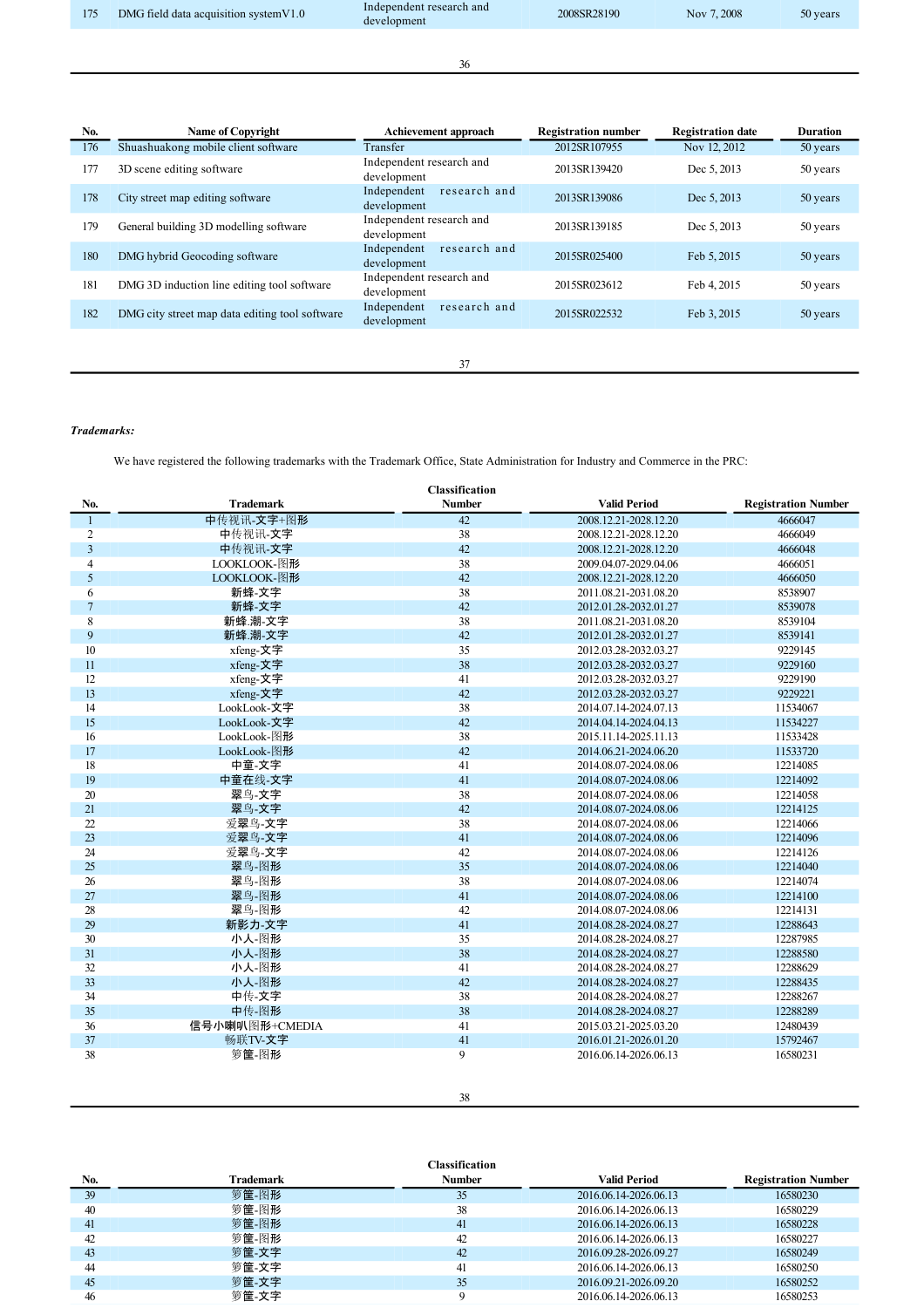| 47 | 微时光-文字        | 42             | 2016.09.28-2026.09.27 | 16580247 |
|----|---------------|----------------|-----------------------|----------|
| 48 | 传游录屏-文字       | 9              | 2016.06.14-2026.06.13 | 16782144 |
| 49 | 传游录屏-文字       | 35             | 2016.06.14-2026.06.13 | 16782143 |
| 50 | 传游录屏-文字       | 38             | 2016.06.14-2026.06.13 | 16782142 |
| 51 | 传游录屏-文字       | 41             | 2016.06.14-2026.06.13 | 16782141 |
| 52 | 传游录屏-文字       | 42             | 2016.06.14-2026.06.13 | 16782140 |
| 53 | 录游器-文字        | $\overline{9}$ | 2016.06.14-2026.06.13 | 16782135 |
| 54 | 录游器-文字        | 35             | 2016.06.14-2026.06.13 | 16782136 |
| 55 | 录游器-文字        | 38             | 2016.06.14-2026.06.13 | 16782137 |
| 56 | 录游器-文字        | 41             | 2016.06.14-2026.06.13 | 16782138 |
| 57 | 录游器-文字        | 42             | 2016.06.14-2026.06.13 | 16782139 |
| 58 | LKCO-文字       | 9              | 2020.03.28-2030.03.27 | 40267810 |
| 59 | LKCO-文字       | 35             | 2020.03.28-2030.03.27 | 40266023 |
| 60 | LKCO-文字       | 38             | 2020.04.07-2030.04.06 | 40270521 |
| 61 | $LKCO-$ 文字    | 41             | 2020.03.28-2030.03.27 | 40266047 |
| 62 | $LKCO-$ 文字    | 42             | 2020.03.28-2030.03.27 | 40269524 |
| 63 | LK-图形         | 41             | 2020.01.28-2030.01.27 | 38000351 |
| 64 | LK-图形         | 42             | 2020.01.28-2030.01.27 | 37999219 |
| 65 | LUOKUNG-文字    | 9              | 2020.01.21-2030.01.20 | 37990480 |
| 66 | LUOKUNG-文字    | 35             | 2020.02.07-2030.02.06 | 37993561 |
| 67 | LUOKUNG-文字    | 38             | 2020.01.21-2030.01.20 | 37990532 |
| 68 | LUOKUNG-文字    | 41             | 2020.01.21-2030.01.20 | 37989767 |
| 69 | LUOKUNG-文字    | 42             | 2020.01.21-2030.01.20 | 37986487 |
| 70 | LUOKUNG-文字+图形 | 9              | 2020.07.21-2030.07.20 | 40271050 |
| 71 | LUOKUNG-文字+图形 | 35             | 2020.07.21-2030.07.20 | 40266018 |
| 72 | LUOKUNG-文字+图形 | 38             | 2020.05.14-2030.05.13 | 40270516 |
| 73 | LUOKUNG-文字+图形 | 41             | 2020.05.14-2030.05.13 | 40269009 |
| 74 | LUOKUNG-文字+图形 | 42             | 2020.07.21-2030.07.20 | 40266052 |
| 75 | 箩筐-文字+图形      | 9              | 2020.07.21-2030.07.20 | 40267807 |
| 76 | 箩筐-文字+图形      | 35             | 2020.07.21-2030.07.20 | 40268691 |
| 77 | 箩筐-文字+图形      | 41             | 2020.05.14-2030.05.13 | 40267474 |
| 78 | 箩筐-文字+图形      | 42             | 2020.07.21-2030.07.20 | 40269024 |
| 79 | LUOKUNG-文字+图形 | 9              | 2020.12.18-2030.12.17 | 40268977 |
| 80 | LUOKUNG-文字+图形 | 35             | 2020.07.21-2030.07.20 | 40269486 |
| 81 | LUOKUNG-文字+图形 | 38             | 2020.12.18-2030.12.17 | 40270289 |
| 82 | LUOKUNG-文字+图形 | 41             | 2020.07.21-2030.07.20 | 40270299 |
| 83 | LUOKUNG-文字+图形 | 42             | 2020.07.21-2030.07.20 | 40267953 |
| 84 | 箩筐-文字+图形      | 9              | 2021.02.14-2031.02.13 | 40267809 |
| 85 | 箩筐-文字+图形      | 35             | 2020.07.21-2030.07.20 | 40267050 |
|    |               |                |                       |          |

| Classification |                   |               |                        |                            |  |
|----------------|-------------------|---------------|------------------------|----------------------------|--|
| No.            | <b>Trademark</b>  | <b>Number</b> | <b>Valid Period</b>    | <b>Registration Number</b> |  |
| 86             | 箩筐-文字+图形          | 41            | 2020.07.21-2030.07.20  | 40269015                   |  |
| 87             | 箩筐-文字+图形          | 42            | 2020.07.21-2030.07.20  | 40267956                   |  |
| 88             | LUOKUNG-文字+图形     | 9             | 2020.05.14-2030.05.13  | 40270265                   |  |
| 89             | LUOKUNG-文字+图形     | 35            | 2020.05.14-2030.05.13  | 40270278                   |  |
| 90             | LUOKUNG-文字+图形     | 38            | 2020.05.14-2030.05.13  | 40269000                   |  |
| 91             | LUOKUNG-文字+图形     | 41            | 2020.05.14-2030.05.13  | 40270528                   |  |
| 92             | LUOKUNG-文字+图形     | 42            | 2020.05.14-2030.05.13  | 40266100                   |  |
| 93             | 箩筐-文字+图形          | 9             | 2020.05.14-2030.05.13  | 40267036                   |  |
| 94             | 箩筐-文字+图形          | 35            | 2020.07.21-2030.07.20  | 40267049                   |  |
| 95             | 箩筐-文字+图形          | 41            | 2020.05.14-2030.05.13  | 40269014                   |  |
| 96             | 箩筐-文字+图形          | 42            | 2020.07.21-2030.07.20  | 40269025                   |  |
| 97             | 最e地图-文字           | 9             | 2020.06.21-2030.06.20  | 41612242                   |  |
| 98             | 最e地图-文字           | 16            | 2020.06.21-2030.06.20  | 41621674                   |  |
| 99             | 最e地图-文字           | 42            | 2020.06.21-2030.06.20  | 41604173                   |  |
| 100            | e地图-文字            | 16            | 2020.11.07-2030.11.06  | 41614991                   |  |
| 101            | 箩筐地图-文字+图形        | 9             | 2021.11.28-2031.11.27  | 56400165                   |  |
| 102            | 箩筐地图-图形           | 9             | 2021.11.28-2031.11.27  | 56404402                   |  |
| 103            | 箩筐地图-图形           | 16            | 2021.11.28-2031.11.27  | 56388057                   |  |
| 104            | 箩筐地图-图形           | 35            | 2021.11.28-2031.11.27  | 56369831                   |  |
| 105            | 箩筐地图-图形           | 42            | 2021.11.28-2031.11.27  | 56391222                   |  |
| 106            | 箩筐地图-文字           | 9             | 2021.11.28-2031.11.27  | 56400169                   |  |
| 107            | SUPERENGINE-文字+图形 | $\mathbf{Q}$  | 2011.11.14-2021.11.13  | 8125722                    |  |
| 108            | SUPERENGINE-文字    | 9             | 2016.05.28-2026.05.27  | 16473185                   |  |
| 109            | SUPERENGINE-文字    | 42            | 2016.05.28-2026.05.27  | 16473185                   |  |
| 110            | 超擎-文字             | 9             | 2016.05.28-2026.05.27  | 16473205                   |  |
| 111            | 超擎-文字             | 42            | 2016.05.28-2026.05.27  | 16473205                   |  |
| 112            | WhooCine-文字       | 9             | 2019.09.14-2029.09.13  | 36049237                   |  |
| 113            | WhooCine-文字       | 35            | 2019.09.07-2029.09.06  | 36071274                   |  |
| 114            | WhooCine-文字       | 38            | 2019.09.14-2029.09.13  | 36059065                   |  |
| 115            | WhooCine-文字       | 41            | 2019.09.14-2029.09.13  | 36046824                   |  |
| 116            | WhooCine-文字       | 42            | 2019.09.07-2029.09.06  | 36059525                   |  |
| 117            | 速映-文字             | 9             | 2019.09.14-2029.09.13  | 36070079                   |  |
| 118            | 速映-文字             | 35            | 2019.09.14-2029.09.13  | 36064784                   |  |
| 119            | 速映-文字             | 38            | 2019.09.14-2029.09.13  | 36062805                   |  |
| 120            | 速映-文字             | 41            | 2019.09.14-2029.09.13  | 36054899                   |  |
| 121            | 速映-文字             | 42            | 2019.09.14-2029.09.13  | 36047495                   |  |
| 122            | BOTBRAIN-文字       | 9             | 2017.11.21-2027.11.20  | 21410376                   |  |
| 123            | BOTBRAIN-文字       | 42            | 2017.11.21-2027.11.20  | 21410512                   |  |
| 124            | 布本-文字             | 9             | 2017.11.21-2027.11.20  | 21410428                   |  |
| 125            | 布本-文字             | 42            | 2017.11.21-2027.11.20  | 21410499                   |  |
| 126            | 易图通 EMGE-文字+图形    | 16            | 2012.06.28-2022.06.27  | 7132923                    |  |
| 127            | 易图通 EMG E-文字+图形   | 42            | 2013.05.07.-2023.05.06 | 7132924                    |  |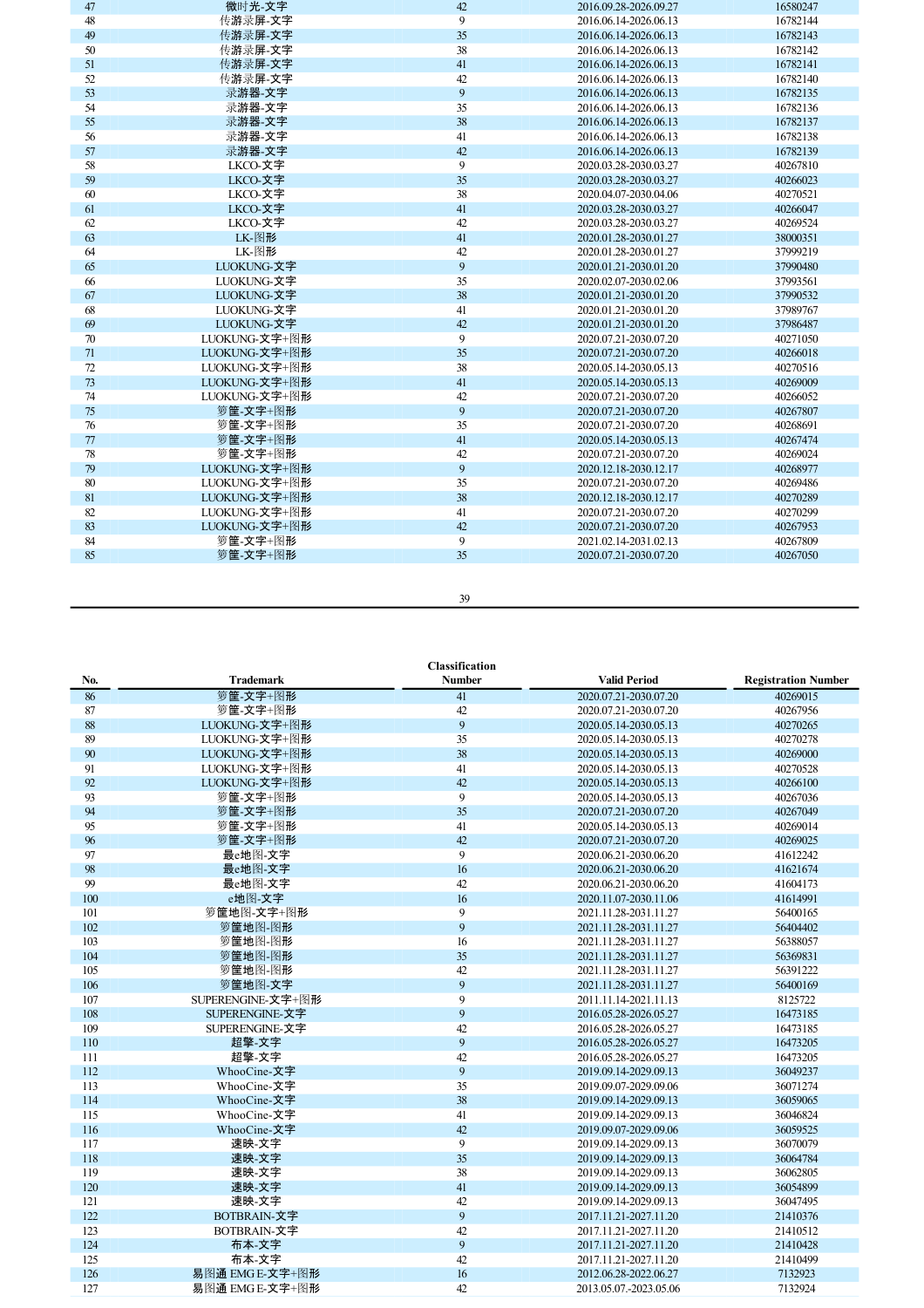| 128 | 图形           |    | 2013.03.28-2023.03.27 | 10441443 |
|-----|--------------|----|-----------------------|----------|
| 129 | 圈形           |    | 2013.03.28-2023.03.27 | 10441442 |
| 130 | 图形           | 42 | 2013.03.28-2023.03.27 | 10441441 |
| 131 | 易图通EMG-文字+图形 |    | 2020.10.07-2030.10.06 | 6821894  |

|     |                                       | <b>Classification</b> |                       |                            |
|-----|---------------------------------------|-----------------------|-----------------------|----------------------------|
| No. | Trademark                             | <b>Number</b>         | <b>Valid Period</b>   | <b>Registration Number</b> |
| 132 | 易图通EMG-文字+图形                          | 38                    | 2020.05.07-2030.05.06 | 6821892                    |
| 133 | 易图通EMG-文字+图形                          | 41                    | 2011.02.28-2021.02.27 | 6821893                    |
| 134 | 龙图通DMG-文字+图形                          | 9                     | 2020.10.28-2030.10.27 | 6900495                    |
| 135 | 龙图通DMG-文字+图形                          | 38                    | 2020.05.07-2030.05.06 | 6821896                    |
| 136 | 龙图通DMG-文字+图形                          | 41                    | 2011.03.07-2021.03.06 | 6900311                    |
| 137 | 图网WWW.MYEMAP.COM.CN-文字+图形             | 38                    | 2020.05.21-2030.05.20 | 6894376                    |
| 138 | E图网MYEMAP WWW.MYEMAP.COM.CN-文字+图<br>形 | 41                    | 2020.12.21-2030.12.20 | 7132809                    |
| 139 | 景景通SCENIC SPOTS LINKAGE-文字+图形         | 9                     | 2020.12.07-2030.12.06 | 7344257                    |
| 140 | 景景通SCENIC SPOTS LINKAGE-文字+图形         | 16                    | 2020.08.21-2030.08.20 | 7344294                    |
| 141 | 易图通EMG-文字+图形                          | 38                    | 2013.02.07-2023.02.06 | 10106777                   |
| 142 | 壹地图-文字+图形                             | 9                     | 2013.02.21-2023.02.20 | 10315431                   |
| 143 | 壹导航-文字+图形                             | 9                     | 2013.02.21-2023.02.20 | 10315433                   |
| 144 | E图形                                   | 38                    | 2013.03.28-2023.03.27 | 10441440                   |

See below for an explanation of each classification number used in the table above.

41

Classification No. 9: data processing apparatus, couplers (data processing equipment), computer software (recorded), monitors (computer programs), smart cards (integrated circuit cards), electro-dynamic apparatus for the remote control of signals, alarms, and electric installations for the remote control of industrial operations.

Classification No. 16: paper and cardboard; printed matter; books; binding supplies; photo; stationery and office supplies (except furniture); adhesive for stationery or household use; materials used by artists for use or painting; brush; educational or teaching supplies; plastic paper, plastic film and plastic bags for packaging and packing.

Classification No. 35: auctioneering, sales promotion for others, marketing analysis, marketing research, importexport agencies, advisory services for business management, business management for franchise, personnel management consultancy, relocation services for businesses, and systemization of information into computer databases.

Classification No. 38: include services that enable at least sensory communication between two people. Such services allow one person to talk to another, send messages from one person to another, and make verbal or visual contact between one person and the other. This classification especially includes the service for broadcasting radio or television programs, except for radio advertising services and telemarketing services.

Classification No. 41: instruction services, teaching, education information, tuition, arranging and conducting of colloquiums, publication of electronic books and journals on-line, amusements, and vocational guidance.

Classification No. 42: technical research, studies (technical project), computer software design, updating of computer software, recovery of computer data, computer systems analysis, installation of computer software, computer anti-virus protection, and research and development for others.

### **Business Certificates and Qualifications**

We have obtained all necessary regulatory certifications to conduct our business in the PRC, including without limitation, the following: Software Enterprise Recognition Certificate, Computer Information System Integration Qualification Certificate, Construction Enterprise Qualification Certificate, and Security Technology & Protection Enterprise Certificate. We have also been properly certified as a hightech enterprise and have met the ISO 9001:2000 qualification management system.

### **Legal Proceedings**

Although we may, from time to time, be involved in litigation and claims arising out of our operations in the normal course of business, we do not believe that we are a party to any litigation that will have a material adverse impact on our financial condition or results of operations. To our knowledge, other than as described below there are no material legal proceedings threatened against us. From time to time, we may be subject to various claims and legal actions arising in the ordinary course of business. Following the consummation of the AEA, we became successor in interest to the legal proceedings described below.

42

#### **C. ORGANIZATIONAL STRUCTURE**

The following diagram illustrates our corporate structure and the place of formation and affiliation of each of our subsidiaries and affiliates as of December 31, 2021.

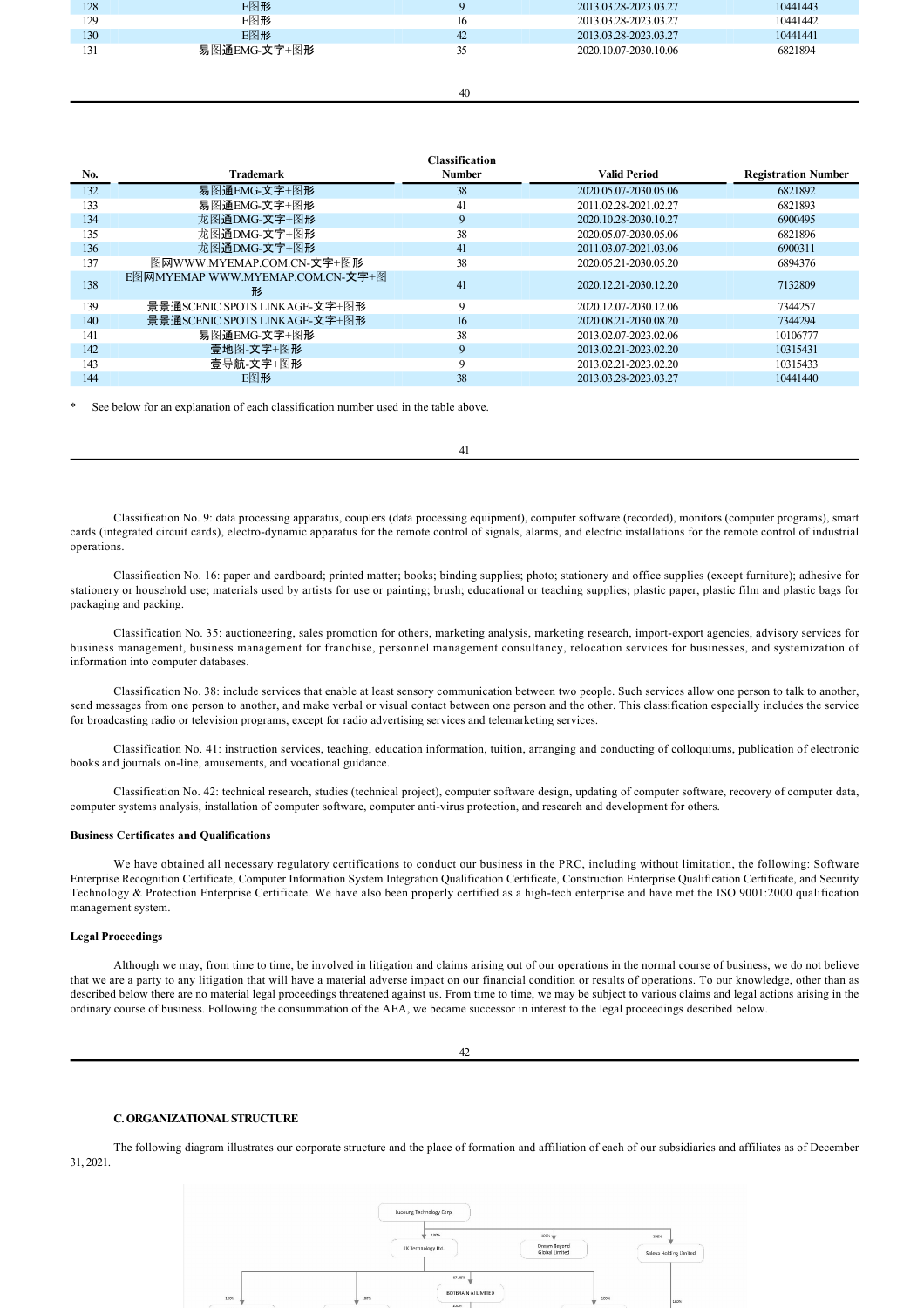

The following is the tabular form condensed consolidating schedule depicting the financial position, cash flows and results of operations for the parent, the consolidated variable interest entity, and any consolidation adjustments separately - as of and for the years ending December 31, 2021, 2020 and 2019.

# **Consolidating Statements of Income Information**

|                                                    |              | Year ended December 31, 2021 |                                  |                                     |                |  |
|----------------------------------------------------|--------------|------------------------------|----------------------------------|-------------------------------------|----------------|--|
|                                                    | Parent       | <b>Subsidiaries</b>          | <b>VIE</b> and its<br>subsidiary | Consolidation<br><b>Adjustments</b> | Consolidated   |  |
| Revenue                                            |              | (2,121,185)                  | 171,503,642                      | (24,314,492)                        | 145,067,965    |  |
| Cost of Revenue                                    | 300,000      | (48, 673)                    | 131,315,543                      | (2,540,784)                         | 129,026,086    |  |
| Gross profit (loss)                                | (300,000)    | (2,072,512)                  | 40,188,099                       | (21,773,708)                        | 16,041,879     |  |
| Operating expenses                                 | 29,415,319   | 37,189,215                   | 21,074,461                       | (6,018,545)                         | 81,660,450     |  |
| <b>Loss from operations</b>                        | (29,715,319) | (39,261,727)                 | 19,113,638                       | (15,755,163)                        | (65,618,571)   |  |
| Other expenses, net                                | 3,139        | (155, 581)                   | (3,836,228)                      | 9.919                               | (3,978,751)    |  |
| Provision for income tax                           |              |                              | (9,665)                          | 8,136,002                           | 8,126,337      |  |
| Loss before noncontrolling interest                | (29,712,180) | (39, 417, 308)               | 15,267,745                       | (7,609,242)                         | (61,470,985)   |  |
| Less: loss attributable to noncontrolling interest |              |                              | (7,330,267)                      |                                     | (7,330,267)    |  |
| <b>Net loss</b>                                    | (29,712,180) | (39, 417, 308)               | 7,937,478                        | (7,609,242)                         | (68, 801, 252) |  |

|                                                    | Year ended December 31, 2020 |                     |                                  |                                            |              |
|----------------------------------------------------|------------------------------|---------------------|----------------------------------|--------------------------------------------|--------------|
|                                                    | Parent                       | <b>Subsidiaries</b> | <b>VIE</b> and its<br>subsidiary | <b>Consolidation</b><br><b>Adjustments</b> | Consolidated |
| Revenue                                            |                              |                     | 22,268,378                       | (4,004,590)                                | 18,263,788   |
| Cost of Revenue                                    |                              |                     | 17,479,479                       |                                            | 17,479,479   |
| Gross profit (loss)                                |                              |                     | 4,788,899                        | (4,004,590)                                | 784,309      |
| Operating expenses                                 | 1,575,656                    | 8,956,033           | 13,157,614                       | 17,345,859                                 | 41,035,162   |
| <b>Loss from operations</b>                        | (1,575,656)                  | (8,956,033)         | (8,368,715)                      | (21,350,449)                               | (40,250,853) |
| Other expenses, net                                | 13,582                       | 161.076             | 141,014                          | (121,784)                                  | 193,888      |
| Provision for income tax                           |                              |                     |                                  |                                            |              |
| Loss before noncontrolling interest                | (1,562,074)                  | (8,794,957)         | (8,227,701)                      | (21, 472, 233)                             | (40,056,965) |
| Less: loss attributable to noncontrolling interest |                              |                     | 191,325                          |                                            | 191,325      |
| <b>Net loss</b>                                    | (1,562,074)                  | (8,794,957)         | (8,036,376)                      | (21, 472, 233)                             | (39,865,640) |

44

|                                                    |             | Year ended December 31, 2019 |                                  |                                     |              |  |
|----------------------------------------------------|-------------|------------------------------|----------------------------------|-------------------------------------|--------------|--|
|                                                    | Parent      | <b>Subsidiaries</b>          | <b>VIE</b> and its<br>subsidiary | Consolidation<br><b>Adjustments</b> | Consolidated |  |
| Revenue                                            |             | $\overline{\phantom{0}}$     | 21,346,211                       | (2,567,039)                         | 18,779,172   |  |
| Cost of Revenue                                    |             |                              | 14,976,016                       |                                     | 14,976,016   |  |
| Gross profit (loss)                                |             |                              | 6,370,195                        | (2,567,039)                         | 3,803,156    |  |
| Operating expenses                                 | 1,830,076   | 8,520,981                    | 22,302,997                       | 2,665,866                           | 35,319,921   |  |
| <b>Loss from operations</b>                        | (1,830,076) | (8,520,981)                  | (15,932,802)                     | (5,232,905)                         | (31,516,765) |  |
| Other expenses, net                                | (7,989)     | (185,204)                    | 542,810                          | (855,055)                           | (505, 438)   |  |
| Provision for income tax                           |             |                              | 70,992                           |                                     | 70,992       |  |
| Loss before noncontrolling interest                | (1,838,065) | (8,706,185)                  | (15,319,000)                     | (6,087,960)                         | (31,951,211) |  |
| Less: loss attributable to noncontrolling interest |             |                              | 438,033                          |                                     | 438,033      |  |
| <b>Net loss</b>                                    | (1,838,065) | (8,706,185)                  | (14,880,967)                     | (6,087,960)                         | (31,513,178) |  |

**Consolidating Balance Sheets Information**

| Year ended December 31, 2021 |                     |                           |                                            |              |  |  |  |
|------------------------------|---------------------|---------------------------|--------------------------------------------|--------------|--|--|--|
| Parent                       | <b>Subsidiaries</b> | VIE and its<br>subsidiary | <b>Consolidation</b><br><b>Adjustments</b> | Consolidated |  |  |  |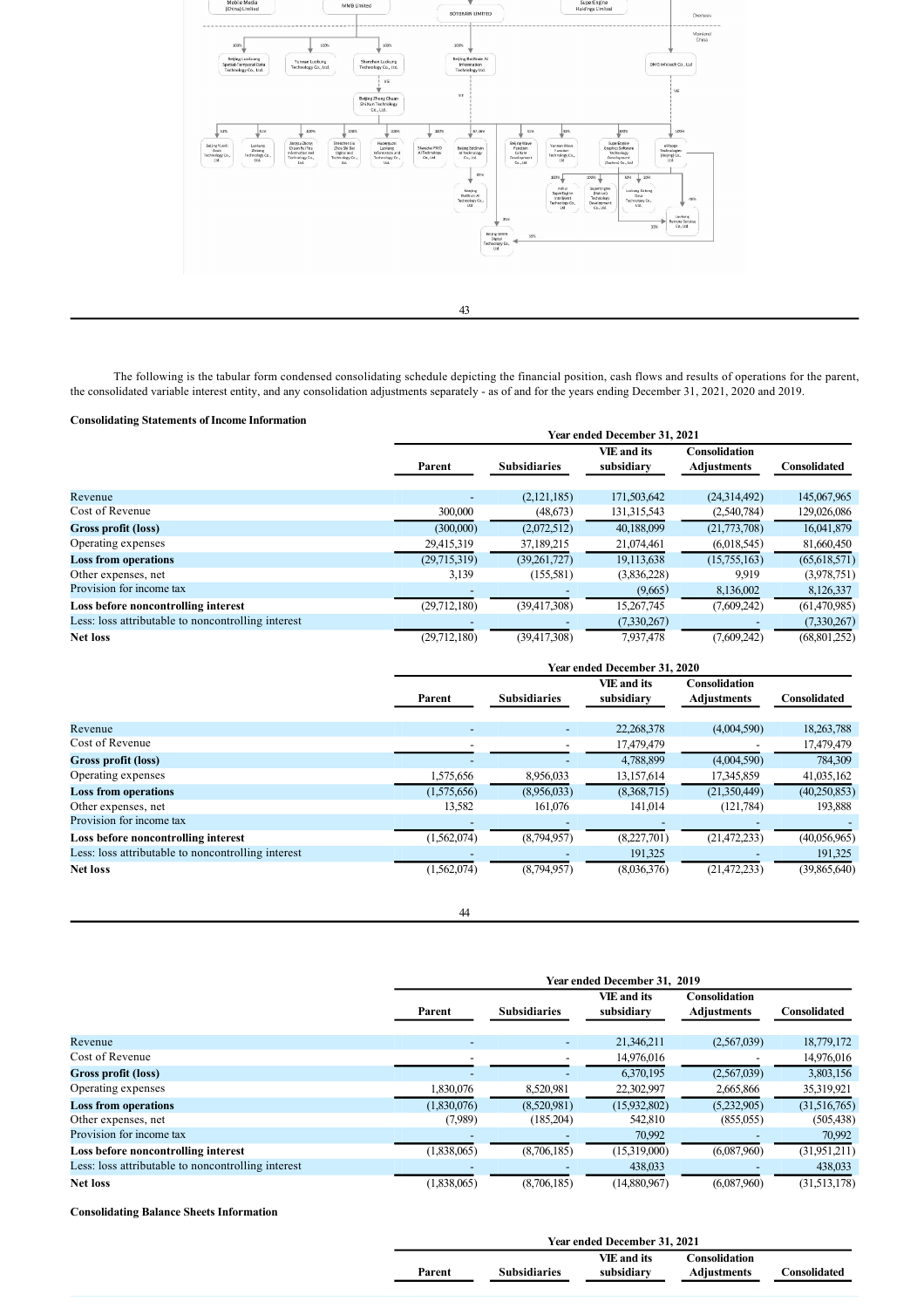| Cash                                            | 5,655,725    | 6,670,647     | 4,468,891      |                 | 16,795,263    |
|-------------------------------------------------|--------------|---------------|----------------|-----------------|---------------|
| Accounts receivable                             |              | (4,996,556)   | 39,240,616     | (20, 440, 693)  | 13,803,367    |
| Other current asset                             | 80,544,830   | 65,027,240    | 63,223,526     | (181, 668, 212) | 27,127,384    |
| Total current asset                             | 86,200,555   | 66,701,331    | 106,933,033    | (202, 108, 905) | 57,726,014    |
| Property and equipment, net                     |              | 943,401       | 4,639,079      |                 | 5,582,480     |
| Intangible asset, net                           |              |               | 449,320        | 102,435,697     | 102,885,017   |
| Right of use asset, net                         |              | 1,228,469     | 3,256,374      |                 | 4,484,843     |
| Other-non-current asset                         | 66,059,641   | 61,687,704    | 63,974,874     | (97,211,714)    | 94,510,505    |
| <b>Total Non-current asset</b>                  | 66,059,641   | 63,859,574    | 72,319,647     | 5,223,983       | 207,462,845   |
| <b>Total Asset</b>                              | 152,260,196  | 130,560,905   | 179,252,680    | (196, 884, 922) | 265,188,859   |
| Accounts payable                                |              | 21,767,415    | 23,652,117     | (36,226,913)    | 9,192,619     |
| Lease liability                                 |              | 463,332       | 983,491        |                 | 1,446,823     |
| Other current liabilities                       | 530,238      | 98,265,875    | 149,931,485    | (157, 658, 534) | 91,069,064    |
| <b>Total current liabilities</b>                | 530,238      | 120,496,622   | 174,567,093    | (193,885,447)   | 101,708,506   |
| Lease liability-NC                              |              | 804,303       | 2,260,054      |                 | 3,064,357     |
| Other non-current liabilities                   |              |               | 941,073        | 5,626,921       | 6,567,994     |
| <b>Total non-current liabilities</b>            |              | 804,303       | 3,201,127      | 5,626,921       | 9,632,351     |
| <b>Total liabilities</b>                        | 530,238      | 121,300,925   | 177,768,220    | (188, 258, 526) | 111,340,857   |
| Accumulated deficit                             | (34,074,308) | (129,796,725) | (78, 586, 946) | 59,747,703      | (182,710,276) |
| Other equity                                    | 185,804,266  | 139,056,705   | 80,071,406     | (68,374,099)    | 336,558,278   |
| <b>Total equity</b>                             | 151,729,958  | 9,259,980     | 1,484,460      | (8,626,396)     | 153,848,002   |
| <b>Total Liability and stockholders' equity</b> | 152,260,196  | 130,560,905   | 179,252,680    | (196,884,922)   | 265,188,859   |

|                                                 |                          | Year ended December 31, 2020 |                           |                                     |                 |  |  |  |  |
|-------------------------------------------------|--------------------------|------------------------------|---------------------------|-------------------------------------|-----------------|--|--|--|--|
|                                                 | Parent                   | <b>Subsidiaries</b>          | VIE and its<br>subsidiarv | Consolidation<br><b>Adjustments</b> | Consolidated    |  |  |  |  |
| Cash                                            |                          | 17,366                       | 54,427                    |                                     | 71,793          |  |  |  |  |
| Accounts receivable                             |                          |                              | 23,177,923                | (19, 196, 981)                      | 3,980,942       |  |  |  |  |
| Other current asset                             | 21,421                   | 60,750,751                   | 80,963,861                | (133, 739, 655)                     | 7,996,378       |  |  |  |  |
| <b>Total current asset</b>                      | 21,421                   | 60,768,117                   | 104,196,211               | (152, 936, 636)                     | 12,049,113      |  |  |  |  |
| Property and equipment, net                     |                          | 16,421                       | 497.942                   |                                     | 514,363         |  |  |  |  |
| Intangible asset, net                           | $\overline{\phantom{a}}$ |                              | 414.989                   | 42,301,605                          | 42,716,594      |  |  |  |  |
| Right of use asset, net                         |                          | 210,239                      | 159,508                   |                                     | 369,747         |  |  |  |  |
| Other-non-current asset                         |                          | 9,569,825                    | 11,158,142                | 52,805,090                          | 73,533,057      |  |  |  |  |
| <b>Total Non-current asset</b>                  |                          | 9,796,485                    | 12,230,581                | 95,106,695                          | 117, 133, 761   |  |  |  |  |
| <b>Total Asset</b>                              | 21,421                   | 70,564,602                   | 116,426,792               | (57,829,941)                        | 129,182,874     |  |  |  |  |
| Accounts payable                                |                          | 20,638,035                   | 20,656,467                | (35, 452, 991)                      | 5,841,511       |  |  |  |  |
| Lease liability                                 |                          | 191.099                      | 145,438                   |                                     | 336,537         |  |  |  |  |
| Other current liabilities                       | 4,089,281                | 36,742,660                   | 107,596,720               | (80,993,571)                        | 67,435,090      |  |  |  |  |
| <b>Total current liabilities</b>                | 4,089,281                | 57,571,794                   | 128,398,625               | (116, 446, 562)                     | 73,613,138      |  |  |  |  |
| Lease liability-NC                              |                          |                              |                           |                                     |                 |  |  |  |  |
| Other non-current liabilities                   |                          |                              |                           | 2,875,631                           | 2,875,631       |  |  |  |  |
| <b>Total non-current liabilities</b>            |                          |                              |                           | 2,875,631                           | 2,875,631       |  |  |  |  |
| <b>Total liabilities</b>                        | 4,089,281                | 57,571,794                   | 128,398,625               | (113,570,931)                       | 76,488,769      |  |  |  |  |
| Accumulated deficit                             | (4,172,799)              | (51, 352, 319)               | (40, 856, 100)            | (16, 861, 294)                      | (113, 242, 512) |  |  |  |  |
| Other equity                                    | 104,939                  | 64, 345, 127                 | 28,884,267                | 72,602,284                          | 165,936,617     |  |  |  |  |
| <b>Total equity</b>                             | (4,067,860)              | 12,992,808                   | (11, 971, 833)            | 55,740,990                          | 52,694,105      |  |  |  |  |
| <b>Total Liability and stockholders' equity</b> | 21,421                   | 70,564,602                   | 116,426,792               | (57,829,941)                        | 129, 182, 874   |  |  |  |  |

# **Consolidating Cash Flows Information**

|                                                     |                | Year ended December 31, 2021 |              |                |                      |  |  |  |  |
|-----------------------------------------------------|----------------|------------------------------|--------------|----------------|----------------------|--|--|--|--|
|                                                     | Parent         | <b>Subsidiaries</b>          | VIE          | Elimination    | C <b>onsolidated</b> |  |  |  |  |
| Net cash (used in)/provided by operation activities | (86,208,510)   | 18.418.485                   | 15.901.191   | (1,899,125)    | (53,787,959)         |  |  |  |  |
| Net cash (used in)/provided by investing activities | (72, 449, 477) | (52, 735, 367)               | (13,978,334) | 60.766.693     | (78,396,485)         |  |  |  |  |
| Net cash (used in)/provided by financing activities | 164, 103, 934  | 40.474.282                   | 4,696,253    | (60, 363, 735) | 148,910,734          |  |  |  |  |
| Effect of exchange rate changes on cash             | 209,778        | 102.830                      | (1,591,543)  | 1,276,116      | (2,820)              |  |  |  |  |
| Net increase in cash and cash equivalents           | 5,655,725      | 6.260.229                    | 5,027,567    | (220,051)      | 16,723,470           |  |  |  |  |

|                                                     |                          | Year ended December 31, 2020 |              |             |                      |  |  |  |  |
|-----------------------------------------------------|--------------------------|------------------------------|--------------|-------------|----------------------|--|--|--|--|
|                                                     | Parent                   | <b>Subsidiaries</b>          | VIE          | Elimination | C <b>onsolidated</b> |  |  |  |  |
| Net cash (used in)/provided by operation activities | 21                       | (4,229,760)                  | (11,651,021) | 56.952      | (15,823,808)         |  |  |  |  |
| Net cash (used in)/provided by investing activities | $\overline{\phantom{a}}$ | (19,237,128)                 | (4,817,894)  | 4.673.626   | (19,381,396)         |  |  |  |  |
| Net cash (used in)/provided by financing activities | (21)                     | 21.430.816                   | 14.964.574   | (4,856,951) | 31,538,418           |  |  |  |  |
| Effect of exchange rate changes on cash             |                          | 25.684                       | 17.207       |             | 42.891               |  |  |  |  |
| Net increase in cash and cash equivalents           |                          | (2,010,388)                  | (1,487,134)  | (126,373)   | (3,623,895)          |  |  |  |  |

|                                                     | Year ended December 31, 2019 |                     |              |             |              |  |  |  |
|-----------------------------------------------------|------------------------------|---------------------|--------------|-------------|--------------|--|--|--|
|                                                     | Parent                       | <b>Subsidiaries</b> | VIE          | Elimination | Consolidated |  |  |  |
| Net cash (used in)/provided by operation activities | 49                           | (5,396,893)         | (11,256,732) | (1,609,968) | (18,263,544) |  |  |  |
| Net cash (used in)/provided by investing activities | $\overline{\phantom{0}}$     | (14,626,876)        | (1,669,990)  | 1.669.990   | (14,626,876) |  |  |  |
| Net cash (used in)/provided by financing activities | (49)                         | 21.397.864          | 14.168.216   | (125.778)   | 35,440,252   |  |  |  |
| Effect of exchange rate changes on cash             |                              | (26,970)            | (16,798)     | (2,595)     | (46,363)     |  |  |  |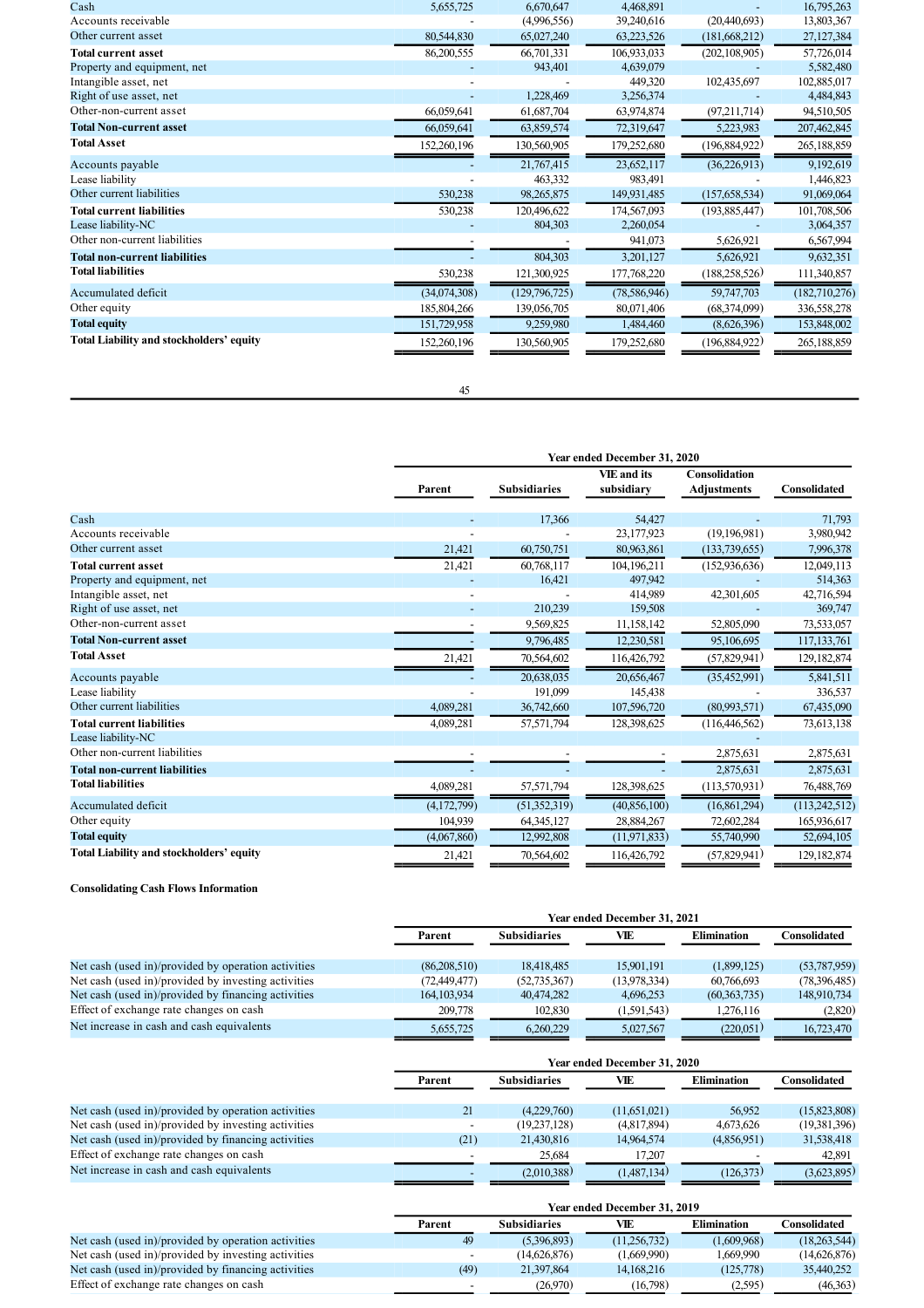| Net increase in cash and cash equivalents | 247125<br>-14<br>$\frac{1}{2}$ | 4.696<br>. | (0.25)<br>108.352 | 2.503.469<br>$-102$ |
|-------------------------------------------|--------------------------------|------------|-------------------|---------------------|
|                                           |                                |            |                   |                     |

### **VIE Arrangements with VIEs and Their Respective Shareholders**

To comply with the PRC legal restrictions on foreign investments, the Company operates such restricted services in the PRC through certain PRC domestic companies, whose nominal equity interests are held by certain management members or founders of the Company or certain other third parties. Part of the registered capital of these PRC domestic companies was funded by certain management members, or founders of the Company or certain other third parties. The Company has entered into certain exclusive business services agreements with these PRC domestic companies, which entitle it to receive a majority of their residual returns and make it obligatory for the Company to absorb a majority of the risk of losses from their activities. In addition, the Company has entered into certain agreements with those management members, founders, or certain other third parties, including equity interest pledge agreements of the nominal equity interests held by those management members, founders or certain other third parties in these PRC domestic companies, and exclusive option agreements to acquire such nominal equity interests in these PRC domestic companies when permitted by the PRC laws, rules and regulations.

Details of the typical VIE structure of the Company's significant consolidated VIEs, namely Zhong Chuan Shi Xun, Beijing Botbrain and EMG are set forth below:

(i) Contracts that give the Company effective control of VIEs

### *Exclusive Option Agreement*

Each VIE equity holders has granted the WFOEs exclusive call options to purchase the nominal equity interest in the VIEs at an exercise price equal to (i) with regard to Zhong Chuan Shi Xun, the minimum price as permitted by applicable PRC laws, or (ii) with regard to Beijing Botbrain, RMB10 in aggregate, or if appraisal is required as requested by relevant PRC laws, the price as determined by the relevant parties, or (iii) with regard to EMG, RMB 1 in aggregate or other price as determined by the relevant parties, provided that if required by relevant PRC laws, the minimum price as permitted by PRC laws shall apply. The WFOEs may designate another entity or individual to purchase the nominal equity interests, if applicable, under the call options. Each call option is exercisable subject to the condition that applicable PRC laws, rules and regulations do not prohibit completion of the transfer of the nominal equity interests pursuant to the call option. The VIEs shall not declare any dividend or other distribution to its equity holders unless with the approval of the WFOEs. With regard to Zhong Chuan Shi Xun and Beijing Botbrain, the exclusive call option agreements remain in effect for ten (10) years and may be renewed at the election of the WFOEs. With regard to EMG, the exclusive call option agreement shall remain in effect until all nominal equity interest under the call option has been transferred to the WFOE or its designated entity or individual.

#### *Equity Pledge Agreements*

As for Zhong Chuan Shi Xun and Beijing Botbrain, pursuant to the relevant equity pledge agreements, the relevant VIE equity holders have pledged all of their interests in the equity of the VIEs as a continuing security interest in favor of the corresponding WFOEs to secure the performance of obligations by the VIEs and/or the equity holders under the exclusive business cooperation agreements. Each WFOE is entitled to exercise its right to dispose of the VIE equity holders' pledged interests in the equity of the VIE in accordance with applicable PRC laws in the event of any breach or default, and VIE equity holders shall cease to be entitled to any rights or interests associated with their nominal equity interests in the VIEs. These equity pledge agreements remain in force until and unless the obligations of the VIE equity holders to the WFOEs under the exclusive business cooperation agreements have been fulfilled.

As for EMG, pursuant to the relevant equity pledge agreement, the relevant VIE equity holder has pledged all of its nominal equity interest in the VIE as a continuing first priority security interest in favor of the corresponding WFOE to secure the performance of obligations by the VIE as set forth in relevant exclusive option agreement, proxy agreement, the equity pledge agreement and the VIE's obligation to repay the secured indebtedness. The VIE equity holder shall not be entitled to receive any dividend associated with its nominal equity interest unless with the approval of the WFOE, and the dividend received by the VIE equity holder shall be deposited in the account designated by the WFOE and subject to the supervision of the WFOE. In the event of any breach or default, the WFOE shall be entitled all rights to relief, including but not limited to disposing the nominal equity interest held by the VIE equity holder. The equity pledge agreement shall remain in force until and unless the obligations of the VIE equity holder to the WFOE under Exclusive option agreement, proxy agreement, the equity pledge agreement have been fulfilled or all the secured indebtedness has been paid off.

## *Power of Attorney*

As for Zhong Chuan Shi Xun and Beijing Botbrain, pursuant to the relevant power of attorney, each of the relevant VIE equity holders irrevocably appoints the corresponding WFOE as its attorney-in-fact to exercise on its behalf any and all rights that such equity holder has in respect of its nominal equity interests in relevant VIE conferred by relevant laws and regulations and the articles of associate of such VIE. The power of attorney shall remain effective as long as such VIE equity holder remain as a shareholder of Zhong Chuan Shi Xun or Beijing Botbrain.

As for EMG, pursuant to the relevant power of attorney, the relevant VIE equity holder irrevocably appoints certain person designated by the corresponding WFOE as its attorney-in-fact to exercise on its behalf any and all rights that such equity holder has in respect of its nominal equity interest in relevant VIE conferred by relevant laws and regulations and the articles of associate of such VIE. The power of attorney of EMG shall remain effective until March 11, 2044, which will be renewed automatically for another ten (10) years unless the parties to the power of attorney agree otherwise.

(ii) Contracts that enable the Company to receive the economic benefits from the VIEs

# *Exclusive business cooperation agreements*

As for Zhong Chuan Shi Xun and Beijing Botbrain, each relevant VIE has entered into an exclusive business services agreement with the corresponding WFOE, pursuant to which the relevant WFOE provides exclusive business services to the VIE. In exchange, (i) Zhong Chuan Shi Xun pays a service fee to the corresponding WFOE which shall be no less than 80% of Zhong Chuan Shi Xun's aftertax profits; (ii) Beijing Botbrain pays a service fee to the corresponding WFOE which shall be reasonably determined by such WFOE based on certain factors; (iii) EMG pays a service fee to the corresponding WFOE which shall be 20% of EMG's annual income.

# **Cash Flows through Our Organization**

Luokung Technology Corp. is a holding company with no operations of its own. We conduct our operations in China primarily through our subsidiaries and consolidated affiliated entities in China. As a result, although other means are available for us to obtain financing at the holding company level, Luokung Technology Corp.'s ability to pay dividends to the shareholders and to service any debt it may incur may depend upon dividends paid by our PRC subsidiaries and service fees paid by our PRC consolidated affiliated entities. If any of our subsidiaries incurs debt on its own behalf, the instruments governing such debt may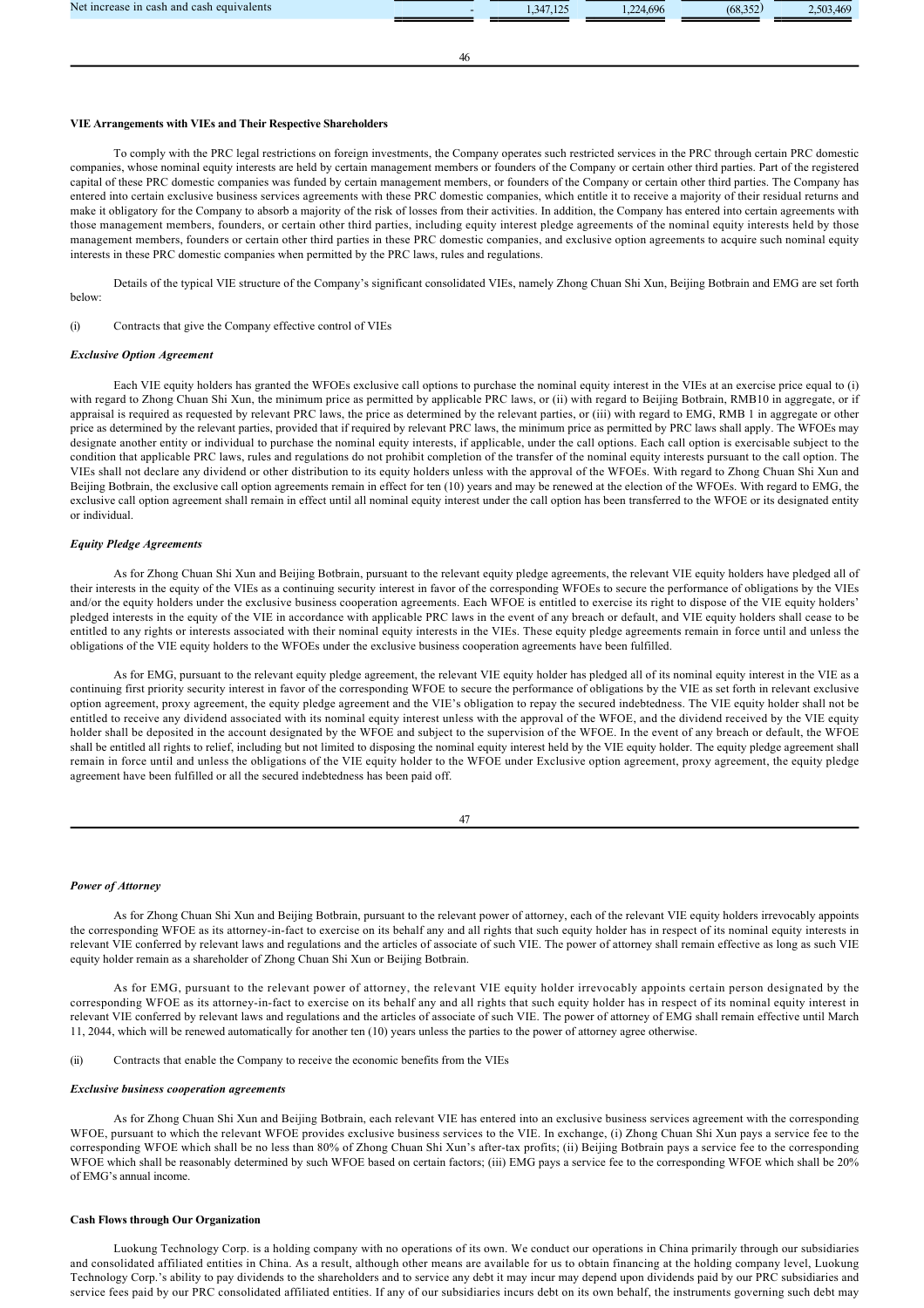restrict its ability to pay dividends to Luokung Technology Corp.. In addition, our PRC subsidiaries are permitted to pay dividends to Luokung Technology Corp. only out of their retained earnings, if any, as determined in accordance with applicable accounting standards and regulations. Further, our PRC subsidiaries and consolidated affiliated entities are required to make appropriations to certain statutory reserve funds or may make appropriations to certain discretionary funds, which are not distributable as cash dividends except in the event of a solvent liquidation of the companies.

Under PRC laws and regulations, our PRC subsidiaries and consolidated affiliated entities are subject to certain restrictions with respect to paying dividends or otherwise transferring any of their net assets to us. Remittance of dividends by a wholly foreign-owned enterprise out of China is also subject to review by the banks designated by State Administration of Foreign Exchange, or SAFE. The amounts restricted include the paidup capital and the statutory reserve funds of our PRC subsidiaries and the net assets of our consolidated affiliated entities in which we have no legal ownership.

### **D. PROPERTY, PLANTS AND EQUIPMENT**

We lease offices as headquarter located at 8F & 9F, Block B, SOHO Phase II, No. 9 Guanghua Road, Chaoyang District, Beijing, which covers a floor space of 3498 square meters. These leases expire on August 15, 2024 and are renewable upon negotiation.

### **ITEM 4A. UNRESOLVED STAFF COMMENTS**

None.

### **ITEM 5. OPERATING AND FINANCIAL REVIEW AND PROSPECTS**

#### **A***.* **OPERATING RESULTS.**

*The following discussion and analysis of our financial condition and results of operations should be read in conjunction with our consolidated* financial statements and the notes to those financial statements appearing elsewhere in this report. This discussion and analysis contain forward-looking *statements that involve significant risks and uncertainties. As a result of many factors, such as our anticipated growth strategy, our plans to recruit more employees, our plans to invest in research and development to enhance our product or service lines, our future business development, results of operations and financial condition, expected changes in our net revenues and certain cost or expense items, our ability to attract and retain customers, trends and competition in the enterprise mobile software application market, and the factors set forth elsewhere in this report, our actual results may differ materially from those* anticipated in these forward-looking statements. In light of those risks and uncertainties, there can be no assurance that the forward-looking statements contained in this report will in fact occur. You should not place undue reliance on the forward-looking statements contained in this report.

*The forwardlooking statements speak only as of the date on which they are made, and, except to the extent required by U.S. federal securities laws, we undertake no obligation to update any forwardlooking statement to reflect events or circumstances after the date on which the statement is made or to reflect the occurrence of unanticipated events. Further, the information about our intentions contained in this report is a statement of our intention as of the date of this report and is based upon, among other things, the existing regulatory environment, industry conditions, market conditions and prices and our assumptions as of such date. We may change our intentions, at any time and without notice, based upon any changes in such factors, in our assumptions or otherwise.*

*Unless the context otherwise requires, all references to (i) "PRC" and "China" are to the People's Republic of China; (ii) "U.S. dollar," "\$" and "US\$" are to United States dollars; and (iii) "RMB", "Yuan" and Renminbi are to the currency of the PRC or China.*

## **Overview**

Luokung Technology Corp. was incorporated on October 27, 2009 under the laws of the British Virgin Islands. We are a holding company and conduct our operations through our wholly-owned subsidiary named LK Technology Ltd., a British Virgin Islands limited liability company ("LK Technology"), and its whollyowned subsidiaries, MMB Limited and its respective subsidiaries, which possess two core brands "Luokuang" and "SuperEngine". "Luokuang" is a mobile application to provide Business to Customer (B2C) location-based services and "SuperEngine" provides Business to Business (B2B) and Business to Government (B2G) services in connection with spatial-temporal big data processing. In May 2010, we consummated an initial public offering of our American Depository Shares, or ADSs, for gross proceeds of \$16 million, and our ADSs were listed on the NASDAQ Capital Market under the ticker symbol "KONE". On August 17, 2018, we completed the transactions contemplated by the Asset Exchange Agreement ("AEA") with C Media Limited ("C Media") entered into on January 25, 2018. On August 20, 2018, we changed our name to Luokung Technology Corp., our American Depository Shares ("ADSs") were voluntarily delisted from the NASDAQ Capital Market on September 19, 2018 and on January 3, 2019 our ordinary shares started trading on NASDAQ under the ticker symbol "LKCO".

On August 17, 2018, we consummated an asset exchange transaction, pursuant to which we exchanged all issued and outstanding capital stock in Topsky Info-Tech Holdings Pte Ltd., the parent of Softech, for the issued and outstanding capital stock of LK Technology (the "Asset Exchange"). In connection with the Asset Exchange, we changed our name on August 20, 2018, and on September 20, 2018, completed the issuance to the shareholders of C Media Limited, the former parent of LK Technology, of (i) 185,412,599 of our ordinary shares, par value \$0.01 per share and (ii) 1,000,000 of our preferred shares. Upon the consummation of the Asset Exchange, we ceased our previous business operations and became a company focused on the provision of location-based service in China.

49

On August 25, 2018, LK Technology entered into a Stock Purchase Agreement with the shareholders of Superengine Holding Limited, a limited liability company incorporated under the laws of the British Virgin Islands (the "Superengine"), pursuant to which LK Technology acquired all of the issued and outstanding shares of Superengine for an aggregate purchase price of US\$60 million, which was paid by the issuance of our Ordinary Shares in an amount equal to the quotient of (x) the Purchase Price divided by (y) the average of the closing prices of the Ordinary Shares on the NASDAQ Capital Market over the 12 months period preceding July 31, 2018. We are a party to the Agreement in connection with the issuance of the Ordinary Shares and certain other limited purposes.

On May 10, 2019 and November 6, 2020, the Company entered into a Stock Purchase Agreement and The Supplementary Agreement to Stock Purchase Agreement with the shareholders of Botbrain AI Limited ("Botbrain"), a limited liability company incorporated under the laws of the British Virgin Islands, pursuant to which the Company acquired 67.36% of the issued and outstanding shares of Botbrain for an aggregate purchase price of \$2.5 million (RMB 16.4 million), of which \$1.5 million (RMB 9.6 million) was to be paid in cash to obtain 20% of Botbrain and the Company issued 1,789,618 ordinary shares to acquire the remaining 47.36% of Botbrain. The closing of the acquisition was completed on December 4, 2020.

On August 28, 2019, the Company entered into a Share Purchase Agreement to acquire 100% of the equity interests of Saleya Holdings Limited ("Saleya") from Saleya's shareholders for an aggregate purchase price of approximately \$120 million. On March 17, 2021, the Company completed the acquisition of 100% equity interest in Saleya for a consideration of (i) a cash amount of \$102 million (RMB666 million), (ii) 9,819,926 LKCO ordinary shares and (iii) 1,500,310 LKCO preferred shares pursuant to a supplemental agreement dated February 24, 2021. The main operating subsidiary, eMapgo Technologies (Beijing) Co., Ltd. is a provider of navigation and electronic map services in China.

**Results of operations for the fiscal year ended December 31, 2021 compared to the fiscal year ended December 31, 2020.**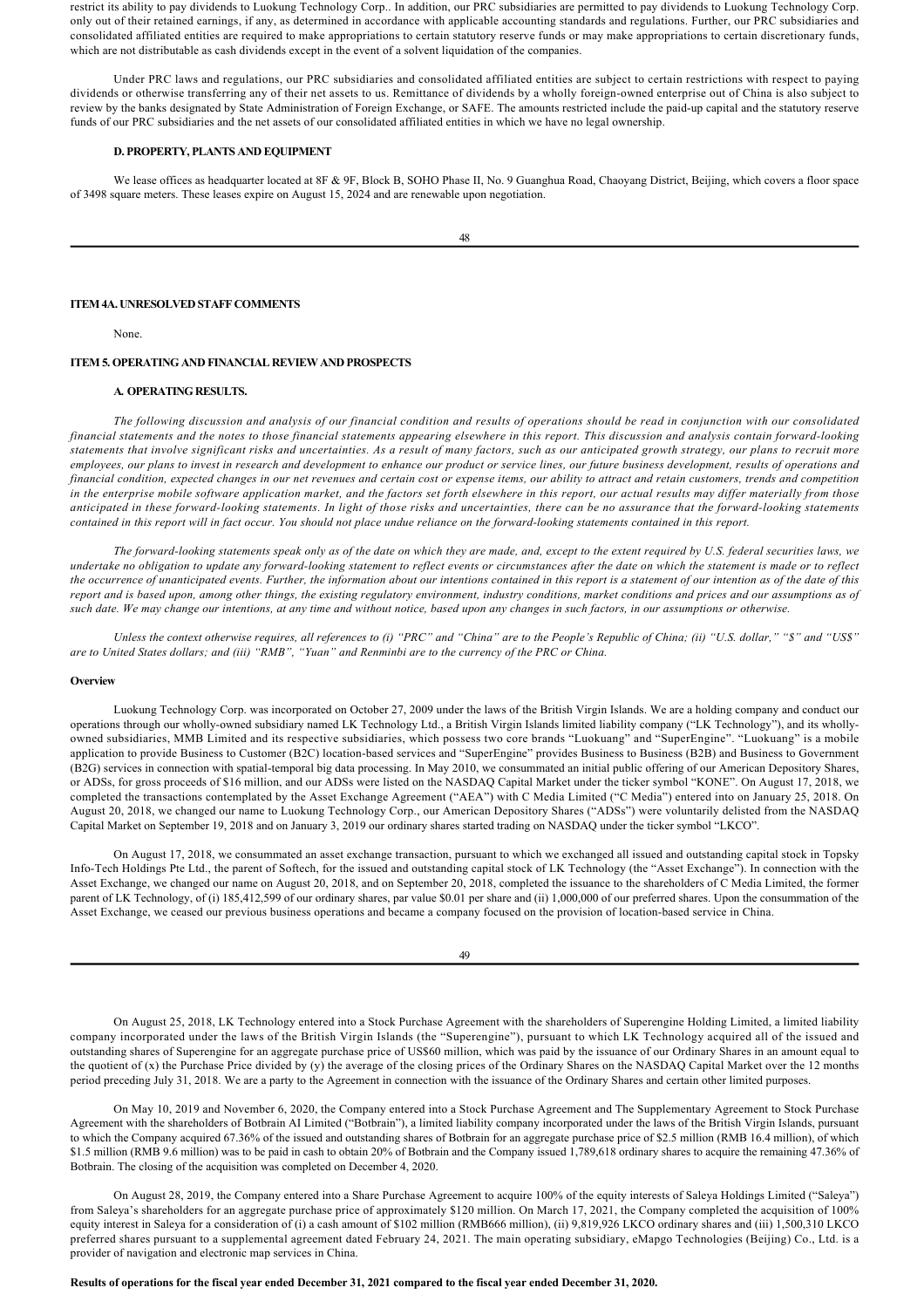#### *Revenue*

Our revenues primarily comprise internet LBS and related smart industry services and smart transportation from our VIEs, Jiangsu Zhong Chuan Rui You Information and Technology Limited ("Zhong Chuan Rui You"), Beijing Wave Function Culture Development Co., Ltd.("Wave Function"), SuperEngine Graphics Software Technology Development (Suzhou) Co., Ltd ("SuperEngine") and eMapgo Technologies (Beijing) Co., Ltd. ("EMG").

#### *Internet LBS and related smart industry services*

# *LBS Business*

Zhong Chuan Rui You and Wave Function derive revenue from the provision of user acquisition services to their advertisers on the strength of the LBS services they offer; customers pay them based on performance, as measured by CPI (Cost Per Install), CPM (Cost Per Mile), and CPC (Cost Per Click). They recognize revenue over time because customers receive and consume the benefit of their advertising services throughout the contract period.

### *Software and services*

SuperEngine generates revenues primarily in the form of sale of a software license and provision of technology services. License fees include perpetual license fees, term license fees and royalties. Technology services primarily consist of fees for providing technology support services and technology solution services that enable customers to gain real-time operational intelligence by harnessing the value of their data.

Revenue for the sale of software licenses is recognized at the point in time when the right to use the software is provided to its customers.

Technology support service revenue is recognized over time as the services are performed because the customer receives and consumes the benefit of its performance throughout the contract period. Technology solution service revenue is recognized at the point in time when the service is completed. Superengine bills for the services it has performed in accordance with the terms of the contract. It recognizes the revenues associated with these professional services as it delivers the services to the customers.

#### **Smart transportation**

#### *Map data licensing*

EMG provides perpetual map data licenses to customers and collects one time license fees from customers. Revenue is recognized at the point in time when customers obtain the right to use the map data.

### *Autonomous driving simulation and verification test*

EMG provides data collection and desensitization for compliance with legal requirements to system manufacturers and automobile manufacturers for autonomous driving simulation and verification testing. Revenues are derived from the provision of data collection and desensitization service for compliance with legal requirements. Revenues are recognized over time as the services are performed because the customer receives and consumes the benefit of its performance throughout the contract period.

#### *Map service platform local deployment*

Through local deployment, EMG provides a one-time map service platform license or a map service platform license for a certain period with updates to the map service platform during such contract period to certain public sectors and enterprises to support its locationbased application. The map service platform includes map data and software that support certain map applications such as display, search, routing and others. Revenues from a map data license for a certain period are recognized ratably over time because the customer receives and consumes the benefit of the map services throughout the contract period.

|                                                                               | <b>Fiscal Year Ended December 31,</b> |           |    |                        |    |           |
|-------------------------------------------------------------------------------|---------------------------------------|-----------|----|------------------------|----|-----------|
|                                                                               | 2021                                  |           |    | 2020                   |    | 2019      |
|                                                                               |                                       |           |    | (dollars in thousands) |    |           |
| Revenues                                                                      |                                       |           |    |                        |    |           |
| LBS advertising                                                               | $\mathbb{S}$                          | 131,423   | S. | 17,895                 | \$ | 17,806    |
| Remote Sensing and GIS Data Management Service Platform software and services |                                       | 4,545     |    | 69                     |    |           |
| Smart transportation                                                          |                                       | 9,100     |    | 300                    |    | 973       |
| <b>Total revenues</b>                                                         | S                                     | 145,068   | \$ | 18,264                 | \$ | 18,779    |
| LBS advertising                                                               |                                       | $90.6\%$  |    | 98.0%                  |    | 94.8%     |
| Remote Sensing and GIS Data Management Service Platform software and services |                                       | 3.1%      |    | $0.4\%$                |    | $-9/0$    |
| Smart transportation                                                          |                                       | $6.3\%$   |    | $1.6\%$                |    | $5.2\%$   |
| Total                                                                         |                                       | $100.0\%$ |    | $100.0\%$              |    | $100.0\%$ |
| 51                                                                            |                                       |           |    |                        |    |           |
|                                                                               |                                       |           |    |                        |    |           |

For the year ended December 31, 2021, we had revenue of \$145,067,965, as compared to revenue of \$18,263,788 for the year ended December 31, 2020, an increase of \$126,804,177, or 694.3%, which was primarily due to the integration and improvement of geographic information points of interest (POI), characteristic areas of interest (AOI) and other data with AI algorithms, which subsequently improved advertising conversion to meet a growing customer base and increased demand.

#### *Cost of revenue*

The cost of revenue primarily consists of traffic acquisition costs and salary and benefit expenses. Our traffic acquisition costs may vary due to a number of factors, including scale, targeted audience and the geography of traffic.

Salary and benefit expenses consist of costs for employees directly involved in data collection and processing and data collection costs, which are primarily comprised of field survey-related costs and hard disk materials costs, and depreciation of facilities and equipment used in data collection and processing.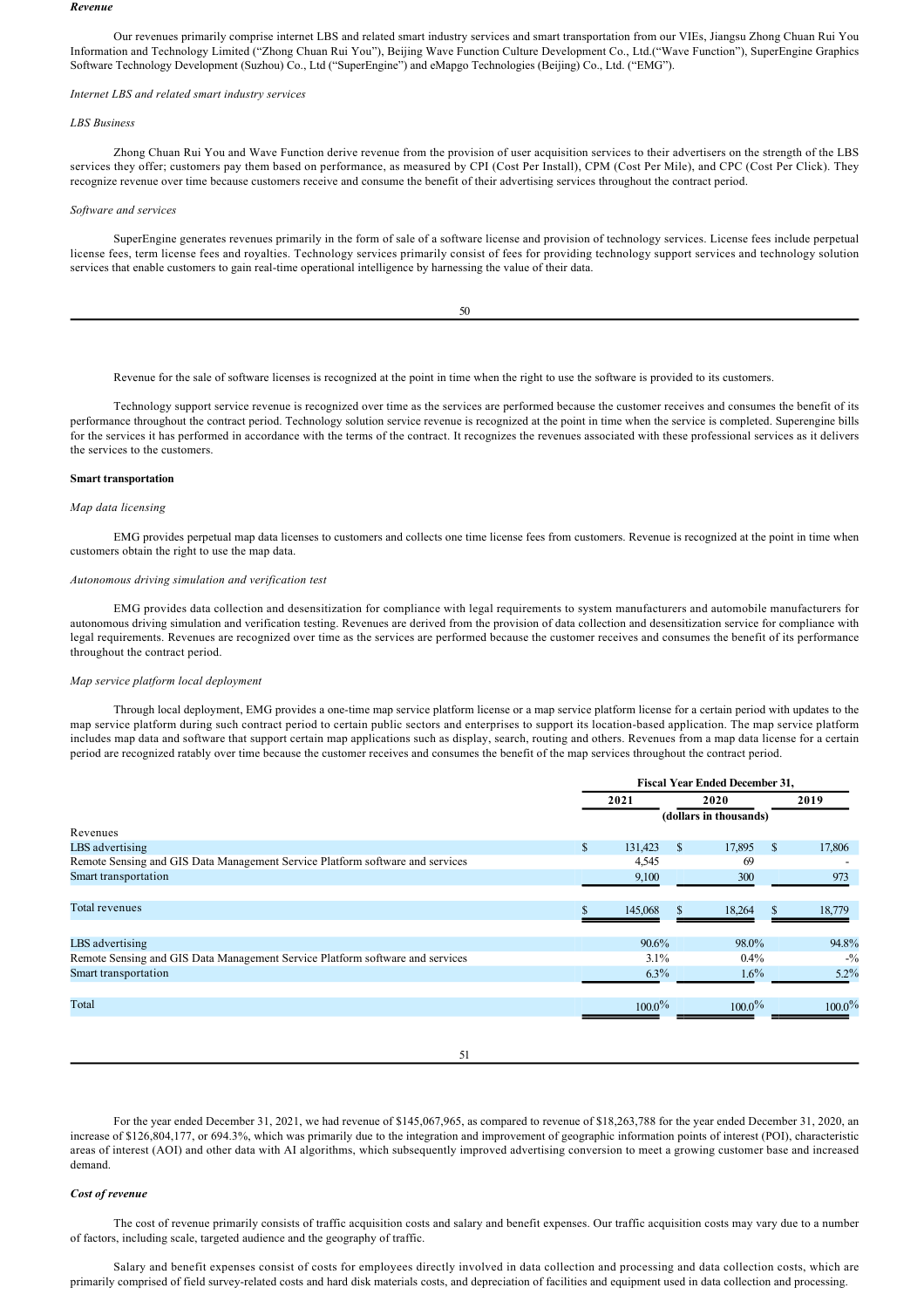|                           |                        |            | <b>Year Ended December 31,</b> |        |            |          |  |  |
|---------------------------|------------------------|------------|--------------------------------|--------|------------|----------|--|--|
|                           | 2021<br>2020           |            |                                |        |            |          |  |  |
|                           | (dollars in thousands) |            |                                |        |            |          |  |  |
|                           |                        | % of cost  | $%$ of                         |        | % of cost  | $%$ of   |  |  |
|                           | Amount                 | of revenue | revenue                        | Amount | of revenue | revenue  |  |  |
| Traffic acquisition costs | 124,997                | 96.9%      | $86.2\%$ \$                    | 17.236 | 98.6%      | 94.4%    |  |  |
| Others                    | 4,029                  | $3.1\%$    | 2.8%                           | 243    | 1.4%       | 1.3%     |  |  |
| Total cost of revenue     | 129,026                | $100.0\%$  | $89.0\%$                       | 17.479 | $100.0\%$  | $95.7\%$ |  |  |

Cost of revenue for the year ended December 31, 2021 was \$129,026,086, representing an increase of \$111,546,607 or 638.2% as compared to \$17,479,479 for the year ended December 31, 2020. The increase was primarily attributable to the increase of traffic acquisition costs incurred.

Gross profit margin increased to 11.1% for the year ended December 31, 2021 from 4.3% for the year ended December 31, 2020. The increase in gross profit margin was primarily attributable to value-added services and revenue from natural resource management and smart transportation, all of which yield increased gross profit margin.

### *Selling and marketing expense*

Our selling and marketing expense mainly includes promotional and marketing expenses and compensation for our sales and marketing personnel.

Selling expense totaled \$6,057,161 for the year ended December 31, 2021, as compared to \$1,708,222 for the year ended December 31, 2020, an increase of \$4,348,939 or 254.6%. The increase was primarily attributable to an increase in salaries of approximately \$2,330,000 due to an increase in the number of marketing personnel and an increase in marketing and advertising expenses of approximately \$1,953,000.

## *General and administrative expense*

Our general and administrative expenses consist primarily of salaries and benefits for our general and administrative personnel, rent, fees and expenses for legal, accounting and other professional services.

General and administrative expense totaled \$30,127,176 for the year ended December 31, 2021, as compared to \$29,925,057 for the year ended December 31, 2020, an increase of \$202,119 or 0.7%. The increase was primarily attributable to an increase in consulting fees of approximately \$4,711,000, an increase in legal and professional fees of approximately \$2,466,000, an increase in salary expenses of approximately \$5,198,000, an increase in impairment on loans of approximately \$3,971,000 and impairment goodwill of BotBrain of approximately \$1,995,000, offset by a decrease in impairment loss of accounts and other receivables of approximately \$20,149,000.

52

#### *Research and development expenses*

Research and development expenses primarily consist of amortization of the intangible assets, and salaries and benefits for research and development personnel.

Research and development expenses totaled \$45,476,113 for the year ended December 31, 2021, as compared to \$9,401,883 for the year ended December 31, 2020, an increase of \$36,074,000 or 383.7%. The increase was primarily attributable to an increase in salaries and share based compensation of approximately \$23,519,000 due to an increase in the number of staff in the R&D department, an increase in amortization of intangible assets of approximately \$7,209,000 as a result of the acquisition of a 100% equity interest in EMG and an increase in software developments expenses of approximately \$3,674,000.

### *Loss from operations*

As a result of the factors described above, for the year ended December 31, 2021, loss from operations amounted to \$65,618,571, as compared to loss from operations of \$40,250,853 for the year ended December 31, 2020, an increase of \$25,367,718, or 63.0%.

### *Other income/expense*

Other income/expense mainly includes interest expenses from other loans and foreign currency gains/losses.

For the year ended December 31, 2021, other expense, net, amounted to \$3,978,751 as compared to other income, net, of\$193,888 for the year ended December 31, 2020, a change of \$4,172,639, or 2,152%, which was primarily attributable to an increase in interest expenses of approximately \$497,000, a decrease in foreign currency transaction gain of approximately \$2,149,000 and a decrease in other income of approximately \$1,526,000.

#### *Income tax*

We had an income tax benefit of \$8,126,337 and \$0 for the years ended 2021 and 2020, respectively. We are subject to various rates of income tax under different jurisdictions. The following summarizes the major factors affecting our applicable tax rates in the BVI, Hong Kong and the PRC.

#### *BVI*

We are an exempted company incorporated in the British Virgin Islands. Under the current laws of the British Virgin Islands, we are not subject to income, corporation or capital gains tax in the British Virgin Islands. In addition, our payment of dividends to our shareholders, if any, is not subject to withholding tax in the British Virgin Islands.

# *Hong Kong*

Our subsidiaries in Hong Kong are subject to the uniform tax rate of 16.5%. Under Hong Kong tax law, our subsidiaries in Hong Kong are exempted from income tax on their foreign-derived income and there is no withholding tax in Hong Kong on remittance of dividends.

### *PRC*

Generally, our PRC subsidiaries, our consolidated affiliated entities and their subsidiaries are subject to enterprise income tax on their taxable income in the PRC at a rate of 25%. The enterprise income tax is calculated based on the entity's global income as determined under PRC tax laws and accounting standards.

An enterprise may benefit from a preferential tax rate of 15% under the EIT Law if it qualifies as a High and New Technology Enterprise, which is normally effective for a period of three years. Our subsidiaries, Beijing Zhong Chuan Shi Xun Technology Limited, eMapgo Technologies (Beijing) Co., Ltd., DMG Infotech Co., Ltd and Beijing BotBrain AI Technology Ltd. are High-tech enterprises and enjoy a favorable income tax rate of 15%.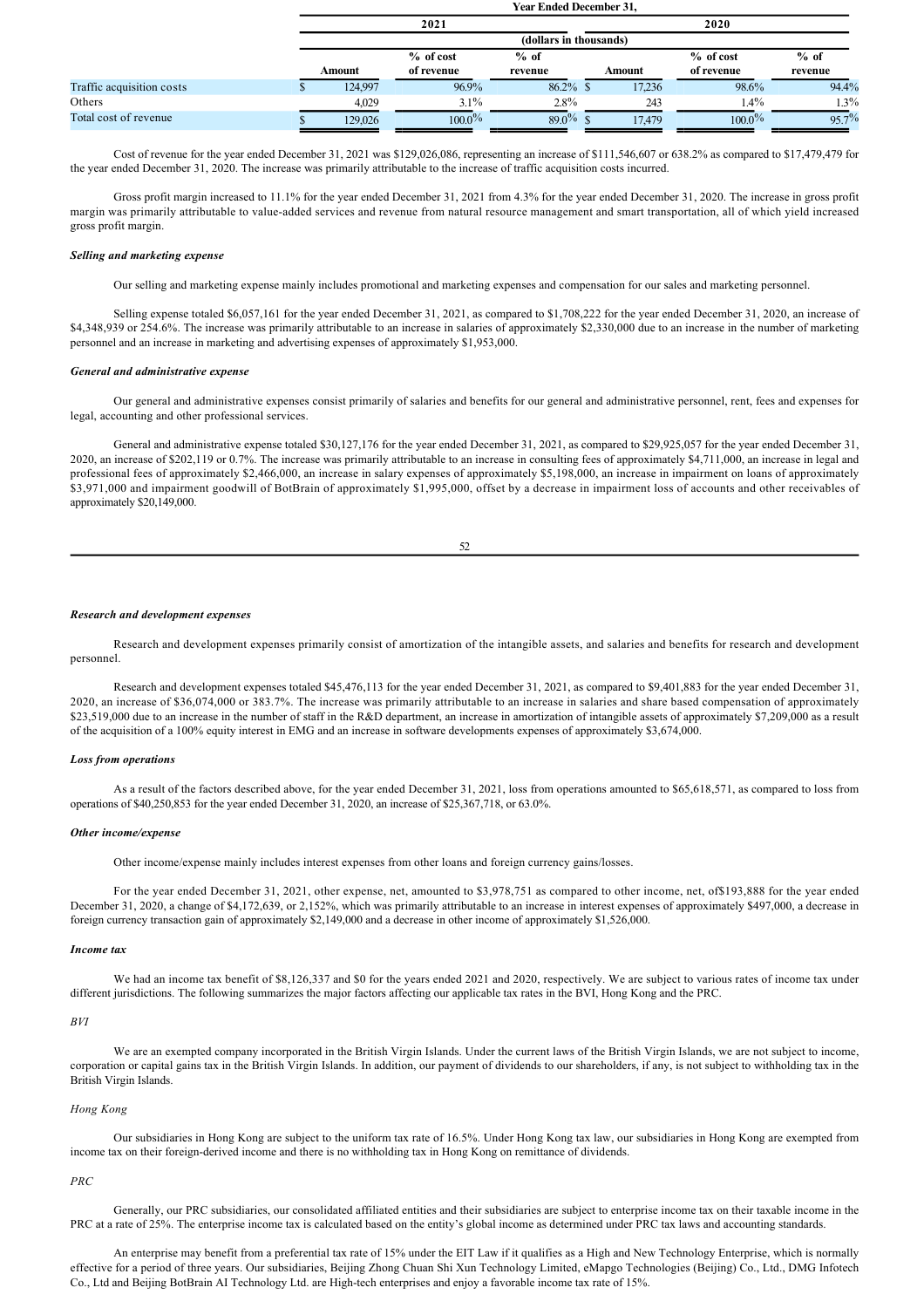#### *Net loss*

As a result of the factors described above, our net loss was \$61,470,985 for the year ended December 31, 2021, compared to net loss of \$40,056,965 for the year ended December 31, 2020, an increase of \$21,414,020 or 53.5%.

### *Net loss attributable to owners of the Company*

The net loss attributable to owners of the Company was \$68,801,252, or \$0.21 per ordinary share (basic and diluted), for the year ended December 31, 2021, compared to net loss attributable to owners of the Company of \$39,865,640, or \$0.18 per ordinary share (basic and diluted), for the year ended December 31, 2020, a change of \$28,935,612 or 72.6%.

# *Foreign currency translation adjustment*

Our reporting currency is the U.S. dollar. The functional currency of our parent company and subsidiaries of LK Technology, MMB and Mobile Media is the U.S. dollar and the functional currency of the Company's subsidiaries incorporated in China is the Chinese Renminbi ("RMB"). The financial statements of our subsidiaries incorporated in China are translated to U.S. dollars using period end rates of exchange for assets and liabilities, and average rates of exchange (for the period) for revenue, costs, and expenses. Net gains and losses resulting from foreign exchange transactions are included in the consolidated statements of operations and comprehensive loss. As a result of foreign currency translations, which are a noncash adjustment, we reported a foreign currency translation loss of \$58,700 for the year ended December 31, 2021, as compared to a foreign currency translation loss of \$2,937,074 for the year ended December 31, 2020. This non-cash loss had the effect of increasing our reported comprehensive loss.

#### *Comprehensive loss*

As a result of our foreign currency translation adjustment, we had comprehensive loss for the year ended December 31, 2021 of \$61,529,685, compared to comprehensive loss of \$42,994,039 for the year ended December 31, 2020.

#### **Results of operations for the fiscal year ended December 31, 2020 compared to the fiscal year ended December 31, 2019.**

#### *Revenue*

*Advertising services.* We derive our revenue from the provision of user acquisition services to our advertisers on the strength of the LBS services we offer; the customers pay us based on performance, as measured by CPI (Cost Per Install), CPM (Cost Per Mile), and CPC (Cost Per Click). The Company recognizes revenue over time because the customer receives and consumes the benefit of our advertising services throughout the contract period.

*Software and services* The Company generates revenues primarily in the form of sale of a software license and provision of technology services. License fees include perpetual license fees, term license fees and royalties. Technology services primarily consist of fees for providing technology support services and technology solution services that enable customers to gain real-time operational intelligence by harnessing the value of their data.

Revenue for the sale of software licenses is recognized at the point in time when the right to use the software is provided to our customers.

Technology support service revenue is recognized over time as the services are performed because the customer receives and consumes the benefit of our performance throughout the contract period. Technology solution service revenue is recognized at the point in time when the service is completed. We bill for the services we have performed in accordance with the terms of the contract. We recognize the revenues associated with these professional services as we deliver the services to the customers.

|                            |    | <b>Fiscal Year Ended</b><br>December 31, |                        |              | 2020<br>to 2019 |            |  |
|----------------------------|----|------------------------------------------|------------------------|--------------|-----------------|------------|--|
|                            |    |                                          | 2020<br>2019           |              |                 | % Change   |  |
|                            |    |                                          | (dollars in thousands) |              |                 |            |  |
| Revenues                   |    |                                          |                        |              |                 |            |  |
| Advertising                |    | \$                                       | 17,895                 | $\mathbb{S}$ | 17,806          | $0.5\%$    |  |
| License                    |    |                                          | 69                     |              |                 | 100.0%     |  |
| <b>Technology Services</b> |    |                                          | 300                    |              | 973             | $(69.2)\%$ |  |
| Total revenues             |    |                                          | 18,264                 | S.           | 18,779          | (2.7)%     |  |
| Advertising                |    |                                          | 98.0%                  |              | 94.8%           |            |  |
| License                    |    |                                          | $0.4\%$                |              |                 |            |  |
| <b>Technology Services</b> |    |                                          | $1.6\%$                |              | $5.2\%$         |            |  |
| Total                      |    |                                          | $100.0\%$              |              | $100.0\%$       |            |  |
|                            |    |                                          |                        |              |                 |            |  |
|                            | 54 |                                          |                        |              |                 |            |  |

For the year ended December 31, 2020, we had revenue of \$18,263,788, as compared to revenue of \$18,779,172 for the year ended December 31, 2019, a decrease of \$515,384, or 2.7%, which was primarily due to the lockdown as a result of Covid-19, as the demand for LBS decreased compared to the demand prior to the pandemic.

#### *Cost of revenue*

Traffic acquisition costs

Our cost of revenue primarily consists of traffic acquisition costs, depreciation, Wi-Fi equipment installation fees, amortization, spare parts, annual payments to local railway bureaus and other costs.

|              | Year Ended December 31, |          |        |            |         |  |  |  |  |  |  |  |  |  |
|--------------|-------------------------|----------|--------|------------|---------|--|--|--|--|--|--|--|--|--|
| 2020<br>2019 |                         |          |        |            |         |  |  |  |  |  |  |  |  |  |
|              | (dollars in thousands)  |          |        |            |         |  |  |  |  |  |  |  |  |  |
|              | $%$ of cost             | $%$ of   |        | % of cost  | $%$ of  |  |  |  |  |  |  |  |  |  |
| Amount       | of revenue              | revenue  | Amount | of revenue | revenue |  |  |  |  |  |  |  |  |  |
| 7.236<br>٠D  | 98.6%                   | 94.4% \$ | 13.616 | 90.9%      | 72.5%   |  |  |  |  |  |  |  |  |  |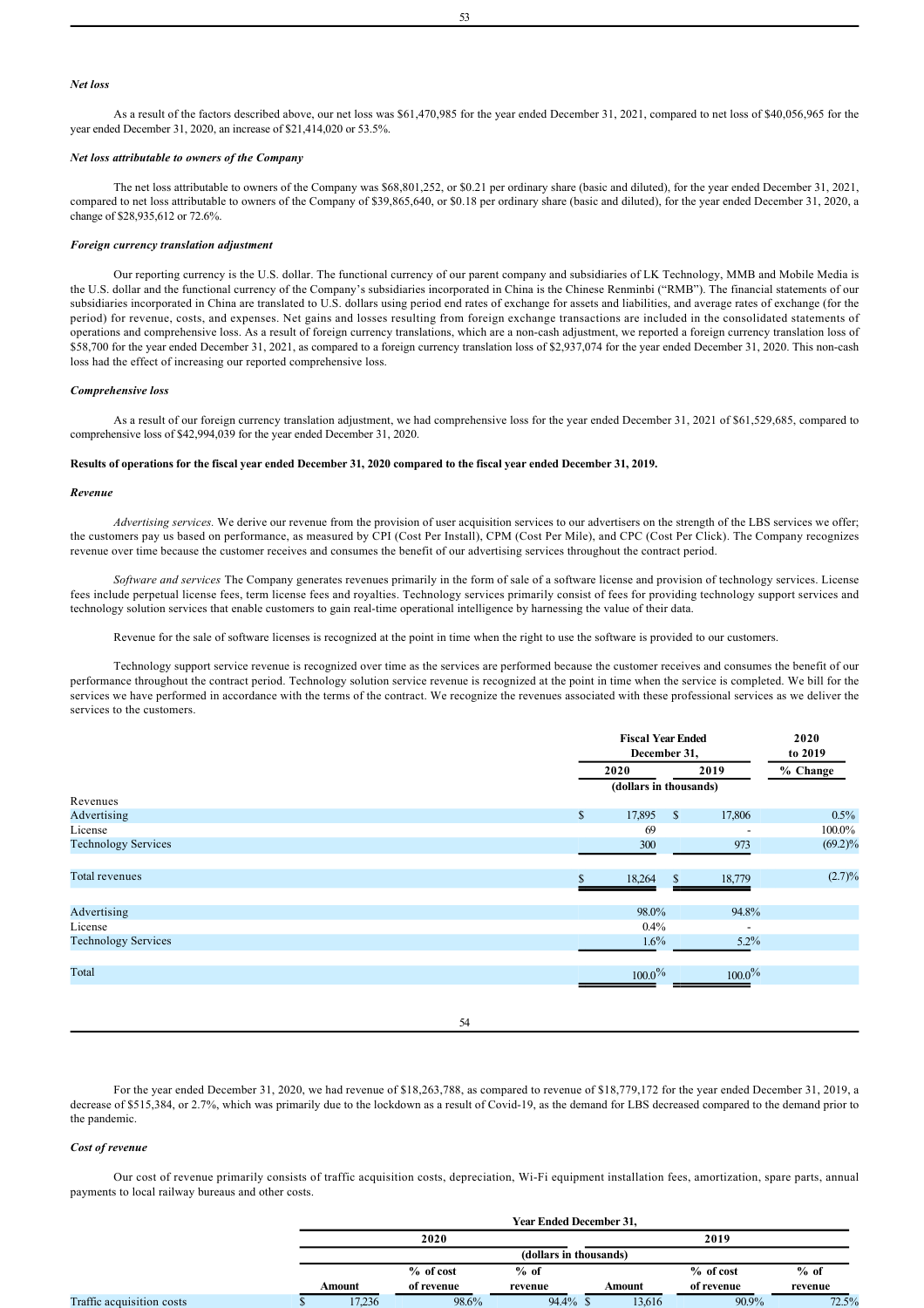| Wi-Fi equipment installation fees |        | $\overline{\phantom{0}}$ | -                        | 608    | 4.1%      | $3.2\%$ |
|-----------------------------------|--------|--------------------------|--------------------------|--------|-----------|---------|
| Depreciation                      |        | . .                      | $\overline{\phantom{a}}$ | 240    | 1.6%      | 1.3%    |
| Spare parts                       |        |                          | -                        | عد     | 0.2%      | $0.2\%$ |
| Others                            | 243    | $1.4\%$                  | .3%                      | 480    | $3.2\%$   | 2.5%    |
| Total cost of revenue             | 17,479 | $100.0\%$                | $95.7\%$                 | 14.976 | $100.0\%$ | 79.7%   |

Cost of revenue for the year ended December 31, 2020 was \$17,479,479, representing an increase of \$2,503,463 or 16.7% as compared to \$14,976,016 for the year ended December 31, 2019. The increase was primarily attributable to the increase of traffic acquisition costs incurred to support our advertising platform. Our traffic acquisition costs may vary due to a number of factors, including the scale, targeted audience and the geographic location of traffic.

# *Selling and marketing expense*

Our selling and marketing expense mainly includes promotional and marketing expenses and compensation for our sales and marketing personnel.

Selling expense totaled \$1,708,222 for the year ended December 31, 2020, as compared to \$3,764,792 for the year ended December 31, 2019, a decrease of \$2,056,570 or 54.6%. The decrease was primarily attributable to a decrease in promotional and marketing activities of approximately 1,287,000, which was due to the decrease in promotional and marketing activities conducted by the Company to promote the Luokuang APP as a result of the termination of the Wi-Fi provision on express trains, and a decrease in the salaries and benefits for the sales and marketing personnel of approximately \$824,000.

### *General and administrative expense*

Our general and administrative expenses consist primarily of salaries and benefits for our general and administrative personnel, rent, fees and expenses for legal, accounting and other professional services.

General and administrative expense totaled \$29,925,057 for the year ended December 31, 2020, as compared to \$22,844,383 for the year ended December 31, 2019, an increase of \$7,080,674 or 31.0%. The increase was primarily attributable to an increase in impairment on goodwill of approximately \$3,620,000, an increase in allowance for expected credit losses of other receivables of approximately \$8,827,000 and an increase in sharebased compensation to employees of approximately \$4,804,000, offset by a decrease in allowance for expected credit losses of accounts receivables of approximately \$4,139,000 and a decrease in professional fees of approximately \$5,517,000, which is mainly related to the completion of the AEA transaction in 2019.

55

# *Research and development expenses*

Research and development expenses primarily consist of amortization of the intangible assets, and salaries and benefits for research and development personnel.

Research and development expenses totaled \$9,401,883 for the year ended December 31, 2020, as compared to \$8,710,746 for the year ended December 31, 2019, an increase of \$691,137 or 7.9%. The increase was primarily attributable to an increase in salaries and benefits for the research and development personnel of approximately \$1,291,000, offset by a decrease in software development fees of approximately \$623,000.

#### *Loss from operations*

As a result of the factors described above, for the year ended December 31, 2020, loss from operations amounted to \$40,250,853, as compared to loss from operations of \$31,516,765 for the year ended December 31, 2019, an increase of \$8,734,088, or 27.7%.

### *Other income/expense*

Other income/expense mainly includes interest expenses from other loans and foreign currency gains/losses.

For the year ended December 31, 2020, other income, net, amounted to \$193,888 as compared to other expense, net, of \$505,438 for the year ended December 31, 2019, an increase of \$699,326, or 138.4%, which was primarily attributable to an increase in other income of approximately \$1,446,000 and an increase in foreign currency transaction gain of approximately \$2,777,000, offset by an increase in interest expenses of approximately \$3,524,000.

### *Income tax*

We had an income tax benefit of \$0 and \$70,992 for the years ended 2020 and 2019, respectively. We are subject to various rates of income tax under different jurisdictions. The following summarizes the major factors affecting our applicable tax rates in the BVI, Hong Kong and the PRC.

# *BVI*

We are an exempted company incorporated in the British Virgin Islands. Under the current laws of the British Virgin Islands, we are not subject to income, corporation or capital gains tax in the British Virgin Islands. In addition, our payment of dividends to our shareholders, if any, is not subject to withholding tax in the British Virgin Islands.

# *Hong Kong*

Our subsidiaries in Hong Kong are subject to the uniform tax rate of 16.5%. Under Hong Kong tax law, our subsidiaries in Hong Kong are exempted from income tax on their foreign-derived income and there is no withholding tax in Hong Kong on remittance of dividends.

# *PRC*

Generally, our PRC subsidiaries, our consolidated affiliated entities and their subsidiaries are subject to enterprise income tax on their taxable income in the PRC at a rate of 25%. The enterprise income tax is calculated based on the entity's global income as determined under PRC tax laws and accounting standards.

An enterprise may benefit from a preferential tax rate of 15% under the EIT Law if it qualifies as a High and New Technology Enterprise, which is normally effective for a period of three years. Our subsidiaries, Beijing Zhong Chuan Shi Xun Technology Limited and Superengine Graphics Software Technology Development (Suzhou) Co., Ltd are High-tech enterprises and enjoy a favorable income tax rate of 15%.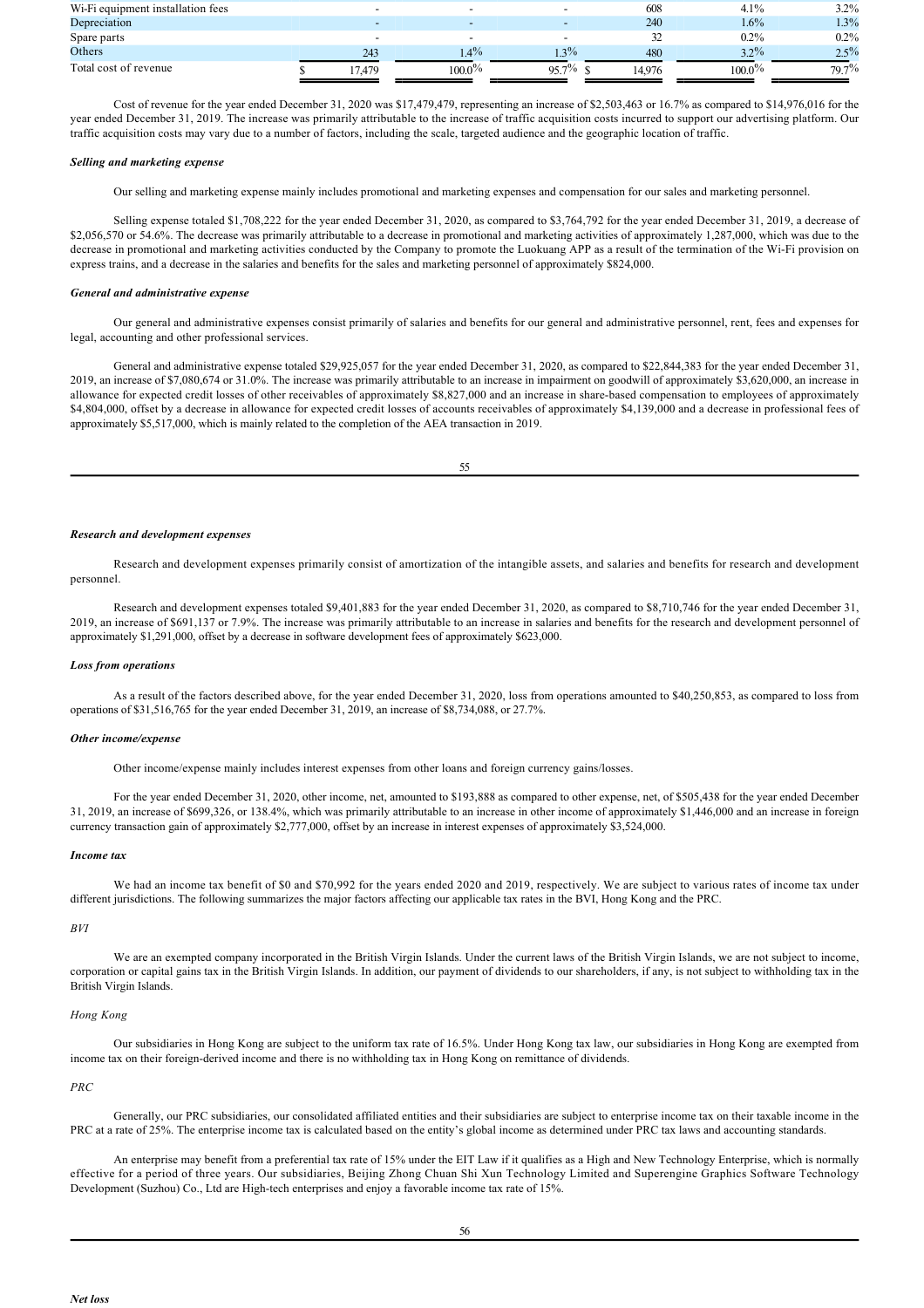As a result of the factors described above, our net loss was \$40,056,965 for the year ended December 31, 2020, compared to net loss of \$31,951,211 for the year ended December 31, 2019, an increase of \$8,105,754 or 25.4%.

#### *Net loss attributable to owners of the Company*

The net loss attributable to owners of the Company was \$39,865,640, or \$0.18 per ordinary share (basic and diluted), for the year ended December 31, 2020, compared to net loss attributable to owners of the Company of \$31,513,178, or \$0.16 per ordinary share (basic and diluted), for the year ended December 31, 2019, a change of \$8,352,462 or 26.5%.

#### *Foreign currency translation adjustment*

Our reporting currency is the U.S. dollar. The functional currency of our parent company and subsidiaries of LK Technology, MMB and Mobile Media is the U.S. dollar and the functional currency of the Company's subsidiaries incorporated in China is the Chinese Renminbi ("RMB"). The financial statements of our subsidiaries incorporated in China are translated to U.S. dollars using period end rates of exchange for assets and liabilities, and average rates of exchange (for the period) for revenue, costs, and expenses. Net gains and losses resulting from foreign exchange transactions are included in the consolidated statements of operations and comprehensive loss. As a result of foreign currency translations, which are a noncash adjustment, we reported a foreign currency translation loss of \$2,937,074 for the year ended December 31, 2020, as compared to a foreign currency translation gain of \$541,489 for the year ended December 31, 2019. This non-cash gain/loss had the effect of increasing/decreasing our reported comprehensive income/loss.

#### *Comprehensive loss*

As a result of our foreign currency translation adjustment, we had comprehensive loss for the year ended December 31, 2020 of \$42,994,039, compared to comprehensive loss of \$31,409,722 for the year ended December 31, 2019.

### **Critical accounting policies**

The methods, estimates and judgments we use in applying our most critical accounting policies have a significant impact on the results we report in our financial statements. The SEC has defined the most critical accounting policies as the ones that are most important to the portrayal of our financial condition and results and require us to make our most difficult and subjective judgments, often as a result of the need to make estimates of matters that are inherently uncertain. Based on this definition, our most critical policies include revenue recognition, impairment of long-lived assets and goodwill, allowance for expected credit losses and valuation allowance for deferred tax assets.

Below, we discuss these policies further, as well as the estimates and judgments involved. We believe that our other policies either do not generally require us to make estimates and judgments that are as difficult or as subjective, or it is less likely that they would have a material impact on our reported financial condition and results of operations for a given period. For a discussion of all our significant accounting policies, see footnote 2 to the Consolidated Financial Statements included elsewhere in this Annual Report.

#### **Revenue recognition**

The Company recognizes revenue in accordance with ASC Topic 606, "Revenue from Contracts with Customers"

57

#### **Advertising services**

Zhong Chuan Rui You and Wave Function derive revenue from the provision of user acquisition services to their advertisers on the strength of the LBS services they offer; customers pay them based on performance, as measured by CPI (Cost Per Install), CPM (Cost Per Mile), and CPC (Cost Per Click). They recognize revenue over time because customers receive and consume the benefit of their advertising services throughout the contract period.

#### *Software and services*

SuperEngine generates revenues primarily in the form of sale of a software license and provision of technology services. License fees include perpetual license fees, term license fees and royalties. Technology services primarily consist of fees for providing technology support services and technology solution services that enable customers to gain real-time operational intelligence by harnessing the value of their data.

Revenue for the sale of software licenses is recognized at the point in time when the right to use the software is provided to its customers.

Technology support service revenue is recognized over time as the services are performed because the customer receives and consumes the benefit of its performance throughout the contract period. Technology solution service revenue is recognized at the point in time when the service is completed. Superengine bills for the services it has performed in accordance with the terms of the contract. It recognizes the revenues associated with these professional services as it delivers the services to the customers.

#### **Smart transportation**

# *Map data licensing*

EMG provides perpetual map data licenses to customers and collects one time license fees from customers, is recognized at the point in time when customers obtain the right to use the map data.

### *Autonomous driving simulation & verification test*

EMG provides data collection and desensitization for compliance with legal requirements to system manufacturers and automobile manufacturers for autonomous driving simulation and verification testing. Revenues are derived from the provision of data collection and desensitization service for compliance with legal requirements. Revenue is recognized over time as the services are performed because the customer receives and consumes the benefit of its performance throughout the contract period.

### *Map service platform local deployment*

Through local deployment, EMG provides a one-time map service platform license or a map service platform license for a certain period with updates to the map service platform during such contract period to certain public sectors and enterprises to support their locationbased application. The map service platform includes map data and software that support certain map applications such as display, search, routing and others. Revenues from a map data license for a certain period are recognized ratably over time because the customer receives and consumes the benefit of the map services throughout the contract period.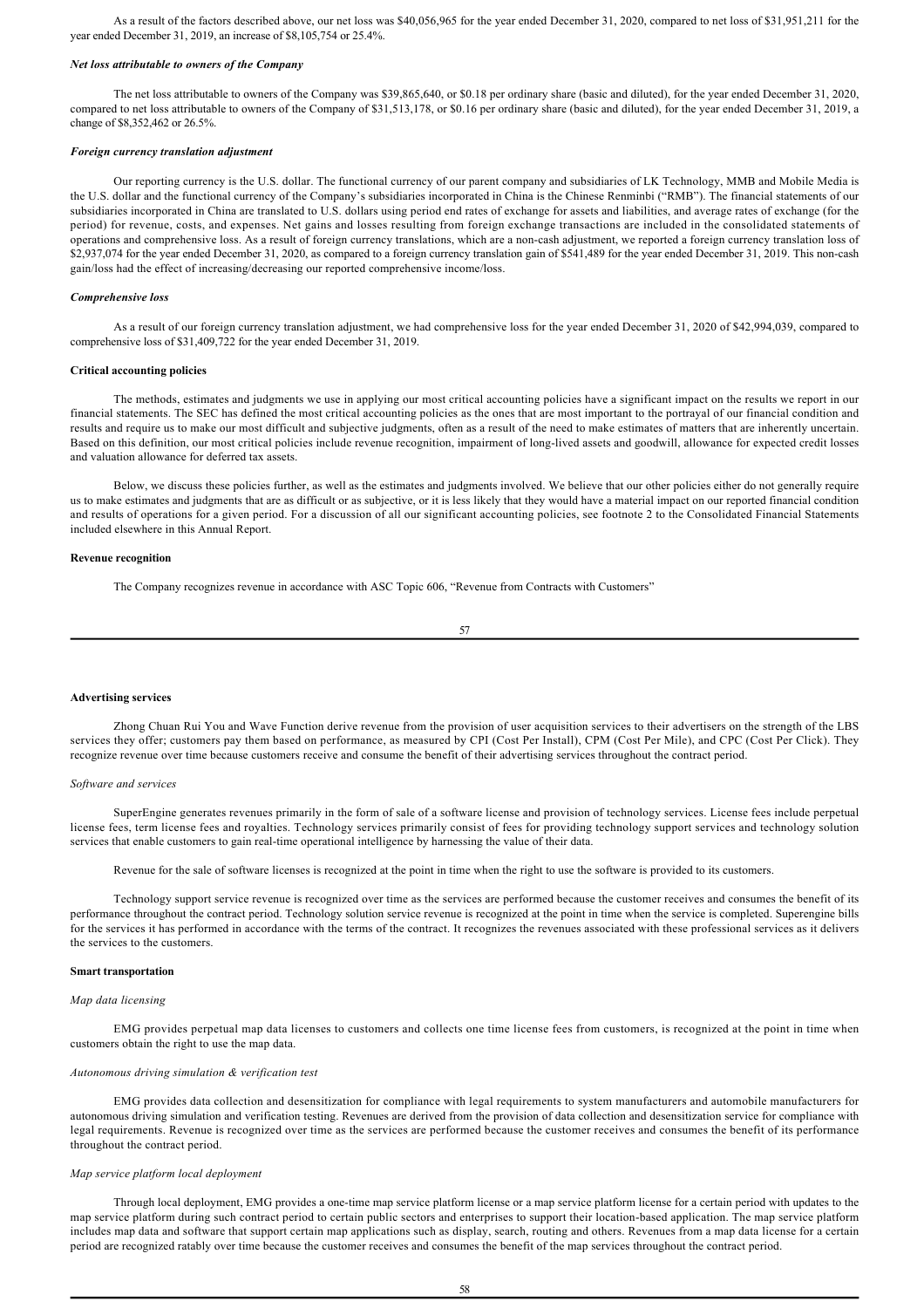#### **Impairment of long-lived assets**

Long-lived assets other than goodwill are included in impairment evaluations when events and circumstances exist that indicate the carrying value of these assets may not be recoverable. In accordance with FASB ASC 360, "Property, Plant and Equipment", the Company assesses the recoverability of the carrying value of long-lived assets by first grouping its long-lived assets with other assets and liabilities at the lowest level for which identifiable cash flows are largely independent of the cash flows of other assets and liabilities (the asset group) and, secondly, estimating the undiscounted future cash flows that are directly associated with and expected to arise from the use of and eventual disposition of such asset group. If the carrying value of the asset group exceeds the estimated undiscounted cash flows, the Company recognizes an impairment loss to the extent the carrying value of the long-lived asset exceeds its fair value. The Company determines fair value through quoted market prices in active markets or, if quotations of market prices are unavailable, through the performance of internal analysis using a discounted cash flow methodology or by obtaining external appraisals from independent valuation firms. The undiscounted and discounted cash flow analyses are based on a number of estimates and assumptions, including the expected period over which the asset will be utilized, projected future operating results of the asset group, discount rate and long-term growth rate.

As of December 31, 2021 and 2020, the Company assessed the impairment of its long-lived assets and identified impairment indications. The Company determined that there was no impairment of long-lived assets.

#### **Impairment of goodwill**

The Company assesses goodwill for impairment in accordance with ASC 350-20, "Intangibles—Goodwill and Other: Goodwill", which requires that goodwill to be tested for impairment at the reporting unit level at least annually and more frequently upon the occurrence of certain events, as defined by ASC 35020.

The Company has the option to assess qualitative factors first to determine whether it is necessary to perform the impairment test in accordance with ASC 350-20. If the Company believes, as a result of the qualitative assessment, that it is more-likely-than-not that the fair value of the reporting unit is less than its carrying amount, the quantitative impairment test described below is required. Otherwise, no further testing is required. In the qualitative assessment, the Company considers primary factors such as industry and market considerations, overall financial performance of the reporting unit, and other specific information related to the operations. In performing the quantitative impairment test, the Company compares the carrying amount of the reporting unit to the fair value of the reporting unit based on either quoted market prices of the ordinary shares or estimated fair value using a combination of the income approach and the market approach. If the fair value of the reporting unit exceeds the carrying value of the reporting unit, goodwill is not impaired and we are not required to perform further testing. If the carrying value of the reporting unit exceeds the fair value of the reporting unit, then the excess is recognized as an impairment loss.

In 2021, the Company performed a qualitative assessment for goodwill and evaluated all relevant factors, including but not limited to macroeconomic conditions, industry and market conditions, and financial performance. The Company concluded that it is necessary to perform a quantitative assessment. The Company completed the quantitative goodwill impairment assessment based on the discounted future cash flows that the reporting units are expected to generate and determined after evaluating the results, events and circumstances, that the carrying values of the reporting units exceeded their fair values. Therefore, the Company recorded impairment on goodwill of \$1,994,986 of Botbrain due to the impact of the pandemic, which has caused our clients to reduce their budgets on training programs we offered.

In 2020, the Company performed a qualitative assessment for goodwill and evaluated all relevant factors, including but not limited to macroeconomic conditions, industry and market conditions, and financial performance. The Company concluded that it is necessary to perform a quantitative assessment. The Company completed the quantitative goodwill impairment assessment based on the discounted future cash flows that the reporting units are expected to generate and determined after evaluating the results, events and circumstances, that the carrying values of the reporting units exceeded their fair values. Therefore, the Company recorded impairment on goodwill of \$3,619,968 of Zhong Chuan Rui You due to terminating our train WiFi business and shifting the focus of business development to LBS advertising.

# **Allowance for expected credit losses**

Effective January 1, 2020, the Company adopted Accounting Standards Update 201613 "Financial Instruments – Credit Losses (Topic 326), Measurement of Credit Losses on Financial Instruments". The Company estimates its allowance for current expected credit losses based on an expected loss model, compared to prior periods which were estimated using an incurred loss model which did not require the consideration of forward-looking economic variables and conditions in the reserve calculation across the portfolio. The impact related to adopting the new standard was not material. Certain changes resulting from the new standard impacted the Company's description of its significant accounting policies compared to 2019.

The Company estimates its allowances for expected credit losses for accounts and other receivables by considering past events, including any historical default, current economic conditions and certain forward-looking information, including reasonable and supportable forecasts. As of January 1, 2020, the methodologies that the Company uses to estimate the allowance for expected credit losses for accounts and other receivables are as follows:

Individually evaluated—The Company reviews all accounts and other receivables considered at risk semi-annually and performs an analysis based upon current information available about the customers and other debtors, such as financial statements, news reports, published credit ratings as well as collateral net of repossession cost, prior collection history and current and future expected economic conditions. Using this information, the Company determines the expected cash flow for the accounts and other receivables and calculates an estimate of the potential loss and the probability of loss. For those accounts for which the loss is probable, the Company records a specific allowance.

Collectively evaluated—The Company determines its allowances for credit losses for collectively evaluated accounts and other receivables based on appropriate groupings.

The Company considers forward-looking macroeconomic variables such as gross domestic product, unemployment rates, equity prices and corporate profits when quantifying the impact of economic forecasts on its allowance for expected credit losses. Macroeconomic variables may vary based on historical experiences, portfolio composition and current environment. The Company also considers the impact of current conditions and economic forecasts relating to specific industries and client-credit ratings, in addition to performing a qualitative review of credit risk factors across the portfolio. Under this approach, forecasts of these variables over two years are considered reasonable and supportable. Beyond two years, the Company reverts to long-term average loss experience. Forwardlooking estimates require the use of judgment, particularly in times of economic uncertainty.

#### **Income taxes**

Deferred income taxes are recognized for temporary differences between the tax bases of assets and liabilities and their reported amounts in the financial statements, and net operating loss carry forwards and credits, by applying enacted statutory tax rates applicable to future years to these items. Deferred tax assets are reduced by a valuation allowance when, in the opinion of management, it is more likely than not that some portion or all of the deferred tax assets will not be realized. Current income taxes are provided for in accordance with the laws and regulations applicable to the Company as enacted by the relevant tax authorities.

The impact of an uncertain income tax positions on the income tax return must be recognized at the largest amount that is more-likely-than not to be sustained upon audit by the relevant tax authorities. An uncertain income tax position will not be recognized if it has less than a 50% likelihood of being sustained. Additionally, the Company classifies the interest and penalties, if any, as a component of income tax expense. For years ended December 31, 2021, 2020 and 2019, the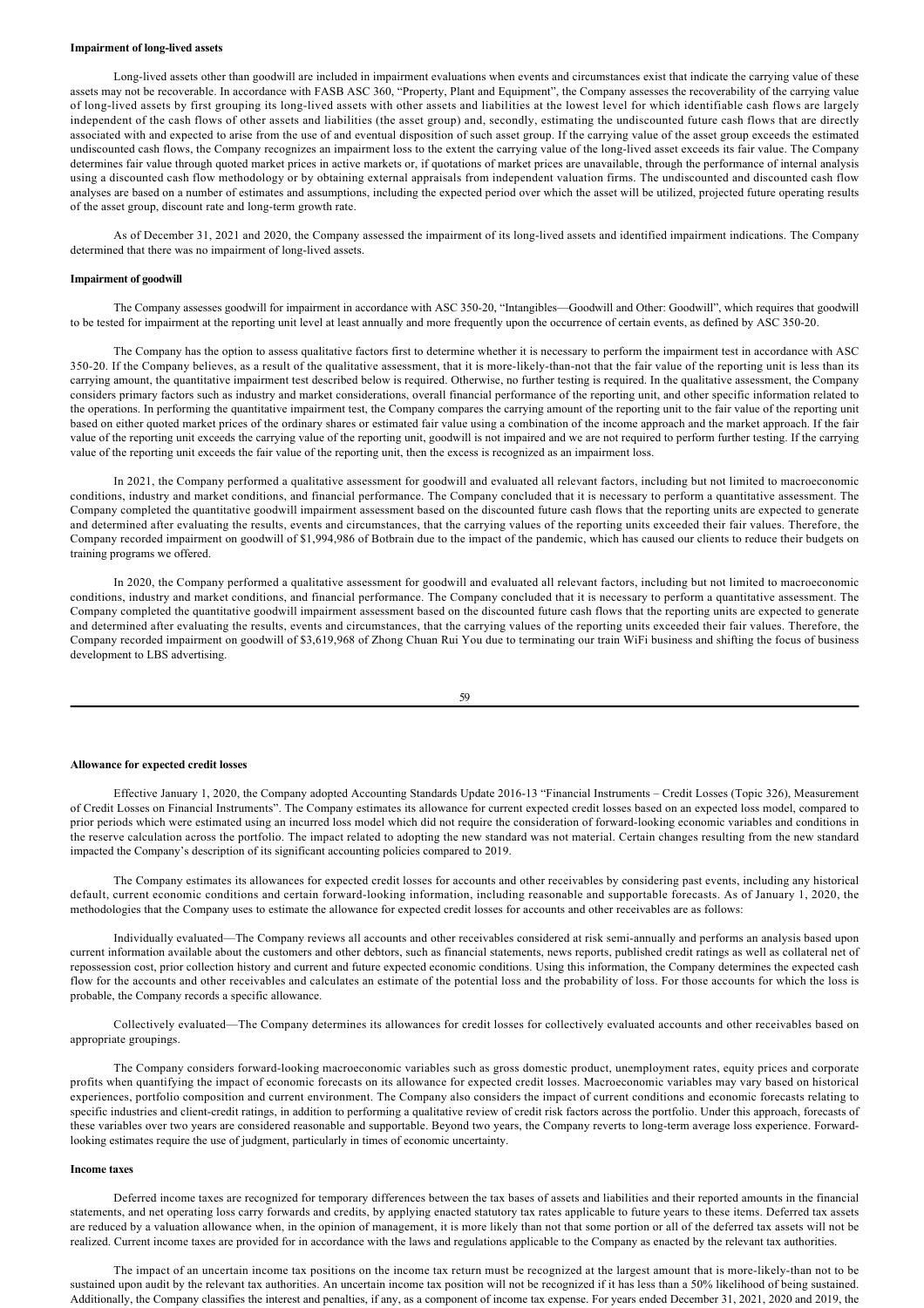Company did not have any material interest or penalties associated with tax positions nor did the Company have any significant unrecognized uncertain tax positions.

#### **Recent accounting pronouncements**

In December 2019, the FASB issued ASU 2019-12, Income Taxes (Topic 740): Simplifying the Accounting for Income Taxes ("ASU 2019-12"), which eliminates certain exceptions to the existing guidance for income taxes related to the approach for intra-period tax allocations, the methodology for calculating income taxes in an interim period and the recognition of deferred tax liabilities for outside basis differences. This ASU also simplifies the accounting for income taxes by clarifying and amending existing guidance related to the effects of enacted changes in tax laws or rates in the effective tax rate computation, the recognition of franchise tax and the evaluation of a step-up in the tax basis of goodwill, among other clarifications. ASU 2019-12 is effective for fiscal years, and for interim periods within those fiscal years, beginning after December 15, 2020. The Company applied the new standard beginning January 1, 2021. The adoption did not have a material impact on the Company's consolidated financial statements.

In January 2020, the FASB issued ASU 2020-01, Investments-Equity Securities (Topic 321), Investments-Equity Method and Joint Ventures (Topic 323), and Derivatives and Hedging (Topic 815): Clarifying the Interactions between Topic 321, Topic 323, and Topic 815 ("ASU 202001") to clarify the interaction in accounting for equity securities under Topic 321, investments accounted for under the equity method of accounting in Topic 323 and the accounting for certain forward contracts and purchased options accounted for under Topic 815. ASU 2020-01 is effective for fiscal years, and for interim periods within those fiscal years, beginning after December 15, 2020. This ASU is not expected to have a material effect on the Company's consolidated financial statements.

In October 2021, the FASB issued ASU 202108, Business Combinations (Topic 805): Accounting for Contract Assets and Contract Liabilities from Contracts with Customers to improve the accounting for acquired revenue contracts with customers in a business combination. ASU 202108 is effective for fiscal years, and for interim periods within those fiscal years, beginning after December 15, 2022. This ASU is not expected to have a material effect on the Company's consolidated financial statements.

Other new pronouncements issued but not effective until after December 31, 2021 are not expected to have a material impact on the Company's financial position, results of operations or liquidity.

60

#### **B. LIQUIDITY AND CAPITAL RESOURCES**

Liquidity is the ability of a company to generate funds to support its current and future operations, satisfy its obligations and otherwise operate on an ongoing basis. We historically have relied on cash flow provided by operations and financing to supplement our working capital. At December 31, 2021 and 2020, we had cash balances of approximately \$16,795,263 and \$71,793, respectively. The significant portion of these funds are located in financial institutions located in the PRC and will continue to be indefinitely reinvested in our operations in the PRC.

The following table sets forth a summary of changes in our working capital from December 31, 2020 to December 31, 2021:

|                           |   |                      |                      |          | December 31,<br>$2020$ to<br>December 31,<br>2021 |                      |  |
|---------------------------|---|----------------------|----------------------|----------|---------------------------------------------------|----------------------|--|
|                           |   | December 31,<br>2021 | December 31,<br>2020 |          | Change                                            | Percentage<br>Change |  |
| Working capital deficit:  |   |                      |                      |          |                                                   |                      |  |
| Total current assets      | S | 57,726,014           | 12,049,113<br>S      | <b>S</b> | 45,676,901                                        | 379.1%               |  |
| Total current liabilities |   | 101,708,506          | 73,613,138           |          | 28,095,368                                        | 38.2%                |  |
| Working capital deficit:  |   | (43,982,492)         | (61, 564, 025)       |          | 17,581,533                                        | $(28.6)$ %           |  |

Our working capital deficit decreased by \$17,581,533 to a working capital deficit of \$43,982,492 at December 31, 2021 from working capital deficit of \$61,564,025 at December 31, 2020. This decrease in working capital deficit is primarily attributable to an increase in accounts receivable, net of allowance for expected credit losses of approximately \$9,822,000, an increase in other receivables of approximately \$18,456,000, an increase in notes receivable of approximately \$672,000, a decrease in amounts due to related party of approximately \$175,000, offset by an increase in accounts payable of approximately \$3,351,000, an increase in accrued liabilities and other payables of approximately \$22,891,000, an increase in deferred revenue of approximately \$918,000 and an increase in lease liability of approximately \$1,110,000.

We intend to meet the cash requirements for the next 12 months from the issuance date of this report through a combination of debt and equity financing such as by way of private placements.

### *Cash flows for the year ended December 31, 2021 compared to the year ended December 31, 2020*

The following summarizes the key components of our cash flows for the years ended December 31, 2021 and 2020:

|                                           |                | <b>Year Ended</b><br>December 31. |              |
|-------------------------------------------|----------------|-----------------------------------|--------------|
|                                           | 2021           |                                   | 2020         |
| Net cash used in operating activities     | (53,787,959)   |                                   | (15,823,808) |
| Net cash used in investing activities     | (78, 396, 485) |                                   | (19,381,396) |
| Net cash provided by financing activities | 148,910,734    |                                   | 31,538,418   |
| Effect of foreign exchange rate changes   | (2,820)        |                                   | 42,892       |
| Net increase (decrease) in cash           | 16.723.470     |                                   | (3,623,894)  |

Net cash flow used in operating activities was \$53,787,959 for the year ended December 31, 2021 as compared to net cash flow used in operating activities of \$15,823,808 for the year ended December 31, 2020, an increase of \$37,964,151.

Net cash flow used in operating activities for the year ended December 31, 2021 primarily reflected our net loss of approximately \$61,471,000, and the addback of non-cash items, mainly consisting of depreciation and amortization of approximately \$13,432,000, amortization of right-of-use assets of approximately \$1,148,000, exchange difference of approximately \$71,000, loss on disposal of property and equipment of approximately \$107,000, allowance for expected credit losses of approximately \$5,249,000, sharebased compensation expense of approximately \$21,186,000, impairment of goodwill of approximately \$1,995,000, change in deferred tax liability of approximately \$8,223,000 and changes in operating assets and liabilities primarily consisting of an increase in accounts receivable of approximately \$8,004,000, an increase in other receivables and prepayment of approximately \$23,050,000, an increase in note receivable of approximately \$664,000 and a decrease in lease liability of approximately \$997,000, offset by an increase in accounts payable of approximately \$101,000, an increase in accrued liabilities and other payables of approximately \$4,547,000 and an increase in deferred revenue of approximately \$703,000.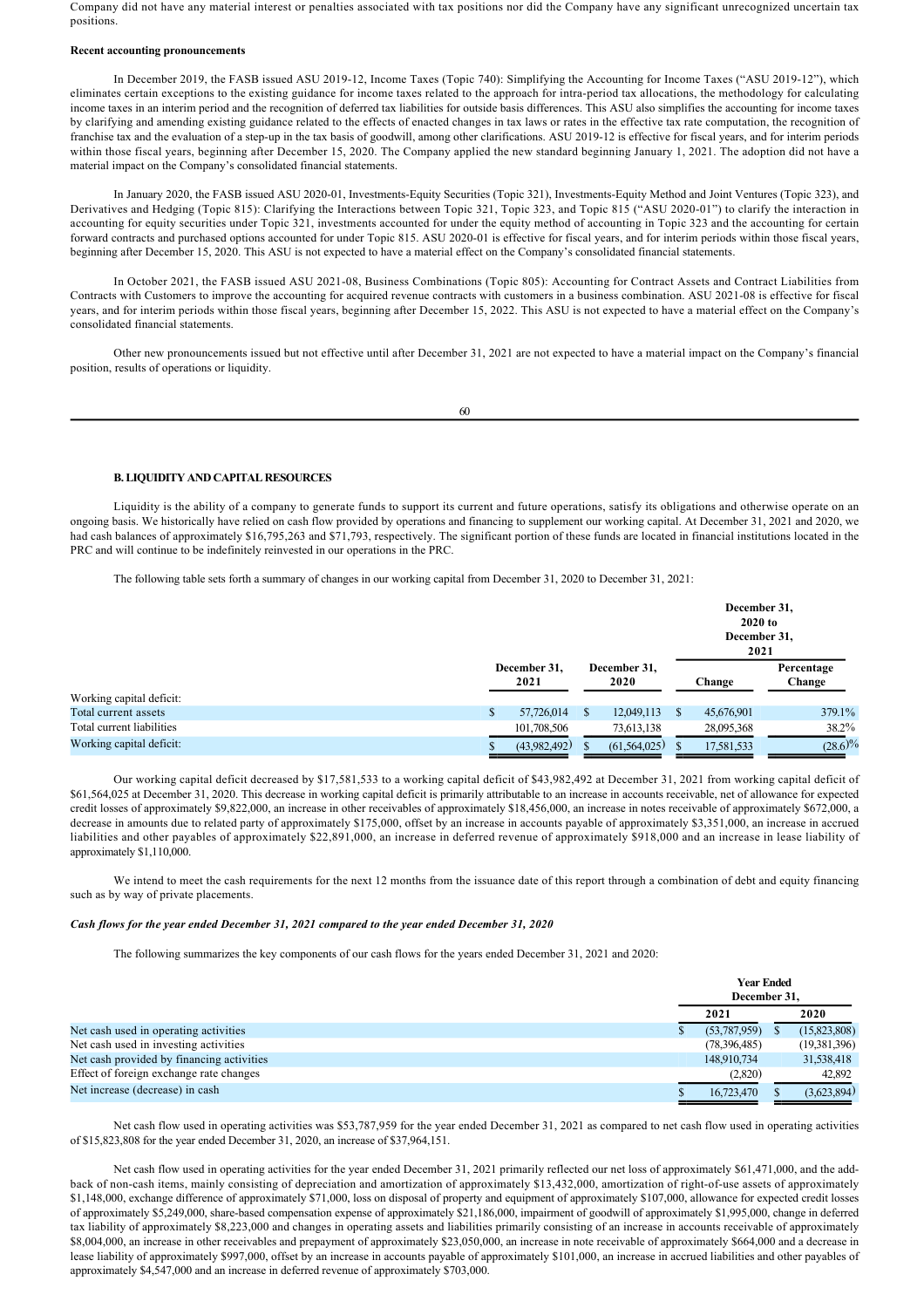Net cash flow used in operating activities for the year ended December 31, 2020 primarily reflected our net loss of approximately \$40,057,000, and the addback of non-cash items, mainly consisting of depreciation and amortization of approximately \$5,597,000, amortization of right-of-use assets of approximately \$409,000, exchange difference of approximately \$2,019,000, loss on disposal of property and equipment of approximately \$14,000, allowance for expected credit losses of approximately \$17,005,000, sharebased compensation expense of approximately \$4,804,000, impairment of goodwill of approximately \$3,620,000, loss on disposal of subsidiary of approximately \$126,000, and changes in operating assets and liabilities primarily consisting of an increase in accounts receivable of approximately \$1,831,000, an increase in other receivables and prepayment of approximately \$10,355,000, a decrease in deferred revenue of approximately \$1,483,000, a decrease in lease liability of approximately \$433,000, offset by an increase in accounts payable of approximately \$1,078,000 and an increase in accrued liabilities and other payables of approximately \$7,937,000.

Net cash flow used in investing activities was \$78,396,485 for the year ended December 31, 2021 as compared to net cash flow used in investing activities of \$19,381,396 for the year ended December 31, 2020. During the year ended December 31, 2021, we made the remaining payment for the acquisition of Saleya as disclosed in the Form 6K filed on September 13, 2019 of approximately \$67,957,000, investment of approximately \$440,000, payment for the purchase of property, plant and equipment of approximately \$1,542,000, purchase of other asset at a cost of approximately \$4,151,000 and deposits for investments of approximately \$6,436,000, offset by net cash inflow from acquisition of subsidiaries of approximately \$2,129,000. During the year ended December 31, 2020, we made partial payment for the acquisition of Saleya disclosed in the Form 6K filed on September 13, 2019 of approximately \$18,743,810, disposal of subsidiary of approximately \$126,000, investment of approximately \$188,000, payment for the purchase of property, plant and equipment of approximately \$34,000 and deposits for investments of approximately \$290,000.

Net cash flow provided by financing activities was \$148,910,734for the year ended December 31, 2021 as compared to net cash flow provided by financing activities of \$31,538,418 for the year ended December 31, 2020. During the year ended December 31, 2021, we received advances from related parties of approximately \$1,091,000, additional capital investment from minority shareholders of approximately \$378,000 and received proceeds from the issuance of shares of approximately \$154,231,000, offset by dividends paid on preferred shares of approximately \$666,000 and redemption of preferred shares of approximately \$6,123,000. During the year ended December 31, 2020, we received a loan from Hangzhou Maijie Investment Co., Ltd., a subsidiary of Geely Technology of approximately \$21,739,000 and received proceeds from the issuance of shares of approximately \$9,882,000.

## **C. RESEARCH AND DEVELOPMENT, PATENTS AND LICENSES, ETC.**

The discussions of our research and development activities are contained in "Item 4. Information about our Company – B. Business Overview – Research and Development" and "Item 5. Operating and Financial Review and Prospects – A. Operating Results – Operating Expenses – Research and Development Expenses". In the years ended December 31, 2021, 2020 and 2019, we spent \$45,476,113, \$9,401,883 and \$8,710,746, respectively, on research and development activities.

## **D. TREND INFORMATION.**

### **Industry and Market Outlook**

Other than as disclosed elsewhere in this annual report, we are not aware of any trends, uncertainties, demands, commitments or events for the year ended December 31, 2021 that are reasonably likely to have a material and adverse effect on our net revenues, income, profitability, liquidity or capital resources, or that would cause the disclosed financial information to be not necessarily indicative of future results of operations or financial conditions.

## **E. CRITICAL ACCOUNTING ESTIMATES**

For information on our critical accounting estimates, please see "Operating Resulting-Critical Accounting Policies" section of this annual report above.

# **ITEM 6. DIRECTORS, SENIOR MANAGEMENT AND EMPLOYEES.**

# **A. DIRECTORS AND SENIOR MANAGEMENT.**

# **Executive Officers and Directors**

The following table sets forth the names and ages as of the date of this annual report of each of our executive officers and directors:

| <b>Name</b>                    | Age | <b>Position</b>                                |
|--------------------------------|-----|------------------------------------------------|
| Xuesong Song                   | 53  | Chief Executive Officer, Chairman and Director |
| Dongpu Zhang                   | 53  | President and Director                         |
| Baomin Li                      | 52  | <b>Chief Technical Officer</b>                 |
| Jie Yu                         | 37  | Chief Financial Officer                        |
| David Wei Tang $(1)(2)(4)$     | -56 | Director                                       |
| Jin Meng Bryan Yap $(1)(3)(4)$ | 58  | Director                                       |
| Yang Zhou $(1)(2)(3)(4)$       | 37  | Director                                       |

(1) Member of the Audit Committee.

(2) Member of the Compensation Committee.

(3) Member of the Nominating and Corporate Governance Committee.

(4) Qualifies as "independent" based on NASDAQ listing rules.

Set forth below is biographical information concerning our executive officers and directors.

Xuesong Song is a co-founder of C Media Limited and served as its Chairman of the board of directors and Chief Executive Officer from 2012 until the consummation of the AEA. From February 2014 through April 2017, Mr. Song served as a director of Seven Stars Cloud Group, Inc. (NASDAQ: SSC) and from January 2013 through February 2015, Mr. Song served as a director of Pingtan Marine Enterprise Ltd. (NASDAQ: PME). From May 2006 through January 2009, Mr. Song served as the Chairman of the Board of ChinaGrowth North Acquisition Corporation, a special purpose acquisition company, which acquired UIB Group Limited in January 2009, in which he remains a director. Mr. Song has been a principal of Chum Capital Group Limited since August 2001, a merchant banking firm that invests in growth Chinese companies and advises them in financings, mergers & acquisitions and restructurings, and Chief Executive Officer of Beijing Chum Investment Co., Ltd. since December 2001. Mr. Song has been a director of Mobile Vision Communication Ltd. since July 2004. Mr. Song received a Master's of Business Administration degree from Oklahoma City/Tianjin Program.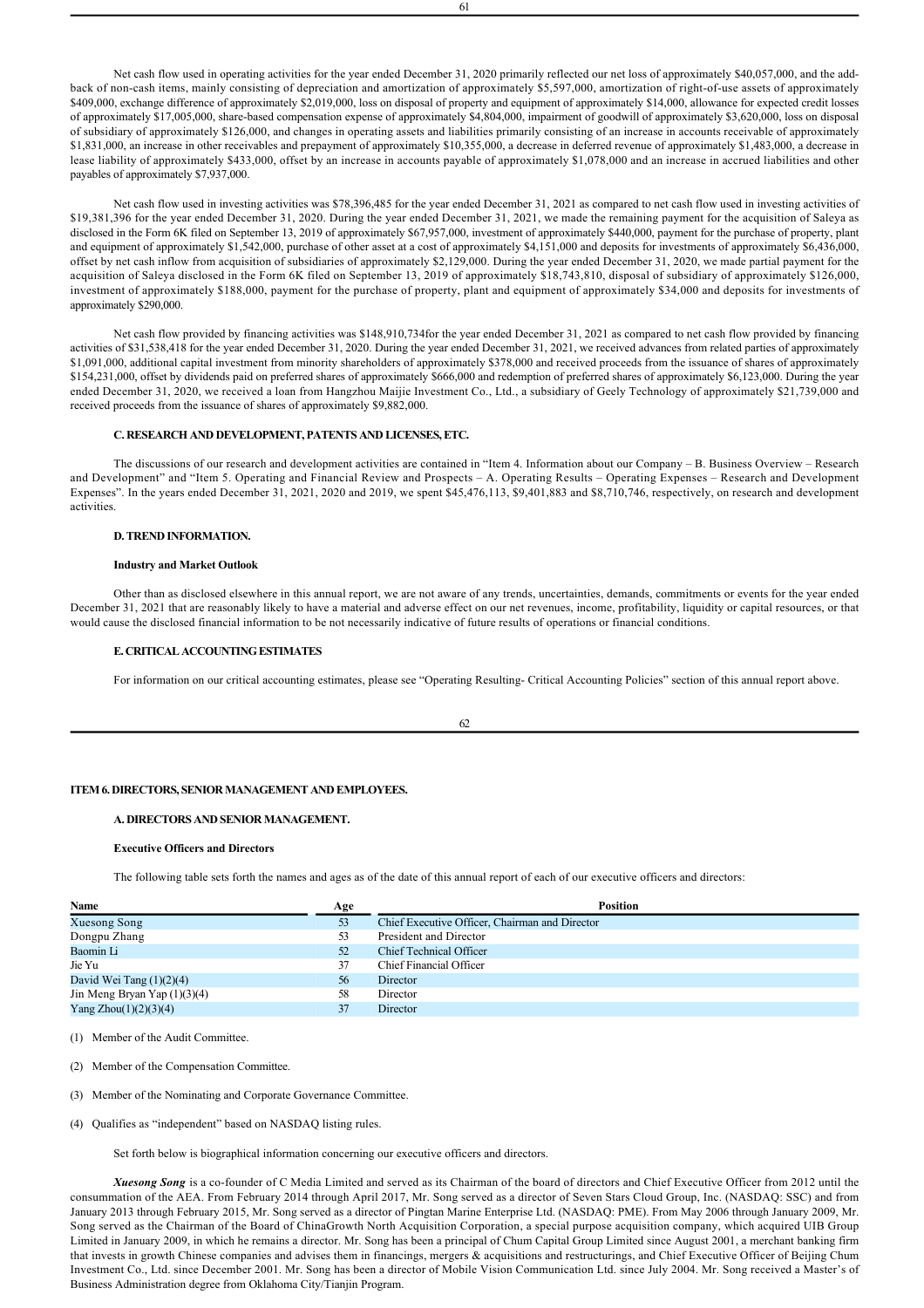*Dongpu Zhang* was appointed as the President of the Company effective on August 25, 2018 and was appointed as a director of the Company on August 18, 2020. Mr. Dongpu Zhang has served as the General Manager of Superengine Graphics Software Technology Development (Suzhou) Co., Ltd. ("Superengine Suzhou") and the Chief Executive Officer of Superengine Holding Limited since September 2016. From February, 2014 to August, 2016, Mr. Zhang served as vice president of Industrial Development Group under China Fortune Land Development Co., Ltd. From March, 2009 to February, 2014, Mr. Zhang served as the vice president of Aerospace Science and Technology Holding Group Co., Ltd. Mr. Zhang receive his Master Degree of Computer Science from Harbin Institute of Technology in 1994 and his Bachelor Degree of information system from Changsha Institute of technology in 1991.

*Baomin Li* serves as the chief technology officer of the Company since February 1, 2019. From 2017 to 2019, Mr. Li served at Amazon as Sr. Software Development Manager, in charge of Amazon's advertising targeting systems, overseeing infrastructure, data ingestion & modeling, and targeting products utilizing comprehensive Amazon's ecommerce data. Prior to Amazon, Mr. Li served as the chief technology officer at C Media Limited from 2016 to 2017. Mr. Li worked at CreditEase Inc. as VP of Engineering in the Big Data Innovation Center from 2014 to 2016, and at Google as Engineering Manager in advertising quality from 2013 to 2014. From 1999 to 2012, Mr. Li worked at Microsoft Corporation and lastly served as Senior Development Manager. Mr. Li graduated from Peking University with a Bachelor's Degree in Mechanics and a Master's Degree in Applied Mathematics, and from University of Missouri with a Master's Degree in Computer Science.

Jie Yu served as the chief financial officer of C Media Limited from January 2018 until the consummation of the asset exchange transactions. From June 2016 to January 2018, Mr. Yu served as chief financial officer and secretary of the board of directors of MTI Environment Group Limited. Prior to joining MTI, Mr. Yu served as the senior manager at DA HUA CPA from November 2012 to May 2016. Previously, Mr. Yu served as the manager at Crowe Horwath (Hong Kong) CPA. Mr. Yu holds a bachelor degree in accounting and finance from University of Auckland and postgraduate diploma in accounting from University of Auckland.

*Mr. David Wei Tang* was appointed as a director of our company on December 15, 2019. Prior to joining our Company, Mr. Tang served as President of Huakang Financial Holdings, a Chinese multi-disciplinary financial holdings group with subsidiaries in investments, insurance, wealth management and financial technology, from 2016 to 2018. From 2008 to 2010 and from 2012 to 2013, Mr. Tang served as Vice President, Chief Financial Officer and Chief Strategy Officer of Vimicro Corporation, a NASDAQ-listed company (NASDAQ: VIMC). Prior to that, from 2006 to 2008 he served as the Chief Financial Officer of Fanhua Inc., formerly known as "CNinsure Inc.", a NASDAQ-listed company (NASDAQ: FANH), from 2003 to 2004, he served as the Chief Financial Officer of IRICO Group, a Hong Kong Stock Exchange-listed company (HKSE: 438) and in 2000, he served as the Chief Financial Officer of Chinasoft International, a Hong Kong Stock Exchange-listed company (HKSE: 354). Prior to those positions, he worked as an equity research analyst at Merrill Lynch & Co. in New York. Mr. Tang also serves as Chair of Audit Committee of HXD. Mr. Tang received a master's degree in business administration from the Stern School of Business, New York University.

*Mr. Jin Meng Bryan Yap* was appointed as a director of our company on December 15, 2019, Mr. Yap has extensive experience in investment banking, financial and business consulting, financial structuring, capital raising, portfolio optimization and balance sheet restructuring. He is currently the CEO and Managing Director of Daun Consulting Singapore Pte Ltd, a single family office focusing on consulting and selective investments, a position he has held since 2008. He is also currently serving as the Honorary Treasurer of the ACI (Financial Markets Association) – Singapore since 2001.

*Ms. Yang Zhou,* was appointed as a director of our company on On January 18, 2021, Ms. Zhou has been the Managing Director of Tongxi Asset Management Co., Ltd. since September 2019. She was appointed as the Managing Director of Beijing Shengsheng Dingsheng Investment Management Co., Ltd. in April 2016, a position that she held until September 2019. Previous to Beijing Shengsheng Dingsheng Investment Management Co., Ltd., she worked in the Mergers and Acquisitions Department of Ambow Education Group. Ms. Zhou holds a master's degree in finance from Tulane University and an MBA from Concordia University Wisconsin.

# **B. COMPENSATION.**

### **Compensation of Directors and Executive Officers**

For the fiscal year ended December 31, 2021, we paid an aggregate of approximately \$90,000 in cash compensation to our independent directors for serving on our board of directors.

In addition, in September of 2021, the Company issued 570,001 ordinary shares to current independent directors as compensation for their services.

Other than nonemployee directors, we do not intend to compensate directors for serving on our board of directors or any of its committees. We do, however, intend to reimburse each member of our board of directors for out-of-pocket expenses incurred by each director in connection with attending meetings of the board of directors and its committees.

# *Administration*

The Incentive Plan is administered by our board of directors, or at the discretion of the board, by our compensation committee. Our board of directors has delegated authority to our compensation committee to administer the Incentive Plan. Subject to the terms of the Incentive Plan, the compensation committee may select participants to receive awards, determine the types of awards and terms and conditions of awards, and interpret provisions of the Incentive Plan.

The ordinary shares issued or to be issued under the Incentive Plan consist of authorized but unissued shares. If any ordinary shares covered by an award are not purchased or are forfeited, or if an award otherwise terminates without delivery of any ordinary shares, then the number of ordinary shares counted against the aggregate number of ordinary shares available under the plan with respect to the award will, to the extent of any such forfeiture or termination, again be available for making awards under the Incentive Plan.

### 64

### *Eligibility*

Awards may be made under the Incentive Plan to our employees, officers, directors, consultants or advisers or to any of our affiliates, and to any other individual whose participation in the Incentive Plan is determined to be in our best interests by our board of directors.

## *Amendment or Termination of the Plan*

Our board of directors may terminate or amend the Incentive Plan at any time and for any reason. No amendment, however, may adversely impair the rights of grantees with respect to outstanding awards. The Incentive Plan has a term of ten years. Amendments will be submitted for shareholder approval to the extent required by applicable stock exchange listing requirements or other applicable laws.

### *Options*

The Incentive Plan permits the granting of options to purchase ordinary shares intended to qualify as incentive share options under the Internal Revenue Code and share options that do not qualify as incentive share options, or non-qualified share options.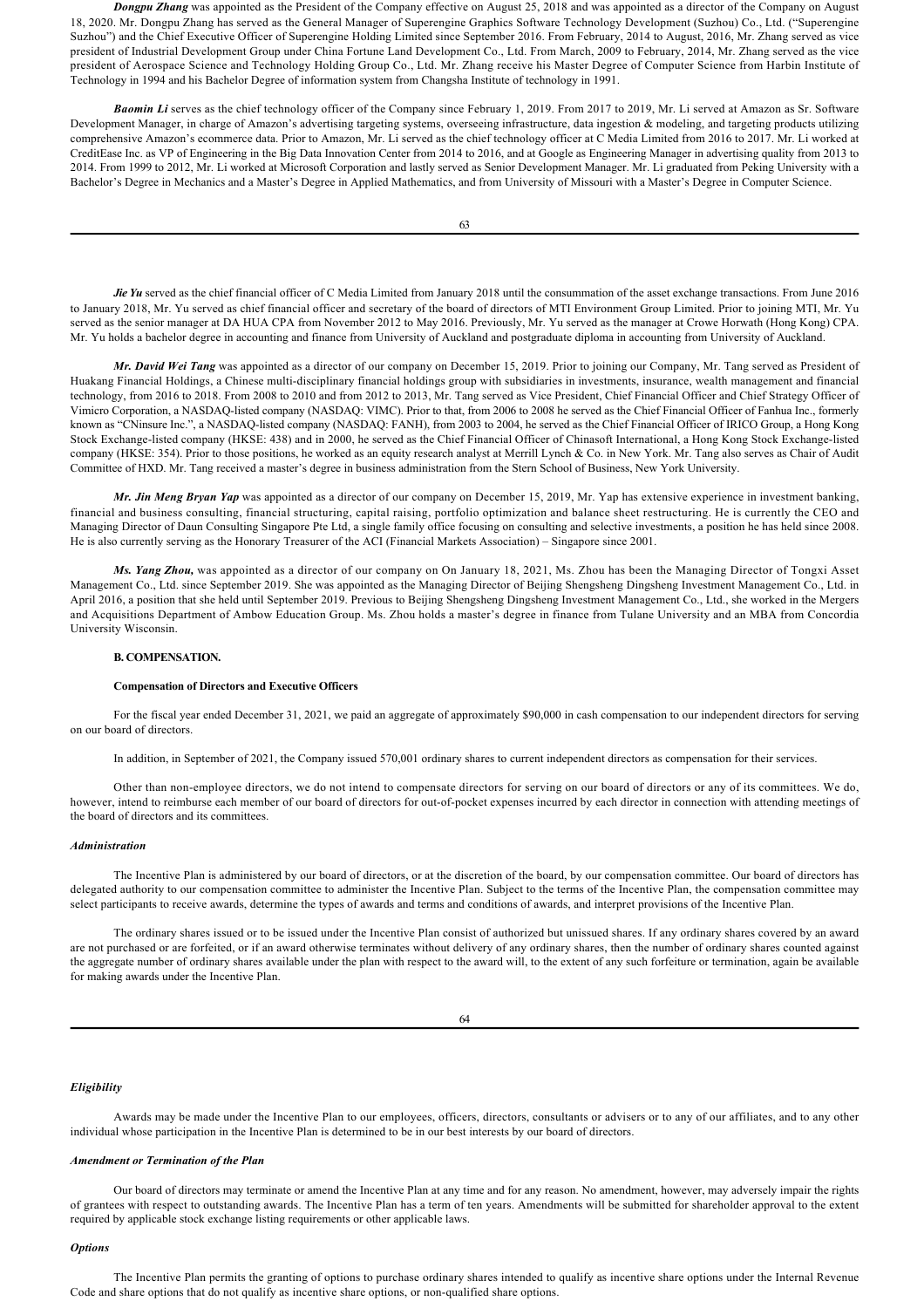The exercise price of each share option may not be less than 100% of the fair market value of our ordinary shares representing ordinary shares on the date of grant. In the case of certain 10% shareholders who receive incentive share options, the exercise price may not be less than 110% of the fair market value of our ordinary shares representing ordinary shares on the date of grant. An exception to these requirements is made for options that we grant in substitution for options held by employees of companies that we acquire. In such a case the exercise price is adjusted to preserve the economic value of the employee's share option from his or her former employer.

The term of each share option is fixed by the compensation committee and may not exceed ten years from the date of grant. The compensation committee determines at what time or times each option may be exercised and the period of time, if any, after retirement, death, disability or termination of employment during which options may be exercised.

Options may be made exercisable in installments. The award agreement provides the vesting of the options. Exercisability of options may be accelerated by the compensation committee.

In general, an optionee may pay the exercise price of an option by (1) cash or check (in U.S. dollars or Renminbi or other local currency as approved by the compensation committee), (2) ordinary shares held for such period of time as may be required by the compensation committee, (3) delivery of a notice of a market order with a broker with respect to ordinary shares then issuable upon exercise of an option, and that the broker has been directed to pay us a sufficient portion of net proceeds of the sale in satisfaction of the exercise price, provided that payment of such proceeds is then made to us upon settlement of such sale, (4) other property acceptable to the compensation committee with a fair market value equal to the exercise price, (5) cashless exercise or (6) any combination of the foregoing.

Share options granted under the Incentive Plan may not be sold, transferred, pledged, or assigned other than by will or under applicable laws of descent and distribution. However, we may permit limited transfers of nonqualified options for the benefit of immediate family members of grantees to help with estate planning concerns or pursuant to a domestic relations order in settlement of marital property rights.

### *Other Awards*

The compensation committee may also award under the Incentive Plan:

- 1. ordinary shares subject to restrictions;
- 2. deferred ordinary shares, credited as deferred ordinary share units, but ultimately payable in the form of unrestricted ordinary shares in accordance with the terms of the grant or with the participant's deferral election;
- 3. ordinary share units subject to restrictions;

65

- 4. unrestricted ordinary shares, which are ordinary shares issued at no cost or for a purchase price determined by the compensation committee which are free from any restrictions under the 2011 Omnibus Incentive Plan;
- 5. dividend equivalent rights entitling the grantee to receive credits for dividends that would be paid if the grantee had held a specified number of ordinary shares; or
- 6. a right to receive a number of ordinary shares or, in the discretion of the compensation committee, an amount in cash or a combination of ordinary shares and cash, based on the increase in the fair market value of the ADSs representing ordinary shares underlying the right during a stated period specified by the compensation committee.

## *Effect of Certain Corporate Transactions*

Certain change of control transactions involving us may cause awards granted under the Incentive Plan to vest, unless the awards are continued or substituted for by the surviving company in connection with the corporate transaction.

Unless otherwise provided in the appropriate option agreement on the date of grant or provided by our board of directors thereafter with the consent of the grantee, options granted under the Incentive Plan become exercisable in full following (1) a dissolution of our company or a merger, consolidation or reorganization of our company with one or more other entities in which we are not the surviving entity, (2) a sale of substantially all of our assets to another person or entity, or (3) any transaction (including without limitation a merger or reorganization in which we are the surviving entity) which results in any person or entity owning 50% or more of the combined voting power of all classes of our shares.

## *Adjustments for Dividends and Similar Events*

The compensation committee will make appropriate adjustments in outstanding awards and the number of ordinary shares available for issuance under the Incentive Plan, including the individual limitations on awards, to reflect ordinary share dividends, stock splits and other similar events.

## **C. BOARD PRACTICES.**

## **Board of Directors**

Our board of directors consists of five members being Messrs. Xuesong Song, Dongpu Zhang, David Wei Tang, Jin Meng Bryan Yap and Ms. Yang Zhou. Our directors hold office until our annual meeting of shareholders, where their successors will be duly elected and qualified, or until the directors' death, resignation or removal, whichever is earlier. Our directors are subject to a fouryear term of office and hold office until their resignation, death or removal. A director will be removed from office if, among other things, there is a willful and continuous failure by the director to substantially perform his duties to our company (other than any such failure resulting from incapacity due to physical or mental illness) or the willful engaging by the director in gross misconduct materially and demonstrably injurious to our company.

### **Director Independence**

Our board of directors consists of five members; Messrs. David Wei Tang, Jin Meng Bryan Yap and Ms. Yang Zhou have been determined by us to be independent directors within the meaning of the independent director guidelines of the NASDAQ Corporate Governance Rules (the "NASDAQ Rules"). The terms of each of our directors expire on December 14, 2023.

## **Committees of Our Board of Directors**

To enhance our corporate governance, we established three committees under our board of directors: an audit committee, a compensation committee, and a nominating and corporate governance committee. We have adopted a charter for each of these committees. The committees have the following functions and members.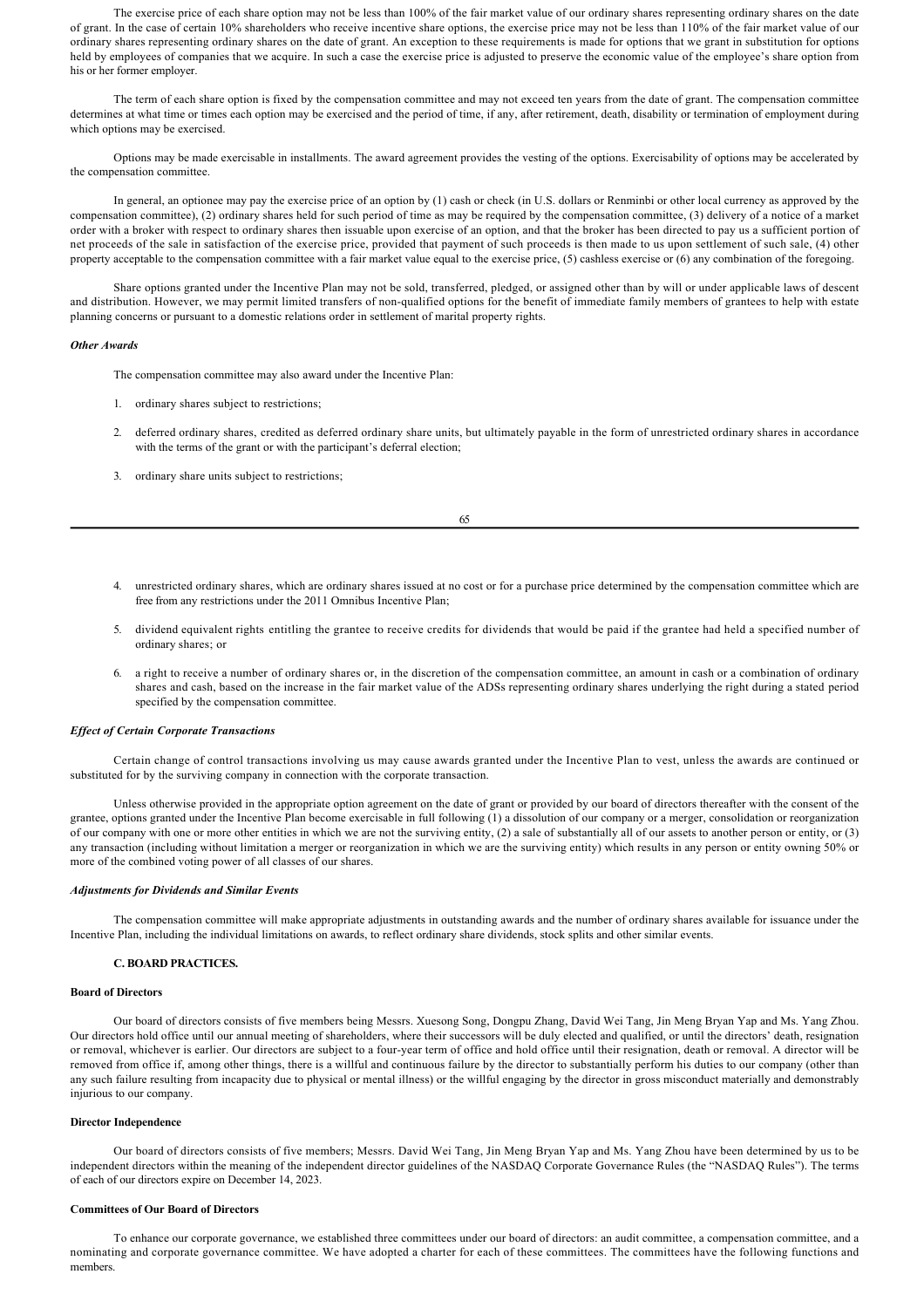## *Audit Committee*

Our audit committee reports to our board of directors regarding the appointment of our independent public accountants, the scope and results of our annual audits, compliance with our accounting and financial policies and management's procedures and policies relating to the adequacy of our internal accounting controls. Our audit committee consists of Ms. Yang Zhou, Messrs. David Wei Tang, and Jin Meng Bryan Yap. Ms. Yang Zhou, having accounting and financial management expertise, serves as the Chairman of the audit committee and is an "audit committee financial expert" as defined by the rules and regulations of the SEC. Our board of directors has determined that each of these persons meet the definition of an "independent director" under the applicable NASDAQ Rules and under Rule 10A-3 of the Securities Exchange Act of 1934, as amended (the "Exchange Act").

Our audit committee is responsible for, among other things:

- the appointment, evaluation, compensation, oversight and termination of the work of our independent auditor (including resolution of disagreements between management and the independent auditor regarding financial reporting);
- an annual performance evaluation of the audit committee;
- establishing procedures for the receipt, retention and treatment of complaints regarding accounting, internal accounting controls, auditing matters or potential violations of law, and the confidential, anonymous submission by our employees of concerns regarding questionable accounting or auditing matters or potential violations of law;
- ensuring that it receives an annual report from our independent auditor describing our internal control procedures and any steps taken to deal with material control deficiencies and attesting to the auditor's independence and describing all relationships between the auditor and us;
- reviewing our annual audited financial statements and quarterly financial statements with management and our independent auditor;
- reviewing and approving all proposed related party transactions;
- reviewing our policies with respect to risk assessment and risk management;
- meeting separately and periodically with management and our independent auditor; and
- reporting regularly to our board of directors.

### *Compensation Committee*

Our compensation committee assists the board of directors in reviewing and approving the compensation structure of our directors and executive officers, including all forms of compensation to be provided to our directors and executive officers. In addition, the compensation committee reviews share compensation arrangements for all of our other employees. Members of the compensation committee are not prohibited from direct involvement in determining their own compensation. Our Chief Executive Officer is not permitted to be present at any committee meeting during which his or her compensation is deliberated. Our compensation committee consists of Yang Zhouand David Wei Tang, with Mr. David Wei Tang serving as the Chairman of the compensation committee. Our board of directors has determined that each of these persons meet the definition of "independent director" under the applicable requirements of the NASDAQ Rules.

Our compensation committee is responsible for, among other things:

reviewing and approving corporate goals and objectives relevant to the compensation of our Chief Executive Officer, evaluating the performance of our Chief Executive Officer in light of those goals and objectives and setting the compensation level of our Chief Executive Officer based on this evaluation;

- reviewing and making recommendations to the board with respect to the compensation of our executives, incentive compensation and equity-based plans that are subject to board approval; and
- providing annual performance evaluations of the compensation committee.

# *Nominating and Corporate Governance Committee*

Our nominating and corporate governance committee assists the board of directors in identifying and selecting or recommending individuals qualified to become our directors, developing and recommending corporate governance principles and overseeing the evaluation of our board of directors and management. Our nominating and corporate governance committee consists of Jin Meng Bryan Yap and Yang Zhou, with Mr. Jin Meng Bryan Yap serving as the Chairman of the nominating and corporate governance committee. Our board of directors has determined that each of these persons meet the definition of "independent director" under the applicable requirements of the NASDAQ Rules.

Our nominating and corporate governance committee is responsible for, among other things:

- selecting and recommending to our board nominees for election or re-election to our board, or for appointment to fill any vacancy;
- reviewing annually with our board the current composition of the board of directors with regards to characteristics such as independence, age, skills, experience and availability of service to us;
- selecting and recommending to our board the names of directors to serve as members of the audit committee and the compensation committee, as well as the nominating and corporate governance committee itself; advising our board of directors periodically with regards to significant developments in the law and practice of corporate governance as well as our compliance with applicable laws and regulations, and making recommendations to our board of directors on all matters of corporate governance and on any remedial action to be taken; and
- monitoring compliance with our code of business conduct and ethics, including reviewing the adequacy and effectiveness of our procedures to ensure proper compliance.

# **Code of Business Conduct and Ethics**

Our board of directors has adopted a code of business conduct and ethics applicable to our directors, officers and employees. We have posted our code of business conduct and ethics code on our website at http://www.luokung.com.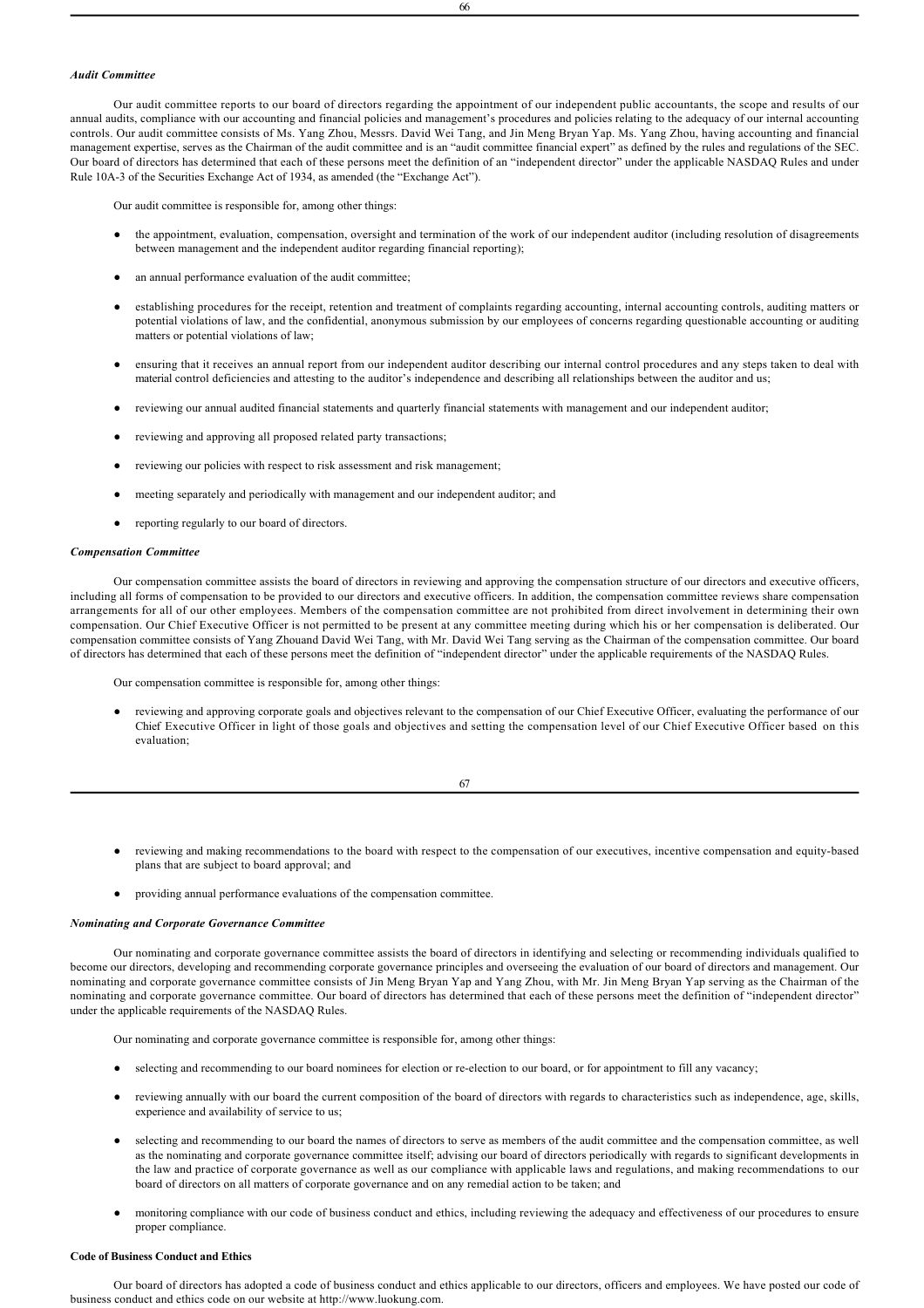#### **Duties of Directors**

Under British Virgin Islands law, our directors have a duty to act honestly, in good faith and with a view to our best interests. Our directors also have a duty to exercise care, diligence and skills that a reasonably prudent person would exercise in comparable circumstances. In fulfilling their duty of care to us, our directors must ensure compliance with our memorandum of association and articles of association. We have the right to seek damages if a duty owed by our directors is breached.

The functions and powers of our board of directors include, among others:

- appointing officers and determining the term of office of the officers:
- authorizing the payment of donations to religious, charitable, public or other bodies, clubs, funds or associations as deemed advisable;
- exercising the borrowing powers of the company and mortgaging the property of the company;
- executing cheques, promissory notes and other negotiable instruments on behalf of the company; and
- maintaining or registering a register of mortgages, charges or other encumbrances of the company.

### **Remuneration and Borrowing**

The directors may receive such remuneration as our board of directors may determine from time to time. Each director is entitled to be repaid or prepaid all traveling, hotel and incidental expenses reasonably incurred or expected to be incurred in attending meetings of our board of directors or committees of our board of directors or shareholder meetings or otherwise in connection with the discharge of his or her duties as a director. The compensation committee will assist the directors in reviewing and approving the compensation structure for the directors.

Our board of directors may exercise all the powers of the company to borrow money and to mortgage or charge our undertakings and property or any part thereof, to issue debentures, debenture stock and other securities whenever money is borrowed or as security for any debt, liability or obligation of the company or of any third party.

## **Qualification**

A director is not required to hold shares as a qualification to office.

### **Limitation on Liability and Other Indemnification Matters**

British Virgin Islands law does not limit the extent to which a company's memorandum of association and articles of association may provide for indemnification of officers and directors, except to the extent any such provision may be held by the British Virgin Islands courts to be contrary to public policy, such as to provide indemnification against civil fraud or the consequences of committing a crime.

Under our memorandum of association and articles of association, we may indemnify our directors, officers and liquidators against all expenses, including legal fees, and against all judgments, fines and amounts paid in settlement and reasonably incurred in connection with legal administrative or investigative proceedings to which they are party or are threatened to be made a party by reason of their acting as our director, officer or liquidator. To be entitled to indemnification, these persons must have acted honestly and in good faith with a view to the best interest of the company and, in the case of criminal proceedings, they must have had no reasonable cause to believe their conduct was unlawful.

### **Compensation Committee Interlocks and Insider Participation**

None of the members of our compensation committee is an officer or employee of our company. None of our executive officers currently serves, or in the past year has served, as a member of the board of directors or compensation committee of any entity that has one or more executive officers serving on our board of directors or compensation committee.

### **Employment Agreements**

On August 19, 2018, the Company entered into an Employment Agreement (the "Song Agreement") with Mr. Xuesong Song, to serve as the Chief Executive Officer of the Company for a fouryear term, subject to renewal. Under the terms of the Song Agreement, Mr. Song will receive no salary for his services but will be eligible for an annual cash bonus in the Board's sole discretion. On June 8, 2021, the Compensation Committee of the Board of Directors of the Company approved an amendment to the employment agreement by and between the Company and Mr. Song, in order to provide the CEO with a salary of \$500,000 annually, effective as of June 1, 2021.

On August 19, 2018, the Company entered into an Employment Agreement (the "Yu Agreement") with Mr. Jie Yu, to serve as the Chief Financial Officer of the Company for a four-year term, subject to renewal. Under the terms of the Yu Agreement, Mr. Yu will receive an annual salary of RMB700,000, and will be eligible for an annual cash bonus in the Board's sole discretion.

On February 1, 2019, the Company entered into an Employment Agreement (the "Li Agreement") with Mr. Baomin Li, to serve as the Chief Technology Officer of the Company for a fouryear term, subject to renewal. Under the terms of the Li Agreement, Mr. Li will receive an annual salary of RMB2,000,000, and will be eligible for an annual cash bonus in the Board's sole discretion.

# **D. EMPLOYEES.**

As of December 31, 2021 and 2020, we had a total of 738 and 180 fulltime employees, including 507 and 65 in research and development, 113 and 10 in sales and marketing and the rest in a variety of other divisions, respectively. All of our employees are full-time employees. None of our employees is currently represented by a union and/or collective bargaining agreements. We believe that we have good relations with our employees and since our inception we have had no history of work stoppages or union organizing campaigns.

# **E. SHARE OWNERSHIP.**

The following table provides information as to the beneficial ownership of our ordinary shares as of December 31, 2021, by the persons listed. Beneficial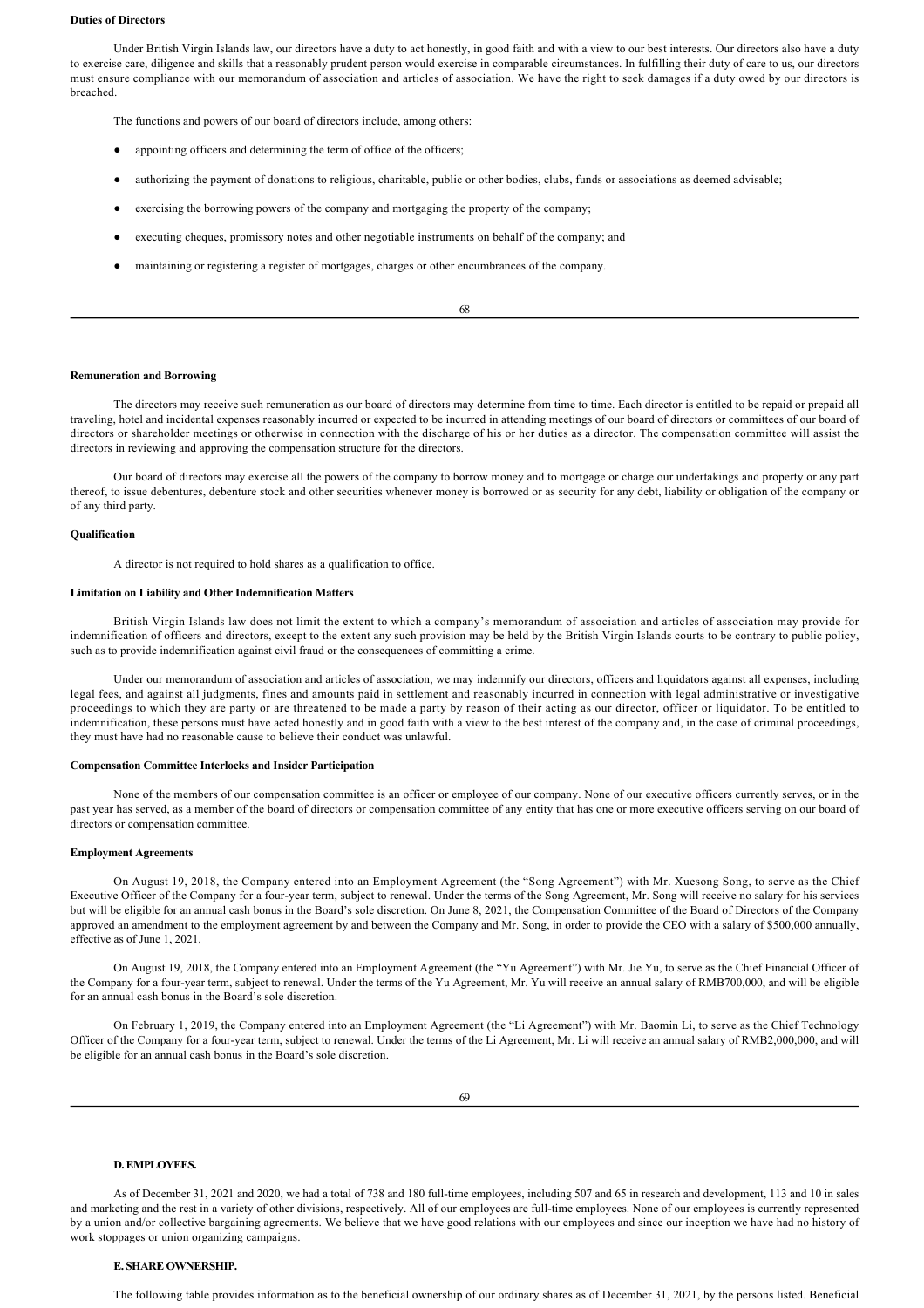ownership of shares is determined under the rules of the SEC and generally includes any shares over which a person exercises sole or shared voting or investment power. For purposes of the following table, a person is deemed to have beneficial ownership of any ordinary shares if such person has the right to acquire such shares within 60 days of December 31, 2021. For purposes of computing the percentage of outstanding shares held by each person, any shares that such person has the right to acquire within 60 days after of December 31, 2021 are deemed to be outstanding, but are not deemed to be outstanding for the purpose of computing the percentage ownership of any other person. Except as otherwise noted, the persons named in the table have sole voting and investment power with respect to all of the ordinary shares beneficially owned by them. Unless otherwise indicated, the address of each person listed is c/o Luokung Technologies, B98, Block B, SOHO Phase II, No. 9, Guanghua Road, Chaoyang District, Beijing, People's Republic of China.

Percentage ownership of the ordinary shares in the following table is based on 385,542,224 ordinary shares outstanding on December 31, 2021.

|                                                                  | Number<br>of shares | Percent<br>of class |
|------------------------------------------------------------------|---------------------|---------------------|
| Directors and named executive officers                           |                     |                     |
| Xuesong Song, Chairman, Chief Executive Officer and Director (1) | 38,156,430          | 9.90%               |
| Dongpu Zhang, President (2)                                      | 2.321.792           | $0.60\%$            |
| Directors and executive officers as a group (7 persons)          | 45,089,163          | 11.70%              |

(1) Consists of (i) 4,030,882 shares owned directly by Charm Dragon International Limited, a British Virgin Islands company and (ii) 22,624,793 shares owned directly by Bravo First Development Limited, a British Virgin Islands company. Mr. Xuesong Song is the controlling shareholder of Bravo First Development Limited. Mr. Xuesong Song is the sole director of Charm Dragon International Limited. Mr. Xuesong Song also owns all 1,000,000 of the Company's outstanding preferred shares, and each preferred share has the right to 399 votes at a meeting of the shareholders of the Company. Mr. Song therefore is the controlling shareholder of the Company.

(2) Consists of 2,321,792 shares owned directly by Genoa Peak Limited, a British Virgin Islands company. Mr. Dongpu Zhang controls Genoa Peak Limited.

| I | ٦            |  |
|---|--------------|--|
|   | ۰.<br>×<br>٧ |  |
|   |              |  |

## **ITEM 7. MAJOR SHAREHOLDERS AND RELATED PARTY TRANSACTIONS.**

### **A. MAJOR SHAREHOLDERS**

Please refer to Item 6.E "Directors, Senior Management and Employees — Share Ownership."

To our knowledge, (A) we are not directly or indirectly owned or controlled by (i) another corporation or (ii) any foreign government and (B) there are no arrangements (including any announced or expected takeover bid), the operation of which may at a subsequent date result in a change in our control.

The voting rights of our major shareholders do not differ from the voting rights of other holders of the same class of shares.

# **B. RELATED PARTY TRANSACTIONS. BUSINESS RELATIONSHIPS.**

Our subsidiaries, consolidated affiliated entities, and the subsidiaries of the consolidated affiliated entities have engaged, during the ordinary course of business, in a number of customary transactions with each other. All of these inter-company balances have been eliminated in consolidation.

As of December 31, 2021 and 2020 had amounts due to related parties, Mr. Song, C Media, Beijing Zhongan Huitong Information Technology Co., Ltd. and Vision Capital Profits Limited, in the amounts of \$0.1 million and \$6 thousand ; \$0 and \$0.2 million ; \$0 and \$14 thousand ; \$0 and \$0.1 million, respectively. These amounts due to related parties are short term in nature, non-interest bearing, unsecured and payable on demand.

Our Chairman and Chief Executive Officer, Mr. Xuesong Song, serves as an officer of Beijing Zhong Chuan Shi Xun and is one of the legal owners of Beijing Zhong Chuan Shi Xun. The following table sets forth the relationship of Mr. Song with Beijing Zhong Chuan Shi Xun:

|              |                                |                                | Percentage                   |
|--------------|--------------------------------|--------------------------------|------------------------------|
|              |                                | <b>Relationship with</b>       | <b>Ownership Interest in</b> |
|              | <b>Relationship with</b>       | Beijing Zhong Chuan Shi        | <b>Beijing Zhong Chuan</b>   |
| Name         | <b>Luokung Technology</b>      | Xun                            | Shi Xun                      |
| Xuesong Song | <b>Chief Executive Officer</b> | <b>Chief Executive Officer</b> | 61.82%                       |

### **C. INTERESTS OF EXPERTS AND COUNSEL.**

Not applicable.

71

# **ITEM 8. FINANCIAL INFORMATION.**

## **A. CONSOLIDATED STATEMENTS AND OTHER FINANCIAL INFORMATION.**

See "Item 18. Financial Statements."

### **Legal Proceedings**

From time to time, we are subject to legal proceedings, investigations and claims during the ordinary course of our business. We are not currently a party to any legal proceeding or investigation which, in the opinion of our management, is likely to have a material adverse effect on our business, financial condition or results of operations.

### **Dividend Policy**

We currently intend to retain all of our available funds and future earnings for use in the operation and expansion of our business and do not anticipate paying cash dividends in the foreseeable future. Under the terms of our Amended and Restated Memorandum and Articles of Association the declaration and payment of any dividends in the future will be determined by our board of directors, in its discretion, and will depend on a number of factors, including our earnings, capital requirements and overall financial condition and our ability to receive dividends from our subsidiaries. If we pay any dividends, we will pay our shareholders' dividends with respect to their underlying shares to the same extent as holders of our ordinary shares, subject to the terms of the deposit agreement, including the fees and expenses payable thereunder. Cash dividends on our ordinary shares, if any, will be paid in U.S. dollars.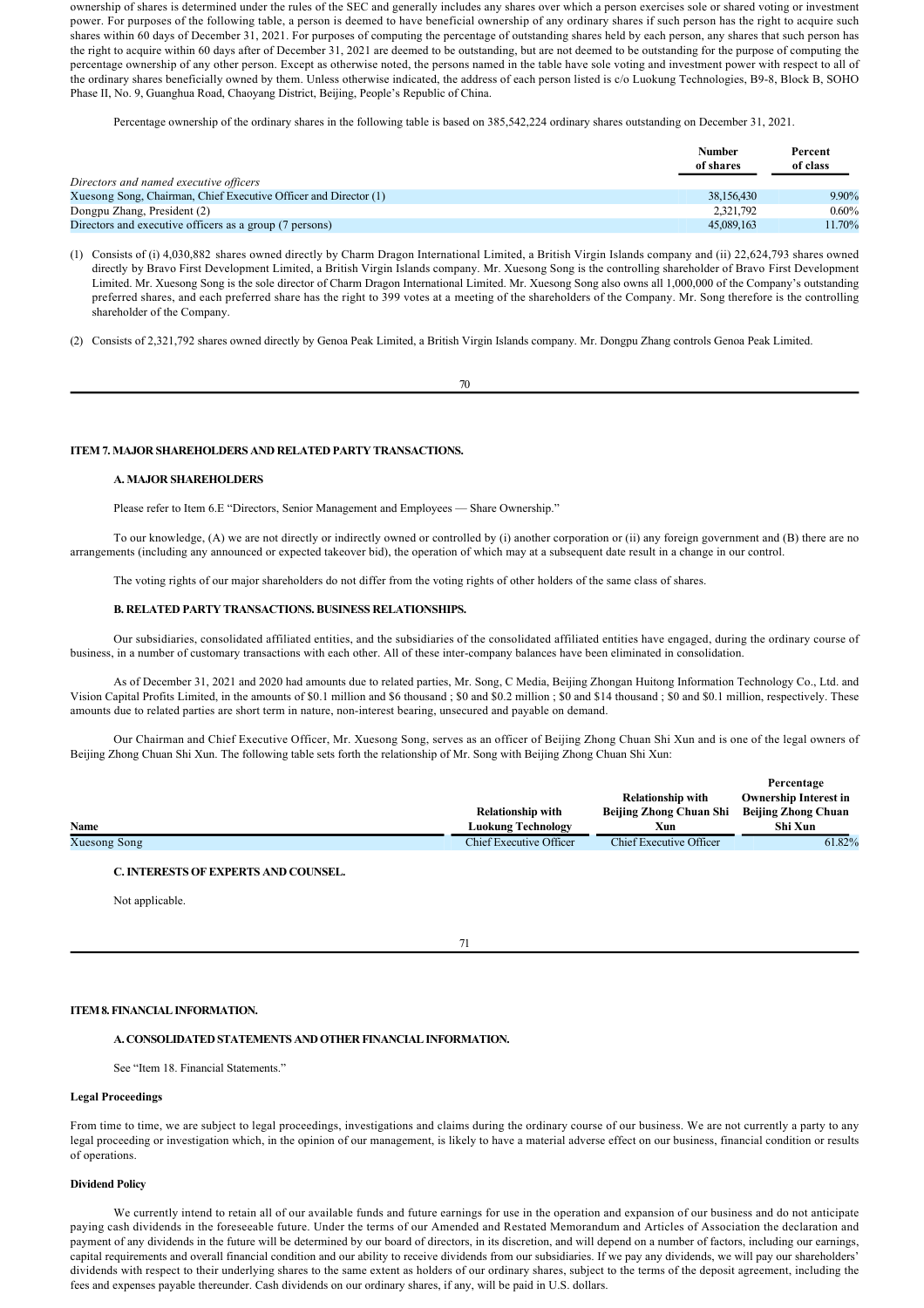Our ability to receive dividends from our subsidiaries may limit our ability to pay dividends on our ordinary shares. See Risk Factors – Risks Related to Doing Business in China – Our holding company structure may limit the payment of dividends" and "Item 10. Additional Information – D. Exchange Controls – Dividend Distribution".

## **B. SIGNIFICANT CHANGES.**

N/A

## **ITEM 9. THE OFFER AND LISTING**

# **A. OFFER AND LISTING DETAILS.**

## **Markets and Share Price History**

The primary trading market for our ordinary shares is the NASDAQ Capital Market. Our ordinary shares trade under the ticker symbol "LKCO".

# **B. PLAN OF DISTRIBUTION.**

Not Applicable.

## **C. MARKETS.**

The primary trading market for our ordinary shares is the NASDAQ Capital Market. Our ordinary shares trade on the NASDAQ Capital Market under the ticker symbol "LKCO".

# **D. SELLING SHAREHOLDERS.**

Not applicable.

# **E. DILUTION.**

Not applicable.

## **F. EXPENSES OF THE ISSUE.**

Not applicable.

## **ITEM 10. ADDITIONAL INFORMATION.**

### **A. SHARE CAPITAL**

Not applicable.

# **B. MEMORANDUM AND ARTICLES OF ASSOCIATION**

We are a British Virgin Islands company incorporated with limited liability and our affairs are governed by the provisions of our memorandum of association and articles of association, as amended and restated from time to time, and by the provisions of applicable British Virgin Islands laws.

Our memorandum of association and articles of association authorize the issuance of up to 524,295,182 shares, which are designated into (i) 500,000,000 ordinary shares of par value \$0.01 each ("Ordinary Shares" and each an "Ordinary Share"), (ii) 1,000,000 preferred shares of par value \$0.01 each ("Preferred Shares" and each a "Preferred Share"), (iii) 21,794,872 series A preferred shares of par value \$0.01 each ("Series A Preferred Shares" and each a "Series A Preferred Share") and (iv) 1,500,310 series B preferred shares of par value \$0.01 each ("Series B Preferred Shares" and each a "Series B Preferred Share"), in each case with the rights, preferences and privileges as set out in the memorandum and articles of association of our company.

73

The following is a summary of the material provisions of our ordinary shares and our memorandum of association and articles of association.

# **Ordinary Shares**

All of our issued and outstanding Ordinary Shares are fully paid and non-assessable. Holders of our Ordinary Shares who are non-residents of the British Virgin Islands may freely hold and vote their shares.

Subject to the memorandum and articles of association (and, for greater clarity, without prejudice to any special rights conferred thereby on the holders of any other shares), an Ordinary Share of our company confers on the holder:

- (a) the right to one vote at a meeting of the members of our company or on any resolution of members;
- (b) the right to an equal share in any distribution paid by our company; and
- (c) the right to an equal share in the distribution of the surplus assets of our company on a winding up.

# **Preferred Shares**

Subject to the memorandum and articles of association (and, for greater clarity, without prejudice to any special rights conferred thereby on the holders of any other shares), a Preferred Share of our company confers on the holder:

- (a) the right to 399 votes at a meeting of the members of our company or on any resolution of members;
- (b) the right to an equal share in any distribution paid by our company;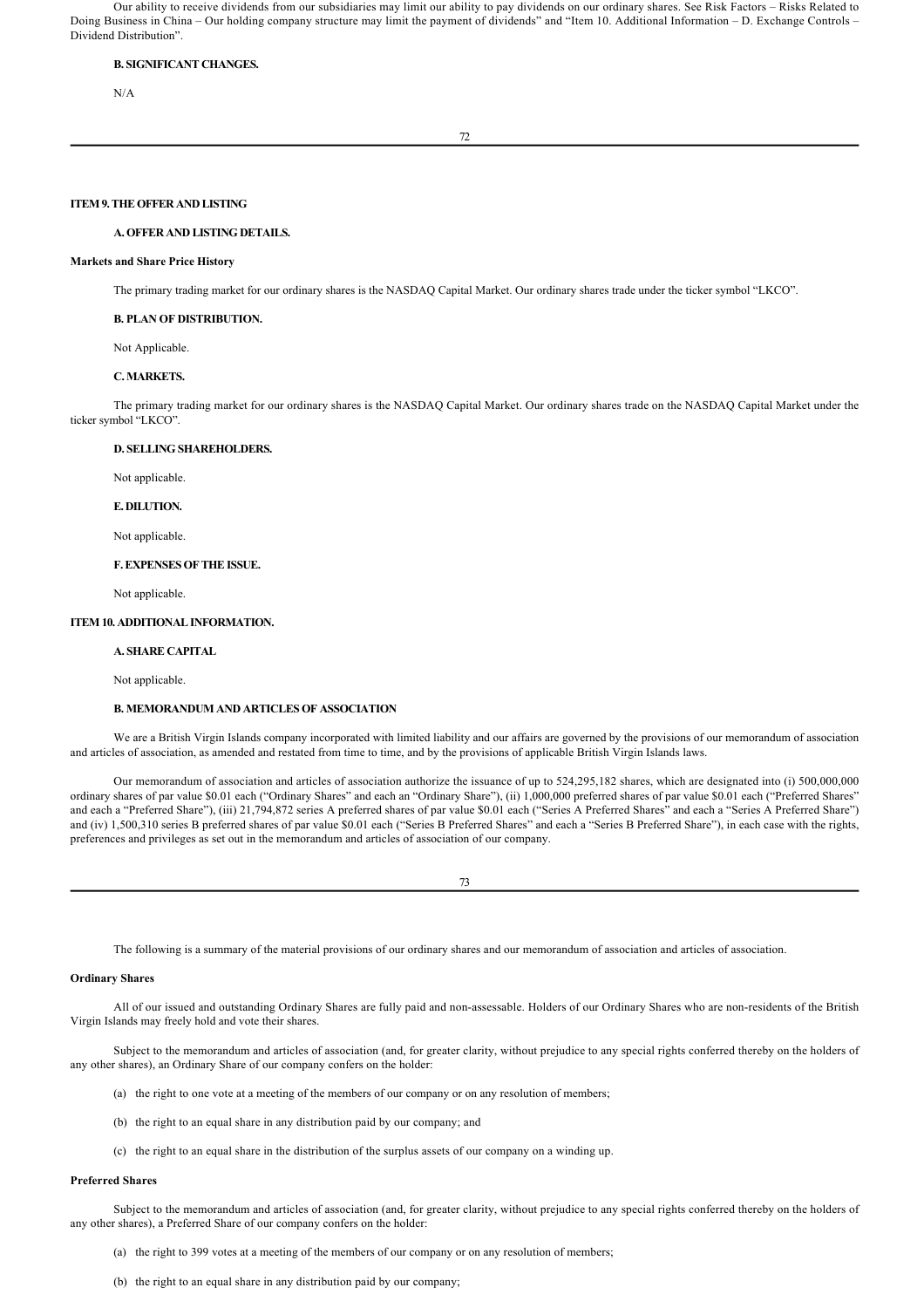- (c) the right to an equal share in the distribution of the surplus assets of our company on a winding up;
- (d) be freely transferable, in whole or in part, by Mr. Xuesong Song to any third party through one or more Private Transactions (as defined in our articles of association), subject to Applicable Law (as defined in our articles of association); and
- (e) be freely transferable, in whole or in part, by Mr. Xuesong Song to any third party through one or more Public Transactions, subject to Applicable Law and Automatic Conversion (as defined in our articles of association) of such Preferred Share(s) into Ordinary Share(s).

Each Preferred Share shall be automatically converted at any time after issue and without the payment of any additional sum into an equal number of fully paid Ordinary Shares upon the conclusion of any transfer by Mr. Xuesong Song to any third party through one or more Public Transactions (as defined in our articles of association).

## **Series A Preferred Shares**

Subject to the memorandum and articles of association (and, for greater clarity, without prejudice to any special rights conferred thereby on the holders of any other shares), a Series A Preferred Share of the Company confers on the holder:

- (a) no right to vote at a meeting of the members of our company or on any resolution of members;
- (b) the right to an equal share in any distribution paid by our company;
- (c) the right to an equal share in the distribution of the surplus assets of our company on our liquidation;

(d) the right, at such holder's sole discretion, to convert all or any portion of the holder's Series A Preferred Shares into Ordinary Shares at any time commencing after the date of issue of such Series A Preferred Shares. The conversion rate for the Series A Preferred Shares shall be one (1) Ordinary Share for every one (1) Series A Preferred Share. Before any holder of Series A Preferred Shares shall be entitled to convert the same into Ordinary Shares and to receive certificate(s) for such Ordinary Shares, he shall surrender the certificate(s) for his Series A Preferred Shares at the office of our company and shall give written notice to our company at such office that he elects to convert the same. Our company shall, as soon as practicable thereafter, issue and deliver at such office to such holder of Series A Preferred Shares a certificate(s) for the number of Ordinary Shares to which he shall be entitled. Such conversion shall be deemed to have been made immediately prior to the close of business on the date of such surrender of the certificate(s) for the Series A Preferred Shares to be converted, and the person or persons entitled to receive the Ordinary Shares issuable upon such conversion shall be treated for all purposes as the record holder(s) of such Ordinary Shares on such date. The directors may effect conversion in any matter permitted by law including, without prejudice to the generality of the foregoing, repurchasing or redeeming the relevant Series A Preferred Shares and applying the proceeds towards the issue of the relevant number of new Ordinary Shares. The provisions of clause 8(3)(e) of our memorandum of association shall not apply to the Ordinary Shares so converted; and

(e) the right, at such holder's sole discretion, to require the redemption or repurchase by our company of all or any portion of the holder's Series A Preferred Shares (the "Purchased Shares") in cash at a Repurchase Price defined below upon the following events: (1) six (6) months after the closing date as defined in the share subscription agreement entered into between our company and Geely Technology dated 13 November 2019 (the "Share Subscription Agreement"); (2) the proposed acquisition of eMapgo Technologies (Beijing) Co., Ltd. (the "Proposed Acquisition") by our company is terminated; (3) our company breaches the Share Subscription Agreement; or (4) within six (6) months from the closing date as defined in the Share Subscription Agreement provided that our company has sufficient funds after completing the Proposed Acquisition by our company. The repurchase price for each Series A Preferred Shares shall be the higher of (i) US\$1.95 per share; or (ii) the US dollars equivalent to RMB13.7648 per share (the "Repurchase Price"), where the exchange rate shall be the central parity rate between RMB and USD published by the People's Bank of China the day before Geely Technology issues the repurchase notice, plus an eight percent (8%) annual simple interest rate basis calculated from the date such Repurchase Price was fully paid until the date of full payment of the Repurchase Price, which shall be made in a lump sum on the date of the payment of the Repurchase Price, plus all declared but unpaid dividends with respect to the Series A Preferred Shares. Before any holder of Series A Preferred Shares shall be entitled to require the redemption or repurchase by our company of all or any portion of the holder's Series A Preferred Shares, he shall surrender the certificate(s) for his Series A Preferred Shares at the office of our company and shall give written notice to our company (the "Redemption Notice") at such office that he elects to require the redemption or repurchase by our company of the same. Our company shall pay the corresponding Repurchase Price within sixty (60) days following twelve (12) months after the Purchased Shares are issued.

## **Series B Preferred Shares**

Subject to the memorandum and articles of association (and, for greater clarity, without prejudice to any special rights conferred thereby on the holders of any other shares), a Series B Preferred Share of our company confers on the holder:

(a) Subject to compliance with the requirements of the laws of the Hong Kong Special Administrative Region of the People's Republic of China and other restrictions under the purchase agreement entered into by and among our company, Zhi-Xun Wang and Hong-Bin Lu (the "Parties") and other parties named therein on 27 August 2019 and the supplemental agreement entered into by and among the Parties and other parties on 11 October 2019, the Series B Preferred Shares shall be redeemable at the option of holders of the Series B Preferred Shares by delivery of a written request to the Purchaser ("Redemption Request") within the period from 6th month to 12th month after its issuance. Our company cannot reject such Redemption Request and shall make the best efforts to implement such redemption by paying cash within 10 working days after receipt of the Redemption Request. The redemption price for each Series B Preferred Share redeemed shall be an amount of USD equivalent to RMB28.75 per share plus an internal rate of return of 10% per year.

(b) Any Series B Preferred Share may, at the option of the holder thereof, be converted into fully-paid and non-assessable Ordinary Shares without any restrictions under the Securities Act of 1933, the laws of the Hong Kong Special Administrative Region of the People's Republic of China, this memorandum or any other contracts within the period from 9th month to 12th month after its issuance. The conversion ratio for Series B Preferred Shares to Ordinary Shares shall be 1:1.

## **Limitation on Liability and Indemnification Matters**

Under British Virgin Islands laws, each of our directors and officers, in performing his or her functions, is required to act honestly and in good faith with a view to our best interests and exercise the care, diligence and skill that a reasonably prudent person would exercise in comparable circumstances. Such limitation of liability does not affect the availability of equitable remedies such as injunctive relief or rescission. These provisions will not limit the liability of directors under United States federal securities laws.

We may indemnify any of our directors or anyone serving at our request as a director of another entity against all expenses, including legal fees, and against all judgments, fines and amounts paid in settlement and reasonably incurred in connection with legal, administrative or investigative proceedings. We may only indemnify a director if he or she acted honestly and in good faith with the view to our best interests and, in the case of criminal proceedings, the director had no reasonable cause to believe that his or her conduct was unlawful. The decision of our board of directors as to whether the director acted honestly and in good faith with a view to our best interests and as to whether the director had no reasonable cause to believe that his or her conduct was unlawful, is in the absence of

<sup>75</sup>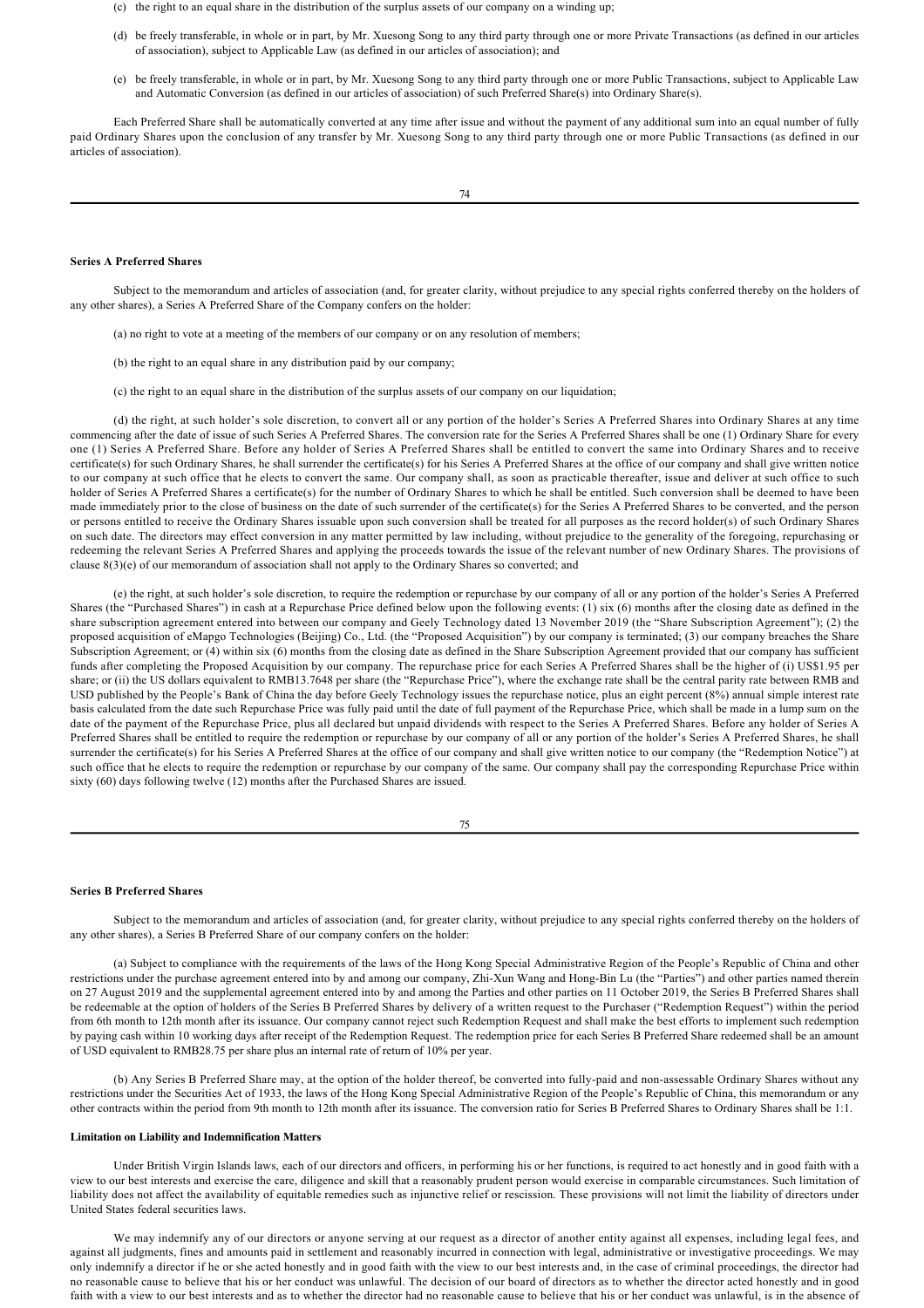fraud sufficient for the purposes of indemnification, unless a question of law is involved. The termination of any proceedings by any judgment, order, settlement, conviction or the entry of no plea does not, by itself, create a presumption that a director did not act honestly and in good faith and with a view to our best interests or that the director had reasonable cause to believe that his or her conduct was unlawful. If a director to be indemnified has been successful in defense of any proceedings referred to above, the director is entitled to be indemnified against all expenses, including legal fees, and against all judgments, fines and amounts paid in settlement and reasonably incurred by the director or officer in connection with the proceedings.

We may purchase and maintain insurance in relation to any of our directors or officers against any liability asserted against the directors or officers and incurred by the directors or officers in that capacity, whether or not we have or would have had the power to indemnify the directors or officers against the liability as provided in our memorandum of association and articles of association.

Insofar as indemnification for liabilities arising under the Securities Act may be permitted for our directors or officers under the foregoing provisions, we have been informed that in the opinion of the Securities and Exchange Commission, such indemnification is against public policy as expressed in the Securities Act and is therefore unenforceable as a matter of United States law.

### **Differences in Corporate Law**

We were incorporated under, and are governed by, the laws of the British Virgin Islands. The corporate statutes of the State of Delaware and the British Virgin Islands are similar, and the flexibility available under British Virgin Islands law has enabled us to adopt memorandum of association and articles of association that will provide shareholders with rights that do not vary in any material respect from those they would enjoy if we were incorporated under the Delaware General Corporation Law, or Delaware corporate law. Set forth below is a summary of some of the differences between provisions of the BVI Act applicable to us and the laws application to companies incorporated in Delaware and their shareholders.

# *Director's Fiduciary Duties*

Under Delaware corporate law, a director of a Delaware corporation has a fiduciary duty to the corporation and its stockholders. This duty has two components: the duty of care and the duty of loyalty. The duty of care requires that a director act in good faith, with the care that an ordinarily prudent person would exercise under similar circumstances. Under this duty, a director must inform himself of, and disclose to stockholders, all material information reasonably available regarding a significant transaction. The duty of loyalty requires that a director act in a manner he reasonably believes to be in the best interests of the corporation. He must not use his corporate position for personal gain or advantage. This duty prohibits self-dealing by a director and mandates that the best interest of the corporation and its stockholders take precedence over any interest possessed by a director, officer or controlling stockholder and not shared by the stockholders generally. In general, actions of a director are presumed to have been made on an informed basis, in good faith and in the honest belief that the action taken was in the best interests of the corporation. However, this presumption may be rebutted by evidence of a breach of one of the fiduciary duties. Should such evidence be presented concerning a transaction by a director, a director must prove the procedural fairness of the transaction, and that the transaction was of fair value to the corporation.

British Virgin Islands law provides that every director of a British Virgin Islands company in exercising his powers or performing his duties shall act honestly and in good faith and in what the director believes to be in the best interests of the company. Additionally, the director shall exercise the care, diligence and skill that a reasonable director would exercise in the same circumstances taking into account the nature of the company, the nature of the decision and the position of the director and his responsibilities. In addition, British Virgin Islands law provides that a director shall exercise his powers as a director for a proper purpose and shall not act, or agree to the company acting, in a manner that contravenes the BVI Act or the memorandum of association or articles of association of the company.

### *Amendment of Governing Documents*

Under Delaware corporate law, with very limited exceptions, a vote of the stockholders is required to amend the certificate of incorporation. Under British Virgin Islands law and our memorandum of association and articles of association, (i) our shareholders may amend our memorandum of association and articles of association by a resolution of shareholders, or (ii) our board of directors may amend our memorandum of association and articles of association by a resolution of directors without a requirement for a resolution of shareholders so long as the amendment does not:

- restrict the rights of the shareholders to amend the memorandum of association and articles of association;
- change the percentage of shareholders required to pass a resolution of shareholders to amend the memorandum of association and articles of association;
- amend the memorandum of association and articles of association in circumstances where the memorandum of association and articles of association cannot be amended by the shareholders; or
- amend the provisions of memorandum of association or the articles of association pertaining to "rights, privileges, restrictions and conditions attaching to shares," "rights not varied by the issue of shares pari passu," "variation of class rights" and "amendment of memorandum and articles of association".

### 77

### *Written Consent of Directors*

Under Delaware corporate law, directors may act by written consent only on the basis of a unanimous vote. Under British Virgin Islands law, directors may pass a written resolution (a) by such majority of the votes of the directors entitled to vote on the resolution as may be specified in the memorandum of association or articles of association or (b) in the absence of any provision in the memorandum of association or the articles of association, by all the directors entitled to vote on the resolution. Our articles of association provide that a resolution consented to in writing by the directors may be passed by a simple majority of the directors or of all members of the committee, as the case may be.

### *Written Consent of Shareholders*

Under Delaware corporate law, unless otherwise provided in the certificate of incorporation, any action to be taken at any annual or special meeting of stockholders of a corporation, may be taken by written consent of the holders of outstanding stock having not less than the minimum number of votes that would be necessary to take such action at a meeting. As permitted by British Virgin Islands law, subject to the memorandum or articles of association, an action that may be taken by members of the company at a meeting of shareholders may also be taken by a resolution of shareholders consented to in writing. Our articles of association provide that shareholders may approve corporate matters by way of a resolution consented to at a meeting of shareholders or in writing by a majority of shareholders entitled to vote thereon.

### *Shareholder Proposals*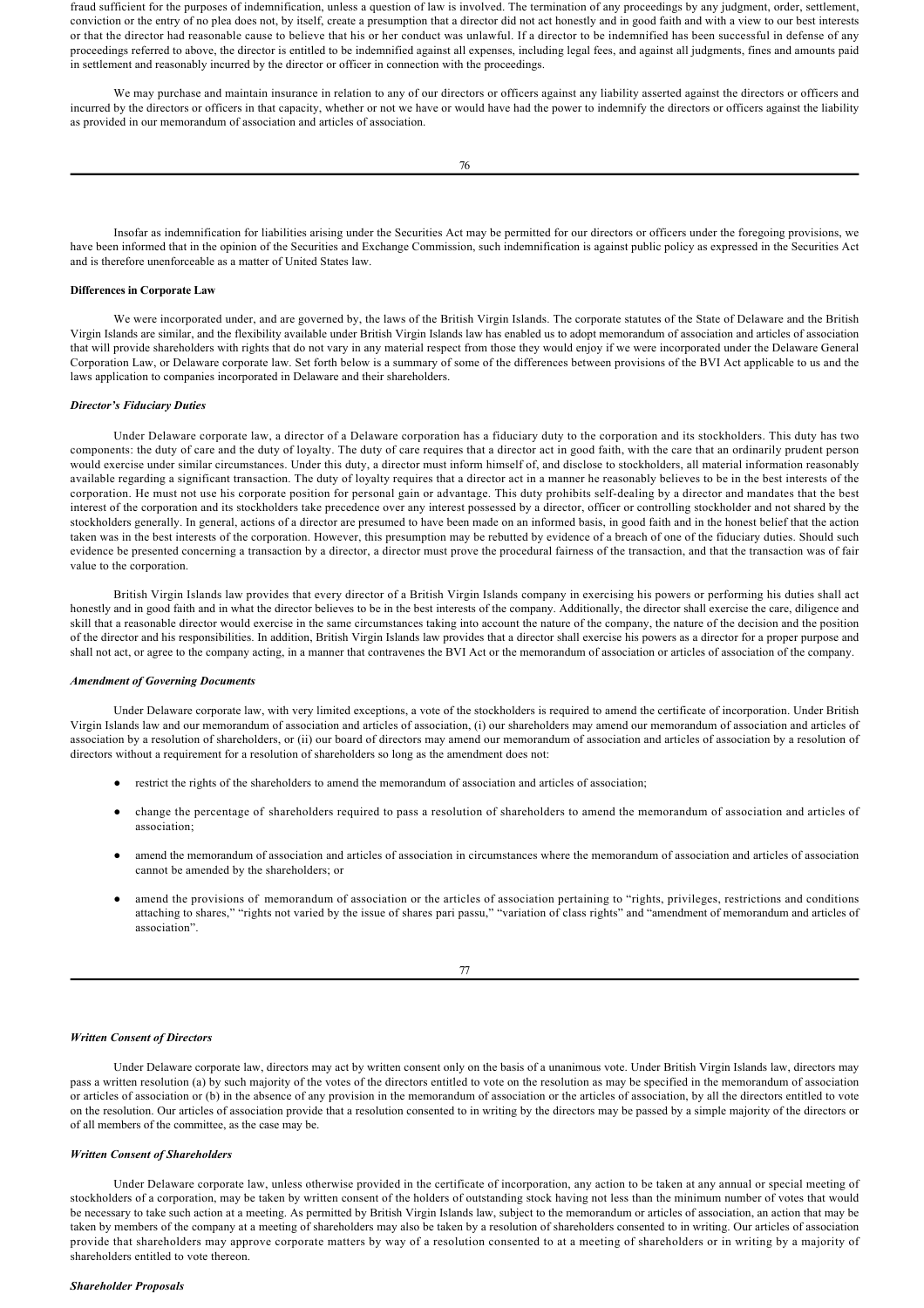Under Delaware corporate law, a shareholder has the right to put any proposal before the annual meeting of shareholders, provided it complies with the notice provisions in the governing documents. A special meeting may be called by the board of directors or any other person authorized to do so in the governing documents, but shareholders may be precluded from calling special meetings. British Virgin Islands law and our articles of association provide that our directors shall call a meeting of the shareholders if requested in writing to do so by shareholders entitled to exercise 30% or more of our outstanding voting shares in respect of the matter for which the meeting is requested.

## *Sale of Assets*

Under Delaware corporate law, a vote of the stockholders is required to approve the sale of assets only when all or substantially all assets are being sold. In the British Virgin Islands, shareholder approval is required when more than 50% of the company's total assets by value are being disposed of or sold.

### *Dissolution; Winding Up*

Under Delaware corporate law, unless the board of directors approves the proposal to dissolve, dissolution must be approved by shareholders holding 100% of the total voting power of the corporation. Only if the dissolution is initiated by the board of directors may it be approved by a simple majority of the corporation's outstanding shares. Delaware corporate law allows a Delaware corporation to include in its certificate of incorporation a supermajority voting requirement in connection with dissolutions initiated by the board. As permitted by British Virgin Islands law and our articles of association, we may be voluntarily liquidated under Part XII of the BVI Act by resolution of directors and resolution of shareholders if we have no liabilities or we are able to pay our debts as they fall due and the value of our assets equals or exceeds our liabilities.

### *Redemption of Shares*

Under Delaware corporate law, any stock may be made subject to redemption by the corporation at its option or at the option of the holders of such stock provided there remains outstanding shares with full voting power. Such stock may be made redeemable for cash, property or rights, as specified in the certificate of incorporation or in the resolution of the board of directors providing for the issue of such stock. As permitted by British Virgin Islands law, and our memorandum of association and articles of association, shares may be repurchased, redeemed or otherwise acquired by us. Our directors must determine that immediately following the redemption or repurchase we will be able to pay our debts as they fall due and the value of our assets exceeds our liabilities.

### *Variation of Rights of Shares*

Under Delaware corporate law, a corporation may vary the rights of a class of shares with the approval of a majority of the outstanding shares of such class, unless the certificate of incorporation provides otherwise. As permitted by British Virgin Islands law, and our memorandum of association and articles of association, if our share capital is divided into more than one class of shares, we may vary the rights attached to any class only with the consent in writing of holders of not less than three-fourths of the issued shares of that class and holders of not less than three-fourths of the issued shares of any other class of shares which may be affected by the variation.

| ٦<br>۰, |
|---------|
|---------|

### *Removal of Directors*

Under Delaware corporate law, a director of a corporation with a classified board may be removed only for cause with the approval of a majority of the outstanding shares entitled to vote, unless the certificate provides otherwise. As permitted by British Virgin Islands law and our memorandum of association and articles of association, directors may be removed with or without cause by resolution of directors or resolution of shareholders.

### *Mergers*

Under the BVI Act, two or more companies may merge or consolidate in accordance with the statutory provisions. A merger means the merging of two or more constituent companies into one of the constituent companies, and a consolidation means the uniting of two or more constituent companies into a new company. In order to merger or consolidate, the directors of each constituent company must approve a written plan of merger or consolidation which must be authorized by a resolution of shareholders.

Shareholders not otherwise entitled to vote on the merger or consolidation may still acquire the right to vote if the plan of merger or consolidation contains any provision which, if proposed as an amendment to the memorandum association or articles of association, would entitle them to vote as a class or series on the proposed amendment. In any event, all shareholders must be given a copy of the plan of merger or consolidation irrespective of whether they are entitled to vote at the meeting or consent to the written resolution to approve the plan of merger or consolidation.

## *Inspection of Books and Records*

Under Delaware corporate law, any shareholder of a corporation may for any proper purpose inspect or make copies of the corporation's stock ledger, list of shareholders and other books and records. Holders of our shares have no general right under British Virgin Islands law to inspect or obtain copies of our list of shareholders or our corporate records. However, we will provide holders of our shares with annual audited financial statements. See "Where You Can Find Additional Information."

## *Conflict of Interest*

The BVI Act provides that a director shall, after becoming aware that he is interested in a transaction entered into or to be entered into by the company, disclose that interest to the board of directors of the company. The failure of a director to disclose that interest does not affect the validity of a transaction entered into by the director or the company, so long as the director's interest was disclosed to the board prior to the company's entry into the transaction or was not required to be disclosed (for example where the transaction is between the company and the director himself or is otherwise in the ordinary course of business and on usual terms and conditions). As permitted by British Virgin Islands law and our memorandum of association and articles of association, a director interested in a particular transaction may vote on it, attend meetings at which it is considered, and sign documents on our behalf which relate to the transaction.

### *Transactions with Interested Shareholders*

Delaware corporate law contains a business combination statute applicable to Delaware public corporations whereby, unless the corporation has specifically elected not to be governed by such statute by amendment to its certificate of incorporation, it is prohibited from engaging in certain business combinations with an "interested shareholder" for three years following the date that such person becomes an interested shareholder. An interested shareholder generally is a person or group who or that owns or owned 15% or more of the target's outstanding voting stock within the past three years. This has the effect of limiting the ability of a potential acquirer to make a two-tiered bid for the target in which all shareholders would not be treated equally. The statute does not apply if, among other things, prior to the date on which such shareholder becomes an interested shareholder, the board of directors approves either the business combination or the transaction that resulted in the person becoming an interested shareholder. This encourages any potential acquirer of a Delaware public corporation to negotiate the terms of any acquisition transaction with the target's board of directors.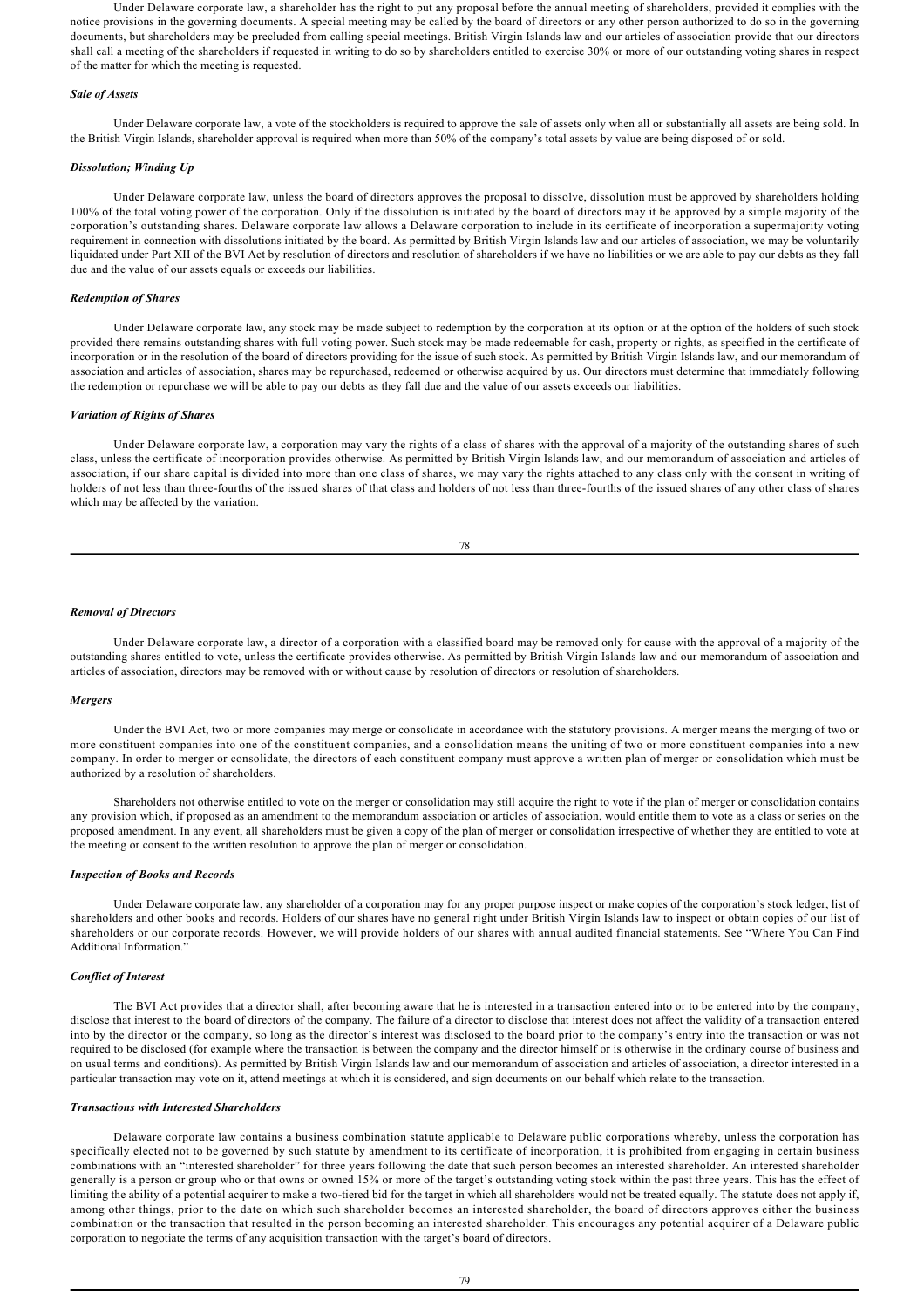British Virgin Islands law has no comparable provision. As a result, we cannot avail ourselves of the types of protections afforded by the Delaware business combination statute. However, although British Virgin Islands law does not regulate transactions between a company and its significant shareholders, it does provide that such transactions must be entered into bona fide in the best interests of the company and not with the effect of constituting a fraud on the minority shareholders.

# *Independent Directors*

There are no provisions under Delaware corporate law or under the BVI Act that require a majority of our directors to be independent.

### *Cumulative Voting*

Under Delaware corporate law, cumulative voting for elections of directors is not permitted unless the company's certificate of incorporation specifically provides for it. Cumulative voting potentially facilitates the representation of minority shareholders on a board of directors since it permits the minority shareholder to cast all the votes to which the shareholder is entitled on a single director, which increases the shareholder's voting power with respect to electing such director. There are no prohibitions to cumulative voting under the laws of the British Virgin Islands, but our memorandum of association and articles of association do not provide for cumulative voting

### *Antitakeover Provisions in Our Memorandum of association and articles of association*

Some provisions of our memorandum of association and articles of association may discourage, delay or prevent a change in control of our company or management that shareholders may consider favorable, including provisions that authorize our board of directors to issue preference shares in one or more series and to designate the price, rights, preferences, privileges and restrictions of such preference shares.

## **C. MATERIAL CONTRACTS**

On August 28, 2019, the Company entered into a Share Purchase Agreement, pursuant to which the Company will acquire 100% of the equity interests of Saleya from Saleya's shareholders for an aggregate purchase price of RMB 836 million (approximately equivalent to \$120 million), which includes approximately RMB 709 million (approximately equivalent to \$101 million) in cash and the remaining RMB 127 million (approximately equivalent to \$18 million) will be paid by issuance of the ordinary shares of our company at the conversion rate of \$7 per share. In connection with its acquisition of Saleya, as of December 31, 2019 and on January 21, 2020, the Company made a partial cash payment of \$14,334,451 and \$18,539,343, respectively, and on February 5, 2020 it issued 2,708,498 ordinary shares to certain shareholders of Saleya in accordance with Share Purchase Agreement. On December 5, 2020, the Company issued 1,500,310 of Series B preferred shares to two of the Saleya's shareholders instead of a cash payment of \$6,182,000 (RMB43,128,000) as a change of consideration for the acquisition of Saleya, On March 17, 2021, the Company closed on the acquisition of 100% equity interests in EMG, which is now a wholly-owned subsidiary of the Company.

On May 10, 2019 and November 6, 2020, the Company entered into a Stock Purchase Agreement and The Supplementary Agreement to Stock Purchase Agreement with the shareholders of Botbrain, a limited liability company incorporated under the laws of the British Virgin Islands, pursuant to which the Company acquired 67.36% of the issued and outstanding shares of Botbrain for an aggregate purchase price of \$2.5 million (RMB 16.4 million), of which \$1.5 million (RMB 9.6 million) was to be paid in cash to obtain 20% of Botbrain and the Company issued 1,789,618 ordinary shares to acquire the remaining 47.36% of Botbrain. The closing of the acquisition was completed on December 4, 2020.

$$
80\,
$$

On November 13, 2019, the Company entered into a Share Subscription Agreement with Geely Technology to issue 21,794,872 series A preferred shares of the Company at a purchase price of \$1.95 per share for an aggregate purchase price of \$42,500,000. Per the terms of the agreement, the Company recognized \$32,910,257 as a loan. The Company received \$21,743,857 as of December 31, 2019 and the remaining amount was received in January 2020. Geely Technology may request the repayment after November of 2020, under such circumstance, the Company shall pay it back in January of 2021. On December 24, 2020, Geely Technology sent a notice of redemption. The Company is in negotiation for an extension with Geely Technology.

On November 13, 2019, the Company entered into a Securities Purchase Agreement with Acuitas Capital, LLC. and a Warrant to purchase the Company's ordinary shares pursuant to which the Purchaser subscribed to purchase up to \$100,000,000 of units with up to a \$10,000,000 subscription at each closing, with each Unit consisting of one ordinary share and one warrant, where each whole warrant entitles the holder to purchase one ordinary share. The Securities Purchase Agreement contemplates periodic closings of \$10,000,000. On July 16, 2020, the Company held the first closing pursuant to the Purchase Agreement and received \$10,000,000. The Purchaser had received 7,763,975 ordinary shares on November 13, 2019 in consideration for such \$10,000,000. The Purchaser also exercised the Warrant and received 15,897,663 ordinary shares upon the exercise of the Warrant. On December 31, 2020, the Purchase Agreement has been terminated.

On June 17, 2020, the Company entered into preferred stock subscription agreement with Daci Haojin Foundation Limited to issue 15,000,000 preferred shares for \$45,000,000. Pursuant to the preferred stock subscription agreement the first closing will not occur until July 2020 and such closing will be for \$13,500,000. Subsequent closings will occur on August 31 and September 30, 2020 for \$13,500,000 and \$18,000,000, respectively. The subscription agreement has been terminated as of December 31, 2021.

On March 29, 2022, LK Technology Ltd., a subsidiary of the Company, the Company and Beijing Zhong Chuan Shi Xun Technology Limited, a variable interest entity of the Company ("Beijing Zhongchuan"), signed an agreement (the "iTraffic SPA") with iTraffic Inc. and the other entities and persons set forth in the iTraffic SPA, for Beijing Zhongchuan to acquire Beijing Hongda Jiutong Technology Development Co., Ltd ("Hongda Jiutong"), a big data service provider for intelligent transportation and connected vehicles in China. Pursuant to the iTraffic SPA, the Company plans to issue 6,000,000 shares of its ordinary shares. Beijing Zhongchuan will pay a total of RMB12,156,200 for 100% of the equity interest of Hongda Jiutong. The terms of the transaction are described in detail in the SPA, which has been filed as an exhibit hereto and which is incorporated by reference in its entirety. As a result of the transaction, Hongda Jiutong will be a subsidiary of Beijing Zhongchuan.

### **D. EXCHANGE CONTROLS.**

This section sets forth a summary of the most significant regulations or requirements that affect our business activities in China or our shareholders' right to receive dividends and other distributions from us.

## **Regulations on Internet Content Providers**

The Administrative Measures on Internet Information Services, or the Internet Content Measures, which was promulgated by the State Council on September 25, 2000 and amended on January 8, 2011, set out guidelines on the provision of internet information services. The Internet Content Measures specifies that internet information services regarding news, publications, education, medical and health care, pharmacy and medical appliances, among other things, are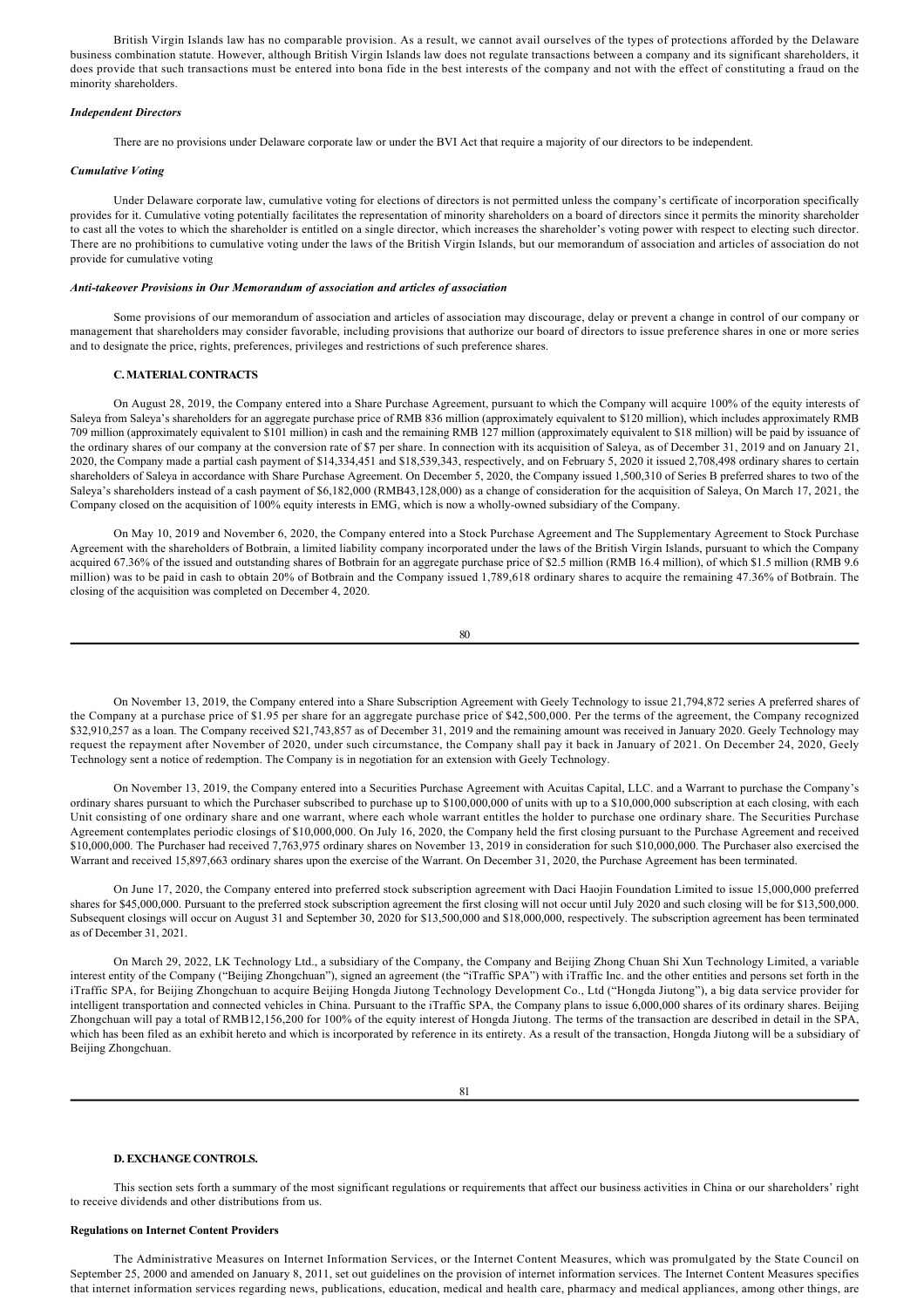required to be examined, approved and regulated by the relevant authorities. Internet information providers are prohibited from providing services beyond those included in the scope of their licenses or filings. Furthermore, the Internet Content Measures specifies a list of prohibited content. Internet information providers are prohibited from producing, copying, publishing or distributing information that is humiliating or defamatory to others or that infringes the legal rights of others. Internet information providers that violate such prohibition may face criminal charges or administrative sanctions. Internet information providers must monitor and control the information posted on their websites. If any prohibited content is found, they must remove the content immediately, keep a record of such content and report to the relevant authorities.

The Internet Content Measures classifies internet information services into commercial internet information services and noncommercial internet information services. Commercial internet information services refer to services that provide information or services to internet users with charge. A provider of commercial internet information services must obtain an ICP License.

# **Regulations on Internet Audio-video Program Services**

On December 20, 2007, the MII and the State Administration of Press, Publication, Radio, Film and Television, or the SAPPRFT, jointly issued the Administrative Provisions for the Internet Audio-Video Program Service, or the Audio-video Program Provisions, which came into effect on January 31, 2008 and was amended on August 28, 2015. The Audio-video Program Provisions defines "internet audio-video program services" as producing, editing and integrating of audio-video programs, supplying audio-video programs to the public via the internet, and providing audio-video programs uploading and transmission services to a third party. Entities providing internet audio-video programs services must obtain an internet audio video program transmission license. Applicants for such licenses shall be state-owned or state-controlled entities unless an internet audio-video program transmission license has been obtained prior to the effectiveness of the Audio-video Program Provisions in accordance with the then-in-effect laws and regulations. In addition, foreign-invested enterprises are not allowed to engage in the above-mentioned services. According to the audio video Program Provisions and other relevant laws and regulations, audio-video programs provided by the entities supplying Internet audio-video program services shall not contain any illegal content or other content prohibited by the laws and regulations, such as any content against the basic principles in the PRC Constitution, any content that damages the sovereignty of the country or national security, and any content that disturbs social order or undermine social stability. An audio-video program that has already been broadcast shall be retained in full for at least 60 days. Movies, television programs and other media content used as Internet audio-video programs shall comply with relevant administrative regulations on programs broadcasts through radio, movie and television channels. Entities providing services related to Internet audio-video programs shall immediately delete the audio-video programs violating laws and regulations, keep relevant records, report relevant authorities and implement other regulatory requirements.

The Categories of the Internet Audio-Video Program Services, or the Audio-video Program Categories, promulgated by SAPPRFT on March 10, 2017, classifies internet audio/video programs into four categories: (I) Category I internet audio/video program service, which is carried out with a form of radio station or television station; (II) Category II internet audio/video program service, including (a) rebroadcasting service of current political news audio/video programs; (b) hosting, interviewing, reporting and commenting service of arts, entertainment, technology, finance and economics, sports, education and other specialized audio/video programs; (c) producing (interviewing not included) and broadcasting service of arts, entertainment, technology, finance and economics, sports, education and other specialized audio/video programs; (d) producing and broadcasting service of internet films/dramas; (e) aggregating and broadcasting service of films, television dramas and cartoons; (f) aggregating and broadcasting service of arts, entertainment, technology, finance and economics, sports, education and other specialized audio/video programs; and (g) live audio/video broadcasting service of cultural activities of common social organizations, sport events or other organization activities; and (III) Category III internet audio/video program service, including (a) aggregating service of online audio/video contents, and (b) rebroadcasting service of the audio/video programs uploaded by internet users; and (IV) Category III internet audio/video program service, including (a) rebroadcasting of the radio/television program channels; and (b) rebroadcasting of internet audio/video program channels.

82

On May 27, 2016, the SAPPRFT issued the Notice on Relevant Issues concerning Implementing the Approval Works of Upgrading Mobile Internet Audio-Video Program Service, or the Mobile Audio-Video Program Notice. The Mobile Audio-Video Program Notice provides that the mobile Internet audio-video program services shall be deemed Internet audio-video program service. Entities which have obtained the approvals to provide the Internet audio-video program services may use mobile WAP websites or mobile applications to provide audio-video program services. Entities with regulatory approvals may operate mobile applications to provide the audio-video program services. The types of the programs shall be within the permitted scope as provided in the licenses and such mobile applications shall be filed with the SAPPRFT.

### **Regulations on Production and Operation of Radio/Television Programs**

On July 19, 2004, the SAPPRFT promulgated the Administrative Measures on the Production and Operation of Radio and Television Programs, or the Radio and Television Program Production Measures, which came into effect on August 20, 2004 and was amended on August 28, 2015. The Radio and Television Program Production Measures provides that any business that produces or operates radio or television programs must first obtain a Radio and Television Program Production and Operation Permit. Entities holding such permits shall conduct their business within the permitted scope as provided in their permits. In addition, foreign-invested enterprises are not allowed to engage in the above-mentioned services.

### **Regulations on Online Advertising Services**

On April 24, 2015, the Standing Committee of the National People's Congress enacted the Advertising Law of the People's Republic of China, or the New Advertising Law, effective on September 1, 2015. The New Advertising Law increases the potential legal liability of advertising services providers and strengthens regulations of false advertising. On July 4, 2016, the State Administration for Industry and Commerce, or the SAIC, issued the Interim Measures of the Administration of Online Advertising, or the SAIC Interim Measures, effective on September 1, 2016. The New Advertising Law and the SAIC Interim Measures require that online advertisements may not affect users' normal internet use and internet pop-up ads must display a "close" sign prominently and ensure one-key closing of the popup windows. The SAIC Interim Measures provides that all online advertisements must be marked "Advertisement" so that viewers can easily identify them as such. Moreover, the SAIC Interim Measures treats paid search results as advertisements that are subject to PRC advertisement laws, and requires that paid search results be conspicuously identified on search result pages as advertisements. The New Advertising Law and SAIC Interim Measures require us to conduct more stringent examination and monitoring of our advertisers and the content of their advertisements.

## **Regulations on Online Games**

In September 2009, the GAPP (currently known as the SAPPRFT), together with the National Copyright Administration, and the National Office of Combating Pornography and Illegal Publications jointly issued the Notice on Further Strengthening on the Administration of Preexamination and Approval of Online Game and the Examination and Approval of Imported Online Game, or the Circular 13. The Circular 13 states that foreign investors are not permitted to invest in online game operating businesses in the PRC via wholly foreign-owned entities, Sino-foreign equity joint ventures or cooperative joint ventures or to exercise control over or participate in the operation of domestic online game businesses through indirect means, such as other joint venture companies or contractual or technical arrangements. If the our contractual arrangements were deemed under the Circular 13 to be an "indirect means" for foreign investors to exercise control over or participate in the operation of a domestic online game business, our contractual arrangements might be challenged by the SAPPRFT. We are not aware of any online game companies which use the same or similar contractual arrangements having been challenged by the SAPPRFT as using those contractual arrangements as an "indirect means" for foreign investors to exercise control over or participate in the operation of a domestic online game business or having been penalized or ordered to terminate operations since the Circular 13 became effective. However, it is unclear whether and how the Circular 13 might be interpreted or implemented in the future. See "Risk Factors—If the PRC government finds that the agreements that establish the structure for operating certain of our operations in China do not comply with PRC regulations relating to the relevant industries, or if these regulations or the interpretation of existing regulations change in the future, we could be subject to severe penalties or be forced to relinquish our interests in those operations."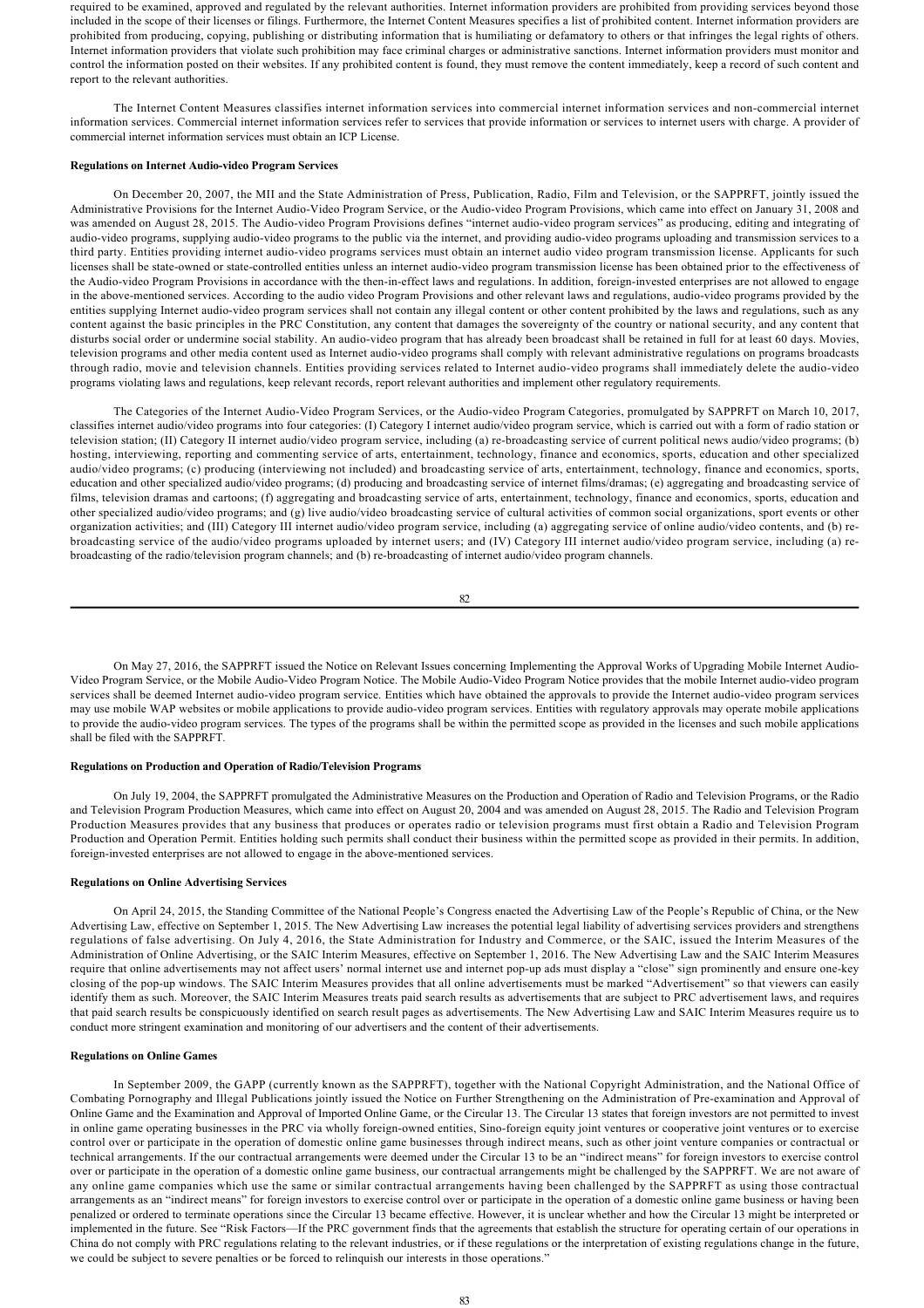The Interim Measures for the Administration of Online Games, or the Online Game Measures, issued by the MOC, which took effect on August 1, 2010 and amended on December 15, 2017, regulates a broad range of activities related to the online games business, including the development, production and operation of online games, the issuance of virtual currencies used for online games, and the provision of virtual currency trading services. The Online Game Measures provides that any entity that is engaged in online game operations must obtain a Network Cultural Business Permit, and require the content of an imported online game to be examined and approved by the MOC prior to the game's launch and require a domestic online game to be filed with the MOC within 30 days after its launch. The Notice of the Ministry of Culture on the Implementation of the Interim Measures for the Administration of Online Games, which was issued by the MOC on July 29, 2010 to implement the Online Game Measures, (i) requires online game operators to protect the interests of online game users and specifies that certain terms that must be included in service agreements between online game operators and the users of their online games, (ii) requires content review of imported online games and filing procedures for domestic online games, (iii) emphasizes the protection of minors playing online games, and (iv) requests online game operators to promote real-name registration by their game users.

## **Regulations on Information Security, Censorship and Privacy**

The Standing Committee of the National People's Congress, China's national legislative body, enacted the Decisions on the Maintenance of Internet Security on December 28, 2000, which was amended in August 2009, that may subject persons to criminal liabilities in China for any attempt, among others things, to use the internet to: (i) gain improper entry to a computer or system of strategic importance; (ii) disseminate politically disruptive information; (iii) leak state secrets; (iv) spread false commercial information or (v) infringe upon intellectual property rights. According to the Administration Measures on the Security Protection of Computer Information Network with International Connections issued by the Ministry of Public Security in 1997 and amended by the State Council in 2011, any entity or individual is prohibited from using the internet to leak state secrets or to spread socially destabilizing materials. Pursuant to the Ninth Amendment to the Criminal Law issued by the Standing Committee of the National People's Congress on August 29, 2015, effective on November 1, 2015, any internet service that fails to fulfill the obligations related to internet information security as required by applicable laws and refuses to take corrective measures, will be subject to criminal liability for (i) any large-scale dissemination of illegal information; (ii) any severe effect due to the leakage of users' personal information; (iii) any serious loss of evidence of criminal activities; or (iv) other severe situations, and any individual or entity that (i) sells or provides personal information to others unlawfully or (ii) steals or illegally obtains any personal information will be subject to criminal liability in severe situations.

The Cybersecurity Law of the PRC, or the Cybersecurity Law, which was promulgated on November 7, 2016 by the Standing Committee of the National People's Congress and came into effect on June 1, 2017, provides that network operators shall meet their cyber security obligations and shall take technical measures and other necessary measures to protect the safety and stability of their networks. Under the Cybersecurity Law, network operators are subject to various security protection-related obligations, including: (i) network operators shall comply with certain obligations regarding maintenance of the security of internet systems; (ii) network operators shall verify users' identities before signing agreements or providing certain services such as information publishing or real-time communication services; (iii) when collecting or using personal information, network operators shall clearly indicate the purposes, methods and scope of the information collection, the use of information collection, and obtain the consent of those from whom the information is collected; (iv) network operators shall strictly preserve the privacy of user information they collect, and establish and maintain systems to protect user privacy; (v) network operators shall strengthen management of information published by users, and when they discover information prohibited by laws and regulations from publication or dissemination, they shall immediately stop dissemination of that information, including taking measures such as deleting the information, preventing the information from spreading, saving relevant records, and reporting to the relevant governmental agencies.

On December 28, 2021, the CAC, the NDRC, the MIIT, and several other PRC governmental authorities jointly issued the Cybersecurity Review Measures, which became effective on February 15, 2022 and replaces its predecessor regulation. Pursuant to the Cybersecurity Review Measures, critical information infrastructure operators that procure internet products and services must be subject to the cybersecurity review if their activities affect or may affect national security. The Cybersecurity Review Measures further stipulates that network platform operators holding over one million users' personal information must apply with the Cybersecurity Review Office for a cybersecurity review before any listing at a foreign stock exchange. Besides, the Cybersecurity Review Measures also provide that if the relevant authorities consider that certain network products and services and data processing activities affect or may affect national security, the authorities may conduct a cybersecurity review on its own initiative. The Cybersecurity Review Measures also elaborate the factors to be considered when assessing the national security risks of the relevant activities, The cybersecurity review will evaluate, among others, the risk of critical information infrastructure, core data, important data, or a large amount of personal information being affected, controlled or maliciously used by foreign governments and the cyber information security risk in connection with the listing.

84

On August 20, 2021, the Standing Committee of the National People's Congress of PRC promulgated the Personal Information Protection Law, which integrates the scattered rules with respect to personal information rights and privacy protection and took effect on November 1, 2021. The Personal Information Protection Law requires, among others, that (i) the processing of personal information should have a clear and reasonable purpose which should be directly related to the processing purpose and should be conducted in a method that has the minimum impact on personal rights and interests, and (ii) the collection of personal information should be limited to the minimum scope as necessary to achieve the processing purpose and avoid the excessive collection of personal information. Personal information processors shall adopt necessary measures to safeguard the security of the personal information they handle. The offending entities could be ordered to correct, or to suspend or terminate the provision of services, and face confiscation of illegal income, fines or other penalties.

## **Relevant Regulations of High-tech Enterprises**

The Ministry of Information Industry, the Ministry of Science and Technology and the State Tax Bureau collectively promulgated and issued the certain standards on April 14, 2008 to certify High-tech enterprises and encourage and support the development of the Chinese High-tech enterprises. Under the High-tech Enterprises Measures, the enterprise can enjoy the favorable tax policy when it is certified as a Hightech enterprise by the Ministry of Information Industry, the Ministry of Science and Technology and the State Tax Bureau or with its provincial branch according to the stipulated standard. The software and computer and network technology industries are recognized as Hightech fields. Our subsidiaries, Beijing Zhong Chuan Shi Xun Technology Limited, Superengine Graphics Software Technology Development (Suzhou) Co., Ltd, eMapgo Technologies (Beijing) Co., Ltd., DMG Infotech Co., Ltd, and Beijing BotBrain AI Technology Ltd., are High-tech enterprises and enjoy a favorable income tax rate of 15%.

## **Laws and Regulations of Intellectual Property Rights**

China has adopted legislation governing intellectual property rights, including patents, copyrights and trademarks. China is a signatory to the main international conventions on intellectual property rights and became a member of the Agreement on Trade Related Aspects of Intellectual Property Rights upon its accession to the WTO in December 2001.

### *Patents*

The "Patent Law of the People's Republic of China" promulgated by the Standing Committee of the National People's Congress, adopted in 1985 and revised in 1992, 2001 and 2008, protects registered patents. The State Intellectual Property Office of PRC handles granting patent rights, providing for a twentyyear patent term for inventions and a ten-year patent term for utility models and designs. As we disclosed in Item 4, of this annual report on Form 20-F, through Luokung Technology, we have been granted 32 patents by the State Intellectual Property Office ("SIPO") of PRC and therefore such invention is entitled to all the protections provided under the Patent Law for twenty years.

## *Computer Software Copyright and Administration*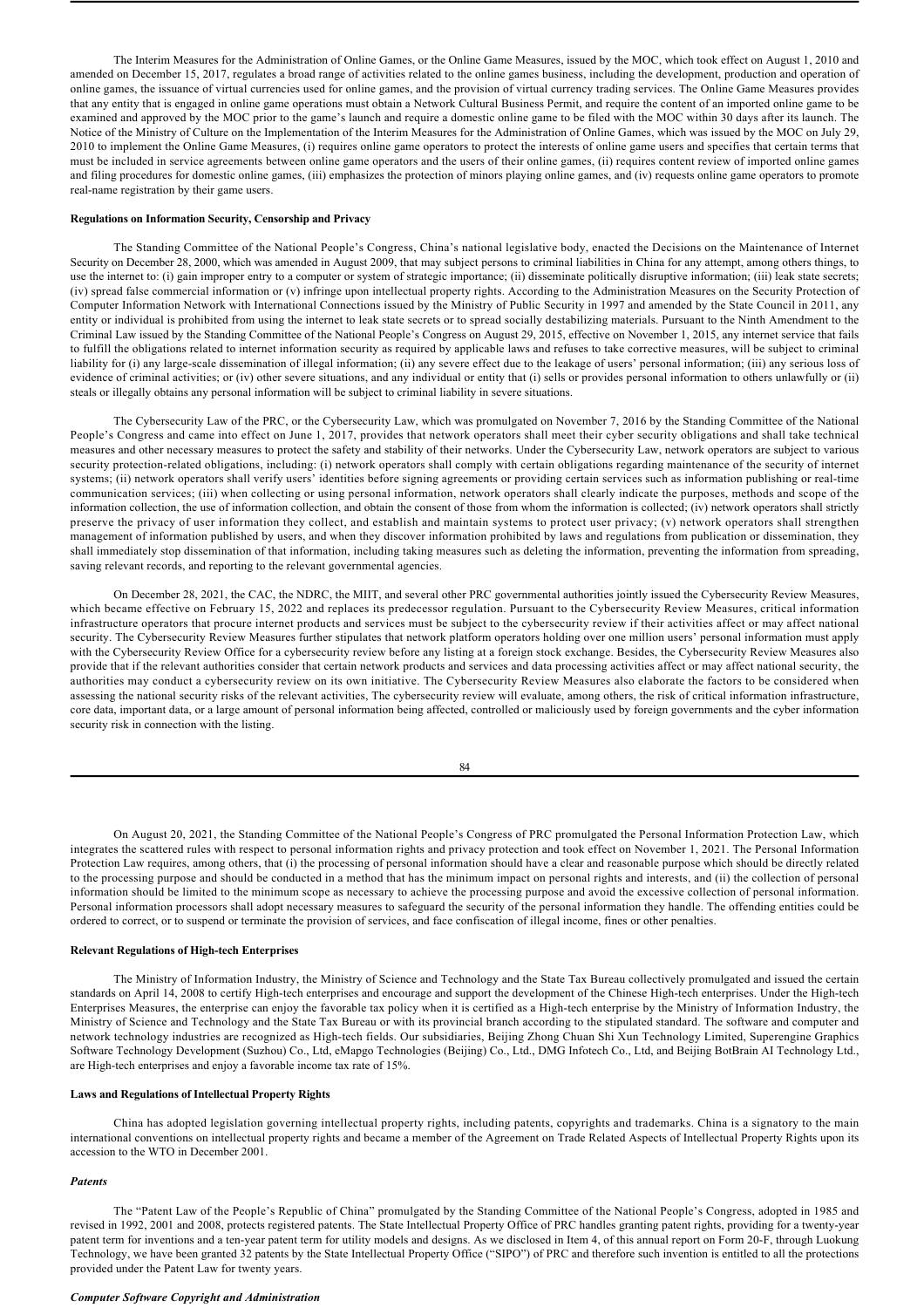On December 20, 2001, the State Council of PRC issued the "Regulation for Computer Software Protection of the People's Republic of China" (the "Regulation for Computer Software Protection") which became effective on January 1, 2002 to protect the interests of copyright owners, to promote the research and application and to encourage the development of the Chinese software industry. Under the Regulation for Computer Software Protection, natural persons, legal persons or any other organizations shall have a copyright on the software developed by such persons no matter whether such software has been published. The protection period of software copyrights owned by the legal person or other organization is fifty years and expires on December 31 of the fiftieth year from the initial publication date of such computer software. Currently, Luokung Technology has 182 registration certificates for software copyrights.

# *Trademarks*

The "Trademark Law of the People's Republic of China" promulgated by the State Council of PRC, adopted in 1982 and revised in 1993 and 2001, protects registered trademarks. The Trademark Office under the Chinese State Administration for Industry and Commerce handles trademark registrations and grants a term of ten years to registered trademarks which are renewable for another ten years after the application to the Trademark Office by the owners of the trademarks. Trademark license agreements must be filed with the Trademark Office for record. China has a "first-to-register" system that requires no evidence of prior use or ownership. Luokung Technology has its registered trademarks as described in Item 4 of this annual report on Form 20F. Accordingly, such trademarks are entitled to the protection under the Trademark Law.

### **Foreign Currency Exchange**

On August 29, 2008, the SAFE issued the Notice of the General Affairs Department of the State Administration of Foreign Exchange on the Relevant Operating Issues concerning the Improvement of the Administration of Payment and Settlement of Foreign Currency Capital of Foreign-funded Enterprises, or Circular 142. Pursuant to Circular 142, RMB converted from the foreign currency-denominated capital of a foreign-invested company may only be used for purposes within the business scope approved by the applicable governmental authority and may not be used for equity investments within the PRC unless specifically provided for otherwise. The use of such Renminbi capital may not be changed without SAFE's approval and may not in any case be used to repay Renminbi loans if the proceeds of such loans have not been used.

See "Risk Factors — Risks Related to Doing Business in China — PRC regulation of loans and direct investment by offshore holding companies to PRC entities may delay or prevent us from using the proceeds of our initial public offering to make loans or additional capital contributions to our PRC operating subsidiaries, which could materially and adversely affect our liquidity and our ability to fund and expand our business".

### **Dividend Distribution**

We are a British Virgin Islands holding company and substantially all of our operations are conducted through LK Technology. We rely on dividends and other distributions from our LK Technology and its subsidiaries to provide us with our cash flow and allow us to pay dividends on the shares underlying our ADSs and meet our other obligations. The principal regulations governing distribution of dividends paid by wholly foreign-owned enterprises include:

- 1. Wholly Foreign-Owned Enterprise Law (1986), as amended; and
- 2. Implementation Rules on Wholly Foreign-Owned Enterprise Law (1990), as amended.

Under these regulations, wholly foreign-owned enterprises in China may pay dividends only out of their accumulated profits, if any, determined in accordance with PRC accounting standards and regulations. In addition, wholly foreign-owned enterprises in China are required to set aside at least 10% of their after-tax profit based on PRC accounting standards each year to its general reserves until the accumulative amount of such reserves reach 50% of its registered capital. These reserves are not distributable as cash dividends. The board of directors of a FIE has the discretion to allocate a portion of its after-tax profits to staff welfare and bonus funds, which may not be distributed to equity owners except in the event of liquidation.

### **Regulation of Foreign Exchange in Certain Onshore and Offshore Transactions**

In October 2005, the SAFE issued the Notice on Issues Relating to the Administration of Foreign Exchange in Fundraising and Return Investment Activities of Domestic Residents Conducted via Offshore Special Purpose Companies, or SAFE Notice 75, which became effective as of November 1, 2005, and was further supplemented by two implementation notices issued by the SAFE on November 24, 2005 and May 29, 2007, respectively. Under Circular 75, prior registration with the local SAFE branch is required for PRC residents to establish or to control an offshore company for the purposes of financing that offshore company with assets or equity interests in an onshore enterprise located in the PRC. An amendment to the registration or filing with the local SAFE branch by such PRC resident is also required for the injection of equity interests or assets of an onshore enterprise in the offshore company or overseas funds raised by such offshore company, or any other material change with respect to the offshore company in connection with any increase or decrease of capital, transfer of shares, merger, division, equity investment, debt investment, or creation of any security interest over any assets located in the PRC.

Under SAFE Notice 75, PRC residents are further required to repatriate into the PRC all of their dividends, profits or capital gains obtained from their shareholdings in the offshore entity within 180 days of their receipt of such dividends, profits or capital gains. The registration and filing procedures under SAFE Notice 75 are prerequisites for other approval and registration procedures necessary for capital inflow from the offshore entity, such as inbound investments or shareholders loans, or capital outflow to the offshore entity, such as the payment of profits or dividends, liquidating distributions, equity sale proceeds, or the return of funds upon a capital reduction. Therefore, failure to comply with such registration may subject us to certain restrictions on, including but not limited to, the increase of the registered capital of our PRC subsidiary, making loans to our PRC subsidiary, and making distributions to us from our onshore companies.

86

### **E. TAXATION**

*The following discussion sets forth the material British Virgin Islands, PRC and U.S. federal income tax consequences of an investment in our ordinary shares represented by our ADSs, sometimes referred to collectively as the "securities". It is based upon laws and relevant interpretations thereof in effect as of the date of this report, all of which are subject to change. This discussion does not deal with all possible tax consequences relating to an investment in the securities, such as the tax consequences under state, local and other tax laws. As used in this discussion, "we," "our" and "us" refers only to Luokung Technology Corp..*

### **British Virgin Islands Taxation**

Under the laws of the British Virgin Islands as currently in effect, a holder of the securities who is not a resident of the British Virgin Islands is not liable for British Virgin Islands tax on dividends paid with respect to the securities and all holders of the securities are not liable to the British Virgin Islands for tax on gains realized during that year on the sale or disposal of such ordinary shares. The British Virgin Islands does not impose a withholding tax on dividends paid by a company incorporated or re-registered under the BVI Act.

There are no capital gains, gift or inheritance taxes levied by the British Virgin Islands on companies incorporated under the BVI Act. In addition, shares of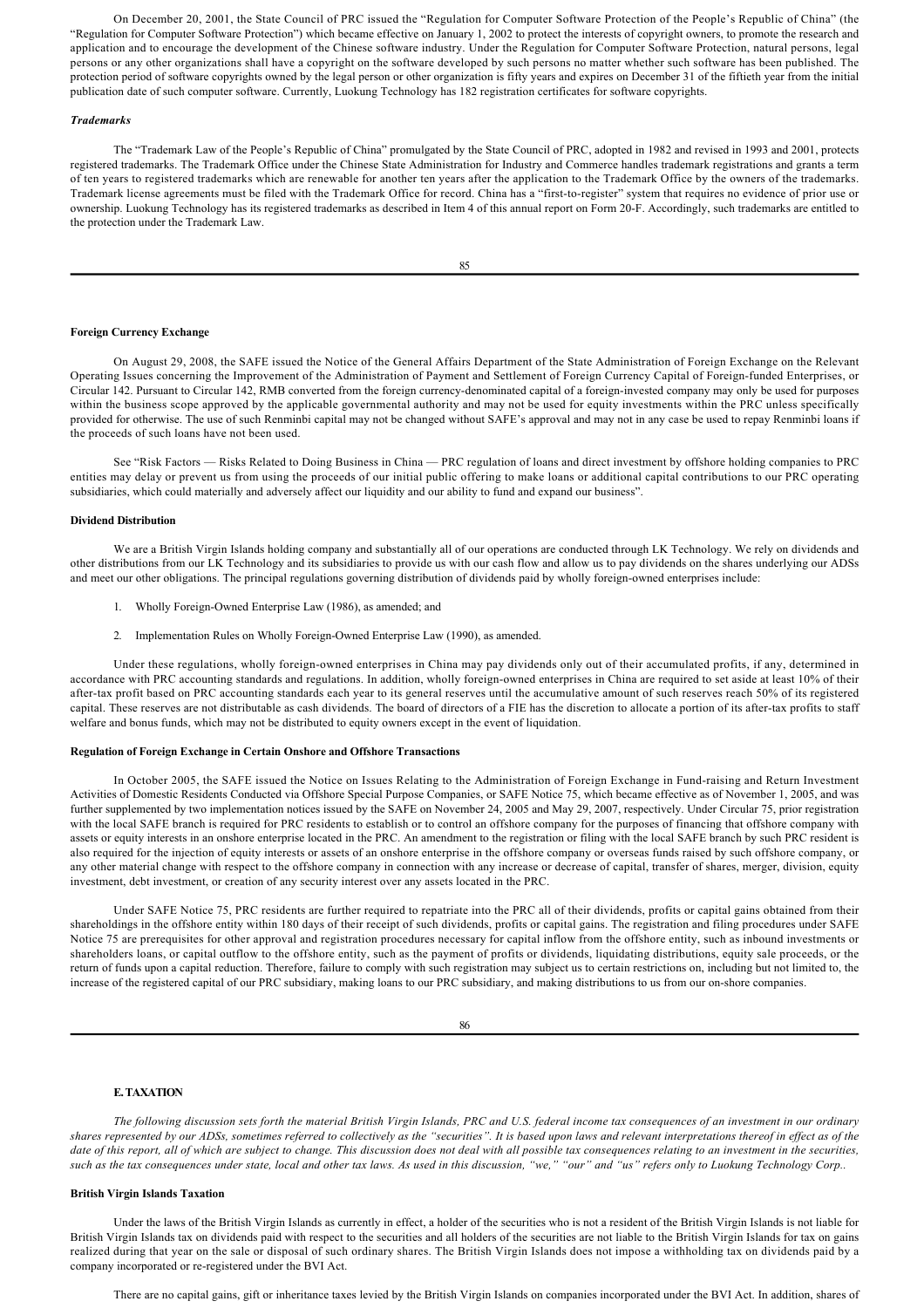companies incorporated under the BVI Act are not subject to transfer taxes, stamp duties or similar charges.

There is no income tax treaty or convention currently in effect between the United States and the British Virgin Islands or between China and the British Virgin Islands.

# **People's Republic of China Taxation**

In 2007, the PRC National People's Congress enacted the new Enterprise Income Tax Law (the "EIT Law"), which became effective on January 1, 2008. The new EIT Law imposes a single uniform income tax rate of 25% on all Chinese enterprises, including foreign-invested enterprises, and levies a withholding tax rate of 10% on dividends payable by Chinese subsidiaries to their foreign shareholders unless any such foreign shareholders' jurisdiction of incorporation has a tax treaty with China that provides for a different withholding agreement. Under the new EIT Law, enterprises established outside China but deemed to have a "de facto management body" within the country may be considered "resident enterprises" for Chinese tax purposes and, therefore, may be subject to an enterprise income tax rate of 25% on their worldwide income. Pursuant to the implementation rules of the new EIT Law, a "de facto management body" is defined as a body that has material and overall management control over the business, personnel, accounts and properties of the enterprise. Although substantially all members of our management are located in China, it is unclear whether Chinese tax authorities would require (or permit) us to be treated as PRC resident enterprises. If we are deemed a Chinese tax resident enterprise, we may be subject to an enterprise income tax rate of 25% on our worldwide income, excluding dividends received directly from another Chinese tax resident enterprise, as well as PRC enterprise income tax reporting obligations. If we are not deemed to be a Chinese tax resident enterprise, we may be subject to certain PRC withholding taxes. See "Risk Factors — Risks Related to Doing Business in China — Our holding company structure may limit the payment of dividends." As a result of such changes, our historical tax rates may not be indicative of our tax rates for future periods and the value of our ADSs or ordinary shares may be adversely affected. If we are deemed a PRC resident enterprise and investors' gain from the sales of the securities and dividends payable by us are deemed sourced from China, such gains and dividends payable by us may be subject to PRC tax. See "Risk Factors — Risks Related to Doing Business in China — If we were deemed a "resident enterprise" by PRC tax authorities, we could be subject to tax on our global income at the rate of 25% under the New EIT Law and our non-PRC shareholders could be subject to certain PRC taxes.

87

## **United States Federal Income Taxation**

### *General*

The following is a discussion of the material U.S. federal income tax consequences to an investor of purchasing, owning and disposing of our securities. This discussion does not address any aspects of U.S. federal gift or estate tax or the state, local or non-U.S. tax consequences of an investment in the securities.

YOU SHOULD CONSULT YOUR OWN TAX ADVISORS CONCERNING THE U.S. FEDERAL, STATE, LOCAL AND NON-U.S. TAX CONSEQUENCES OF PURCHASING, OWNING AND DISPOSING OF THE SECURITIES IN YOUR PARTICULAR SITUATION.

This discussion applies only to those investors that purchase the securities in this offering and that hold the securities as capital assets within the meaning of section 1221 of the Internal Revenue Code of 1986, as amended (the "Code"). This section does not apply to holders that may be subject to special tax rules, including but not limited to:

- 1. dealers in securities or currencies;
- 2. traders in securities that elect to use a mark-to-market method of accounting;
- 3. banks, insurance companies or certain financial institutions;
- 4. tax-exempt organizations;
- 5. governments or agencies or instrumentalities thereof;
- 6. partnerships or other entities treated as partnerships or other passthrough entities for U.S. federal income tax purposes or persons holding the securities through such entities;
- 7. regulated investment companies or real estate investment trusts;
- 8. holders subject to the alternative minimum tax;
- 9. holders that actually or constructively own 10% or more of the total combined voting power of all classes of our shares entitled to vote;
- 10. holders that acquired the securities pursuant to the exercise of employee stock options, in connection with employee stock incentive plans or otherwise as compensation;
- 11. holders that hold the securities as part of a straddle, hedging or conversion transaction; or
- 12. holders whose functional currency is not the U.S. dollar.

This section is based on the Code, its legislative history, existing and proposed U.S. Treasury regulations, published rulings and other administrative guidance of the U.S. Internal Revenue Service (the "IRS") and court decisions, all as in effect on the date hereof. These laws are subject to change or different interpretation by the IRS or a court, possibly on a retroactive basis.

We have not sought, and will not seek, a ruling from the IRS as to any U.S. federal income tax consequence described herein. The IRS may disagree with the discussion herein, and its determination may be upheld by a court. Moreover, there can be no assurance that future legislation, regulation, administrative rulings or court decisions will not adversely affect the accuracy of the statements in this discussion.

The discussion below of the U.S. federal income tax consequences to "U.S. Holders" will apply to a beneficial owner of the securities that is for U.S. federal income tax purposes:

- 1. a citizen or resident of the United States;
- 2. a corporation (or other entity treated as a corporation) that is created or organized (or treated as created or
- 3. organized) under the laws of the United States, any state thereof or the District of Columbia;
- 4. an estate whose income is subject to U.S. federal income tax regardless of its source; or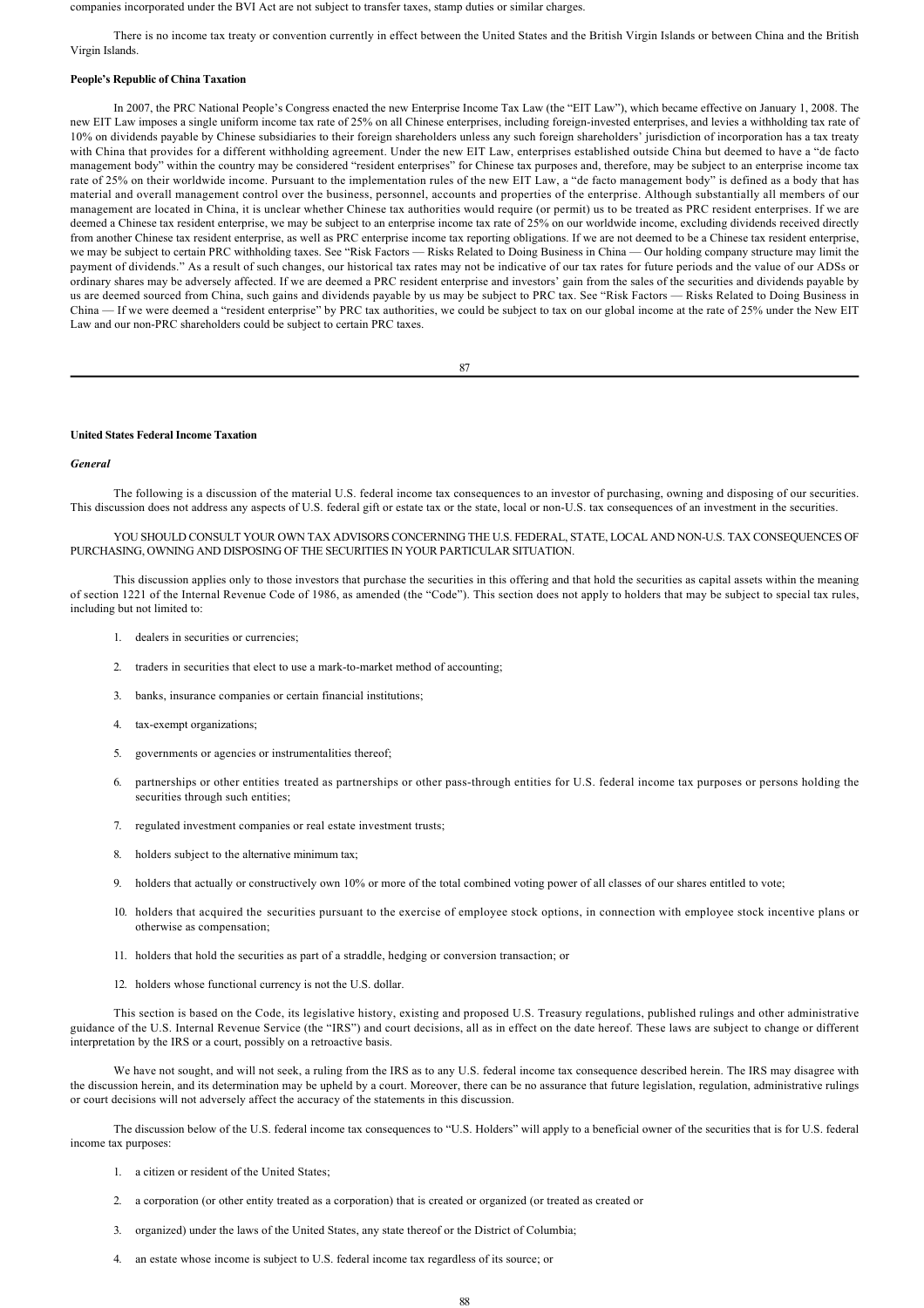5. a trust if (a) a U.S. court can exercise primary supervision over the trust's administration and one or more U.S.

6. persons are authorized to control all substantial decisions of the trust, or (b) if the trust has a valid election in effect under applicable U.S.

Treasury regulations to be treated as a U.S. person.

If a beneficial owner of the securities is not described as a U.S. Holder and is not an entity treated as a partnership or other pass-through entity for U.S. federal income tax purposes, such owner will be considered a "Non-U.S. Holder." The material U.S. federal income tax consequences applicable specifically to Non-U.S. Holders are described below under the heading "Tax Consequences to Non-U.S. Holders."

If a partnership (including for this purpose any entity treated as a partnership for U.S. tax purposes) is a beneficial owner of the securities, the U.S. tax treatment of a partner in the partnership generally will depend on the status of the partner and the activities of the partnership. A holder of the securities that is a partnership or partners in such a partnership should consult their own tax advisors about the U.S. federal income tax consequences of holding and disposing of the securities.

This discussion assumes that any distributions made (or deemed made) on the securities and any consideration received by a holder in consideration for the sale or other disposition of the securities will be in U.S. dollars.

### *Tax Consequences to U.S. Holders*

# *Taxation of Distributions*

Subject to the passive foreign investment company, or PFIC, rules discussed below, the gross amount of any cash distributions we make with respect to a U.S. Holder in respect of such U.S. Holder's shares will generally be treated as dividend income if the distributions are made from our current or accumulated earnings and profits, calculated according to U.S. federal income tax principles. Cash dividends will generally be subject to U.S. federal income tax as ordinary income on the day the U.S. Holder actually or constructively receives such income. With respect to noncorporate U.S. Holders for taxable years beginning before January 1, 2011, dividends may be taxed at the lower applicable long-term capital gains rate provided that (a) our shares are readily tradable on an established securities market in the United States, or, in the event we are deemed to be a Chinese "resident enterprise" under the EIT Law (as described above under "People's Republic of China Taxation"), we are eligible for the benefits of the income tax treaty between the United States and the PRC (the "U.S.-PRC Tax Treaty"), (b) we are not a PFIC, as discussed below, for either the taxable year in which the dividend was paid or the preceding taxable year, and (c) certain holding period requirements are met. Under published IRS authority, shares are considered for purposes of clause (a) above to be readily tradable on an established securities market in the United States only if they are listed on certain exchanges, which presently include the NASDAQ Capital Market. U.S. Holders should consult their own tax advisors regarding the availability of the lower rate for any dividends paid with respect to our shares.

Dividends will not be eligible for the dividends-received deduction allowed to U.S. corporations in respect of dividends received from other U.S. corporations. Generally, if we distribute non-cash property as a dividend (other than pro rata distributions of our shares) out of our current or accumulated earnings and profits (as determined for U.S. federal income tax purposes), a U.S. Holder generally will include in income an amount equal to the fair market value of the property, on the date that it is distributed.

Distributions in excess of current and accumulated earnings and profits, as determined for U.S. federal income tax purposes, will be treated as a non-taxable return of capital to the extent of the U.S. Holder's basis in its shares and thereafter as capital gain. However, we do not plan on calculating our earnings and profits in accordance with U.S. federal income tax principles. U.S. holders therefore should generally assume that any distributions paid by us will be treated as dividends for U.S. federal income tax purposes.

If PRC taxes apply to dividends paid by us to a U.S. Holder (see "People's Republic of China Taxation," above), such taxes may be treated as foreign taxes eligible for credit against such holder's U.S. federal income tax liability (subject to certain limitations), and a U.S. Holder may be entitled to certain benefits under the U.S.PRC Tax Treaty. The rules relating to the U.S. foreign tax credit are complex. U.S. Holders should consult their own tax advisors regarding the creditability of any such PRC tax and their eligibility for the benefits of the U.S.-PRC Tax Treaty.

89

## *Taxation of Dispositions of Shares*

Subject to the PFIC rules discussed below, a U.S. holder that sells or otherwise disposes of its shares will recognize capital gain or loss for U.S. federal income tax purposes equal to the difference between the amount realized and such U.S. Holder's tax basis in its shares. Prior to January 1, 2011, capital gains of a non-corporate U.S. holder are generally taxed at a maximum rate of 15% where the property is held for more than one year (and 20% thereafter). The ability to deduct capital losses is subject to limitations.

If PRC taxes apply to any gain from the disposition of our shares by a U.S. Holder, such taxes may be treated as foreign taxes eligible for credit against such holder's U.S. federal income tax liability (subject to certain limitations), and a U.S. Holder may be entitled to certain benefits under the U.S.-PRC Tax Treaty. U.S. Holders should consult their own tax advisors regarding the creditability of any such PRC tax and their eligibility for the benefits of the U.S.-PRC Tax Treaty.

# *Passive Foreign Investment Company*

We do not expect to be a PFIC for U.S. federal income tax purposes for our current tax year or in the foreseeable future. The determination of whether or not we are a PFIC in respect of any of our taxable years is a factual determination that cannot be made until the close of the applicable tax year and that is based on the types of income we earn and the value and composition of our assets (including goodwill), all of which are subject to change. Therefore, we can make no assurances that we will not be a PFIC in respect of our current taxable year or in the future.

In general, we will be a PFIC in any taxable year if either:

- 1. at least 75% of our gross income for the taxable year is passive income; or
- 2. at least 50% of the value, determined on the basis of a quarterly average, of our assets is attributable to assets that produce or are held for the production of passive income.

Passive income includes dividends, interest, royalties, rents (other than certain rents and royalties derived in the active conduct of a trade or business), the excess of gains over losses from certain types of transactions in commodities, annuities and gains from assets that produce passive income. We will be treated as owning our proportionate share of the assets and earning our proportionate share of the income of any corporation in which we own, directly or indirectly, at least 25% (by value) of the stock.

If we are treated as a PFIC in any year during which a U.S. Holder owns the securities, and such U.S. Holder did not make a mark-to-market election, as described below, the U.S. Holder will be subject to special rules with respect to: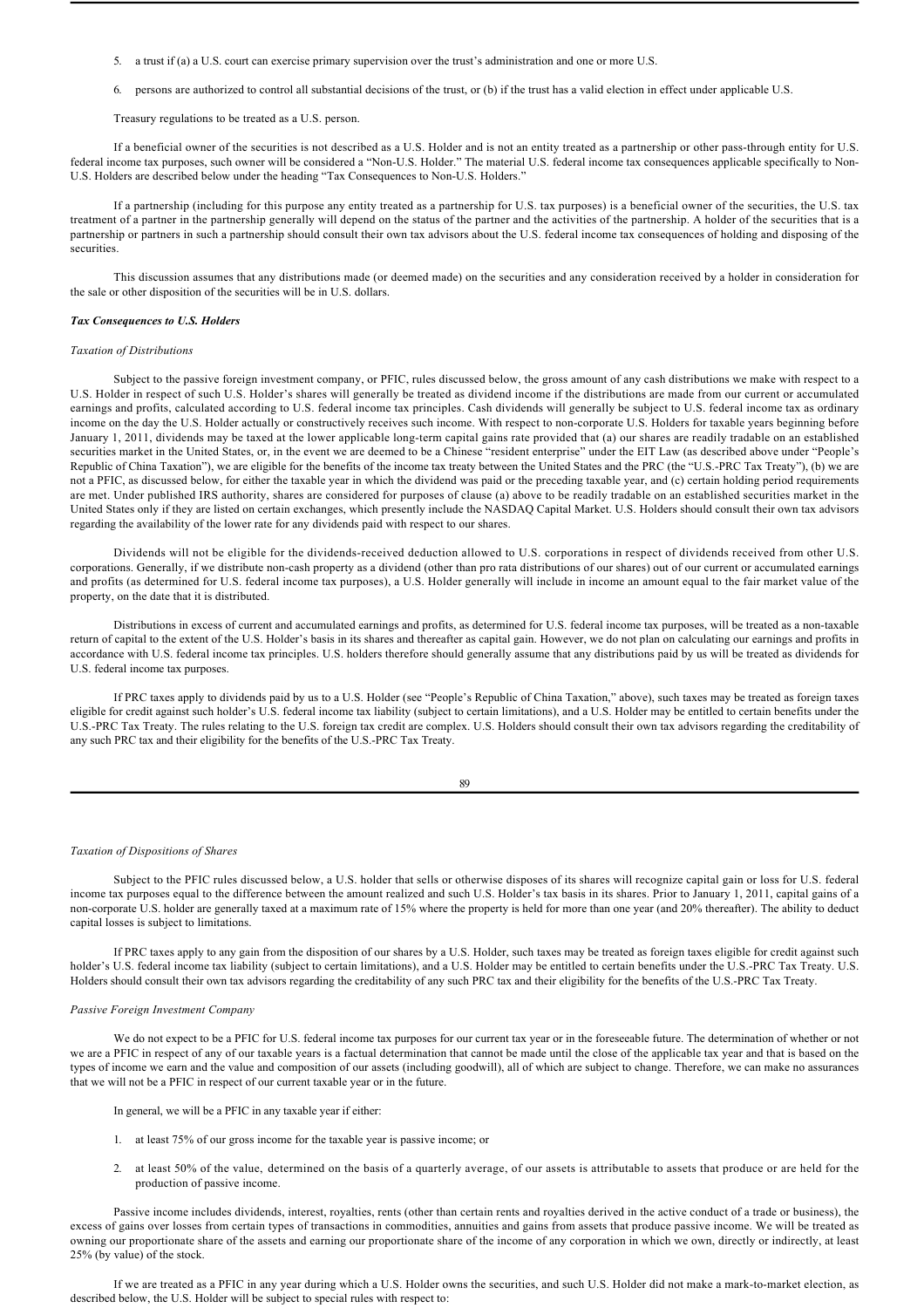1. any gain recognized by the U.S. Holder on the sale or other disposition of its shares; and any excess distribution that we make to the U.S. Holder (generally, the excess of the amount of any distributions to such U.S. Holder during a single taxable year of such U.S. Holder over 125% of the average annual distributions received by such U.S. Holder in respect of the shares during the three preceding taxable years of such U.S. Holder or, if shorter, such U.S. Holder holding period for the shares).

Under these rules:

- 2. the gain or excess distribution will be allocated ratably over the U.S. Holder's holding period for the shares;
- 3. the amount allocated to the U.S. Holder's taxable year in which it realized the gain or excess distribution or to the period in the U.S. Holder's holding period before the first day of our first taxable year in which we are a PFIC will be taxed as ordinary income;
- 4. the amount allocated to other taxable years (or portions thereof) of the U.S. Holder and included in its holding period will be taxed at the highest tax rate in effect for that year; and
- 5. the interest charge generally applicable to underpayments of tax will be imposed in respect of the tax attributable to each such other taxable year of the U.S. Holder.
- 6. Special rules apply for calculating the amount of the foreign tax credit with respect to excess distributions by a PFIC.

## 90

Alternatively, if a U.S. Holder, at the close of its taxable year, owns ordinary shares in a PFIC that are treated as marketable stock, the U.S. Holder may make a mark-to-market election with respect to such shares for such taxable year. Our shares will be "marketable" to the extent that they remain regularly traded on a national securities exchange, such as the NASDAQ Capital Market. If a U.S. Holder makes this election in a timely fashion, it will not be subject to the PFIC rules described above. Instead, in general, the U.S. Holder will include as ordinary income each year the excess, if any, of the fair market value of its shares at the end of the taxable year over its adjusted basis in its shares. Any ordinary income resulting from this election would generally be taxed at ordinary income tax rates and would not be eligible for the reduced rate of tax applicable to qualified dividend income. The U.S. Holder will also be allowed to take an ordinary loss in respect of the excess, if any, of the adjusted basis of its shares over the fair market value at the end of the taxable year (but only to the extent of the net amount of previously included income as a result of the mark-to-market election). The U.S. Holder's basis in the shares will be adjusted to reflect any such income or loss amounts. U.S. Holders should consult their own tax advisor regarding potential advantages and disadvantages of making a mark-to-market election with respect to their shares.

Alternatively, a U.S. Holder of stock in a PFIC may avoid the PFIC tax consequences described above in respect to our or shares by making a timely "qualified electing fund" election to include in income its pro rata share of our net capital gains (as long-term capital gain) and other earnings and profits (as ordinary income), on a current basis, in each case whether or not distributed, in the taxable year of the U.S. Holder in which or with which our taxable year ends. However, the qualified electing fund election is available only if the PFIC provides such U.S. Holder with certain information regarding its earnings and profits as required under applicable U.S. Treasury regulations. We do not intend to furnish the information that a U.S. Holder would need in order to make a qualified electing fund election. Therefore, U.S. Holders will not be able to make or maintain such election with respect to their or shares.

If a U.S. Holder owns our shares or during any year that we are a PFIC, such holder must file U.S. Internal Revenue Service Form 8621 regarding such holder's shares or and the gain realized on the disposition of the shares. The reduced tax rate for dividend income, discussed in "Taxation of Distributions," is not applicable to dividends paid by a PFIC. U.S. Holders should consult with their own tax advisors regarding reporting requirements with respect to their shares.

### **Tax Consequences to Non-U.S. Holders**

Dividends paid to a Non-U.S. Holder in respect of our or shares generally will not be subject to U.S. federal income tax, unless the dividends are effectively connected with the Non-U.S. Holder's conduct of a trade or business within the United States (and, if required by an applicable income tax treaty, are attributable to a permanent establishment or fixed base that such holder maintains in the United States).

In addition, a Non-U.S. Holder generally will not be subject to U.S. federal income tax on any gain attributable to a sale or other disposition of our or shares unless such gain is effectively connected with its conduct of a trade or business in the United States (and, if required by an applicable income tax treaty, is attributable to a permanent establishment or fixed base that such holder maintains in the United States) or the Non-U.S. Holder is an individual who is present in the United States for 183 days or more in the taxable year of sale or other disposition and certain other conditions are met (in which case, such gain from United States sources generally is subject to tax at a 30% rate or a lower applicable tax treaty rate).

Dividends and gains that are effectively connected with the Non-U.S. Holder's conduct of a trade or business in the United States (and, if required by an applicable income tax treaty, are attributable to a permanent establishment or fixed base in the United States) generally will be subject to tax in the same manner as for a U.S. Holder and, in the case of a Non-U.S. Holder that is a corporation for U.S. federal income tax purposes, may also be subject to an additional branch profits tax at a 30% rate or a lower applicable tax treaty rate.

### 91

### *Information Reporting and Backup Withholding*

In general, information reporting for U.S. federal income tax purposes generally should apply to distributions made on the securities within the United States to a non-corporate U.S. Holder and to the proceeds from sales and other dispositions of the securities by a non-corporate U.S. Holder to or through a U.S. office of a broker. Payments made (and sales and other dispositions effected at an office) outside the United States generally should be subject to information reporting in limited circumstances.

Dividend payments made to U.S. Holders and proceeds paid from the sale or other disposition the securities may be subject to information reporting to the IRS and possible U.S. federal backup withholding at a current rate of 28%. Certain exempt recipients, such as corporations, are not subject to these information reporting requirements. Backup withholding will not apply to a U.S. Holder who furnishes a correct taxpayer identification number and makes any other required certification, or who is otherwise exempt from backup withholding. U.S. Holders who are required to establish their exempt status must provide a duly executed IRS Form W-9.

A Non-U.S. Holder generally may eliminate the requirement for information reporting and backup withholding by providing certification of its foreign status, under penalties of perjury, on a duly executed applicable IRS Form W-8 or by otherwise establishing an exemption.

Backup withholding is not an additional tax. Rather, the amount of any backup withholding will be allowed as a credit against a U.S. Holder's or a non-U.S. Holder's U.S. federal income tax liability and may entitle such holder to a refund, provided that certain required information is timely furnished to the IRS.

PROSPECTIVE PURCHASERS OF OUR SECURITIES SHOULD CONSULT WITH THEIR OWN TAX ADVISORS REGARDING THE APPLICATION OF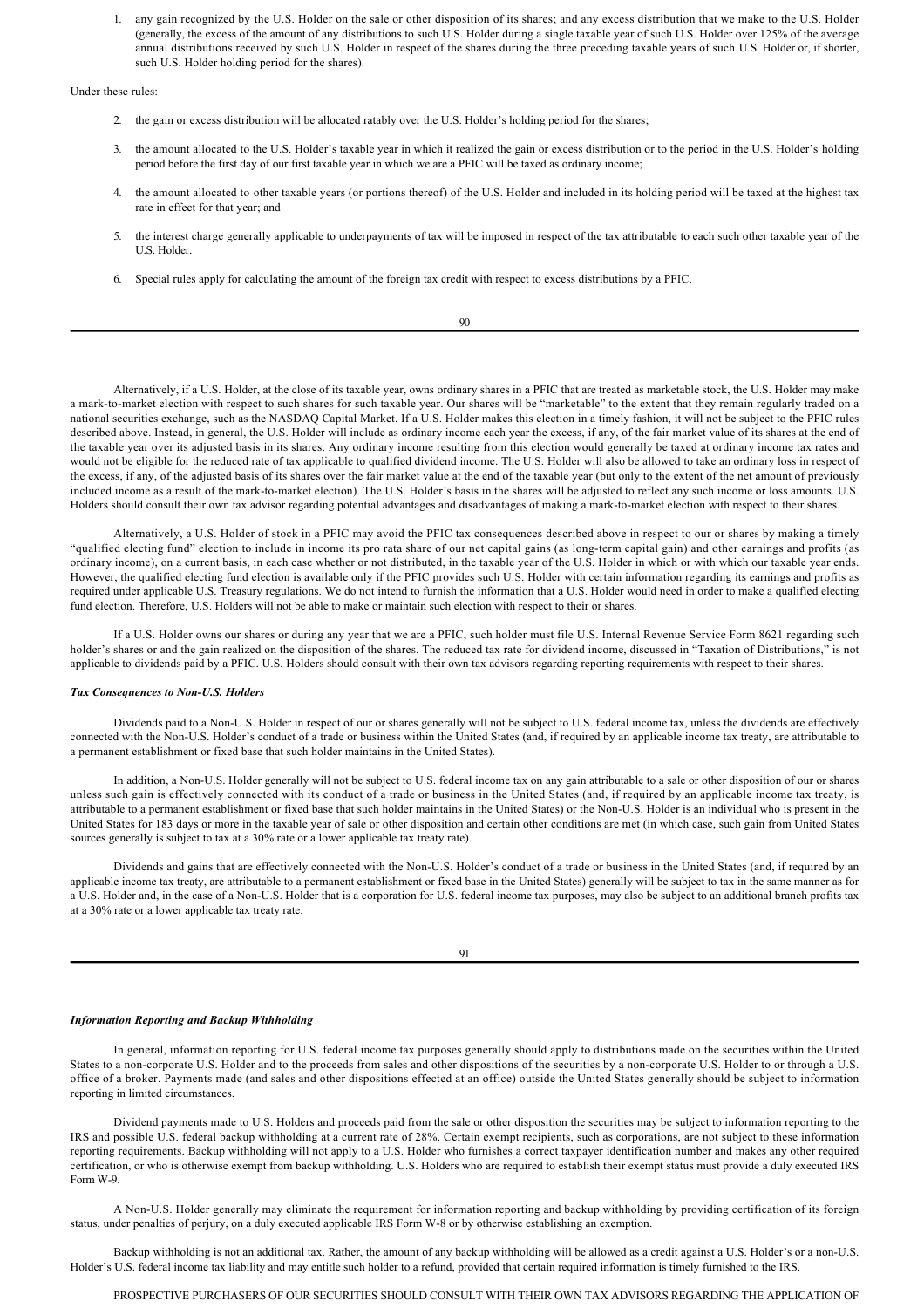THE U.S. FEDERAL INCOME TAX LAWS TO THEIR PARTICULAR SITUATIONS AS WELL AS ANY ADDITIONAL TAX CONSEQUENCES RESULTING FROM PURCHASING, HOLDING OR DISPOSING OF OUR SECURITIES, INCLUDING THE APPLICABILITY AND EFFECT OF THE TAX LAWS OF ANY STATE, LOCAL OR NON-U.S. JURISDICTION, INCLUDING ESTATE, GIFT, AND INHERITANCE LAWS AND APPLICABLE TAX TREATIES.

# **F. DIVIDENDS AND PAYING AGENTS.**

Not applicable.

## **G. STATEMENT BY EXPERTS.**

None.

# **H. DOCUMENTS ON DISPLAY.**

We are subject to certain of the information reporting requirements of the Securities and Exchange Act of 1934, as amended. As a foreign private issuer we are exempt from the rules and regulations under the Securities Exchange Act prescribing the furnishing and content of proxy statements, and our officers, directors and principal shareholders are exempt from the reporting and "short-swing" profit recovery provisions contained in Section 16 of the Securities Exchange Act, with respect to their purchase and sale of our shares. In addition, we are not required to file reports and financial statements with the SEC as frequently or as promptly as U.S. companies whose securities are registered under the Securities Exchange Act. Nasdaq rules generally require that companies send an annual report to shareholders prior to the annual general meeting, however we rely upon an exception under the Nasdaq rules. Specifically, we file annual reports on Form 20-F, which contain financial statements audited by an independent accounting firm, electronically with the SEC and post a copy on our website.

The SEC maintains a website that contains reports, proxy and information statements and other information regarding registrants that file electronically with the SEC, and our SEC reports can be viewed or downloaded there. The address of this web site is http://www.sec.gov. In addition, information that we furnish or file with the SEC, including annual reports on Form 20-F, current reports on Form 6-K, proxy and information statements and any amendments to, or exhibits included in, those reports are available to be viewed or download, free of charge, on our website at http://www.luokung.com as soon as reasonably practicable after such materials are filed or furnished with the SEC. Information contained, or that can be accessed through, our website does not constitute a part of this annual report and is not incorporated by reference herein, and we have included our website address in this annual report solely for informational purposes.

### **I. SUBSIDIARY INFORMATION**

For a listing of our subsidiaries, see "Item 4. Information on the Company – C. Organizational Structure."

### **ITEM 11. QUANTITATIVE AND QUALITATIVE DISCLOSURES ABOUT MARKET RISK.**

### **Interest Rate Risk**

As of December 31, 2021, we had a loan from Geely Technology which bears interest at a fixed rate of 8% per annum. If we borrow money with variable interest in future periods, we may be exposed to interest rate risk. Our exposure to market risk for changes in interest rates relates primarily to the interest income generated by our cash deposits with our banks. We have not used any derivative financial instruments in our investment portfolio. Interest earning instruments carry a degree of interest rate risk. We have not been exposed, nor do we anticipate being exposed to material risks due to changes in interest rates. However, our future interest income may fall short of expectations due to changes in interest rates.

# **Foreign Exchange Risk**

Translation adjustments amounted to \$145,447 loss and \$2,937,074 loss as of the fiscal years ended December 31, 2021 and 2020, respectively. The Company translated balance sheet amounts with the exception of equity at December 31, 2021 at RMB6.3757 to \$1.00 as compared to RMB6.5243 to \$1.00 at December 31, 2020. The Company stated equity accounts at their historical rate. The average translation rates applied to income statement accounts for the fiscal years ended December 31, 2021 and 2020 were RMB6.4515 and RMB6.9001 to US\$1.00, respectively. So far, the PRC government has been able to manage a stable exchange rate between RMB and the U.S. Dollar. Our future downward translation adjustments may occur and can be significant due to changes in such exchange rate.

If we decide to convert our RMB into U.S. dollars for the purpose of making payments for dividends on our ordinary shares or for other business purposes, appreciation of the U.S. dollar against the RMB would have a negative effect on the U.S. dollar amount available to us.

The PRC government imposes strict restrictions on PRC resident companies regarding converting RMB into foreign currencies and vice versa under capital account transactions, such as receiving equity investments from outside of the PRC, making equity investments outside of the PRC, borrowing money from or lending money outside of the PRC, and repaying debt or remitting liquidated assets and/or accumulated profits outside of the PRC. These transactions have to be approved by the relevant PRC government authorities, including but not limited to the commerce bureau, the tax bureau and the State Administration of Foreign Exchange, or SAFE, and have to be conducted at banks entrusted by the local SAFE branch. As our business continues to grow, we may need to continuously finance our PRC subsidiaries by raising capital from outside of the PRC. The restriction on converting RMB into foreign currencies, and vice versa, may limit our ability to use capital resources from outside of the PRC. Such restrictions may also limit our ability to remit profits from our PRC subsidiaries outside of the PRC, therefore potentially limiting our ability to pay dividends to our shareholders. In addition, such restrictions will limit our ability to freely transfer temporary excess cash in our or our subsidiaries' bank accounts in and out of the PRC, therefore limiting our ability to conduct cross-border cash management activities to optimize the utilization of our cash.

#### **Inflation**

Although China has experienced an increasing inflation rate, inflation has not had a material impact on our results of operations in recent years. According to the National Bureau of Statistics of China, the change in the consumer price index in China was 0.46%, (0.77%), and 1.16% in 2001, 2002 and 2003, respectively. However, in connection with a 3.9% increase in 2004, the PRC government announced measures to restrict lending and investment in China in order to reduce inflationary pressures in China's economy. Following the government's actions, the consumer price index decreased to 1.8% in 2005 and to 1.5% in 2006. In 2007, the consumer price index increased to 4.8%. In response, China's central bank, the People's Bank of China, announced that the bank reserve ratio would rise half a percentage point to 15.5% in an effort to reduce inflation pressures. China's consumer price index growth rate reached 8.7% year over year in 2008. In 2009 and 2010, the change in the consumer price index in China was minus 0.7% and 3.3%.

China consumer price index in December 2021 was 9.1% lower than that of the same period in 2020. China consumer price index in December 2020 was 6.7% higher than that of the same period in 2019. China consumer price index in December 2019 was 2.6% higher than that of the same period in 2018. China consumer price index in December 2018 was 0.1% higher than that of the same period in 2017. China consumer price index in December 2017 was 0.3% lower than that of the same period in 2016. The results of the PRC government's actions to combat inflation are difficult to predict. Adverse changes in the Chinese economy, if any, will likely impact the financial performance of a variety of industries in China that use, or would be candidates to use, our software products and services.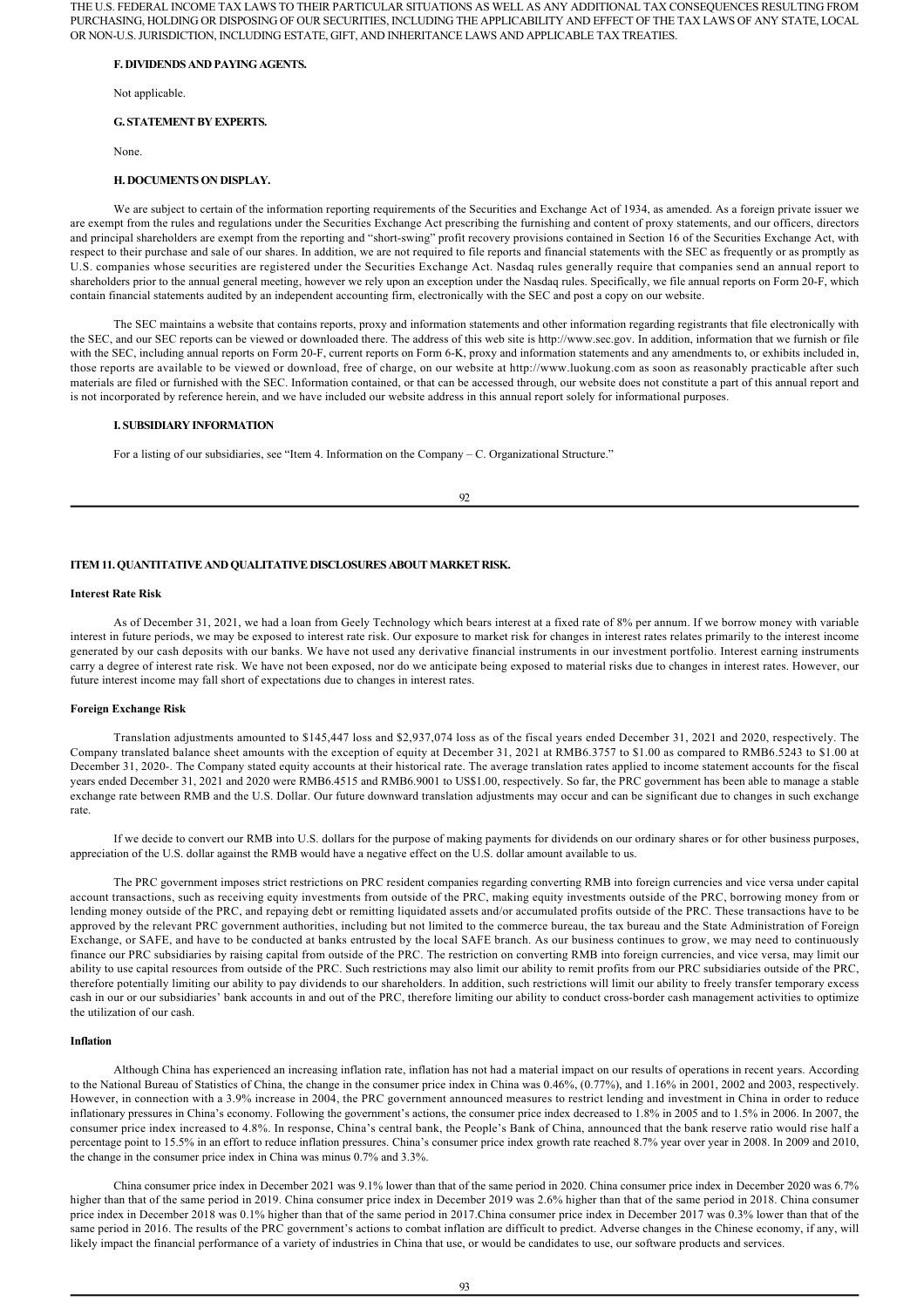# **ITEM 12. DESCRIPTION OF SECURITIES OTHER THAN EQUITY SECURITIES.**

### **A. DEBT SECURITIES.**

Not applicable.

### **B. WARRANTS AND RIGHTS.**

Not applicable.

## **C. OTHER SECURITIES.**

Not applicable.

# **D. AMERICAN DEPOSITARY SHARES.**

Not applicable.

94

## **PART II**

## **ITEM 13. DEFAULTS, DIVIDEND ARREARAGES AND DELINQUENCIES.**

None.

# **ITEM 14. MATERIAL MODIFICATIONS TO THE RIGHTS OF SECURITY HOLDERS AND USE OF PROCEEDS.**

Not applicable.

# **ITEM 15. CONTROLS AND PROCEDURES.**

# *Disclosure Controls and Procedures*

Our Chief Executive Officer and Chief Financial Officer have reviewed and evaluated the effectiveness of our disclosure controls and procedures, which included inquiries made to certain other of our employees. The term "disclosure controls and procedures," as defined in Rules 13a-15(e) and 15d-15(e) under the Exchange Act, means controls and other procedures of a company that are designed to ensure that information required to be disclosed by a company in the reports, such as this report, that it files or submits under the Exchange Act is recorded, processed, summarized and reported, within the time periods specified in the SEC's rules and forms. Disclosure controls and procedures include, without limitation, controls and procedures designed to ensure that information required to be disclosed by a company in the reports that it files or submits under the Exchange Act is accumulated and communicated to the company's management, including its principal executive and principal financial officers, as appropriate to allow timely decisions regarding required disclosure. Management recognizes that any controls and procedures, no matter how well designed and operated, can provide only reasonable assurance of achieving their objectives and management necessarily applies its judgment in evaluating the cost-benefit relationship of possible controls and procedures. Based on that evaluation, our Chief Executive Officer and Chief Financial Officer have each concluded that, as of December 31, 2021, the Company's disclosure controls and procedures were not effective due to the material weakness described in the "Management's Report on Internal Control over Financial Reporting" section below. However, we performed adequate analyses and procedures, including among other things, transaction reviews and account reconciliations, in order to provide assurance that our consolidated financial statements included in this annual report were prepared in accordance with U.S. GAAP and present fairly, in all material respects, our financial position, results of operations and cash flows for the periods presented in conformity with U.S. GAAP.

### *Management's Report on Internal Control Over Financial Reporting*

Our management is responsible for establishing and maintaining adequate internal control over financial reporting, as such term is defined in Exchange Act Rules 13a-15(f) and 15d-15(f). Internal control over financial reporting refers to the process designed by, or under the supervision of, our principal executive officer and principal financial officer, and effected by our Board of Directors, management and other personnel, to provide reasonable assurance regarding the reliability of financial reporting and the preparation of financial statements for external purposes in accordance with U.S. GAAP and includes those policies and procedures that (i) pertain to the maintenance of records that in reasonable detail accurately and fairly reflect the transactions and dispositions of the assets of the Company; (ii) provide reasonable assurance that transactions are recorded as necessary to permit preparation of financial statements in accordance with U.S. GAAP, and that receipts and expenditures of the Company are being made only in accordance with authorizations of management and directors of the Company; and (iii) provide reasonable assurance regarding prevention or timely detection of unauthorized acquisition, use, or disposition of the Company's assets that could have a material effect on the financial statements.

Any system of internal control, no matter how well designed, has inherent limitations. Therefore, even those systems determined to be effective can provide only reasonable assurance with respect to financial statement preparation and presentation. Because of the inherent limitations of internal control, there is a risk that material misstatements may not be prevented or detected on a timely basis by internal control over financial reporting. However, these inherent limitations are known features of the financial reporting process. Therefore, it is possible to design into the process safeguards to reduce, though not eliminate, this risk.

Management assessed our internal control over financial reporting as of December 31, 2020. In making this assessment, management used the criteria set forth by the Committee of Sponsoring Organizations of the Treadway Commission (COSO) in the report entitled "Internal Control-Integrated Framework (2013)." The COSO framework summarizes each of the components of a company's internal control system, including (i) the control environment, (ii) risk assessment, (iii) control activities, (iv) information and communication, and (v) monitoring. Based on such assessment, management concluded that its internal control over financial reporting as of December 31, 2020 was not effective because of the following material weakness:

Lack of U.S. GAAP expertise. Although our accounting personnel are professional and experienced in accounting requirements and procedures generally accepted in the PRC, they do not have sufficient knowledge, experience and training in maintaining our books and records and preparing financial statements in accordance with U.S. GAAP and SEC rules and regulations. The staff needs additional training to become experienced in U.S. GAAP-based reporting, including the skills of U.S. GAAP-based period end closing, consolidation of financial statements, and U.S. GAAP conversion.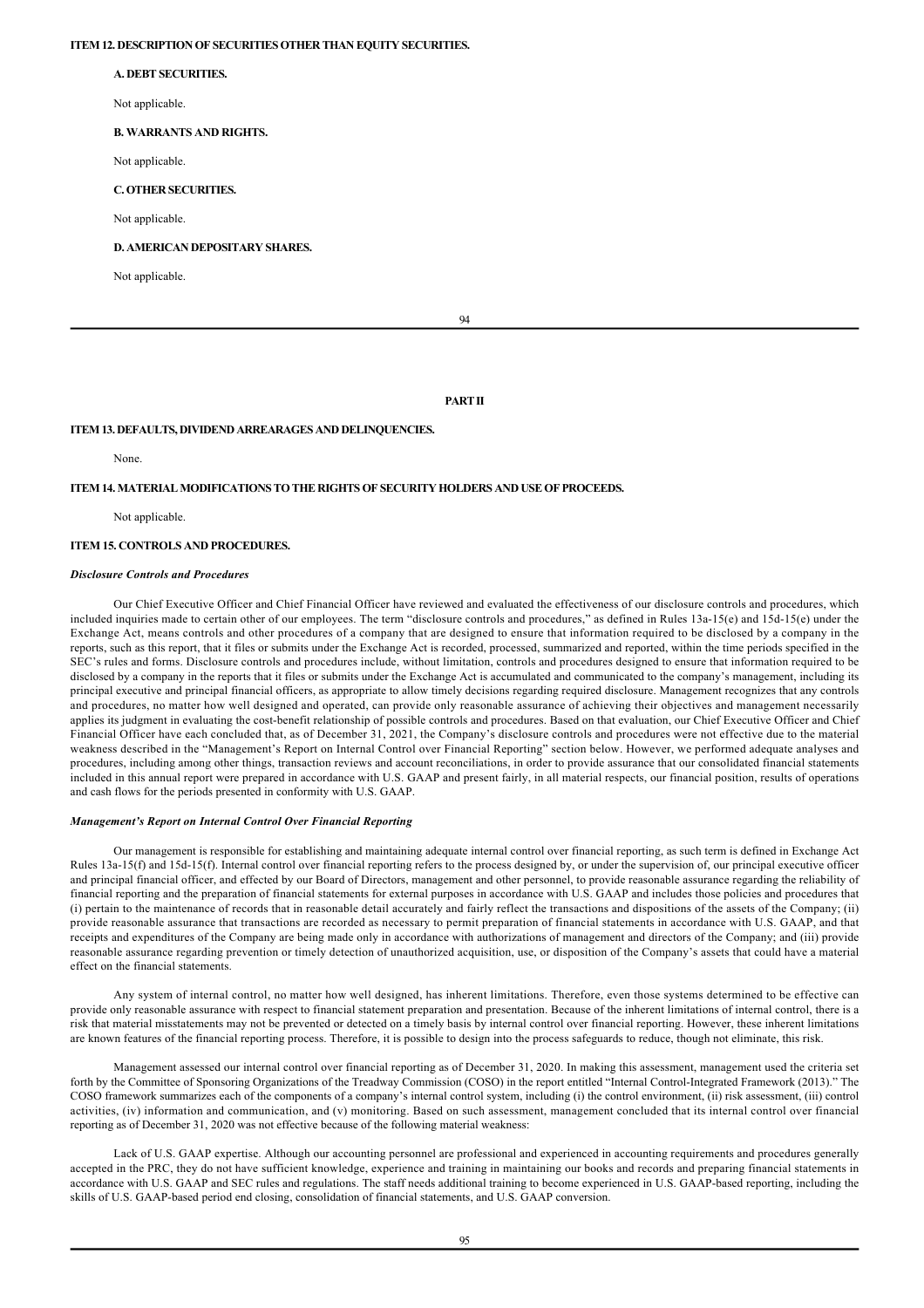In order to address the above material weakness, our management plans to take the following steps:

We will employ, as needed, outside professionals to provide key accounting personnel ongoing technical trainings to ensure their proper understanding of U.S. GAAP and newly announced accounting standards.

The Company believes the foregoing measures will remediate the identified material weakness in future periods. The Company is committed to monitoring the effectiveness of these measures and making any changes that are necessary and appropriate.

However, giving full consideration to the material weaknesses described above, our Chief Executive Officer and Chief Financial Officer performed adequate analyses and procedures, including among other things, transaction reviews and account reconciliations, in order to provide assurance that our consolidated financial statements included in this annual report were prepared in accordance with U.S. GAAP and present fairly, in all material respects, our financial position, results of operations and cash flows for the periods presented in conformity with U.S. GAAP.

## *Attestation Report of Independent Registered Public Accounting Firm*

The effectiveness of our internal control over financial reporting as of December 31, 2021 has been audited by MSPC Certified Public Accountants and Advisors, A Professional Corporation, an independent registered public accounting firm. The related report to our shareholders and our Board of Directors appears on F-6 of this Report.

# *Changes in Internal Control over Financial Reporting*

There were no changes in the Company's internal control over financial reporting that occurred during our fiscal year ended December 31, 2021 that has materially affected or is reasonably likely to materially affect our internal control over financial reporting. In 2022, We have engaged with Grant Thornton to assist management to set up and implement various controls and procedures so as to alleviate the deficiencies in internal control.

### **ITEM 16A. AUDIT COMMITTEE FINANCIAL EXPERT.**

Our board of directors has determined that Ms. Yang Zhou qualifies as an audit committee financial expert. Our board of directors has determined that Ms. Yang Zhou, Messrs. David Wei Tang, Jin Meng Bryan Yap and Zhihao Xu meet the definition of an "independent director" under the applicable NASDAQ Rules and under Rule 10A-3 of the Securities Exchange Act of 1934, as amended.

## **ITEM 16B. CODE OF ETHICS.**

Our board of directors has adopted a code of business conduct and ethics applicable to our directors, officers and employees. We have posted the code on our website at http://www.luokung.com.

### **ITEM 16C. PRINCIPAL ACCOUNTANT FEES AND SERVICES.**

## *Audit Fees*

The following is a summary of the fees billed to the Company by its principal independent registered accounting firm for professional services rendered for the years ended December 31, 2021 and 2020 (in US dollars):

|                           |                          | <b>Year Ended</b><br>December 31, |  |
|---------------------------|--------------------------|-----------------------------------|--|
|                           | 2021                     | 2020                              |  |
| <b>Audit Fees</b>         | - 0                      | D                                 |  |
| MSPC                      | 430,000                  |                                   |  |
| Moore CPA                 | $\overline{\phantom{0}}$ | 325,000                           |  |
| <b>Audit-Related Fees</b> |                          |                                   |  |
| <b>MSPC</b>               | $\overline{\phantom{0}}$ |                                   |  |
| Moore CPA                 | 80,000                   | 50,000                            |  |
| <b>TOTAL</b>              | 510,000                  | 375,000                           |  |
|                           |                          |                                   |  |
|                           |                          |                                   |  |

96

"Audit Fees" consisted of the aggregate fees billed for professional services rendered for the audit of our annual financial statements and the reviews of the financial statements included in our Forms 20-F and for any other services that were normally provided in connection with our statutory and regulatory filings or engagements.

"Audit Related Fees" consisted of the aggregate fees billed for professional services rendered for assurance and related services that were reasonably related to the performance of the audit or review of our financial statements and were not otherwise included in Audit Fees.

### *Tax Fees*

We did not engage our principal accountants to provide tax or related services during the last two fiscal years.

## *All Other Fees*

We did not engage our principal accountants to render services to us during the last two fiscal years, other than as reported above.

## **ITEM 16D. EXEMPTIONS FROM THE LISTING STANDARDS FOR AUDIT COMMITTEES.**

Not applicable.

# **ITEM 16E. PURCHASES OF EQUITY SECURITIES BY THE ISSUER AND AFFILIATED PURCHASERS.**

### Not applicable.

# **ITEM 16F. CHANGE IN REGISTRANT'S CERTIFYING ACCOUNTANT.**

Not applicable.

# **ITEM 16G. CORPORATE GOVERNANCE.**

The Company's corporate governance practices do not differ from those followed by domestic companies listed on the NASDAQ Capital Market other than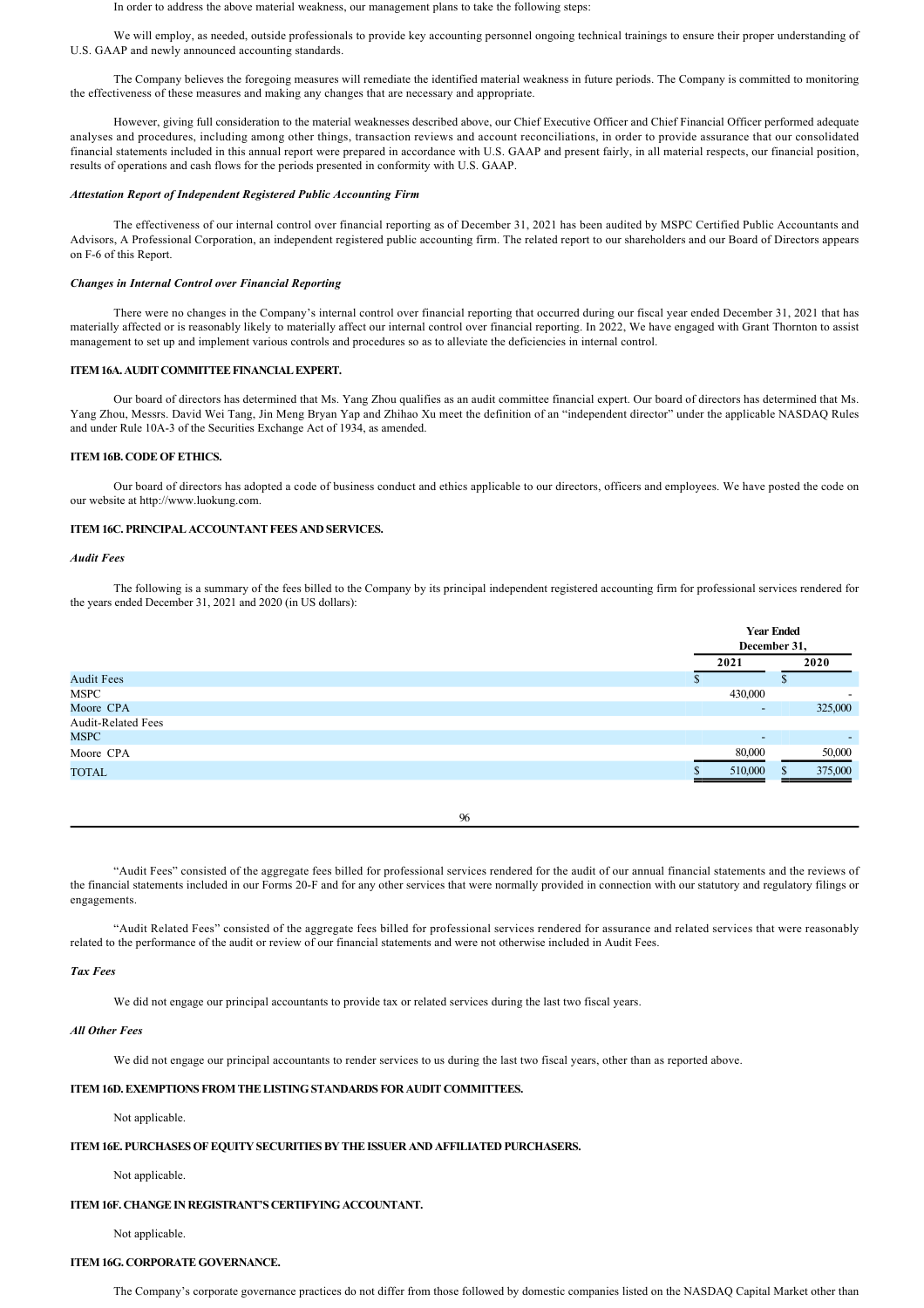#### disclosed below.

NASDAQ Listing Rule 5620(a) requires each issuer to hold an annual meeting of shareholders no later than one year after the end of the issuer's fiscal year end. However, NASDAQ Listing Rule 5615(a)(3) permits a foreign private issuer like us to follow home country practices in lieu of certain requirements of Listing Rule 5600, provided that such foreign private issuer discloses in its annual report filed with the SEC each requirement of Rule 5600 that it does not follow and describes the home country practice followed in lieu of such requirement. We follow home country practice with respect to annual meetings and did not hold an annual shareholder meeting in the year ended December 31, 2021. We may, however, hold annual shareholder meetings in the future if there are significant issues that require shareholders' approvals.

NASDAQ Listing Rule 5635 generally provides that shareholder approval is required of U.S. domestic companies listed on the NASDAQ Capital Market prior to issuance (or potential issuance) of securities (i) equaling 20% or more of the company's common stock or voting power for less than the greater of market or book value (ii) resulting in a change of control of the company; and (iii) which is being issued pursuant to a stock option or purchase plan to be established or materially amended or other equity compensation arrangement made or materially amended. Notwithstanding this general requirement, NASDAQ Listing Rule 5615(a)(3)(A) permits foreign private issuers to follow their home country practice rather than these shareholder approval requirements. The Cayman Islands do not require shareholder approval prior to any of the foregoing types of issuances. The Company, therefore, is not required to obtain such shareholder approval prior to entering into a transaction with the potential to issue securities as described above. The Board of Directors of the Company has elected to follow the Company's home country rules as to such issuances and will not be required to seek shareholder approval prior to entering into such a transaction.

# **ITEM 16H. MINE SAFETY DISCLOSURE.**

Not applicable.

# **ITEM 16I. DISCLOSURE REGARDING FOREIGN JURISDICTIONS THAT PREVENT INSPECTIONS.**

Not applicable.

97

# **PART III**

### **ITEM 17. FINANCIAL STATEMENTS.**

We have elected to provide financial statements and related information specified in Item 18.

# **ITEM 18. FINANCIAL STATEMENTS.**

See "Index to Consolidated Financial Statements" for a list of all financial statements filed as part of this annual report. The Financial Statements begin on page F-1.

## **ITEM 19. EXHIBITS.**

See the Exhibit Index following the signature page of this report, which is incorporated herein by reference.

98

# **SIGNATURES**

The registrant hereby certifies that it meets all of the requirements for filing on Form 20F and that it has duly caused and authorized the undersigned to sign this annual report on its behalf.

# **LUOKUNG TECHNOLOGY CORP.**

By: /s/ Xuesong Song

Xuesong Song Chief Executive Officer (principal executive officer)

May 17, 2022

99

# **INDEX**

The following documents are filed as part of this annual report on Form 20-F.

| <b>Exhibit</b> |                                                                                                                                                     |
|----------------|-----------------------------------------------------------------------------------------------------------------------------------------------------|
| <b>Number</b>  | <b>Description</b>                                                                                                                                  |
| 1.1            | Amended and Restated Memorandum of Association and Articles of Association of Luokung Technology Corp., as currently in effect.                     |
|                | [Incorporated by reference to Exhibit 1.1 to the Company's Annual Report on Form 20-F filed on June 29, 2020].                                      |
|                |                                                                                                                                                     |
| $2.1*$         | Deposit Agreement among the Company, depositary and holders of the American Depositary Receipts.                                                    |
|                |                                                                                                                                                     |
| 2.2            | Form of American Depositary Receipt. [Incorporated by reference to Exhibit 4.1 to the Company's Registration Statement on Form F-1 (Reg. No. 333-   |
|                | $166056$ ].                                                                                                                                         |
|                |                                                                                                                                                     |
| $2.3*$         | English translation of Entrusted Management Agreement dated December 15, 2009 between Xi'an Softech Co., Ltd., Xi'an Kingtone Information           |
|                | Technology Co., Ltd. and the shareholders of Xi'an Kingtone Information Technology Co., Ltd.                                                        |
|                |                                                                                                                                                     |
| 2.4            | Description of Registrant's Securities [Incorporated by reference to Exhibit 2.4 to the Company's Annual Report on Form 20-F filed on May 14, 2021] |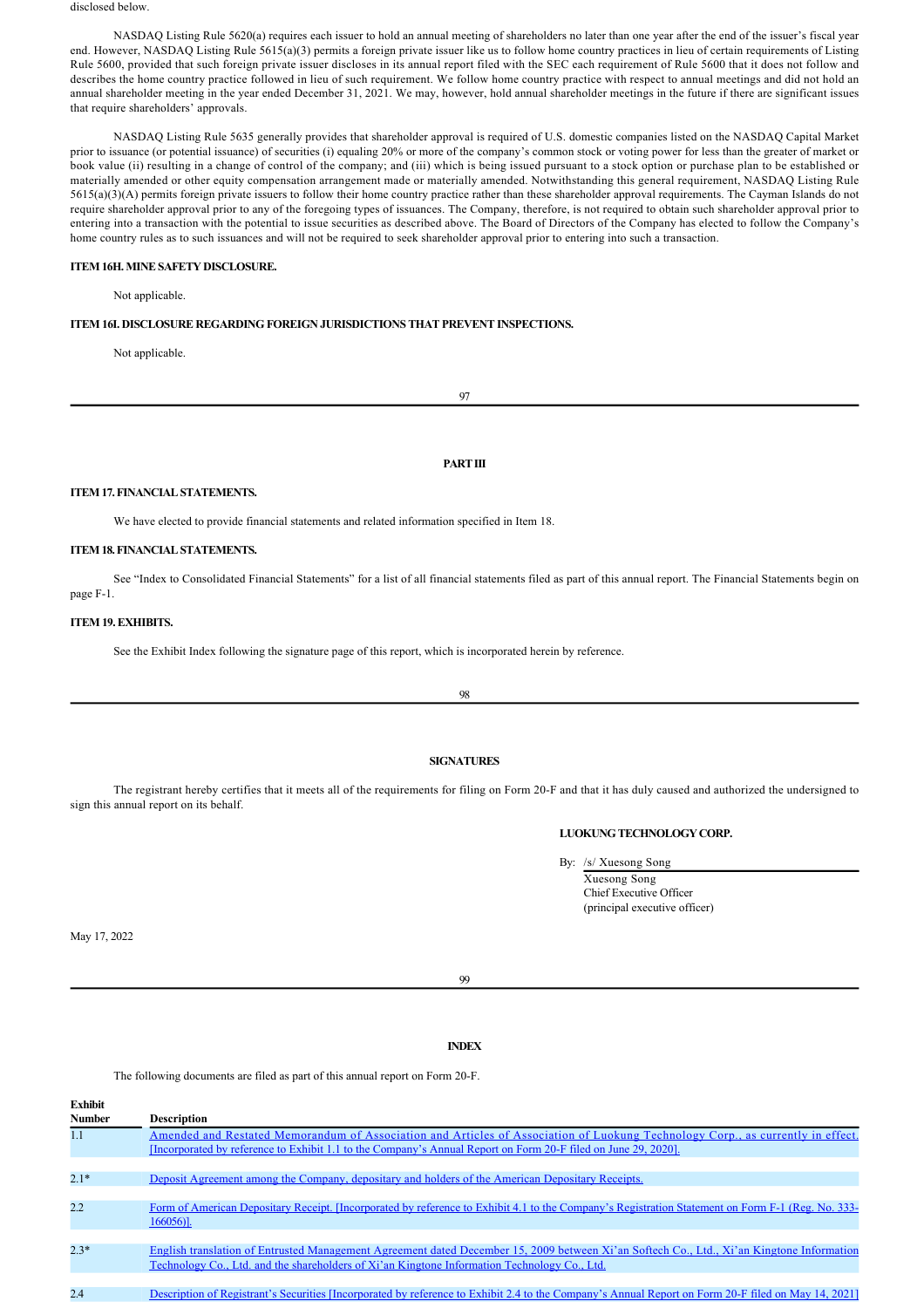| $4.1*$   | Asset Exchange Agreement by and between C Media Limited and the Company dated as of January 25, 2018.                                                                                                                                                                                |
|----------|--------------------------------------------------------------------------------------------------------------------------------------------------------------------------------------------------------------------------------------------------------------------------------------|
| $4.2*$   | Securities Purchase Agreement by and among Redstone YYL Management Limited and five shareholders holding majority of the shares of the<br>Company dated as of January 25, 2018.                                                                                                      |
| $4.3**$  | Exclusive Business Cooperation Agreement by and between Zhongchuan Tianxia Information Technology (Shenzhen) Co., Ltd., and Beijing Mobile<br>Vision Technology Co., Ltd., dated August 31, 2015.                                                                                    |
| $4.4**$  | Exclusive Option Agreement by and among Zhongchuan Tianxia Information Technology (Shenzhen) Co., Ltd., Xuesong Song, Weili Chen, Ping<br>Wang, Donglai Liu, and Beijing Mobile Vision Technology Co., Ltd., dated August 31, 2015.                                                  |
| $4.5**$  | Equity Interest Pledge Agreement by and among Zhongchuan Tianxia Information Technology (Shenzhen) Co., Ltd., Xuesong Song, Weili Chen,<br>Ping Wang, Donglai Liu, and Beijing Mobile Vision Technology Co., Ltd., dated August 31, 2015.                                            |
| 4.6      | Addendum to Asset Exchange Agreement by and among the Company, Topsky Info-tech Holdings Pte Ltd. and C Media Limited, dated October 3.<br>2018. [Incorporated by reference to Exhibit 10.1 to the Company's Report of Foreign Private Issuer on Form 6-K filed on October 4, 2018]. |
| 4.7      | Stock Purchase Agreement, dated August 25, 2018, by and among the Company, LK Technology Ltd., and the shareholders listed therein.<br>[Incorporated by reference to Exhibit 4.1 to the Company's Report of Foreign Private Issuer on Form 6-K filed on August 27, 2018].            |
| $4.8**$  | Power of Attorney by Weili Chen, dated August 31, 2015.                                                                                                                                                                                                                              |
| 4.9**    | Power of Attorney by Ping Wang, dated August 31, 2015.                                                                                                                                                                                                                               |
| $4.10**$ | Power of Attorney by Donglai Liu, dated August 31, 2015.                                                                                                                                                                                                                             |
| $4.11**$ | Power of Attorney by Xuesong Song, dated August 31, 2015.                                                                                                                                                                                                                            |
| $4.12**$ | Employment Agreement, dated August 19, 2018, between Luokung Technology Corp. and Xuesong Song.†                                                                                                                                                                                     |
| $4.13**$ | Amendment to Employment Agreement, dated August 19, 2018, between Luokung Technology Corp. and Xuesong Song.† [Incorporated by<br>reference to Exhibit 99.1 to the Company's Report of Foreign Private Issuer on Form 6-K filed on June 15, 2021].                                   |
| $4.14**$ | Employment Agreement, dated August 19, 2018, by and between Luokung Technology Corp. and Jie Yu.†                                                                                                                                                                                    |
| 4.15     | Securities Purchase Agreement with Honbridge Holdings Limited. [Incorporated by reference to Exhibit 4.1 to the Company's Report of Foreign<br>Private Issuer on Form 6-K filed on January 17, 2019].                                                                                |

| I<br>۰.<br>×<br>۰.<br>٠<br>۰. |  |
|-------------------------------|--|

# **Exhibit**

| Number | <b>Description</b>                                                                                                                                                                                                                              |
|--------|-------------------------------------------------------------------------------------------------------------------------------------------------------------------------------------------------------------------------------------------------|
| 4.16   | Share Purchase Agreement as to the acquisition of Saleva. Hncorporated by reference to Exhibit 99.1 to the Company's Report of Foreign Private<br>Issuer on Form 6-K filed on September 13, 2019]                                               |
| 4.17   | Supplemental Agreement as to the acquisition of Saleya. [Incorporated by reference to the Company's Report of Foreign Private Issuer t on Form 6-<br>K filed on October 17, 2019.]                                                              |
| 4.18   | English translation of Share Subscription Agreement with Geely Technology Group Co., Ltd. [Incorporated by reference to Exhibit 4.29 to the<br>Company's Annual Report on Form 20-F filed on June 29, 2020].                                    |
| 4.19   | English translation of Loan Agreement with Hangzhou Maijie Investment Co., Ltd. [Incorporated by reference to Exhibit 4.30 to the Company's<br>Annual Report on Form 20-F filed on June 29, 2020].                                              |
| 4.20   | Securities Purchase Agreement with Acuitas Capital, LLC. [Incorporated by reference to Exhibit 99.1 to the Company's Report of Foreign Private<br>Issuer on Form 6-K filed on December 3, 2019]                                                 |
| 4.21   | Warrant Agreement with Acuitas Capital, LLC. [Incorporated by reference to Exhibit 99.2 to the Company's Report of Foreign Private Issuer on<br>Form 6-K filed on December 3, 2019].                                                            |
| 4.22   | 2018 Omnibus Incentive Plan of the Company. Hncorporated by reference to the Company's Report of Foreign Private Issuer on Form S-8 filed on<br>April 17, 2020].                                                                                |
| 4.23   | English translation of Preferred Stock Subscription Agreement and Supplemental Agreement with Daci Haojin Foundation Limited. [Incorporated by<br>reference to Exhibit 4.34 to the Company's Annual Report on Form 20-F filed on June 29, 2020] |
| 4.24   | English translation of Share Purchase Agreement dated as of March 29, 2022 with iTraffic, Inc. [Incorporated by reference to Exhibit 99.1 to the<br>Company's Report of Foreign Private Issuer on Form 6-K filed on April 1, 2022].             |
| 8.1    | List of Subsidiaries and Consolidated Variable Interest Entities                                                                                                                                                                                |
| 11.1   | Code of Business Conduct and Ethics. [Incorporated by reference to Exhibit 11.1 to the Company's Annual Report on Form 20-F filed on April 24.<br>2019].                                                                                        |
| 12.1   | Certification of Chief Executive Officer required by Rule 13a-14(a).                                                                                                                                                                            |
| 12.2   | Certification of Chief Financial Officer required by Rule 13a-14(a).                                                                                                                                                                            |
| 13.1   | Certification of Chief Executive Officer required by Rule 13a-14(a).                                                                                                                                                                            |
| 13.2   | Certification of Chief Financial Officer required by Rule 13a-14(a).                                                                                                                                                                            |
| 15.1   | <b>Consent of MSPC</b>                                                                                                                                                                                                                          |
| 15.2   | <b>Consent of Moore Stephens CPA Limited</b>                                                                                                                                                                                                    |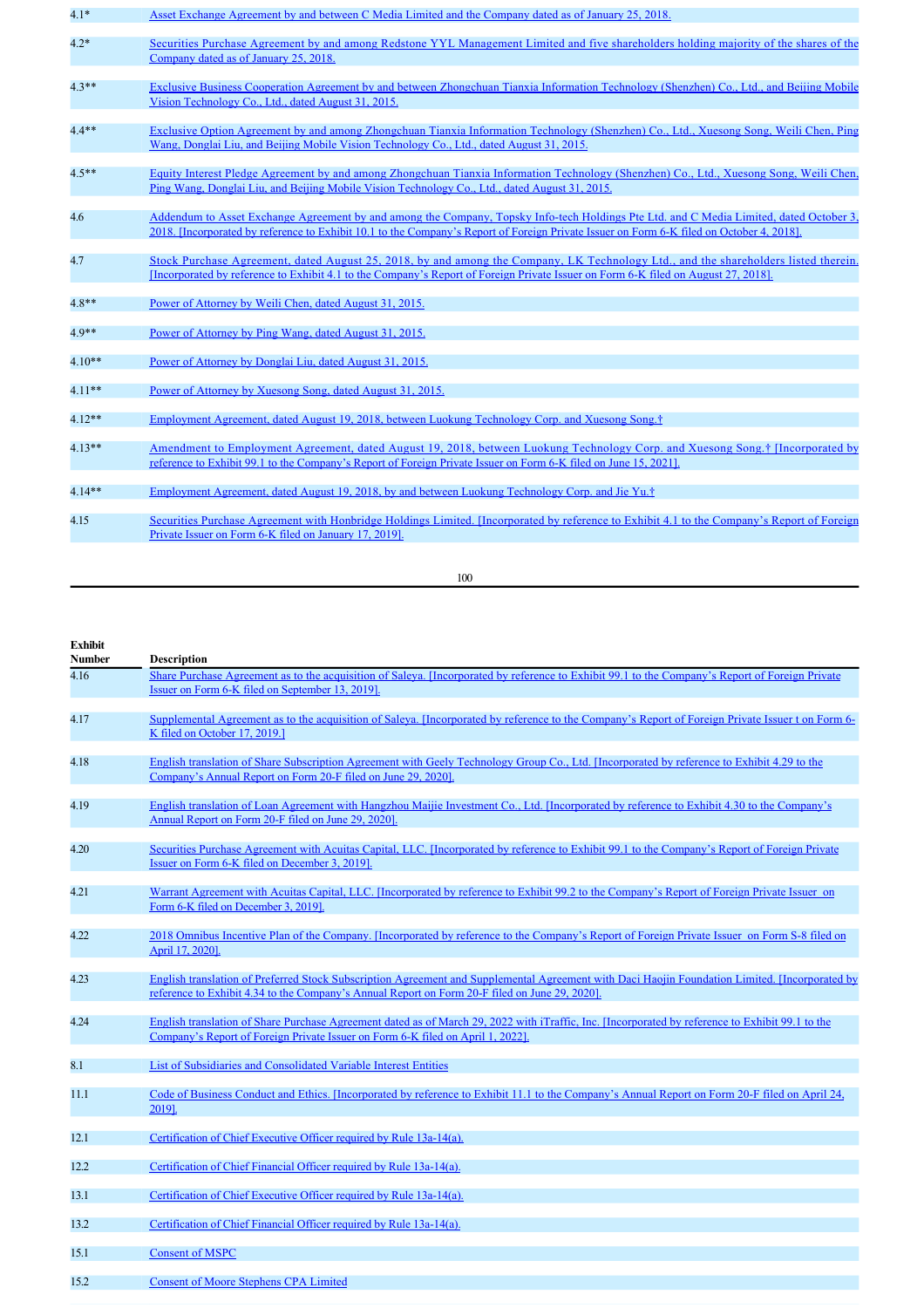| 101.INS        | Inline XBRL Instance Document.                                                            |
|----------------|-------------------------------------------------------------------------------------------|
|                |                                                                                           |
| 101.SCH        | Inline XBRL Taxonomy Extension Schema Document.                                           |
|                |                                                                                           |
| 101.CAL        | Inline XBRL Taxonomy Extension Calculation Linkbase Document.                             |
|                |                                                                                           |
| 101.DEF        | Inline XBRL Taxonomy Extension Definition Linkbase Document.                              |
|                |                                                                                           |
| $101$ LAB      | Inline XBRL Taxonomy Extension Label Linkbase Document.                                   |
|                |                                                                                           |
| <b>101.PRE</b> | Inline XBRL Taxonomy Extension Presentation Linkbase Document.                            |
|                |                                                                                           |
| 104            | Cover Page Interactive Data File (formatted as Inline XBRL and contained in Exhibit 101). |

Previously filed as exhibits to the Company's Annual Report on Form 20-F filed with the Commission on February 9, 2018 and incorporated herein by reference.

Previously filed as exhibits to the Company's Annual Report on Form 20-F filed with the Commission on October 12, 2018

† Indicates management contract or compensatory plan, contract or arrangement.

101

# **Luokung Technology Corp. and Subsidiaries**

# CONSOLIDATED FINANCIAL STATEMENTS

# TABLE OF CONTENTS

|                                                                  | Page(s)       |
|------------------------------------------------------------------|---------------|
| <b>Reports of Independent Registered Public Accounting Firms</b> | $F-2 - F-10$  |
|                                                                  |               |
| <b>Consolidated Financial Statements</b>                         |               |
|                                                                  |               |
| <b>Consolidated Balance Sheets</b>                               | $F-11$        |
|                                                                  |               |
| Consolidated Statements of Operations and Comprehensive Loss     | $F-12$        |
|                                                                  |               |
| Consolidated Statements of Changes in Shareholders' Equity       | $F-13$        |
|                                                                  |               |
| <b>Consolidated Statements of Cash Flows</b>                     | $F-14$        |
|                                                                  |               |
| Notes to Consolidated Financial Statements                       | $F-15 - F-40$ |
|                                                                  |               |

 $E-1$ 



## **REPORT OF INDEPENDENT REGISTERED PUBLIC ACCOUNTING FIRM**

To the Board of Directors and Stockholders of Luokung Technology Corp.

## *Opinion on the Consolidated Financial Statements*

We have audited the accompanying consolidated balance sheet of Luokung Technology Corp. and Subsidiaries (the "Company") as of December 31, 2021, and the related consolidated statements of operations and comprehensive loss, changes in stockholders' equity, and cash flows for the then year ended, and the related notes (collectively referred to as the consolidated financial statements). In our opinion, the consolidated financial statements present fairly, in all material respects, the financial position of the Company as of December 31, 2021, and the results of its operations and its cash flows for the year ended December 31, 2021, in conformity with accounting principles generally accepted in the United States of America.

We also have audited, in accordance with the standards of the Public Company Accounting Oversight Board (United States) (PCAOB), the Company's internal control over financial reporting as of December 31, 2021, based on criteria established in *Internal Control—Integrated Framework (2013)* issued by the Committee of Sponsoring Organizations of the Treadway Commission (COSO), and our report dated May 17, 2022, expressed an adverse opinion.

# *Basis for Opinion*

These consolidated financial statements are the responsibility of the Company's management. Our responsibility is to express an opinion on the Company's consolidated financial statements based on our audit. We are a public accounting firm registered with the PCAOB and are required to be independent with respect to the Company in accordance with the U.S. federal securities laws and the applicable rules and regulations of the Securities and Exchange Commission and the PCAOB.

We conducted our audit in accordance with the standards of the PCAOB. Those standards require that we plan and perform the audit to obtain reasonable assurance about whether the consolidated financial statements are free of material misstatement, whether due to error or fraud. Our audit included performing procedures to assess the risks of material misstatement of the consolidated financial statements, whether due to error or fraud, and performing procedures that respond to those risks. Such procedures included examining, on a test basis, evidence regarding the amounts and disclosures in the consolidated financial statements. Our audit also included evaluating the accounting principles used and significant estimates made by management, as well as evaluating the overall presentation of the consolidated financial statements. We believe that our audit provides a reasonable basis for our opinion.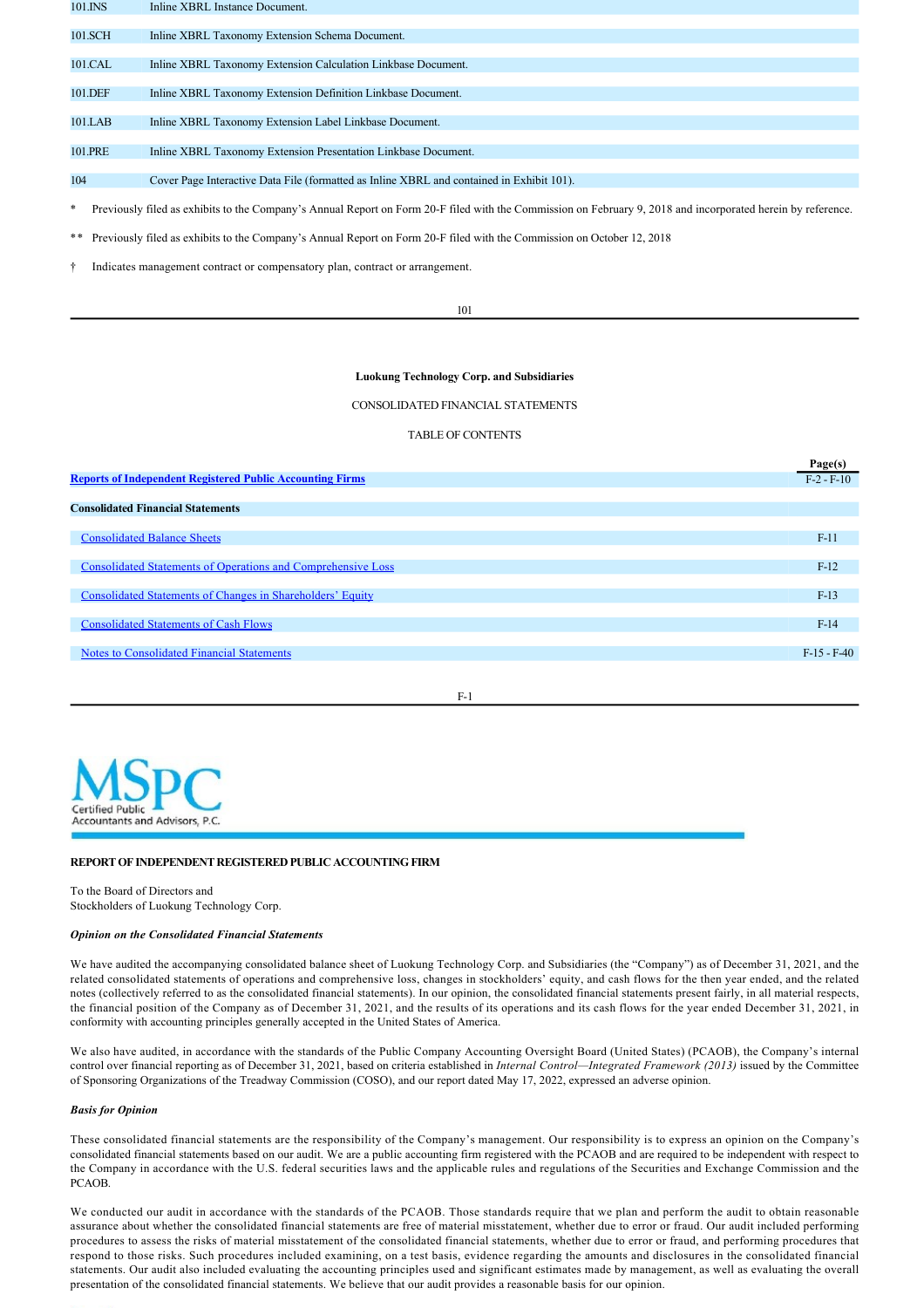

 $-455$ 

# $F-2$

## *Critical Audit Matters*

The critical audit matters communicated below are matters arising from the current period audit of the consolidated financial statements that were communicated or required to be communicated to the audit committee and that: (1) relate to accounts or disclosures that are material to the consolidated financial statements and (2) involved our especially challenging, subjective, or complex judgments. The communication of critical audit matters does not alter in any way our opinion on the consolidated financial statements, taken as a whole, and we are not, by communicating the critical audit matters below, providing separate opinions on the critical audit matters or on the accounts or disclosures to which they relate.

# *Valuation of Goodwill and Intangible Assets*

## *Critical Audit Matter Description*

As reflected in the Company's consolidated financial statements, as of December 31, 2021, the Company's goodwill and intangible assets were \$81,770,963 and \$129,831,459, respectively. As disclosed in Note 2 to the consolidated financial statements, goodwill is tested for impairment at least annually or more frequently if indicators of impairment require the performance of an interim impairment assessment and intangible assets are tested for impairment when events and circumstances exist that indicate the carrying value of intangibles may not be recoverable.

Auditing management's valuation of goodwill and intangible assets was complex and highly judgmental due to the significant measurement uncertainty in determining the fair values of the reporting units for purpose of goodwill valuation and the undiscounted estimated future cash flows that are directly associated with and expected to arise from the use of such intangible assets of the reporting units. In particular, the fair value estimates of the reporting units were sensitive to changes in significant assumptions such as discount rates, revenue growth rates, operating margins, estimated spend on capital expenditures, terminal growth rates and selection of the weighted average cost of capital. The undiscounted estimated future cash flows for intangible assets of reporting units were sensitive to significant assumptions such as revenue growth rates, operating margins, estimated spend on capital expenditures. These assumptions are affected by expected future market or economic conditions, including the impact of COVID-19.

## *How We Addressed the Matter in Our Audit*

Our audit procedures related to valuation of goodwill and intangible assets to address this critical audit matter included the following, among others:

- We obtained an understanding and evaluated the operating design effectiveness of controls over the Company's goodwill and intangible assets valuation process.
- We evaluated the reasonableness of valuation methodologies and the significant assumptions and underlying data used by the Company, including forecasted revenue based on expected growth rate, new contracts, new product launches and operating margins.
- We also engaged a valuation specialist to assist in evaluating the reasonableness of the valuation models, methodology, and significant assumptions used by the Company, specifically testing the mathematical accuracy of the Company's calculation of the weighted average cost of capital and developing a range of independent estimates to compare to the weighted average cost of capital selected by management.

 $F-3$ 

# *Assessment of Realizability of Deferred Tax Assets*

# *Critical Audit Matter Description*

As discussed in Note 4 to the consolidated financial statements, the Company records a valuation allowance based on the assessment of the realizability of the Company's deferred tax assets. For the yearended December 31, 2021, the Company had deferred tax assets before valuation allowances of \$21,953,981.

Auditing management's assessment of recoverability of deferred tax assets involved subjective estimation and complex auditor judgment in determining whether sufficient future taxable income, including projected pre-tax income, will be generated to support the realization of the existing deferred tax assets before expiration.

# *How We Addressed the Matter in Our Audit*

Our audit procedures related to assessment of realizability of deferred tax assets to address this critical audit matter included the following, among others:

- We evaluated the assumptions used by the Company to develop projections of future taxable income, including pre-tax income, by income tax jurisdiction and tested the completeness and accuracy of the underlying data used in the projections. For example, we compared the projections of pre-tax income with the actual results of prior periods, as well as management's consideration of current industry and economic trends, including the impact of COVID-19.
- We also compared the projections of future pre-tax income with other forecasted financial information prepared by the Company.
- We reviewed management's estimate of the realizability of the deferred tax asset for reasonableness.

# *Allowance for Expected Credit Losses*

# *Critical Audit Matter Description*

At December 31, 2021, the Company's accounts receivable and other receivables were \$38,138,683 and \$47,894,063, respectively, and the allowances for expected credit loss reserve ("ECL") related to the accounts receivable and other receivables balances were \$24,335,316 and \$13,296,360, respectively. As explained in Note 2 to the consolidated financial statements, the Company estimates its ECL primarily using an expected loss model that considers the likelihood of default and expected loss given default for an individual customer or other debtors.

Auditing the ECL is highly subjective due to the judgmental nature of the model and the underlying assumptions required to estimate expected credit losses as of the balance sheet date. For example, estimating the ECL required significant judgment with respect to various factors, including (i) the appropriate historical bad debt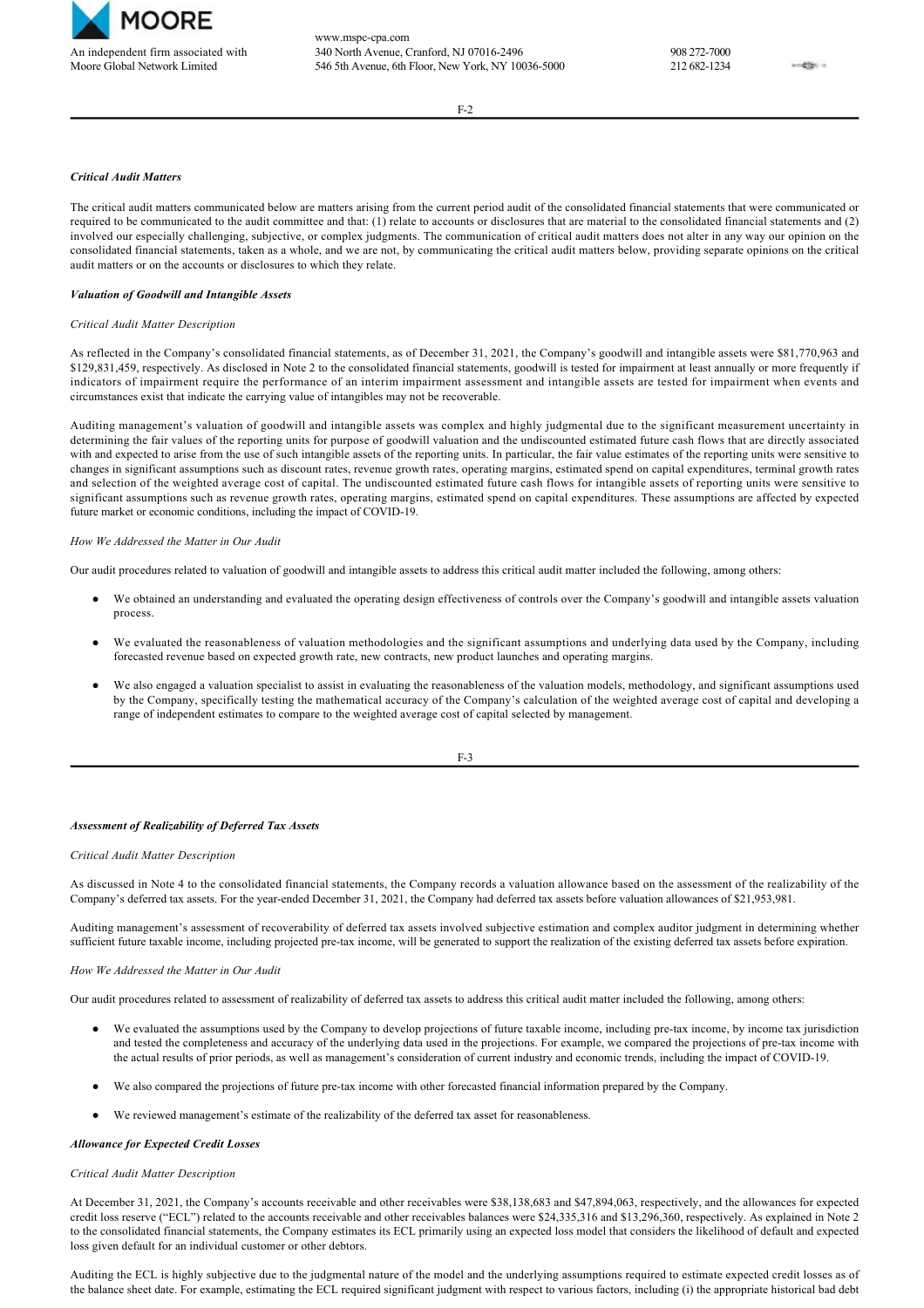loss reference data, (ii) the expected timing of collection, (iii) calibration of the likelihood of default to reflect the risk characteristics of the Company's receivable portfolio and (iv) the Company's current and future view of the macroeconomic environment.

### *How We Addressed the Matter in Our Audit*

Our audit procedures related to allowance for expected credit losses to address this critical audit matter included the following, among others:

We obtained an understanding of the Company's controls over the allowance for expected credit losses process, including management's review and approval of models used to calculate the estimate and the evaluation of the completeness and accuracy of data inputs, assumptions, and outputs of those models.

- We examined the quantitative model methodology, assumptions used, and clerical accuracy of the segmentation level loss estimates.
- We evaluated the inputs used by management in determining the qualitative adjustments for consistency with management's evaluation framework and macro-economic trends.
- We reviewed subsequent events and transactions to determine if these had any effects on the Company's estimates.
- We also assessed the adequacy of disclosures related to the allowance for credit losses.

#### *Going Concern*

### *Critical Audit Matter Description*

The consolidated financial statements have been prepared assuming that the Company will continue as a going concern. Management's plans for addressing going concern matter are described in Note 2.

We determined the Company's ability to continue as a going concern is a critical audit matter due to the estimation and uncertainty regarding the Company's future cash flows and the risk of bias in management's judgments and assumptions in estimating these cash flows.

### *How We Addressed the Matter in Our Audit*

Our audit procedures related to the Company's assertion on its ability to continue as a going concern included the following, among others:

- We identified the conditions and events noted above that indicate there is substantial doubt about the Company's ability to continue as a going concern.
- We evaluated management's plans in connection with its intent to raise additional debt and equity financing and reviewed management's forecasted revenue, operating expenses, and uses and sources of cash used in management's assessment of whether the Company has sufficient liquidity to fund operations for at least one year from the consolidated financial statement issuance date.
- We also reviewed and evaluated the consolidated financial statement presentation and disclosure regarding the substantial doubt about the ability of the Company to continue as a going concern.

 $QPC$ 

**MSPC** Certified Public Accountants and Advisors, A Professional Corporation

New York, New York May 17, 2022

We have served as the Company's auditor since 2021

PCAOB ID : 717

 $F-5$ 



### **REPORT OF INDEPENDENT REGISTERED PUBLIC ACCOUNTING FIRM**

To the Board of Directors and Stockholders of Luokung Technology Corp.

### *Adverse Opinion on Internal Control over Financial Reporting*

We have audited Luokung Technology Corp.'s and Subsidiaries (the Company's) internal control over financial reporting as of December 31, 2021, based on criteria established in *Internal Control— Integrated Framework (2013)* issued by the Committee of Sponsoring Organizations of the Treadway Commission (COSO). In our opinion, because of the effect of the material weakness described in the following paragraph on the achievement of the objectives of the control criteria, the Company has not maintained effective internal control over financial reporting as of December 31, 2021, based on criteria established in *Internal Control— Integrated Framework (2013)* issued by COSO.

A material weakness is a control deficiency, or a combination of deficiencies, in internal control over financial reporting, such that there is a reasonable possibility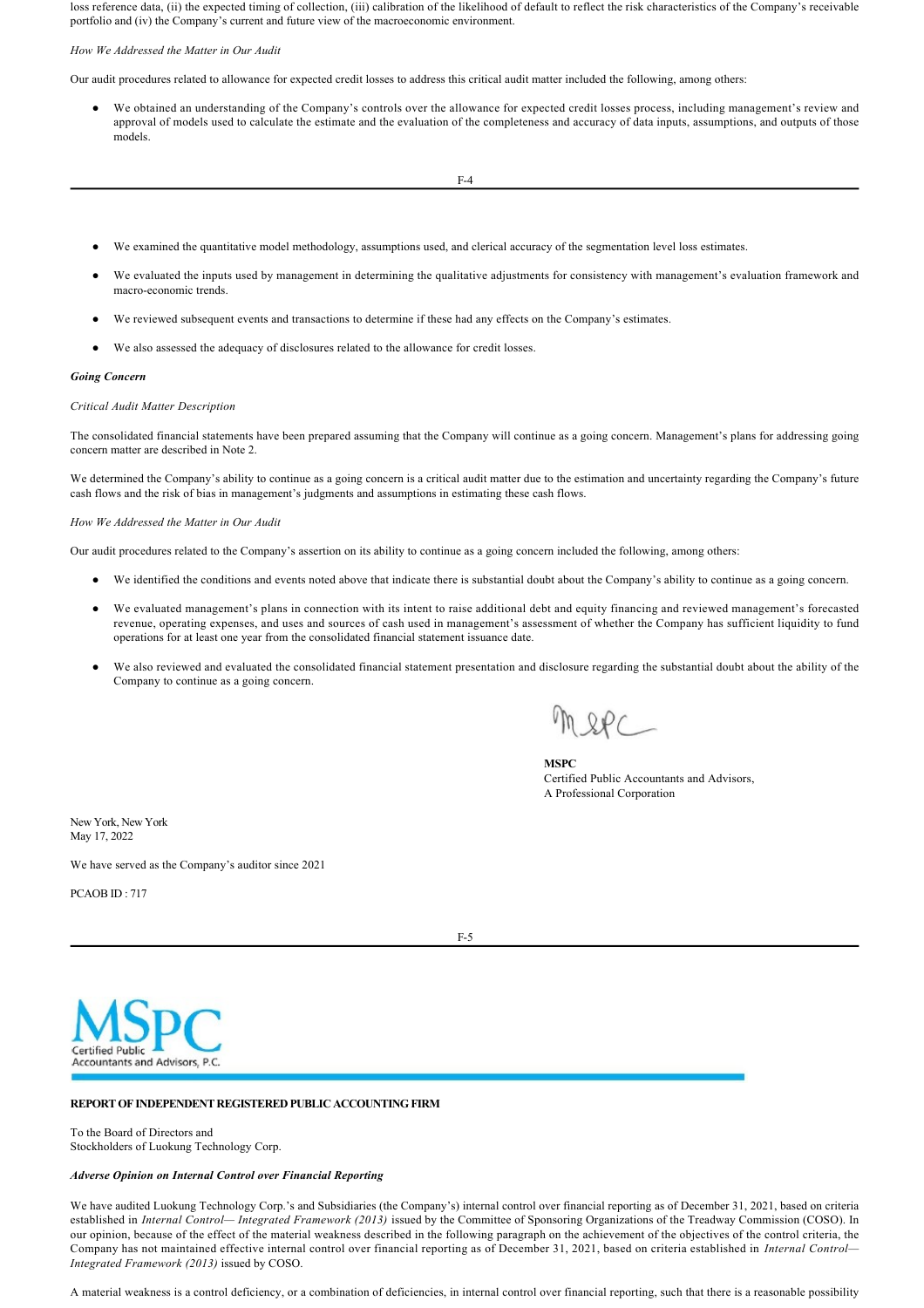that a material misstatement of the Company's annual or interim financial statements will not be prevented or detected on a timely basis. The following material weakness has been identified and included in management's assessment.

Company personnel responsible for financial reporting lack sufficient US GAAP knowledge and the Company does not have a formal system of internal control that would provide management with reasonable assurance that the Company's consolidated financial statements and related disclosures, including subsequent events, are complete and presented in accordance with US GAAP. This material weakness was considered in determining the nature, timing, and extent of audit tests applied in our audit of the 2021 consolidated financial statements, and this report does not affect our report dated May 17, 2022, on those consolidated financial statements.

We also have audited, in accordance with the standards of the Public Company Accounting Oversight Board (United States) (PCAOB), the consolidated balance sheet and the related consolidated statements of operations and comprehensive loss, changes in stockholders' equity, and cash flows of the Company, and our report dated May 17, 2022, expressed an unqualified opinion.

# *Basis for Opinion*

The Company's management is responsible for maintaining effective internal control over financial reporting, and for its assessment of the effectiveness of internal control over financial reporting, included in the accompanying Management's Report on Internal Control Over Financial Reporting. Our responsibility is to express an opinion on the Company's internal control over financial reporting based on our audit. We are a public accounting firm registered with the PCAOB and are required to be independent with respect to the Company in accordance with the U.S. federal securities laws and the applicable rules and regulations of the Securities and Exchange Commission and the PCAOB.



www.mspc-cpa.com An independent firm associated with 340 North Avenue, Cranford, NJ 07016-2496 908 272-7000 Moore Global Network Limited 546 5th Avenue, 6th Floor, New York, NY 10036-5000 212 682-1234

 $-455$ 

 $F-6$ 

We conducted our audit in accordance with the standards of the PCAOB. Those standards require that we plan and perform the audit to obtain reasonable assurance about whether effective internal control over financial reporting was maintained in all material respects. Our audit of internal control over financial reporting included obtaining an understanding of internal control over financial reporting, assessing the risk that a material weakness exists, and testing and evaluating the design and operating effectiveness of internal control based on the assessed risk. Our audit also included performing such other procedures as we considered necessary in the circumstances. We believe that our audit provides a reasonable basis for our opinion.

## *Definition and Limitations of Internal Control over Financial Reporting*

A company's internal control over financial reporting is a process designed to provide reasonable assurance regarding the reliability of financial reporting and the preparation of consolidated financial statements for external purposes in accordance with generally accepted accounting principles. A company's internal control over financial reporting includes those policies and procedures that (1) pertain to the maintenance of records that, in reasonable detail, accurately and fairly reflect the transactions and dispositions of the assets of the company; (2) provide reasonable assurance that transactions are recorded as necessary to permit preparation of consolidated financial statements in accordance with generally accepted accounting principles, and that receipts and expenditures of the company are being made only in accordance with authorizations of management and directors of the company; and (3) provide reasonable assurance regarding prevention or timely detection of unauthorized acquisition, use, or disposition of the company's assets that could have a material effect on the consolidated financial statements.

Because of its inherent limitations, internal control over financial reporting may not prevent or detect misstatements. Also, projections of any evaluation of effectiveness to future periods are subject to the risk that controls may become inadequate because of changes in conditions, or that the degree of compliance with the policies or procedures may deteriorate.

**MSPC** Certified Public Accountants and Advisors, A Professional **Corporation** 

New York, New York May 17, 2022

PCAOB ID : 717

 $F-7$ 

# **REPORT OF INDEPENDENT REGISTERED PUBLIC ACCOUNTING FIRM**

To the Shareholders and the Board of Directors of Luokung Technology Corp.

## **Opinion on the Consolidated Financial Statements**

We have audited the accompanying consolidated balance sheets of Luokung Technology Corp. and. subsidiaries (the "Company") as of December 31, 2020, and the related consolidated statements of operations and comprehensive loss, changes in shareholders' equity and cash flows for each of the two years in the period ended December 31, 2020, and the related notes (collectively referred to as the "consolidated financial statements"). In our opinion, the consolidated financial statements present fairly, in all material respects, the consolidated financial position of the Company as of December 31, 2020, and the consolidated results of its operations and its cash flows for each of the two years in the period ended December 31, 2020, in conformity with accounting principles generally accepted in the United States of America.

### **Basis for Opinion**

These consolidated financial statements are the responsibility of the Company's management. Our responsibility is to express an opinion on the Company's consolidated financial statements based on our audits. We are a public accounting firm registered with the Public Company Accounting Oversight Board (United States) ("PCAOB") and are required to be independent with respect to the Company in accordance with the U.S. federal securities laws and the applicable rules and regulations of the Securities and Exchange Commission and the PCAOB.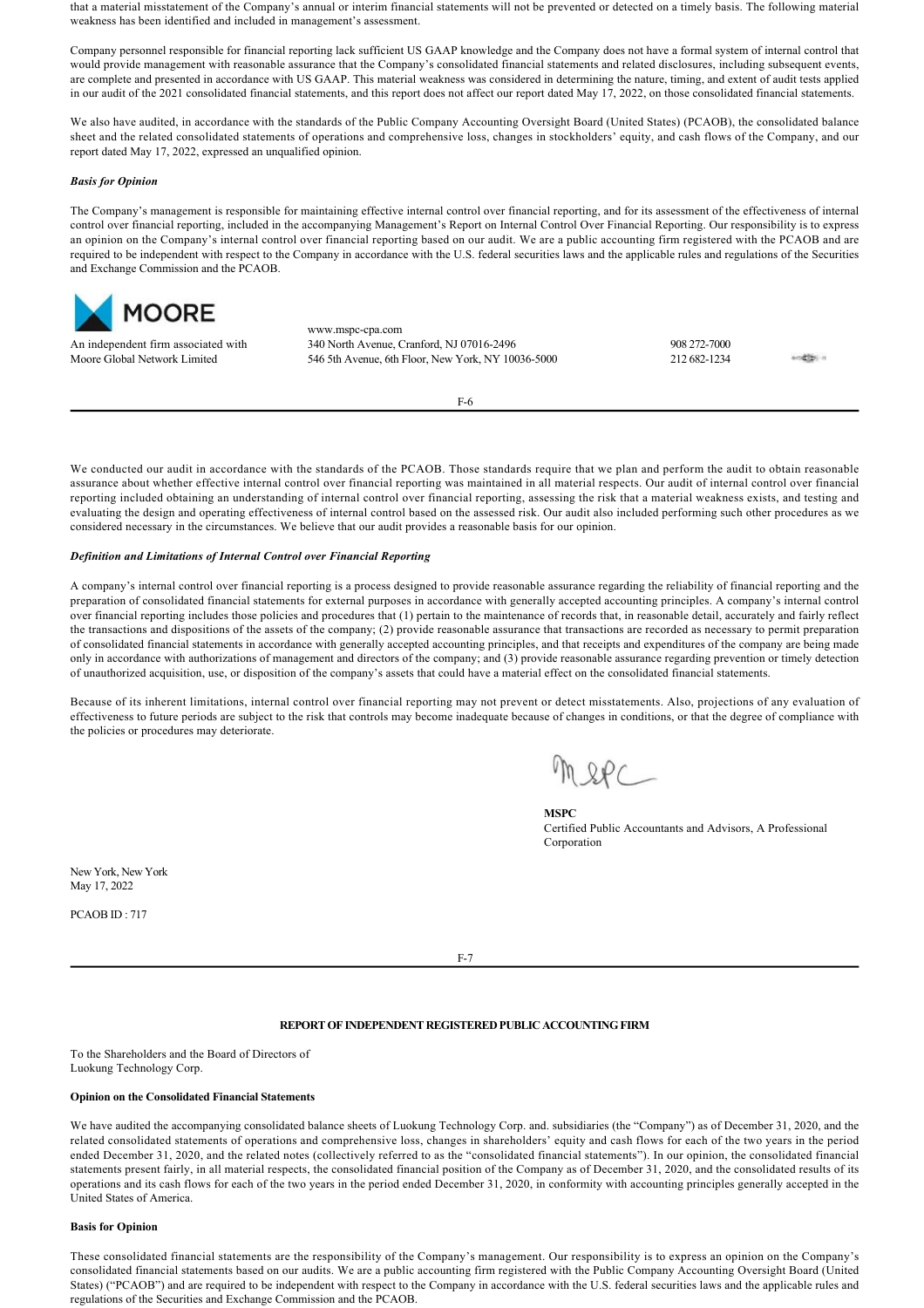We conducted our audits in accordance with the standards of the PCAOB. Those standards require that we plan and perform the audit to obtain reasonable assurance about whether the consolidated financial statements are free of material misstatement, whether due to error or fraud. The Company is not required to have, nor were we engaged to perform, an audit of its internal control over financial reporting. As part of our audits, we are required to obtain an understanding of internal control over financial reporting but not for the purpose of expressing an opinion on the effectiveness of the Company's internal control over financial reporting. Accordingly, we express no such opinion.

Our audits included performing procedures to assess the risks of material misstatement of the consolidated financial statements, whether due to error or fraud, and performing procedures that respond to those risks. Such procedures included examining, on a test basis, evidence regarding the amounts and disclosures in the consolidated financial statements. Our audits also included evaluating the accounting principles used and significant estimates made by management, as well as evaluating the overall presentation of the consolidated financial statements. We believe that our audits provide a reasonable basis for our opinion.

## **REPORT OF INDEPENDENT REGISTERED PUBLIC ACCOUNTING FIRM (CONTINUED)**

### **Critical Audit Matters**

The critical audit matters communicated below are matters arising from the current period audit of the consolidated financial statements that were communicated or required to be communicated to the audit committee and that: (1) relate to accounts or disclosures that are material to the consolidated financial statements and (2) involved our especially challenging, subjective or complex judgments. The communication of critical audit matters does not alter in any way our opinion on the consolidated financial statements, taken as a whole, and we are not, by communicating the critical audit matters below, providing separate opinions on the critical audit matters or on the accounts or disclosures to which they relate.

### *Impairment of goodwill and intangible assets*

## *Description of the Matter*

As reflected in the Company's consolidated financial statements for the year ended December 31, 2020, the Company's goodwill and intangible balances amounted to \$11,957,839 and \$42,716,594, respectively, as at December 31, 2020. As discussed in Note 9 to the consolidated financial statements, the Company recognized impairment of goodwill of \$3,619,968 associated with the acquisition of Jiangsu Zhong Chuan Rui You Information and Technology Limited ("Zhong Chuan Rui You") in 2014. In addition, intangible assets included patents of \$41,869,413 recognized in connection with the acquisition of Superengine Holding Limited ("Superengine") in 2018. As discussed in Note 2 to the consolidated financial statements, goodwill is tested for impairment at least annually and intangible assets are tested for impairment when events and circumstances exist that indicate the carrying value of intangibles may not be recoverable. Auditing management's annual quantitative goodwill and intangible assets impairment tests was complex and involved a high degree of subjectivity due to the significant estimation required in determining the fair value of the reporting units and the intangible assets. The fair value estimates related to the Company's reporting units and the intangible assets were sensitive to significant assumptions such as discount rates, revenue growth rates, operating margins, working capital rates, royalty rates, and terminal growth rates, which are forward-looking and could be affected by future economic and market conditions.

### *How We Addressed the Matter in Our Audit*

We obtained an understanding of controls over the Company's quantitative goodwill and intangible assets impairment tests. For example, we tested the significant assumptions used to develop the estimate including forecasted revenue growth rates and profitability, discount rates and the completeness and accuracy of the data used in the calculations. To test the estimated fair value of the Company's reporting units and intangible assets, we performed audit procedures that included, among others, assessing fair value methodologies and testing the significant assumptions discussed above and the completeness and accuracy of the underlying data used by the Company in its analyses. For example, we obtained contracts to support forecasted revenue, and we compared the significant assumptions used by management to current industry, market and economic trends, to historical results of the Company's business and other guideline companies within the same industry and to other relevant factors. We performed sensitivity analyses of significant assumptions to evaluate the changes in the fair value of the reporting units and intangible assets that would result from changes in the assumptions. We evaluated the independence, qualifications of, and the methodologies employed by, the third-party specialist engaged by the Company to assist in estimation of the fair value of goodwill and intangible assets.

# **REPORT OF INDEPENDENT REGISTERED PUBLIC ACCOUNTING FIRM (CONTINUED)**

# **Critical Audit Matters (continued)**

# *Allowance for expected credit losses on accounts and other receivables*

# *Description of the Matter*

At December 31, 2020 the Company's had gross accounts receivable of \$26,941,374 offset by an allowance for expected credit losses of \$22,960,432, and gross other receivables of \$16,303,017 offset by an allowance for expected credit losses of \$9,189,616. As discussed in Note 2 to the consolidated financial statements, the Company recognizes an allowance for expected credit losses over the life of accounts and other receivables. Management measures expected losses on an individual basis and collectively where similar risk characteristics exist using historical default experience to estimate an allowance. In addition to adjusted historical default, current economic conditions and estimates of forward-looking information including reasonable and supportable forecasts are also considered. To the extent that situations and trends arise which are not captured in management's model, management will layer on additional qualitative adjustments.

Auditing management's estimates of the allowance for credit losses for accounts and other receivables involves a high degree of complexity in testing the model and modeling assumptions used to derive the segmentation level loss estimates utilized in the allowance calculation. Additionally, in light of the current economic environment, auditing the estimate is complex due to the judgments necessary to evaluate management's qualitative assessments of how to adjust the historical default experience, as well as the macro-economic forecast to estimate current expected credit losses over the life of the accounts and other receivables.

# *How We Addressed the Matter in Our Audit*

We obtained an understanding of the Company's controls over the allowance for expected credit losses process, including management's review and approval of models used to calculate the estimate and the evaluation of the completeness and accuracy of data inputs, assumptions, and outputs of those models.

We tested the quantitative model methodology, modeling assumptions, model calculation and clerical accuracy of the segmentation level loss estimates. We tested the completeness and accuracy of historical data. We evaluated management's identification of historical loss periods used in the models. We also assessed management's adjustments to historical loss data and evaluated whether those adjustments were reflective of management's current expected loss estimates, and consistent with the underlying supporting documentation for any such quantitative adjustments. We evaluated the inputs used by management in determining the qualitative adjustments for consistency with management's evaluation framework. We tested the completeness and accuracy of underlying portfolio and macro-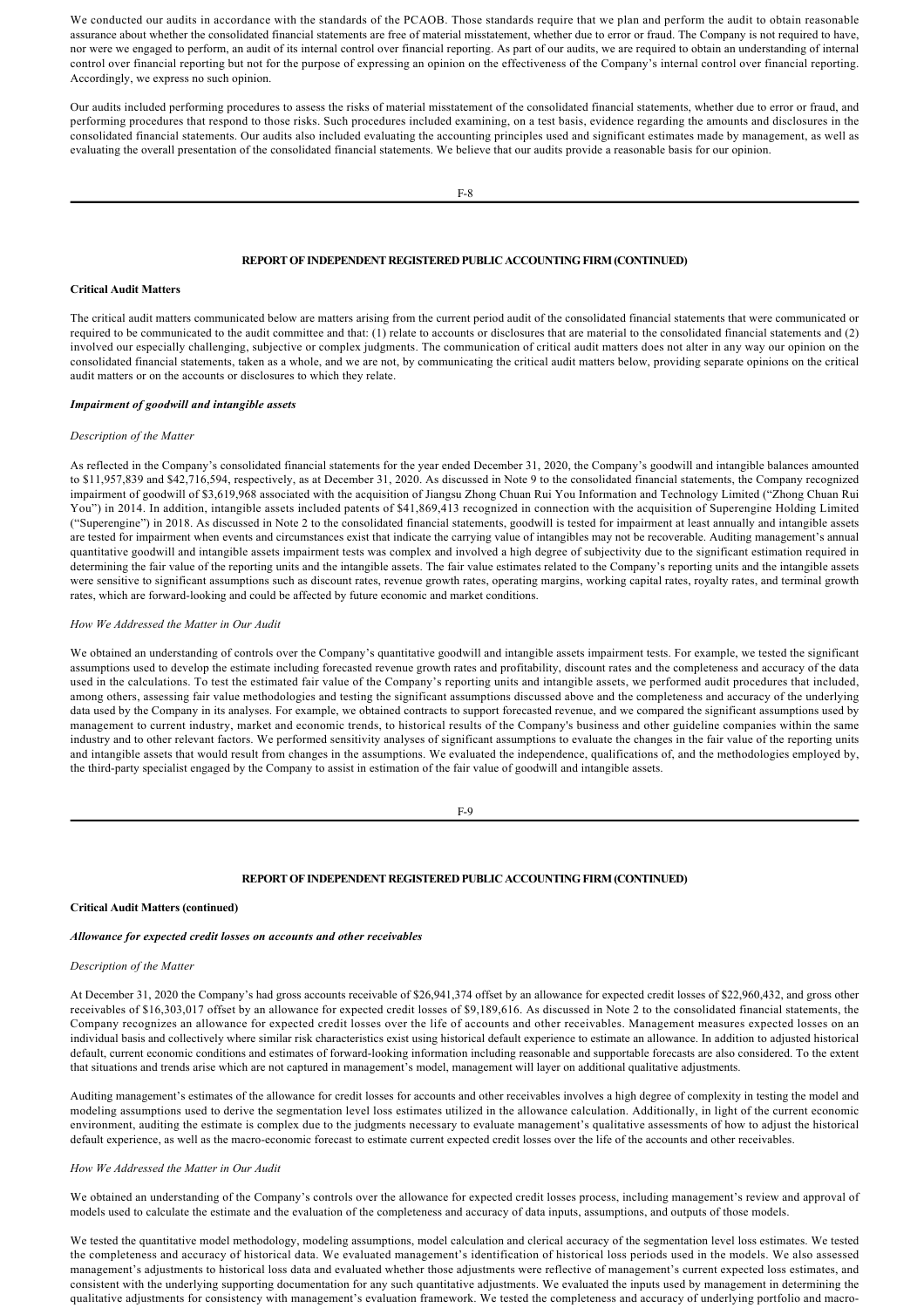economic data considered by management in determining the qualitative adjustments. We also inspected management's documentation of the evaluation of adjustments considered for consistency with the underlying data and evaluated the reasonableness of the qualitative adjustments recorded. We evaluated the reasonableness of the overall allowance estimate, inclusive of the adjustments for qualitative factors, through comparison of historical estimation results to actual recorded losses. We also reviewed subsequent events and transactions and considered whether they corroborated or contradicted the Company's estimation conclusion.

/s/ Moore Stephens CPA Limited

# Certified Public Accountants

We began serving as the Company's auditor in 2018. In 2021, we became the predecessor auditor.

Hong Kong May 14, 2021

PCAOB ID : 844

 $F-10$ 

# **LUOKUNG TECHNOLOGY CORP. AND SUBSIDIARIES CONSOLIDATED BALANCE SHEETS (IN U.S. DOLLARS)**

|                                                                                                                                                              | As of December 31, |               |    |                 |
|--------------------------------------------------------------------------------------------------------------------------------------------------------------|--------------------|---------------|----|-----------------|
|                                                                                                                                                              |                    | 2021          |    | 2020            |
| Assets                                                                                                                                                       |                    |               |    |                 |
| Current assets:                                                                                                                                              |                    |               |    |                 |
| Cash                                                                                                                                                         | $\mathbb{S}$       | 16,443,929    | \$ | 71,793          |
| Restricted cash                                                                                                                                              |                    | 351.334       |    |                 |
| Accounts receivable, net of allowance for expected credit losses                                                                                             |                    | 13,803,367    |    | 3,980,942       |
| Other receivables and prepayment                                                                                                                             |                    | 26,455,037    |    | 7,996,378       |
| Notes receivable                                                                                                                                             |                    | 672,347       |    |                 |
| Total current assets                                                                                                                                         |                    | 57,726,014    |    | 12,049,113      |
| Non-current assets:                                                                                                                                          |                    |               |    |                 |
| Property and equipment, net                                                                                                                                  |                    | 5,582,480     |    | 514,363         |
| Intangible assets, net                                                                                                                                       |                    | 102,885,017   |    | 42,716,594      |
| Goodwill                                                                                                                                                     |                    | 81,770,963    |    | 11,957,839      |
| Investment                                                                                                                                                   |                    | 438,647       |    | 196,798         |
| Right-of-use assets                                                                                                                                          |                    | 4,484,843     |    | 369,747         |
| Other assets                                                                                                                                                 |                    | 4,155,236     |    |                 |
| Other receivables, net (long term)                                                                                                                           |                    | 8,145,659     |    | 61,378,420      |
| Total non-current assets                                                                                                                                     |                    | 207,462,845   |    | 117,133,761     |
| <b>TOTAL ASSETS</b>                                                                                                                                          |                    | 265,188,859   |    | 129,182,874     |
| Liabilities                                                                                                                                                  |                    |               |    |                 |
| Current liabilities:                                                                                                                                         |                    |               |    |                 |
| Accounts payable                                                                                                                                             |                    | 9,192,619     |    | 5,841,511       |
| Accrued liabilities and other payables                                                                                                                       |                    | 89,358,279    |    | 66,467,084      |
| Contract liabilities                                                                                                                                         |                    | 1,575,067     |    | 657,542         |
| Lease liabilities – current portion                                                                                                                          |                    | 1,446,823     |    | 336,537         |
| Amounts due to related parties                                                                                                                               |                    | 135,718       |    | 310,464         |
| Total current liabilities                                                                                                                                    |                    | 101,708,506   |    | 73,613,138      |
| Non-current liabilities:                                                                                                                                     |                    |               |    |                 |
| Lease liabilities – non-current portion                                                                                                                      |                    | 3,064,357     |    |                 |
| Accrued liabilities and other payables                                                                                                                       |                    | 3,666,995     |    | 2,663,835       |
| Deferred tax liabilities                                                                                                                                     |                    | 2,900,999     |    | 211,796         |
| Total non-current liabilities                                                                                                                                |                    | 9,632,351     |    | 2,875,631       |
| <b>TOTAL LIABILITIES</b>                                                                                                                                     |                    | 111.340.857   |    | 76.488.769      |
|                                                                                                                                                              |                    |               |    |                 |
| Commitments and contingencies                                                                                                                                |                    |               |    |                 |
| Shareholders' Equity                                                                                                                                         |                    |               |    |                 |
|                                                                                                                                                              |                    |               |    |                 |
| Share capital                                                                                                                                                |                    |               |    |                 |
| Preferred shares, \$0.01 par value; 22,794,872 shares authorized, issued and outstanding at December 31, 2021; 24,295,182                                    |                    |               |    |                 |
| shares authorized, issued and outstanding at December 31, 2020                                                                                               |                    | 227,949       |    | 242,952         |
| Ordinary shares, \$0.01 par value; 500,000,000 shares authorized; 385,542,224 and 239,770,000 shares issued and<br>outstanding at December 31, 2021 and 2020 |                    | 3,855,422     |    | 2,397,701       |
| Additional paid-in capital                                                                                                                                   |                    | 326,309,353   |    | 164,753,586     |
| Accumulated deficit                                                                                                                                          |                    | (182,710,276) |    | (113, 242, 512) |
| Accumulated other comprehensive loss                                                                                                                         |                    | (1,592,762)   |    | (1,523,978)     |
|                                                                                                                                                              |                    |               |    |                 |

Total equity attributable to owners of the company 146,089,686 52,627,749<br>Non-controlling interest 7.758.316 66.356 Non-controlling interest 66,356 66,356 66,356 66,356 66,356 66,356 66,356 66,356 66,356 66,356 66,356 66,356 66,356 66,356 66,356 66,356 66,356 66,356 66,356 66,356 66,356 66,356 66,356 66,356 67, 10 10 11 12:00 12:00 12:0 Total Shareholders' Equity 153,848,002 52,694,105

TOTAL LIABILITIES AND SHAREHOLDERS' EQUITY SAND SHAREHOLDERS' EQUITY SANDWARE TO TALL ASSESS THE SAND SHAREHOLDERS' EQUITY

See accompanying notes to the consolidated financial statements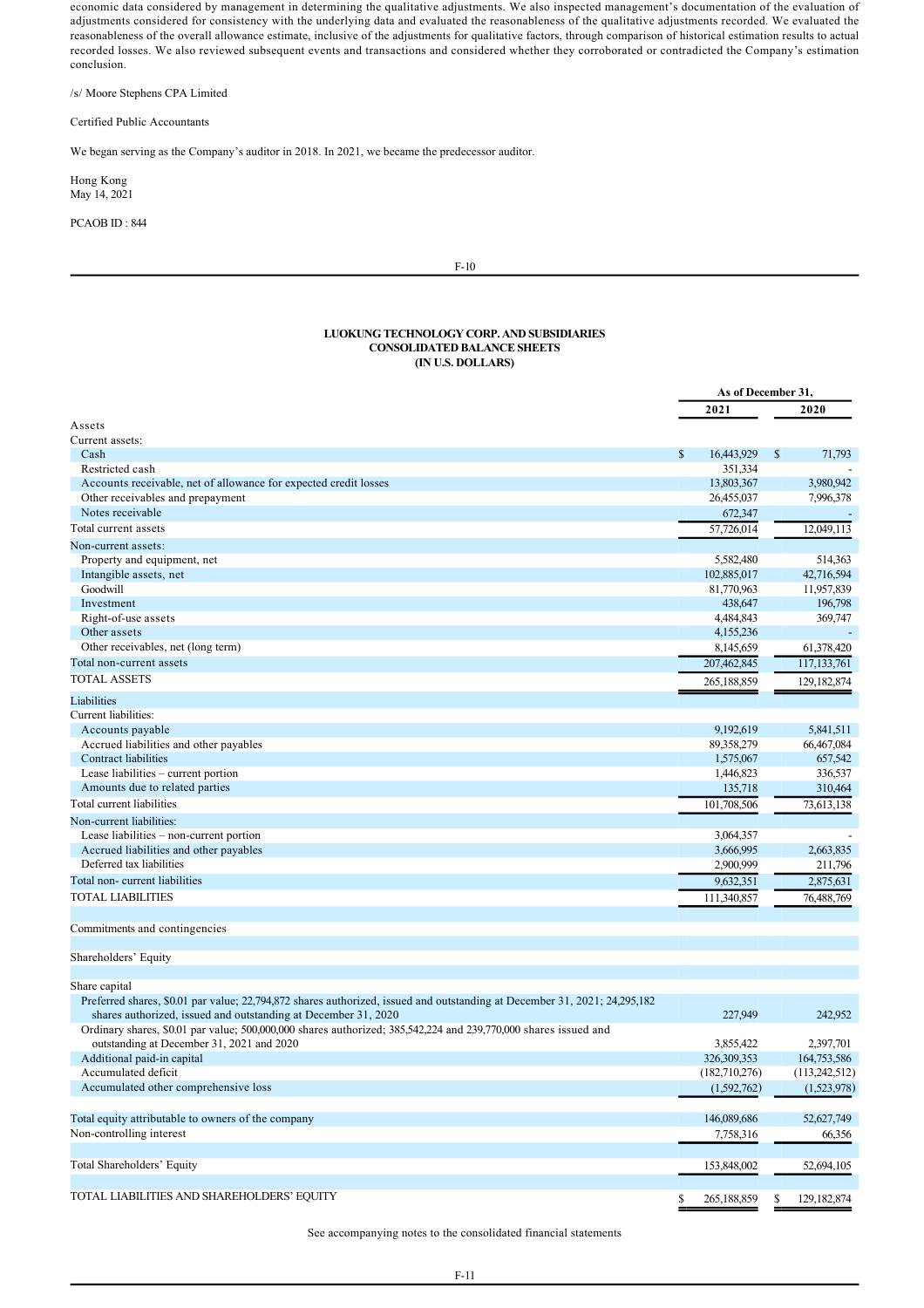# **LUOKUNG TECHNOLOGY CORP. AND SUBSIDIARIES CONSOLIDATED STATEMENTS OF OPERATIONS AND COMPREHENSIVE LOSS (IN U.S. DOLLARS)**

|                                                                                |               | For the years ended December 31, |             |              |               |                |
|--------------------------------------------------------------------------------|---------------|----------------------------------|-------------|--------------|---------------|----------------|
|                                                                                |               | 2021                             |             | 2020         |               | 2019           |
| Revenues                                                                       | $\mathcal{S}$ | 145.067.965                      | $\mathbf S$ | 18.263.788   | $\mathbf S$   | 18,779,172     |
| Less: Cost of revenues                                                         |               | 129,026,086                      |             | 17,479,479   |               | 14,976,016     |
| Less: Operating expenses:                                                      |               |                                  |             |              |               |                |
| Selling and marketing                                                          |               | 6,057,161                        |             | 1,708,222    |               | 3,764,792      |
| General and administrative                                                     |               | 30,127,176                       |             | 29,925,057   |               | 22,844,383     |
| Research and development                                                       |               | 45,476,113                       |             | 9,401,883    |               | 8,710,746      |
| Total operating expenses                                                       |               | 81,660,450                       |             | 41,035,162   |               | 35,319,921     |
| Loss from operations                                                           |               | (65,618,571)                     |             | (40,250,853) |               | (31,516,765)   |
| Other (expense) income:                                                        |               |                                  |             |              |               |                |
| Interest expense                                                               |               | (4,122,434)                      |             | (3,625,748)  |               | (102,084)      |
| Foreign exchange (losses) gains, net                                           |               | (70, 776)                        |             | 2,078,714    |               | (698,211)      |
| Other income, net                                                              |               | 214,459                          |             | 1,740,922    |               | 294,857        |
| Total other (expense) income, net                                              |               | (3,978,751)                      |             | 193,888      |               | (505, 438)     |
| Loss before income taxes                                                       |               | (69, 597, 322)                   |             | (40,056,965) |               | (32,022,203)   |
| Income tax benefit                                                             |               | 8,126,337                        |             |              |               | 70,992         |
| Net loss                                                                       | \$            | (61, 470, 985)                   | S           | (40,056,965) | <sup>\$</sup> | (31,951,211)   |
| Less: Net (income) loss attributable to non-controlling interest               |               | (7,330,267)                      |             | 191,325      |               | 438,033        |
| Net loss attributable to owners of the Company                                 |               | (68, 801, 252)                   | S           | (39,865,640) | S             | (31,513,178)   |
| Comprehensive loss:                                                            |               |                                  |             |              |               |                |
| Net loss                                                                       |               | (61,470,985)                     |             | (40,056,965) |               | (31, 951, 211) |
| Other comprehensive (loss) income:                                             |               |                                  |             |              |               |                |
| Foreign currency translation adjustment                                        |               | (58,700)                         |             | (2,937,074)  |               | 541,489        |
| Comprehensive loss                                                             | $\mathbf{s}$  | (61,529,685)                     | $\mathbf S$ | (42,994,039) | \$            | (31, 409, 722) |
| Less: Comprehensive (income) loss attributable to the non-controlling interest |               | (10,084)                         |             | 41,022       |               | (4,878)        |
| Comprehensive loss attributable to owners of the Company                       | S             | (61, 539, 769)                   | \$          | (42,953,017) | <sup>\$</sup> | (31, 414, 600) |
| Net loss per ordinary share:                                                   |               |                                  |             |              |               |                |
| <b>Basic and Diluted</b>                                                       |               |                                  |             |              |               |                |
|                                                                                | \$            | (0.21)                           | S           | (0.18)       | \$            | (0.16)         |
| Weighted average number of ordinary shares outstanding Basic and Diluted       |               | 334,907,324                      |             | 221,984,037  |               | 201,005,995    |

See accompanying notes to the consolidated financial statements

 $F-12$ 

# **LUOKUNG TECHNOLOGY CORP. AND SUBSIDIARIES CONSOLIDATED STATEMENTS OF CHANGES IN SHAREHOLDERS' EQUITY (IN U.S. DOLLARS)**

|                                            | <b>Ordinary shares</b>   |                          | <b>Preferred shares</b> |               | <b>Additional</b><br>paid-in | <b>Accumulated</b>                | <b>Accumulated</b><br>other<br>comprehensive<br><b>Income</b> | Non-<br>controlling  | <b>Total</b><br>Shareholders' |
|--------------------------------------------|--------------------------|--------------------------|-------------------------|---------------|------------------------------|-----------------------------------|---------------------------------------------------------------|----------------------|-------------------------------|
|                                            | <b>Shares</b>            | <b>Amount</b>            | <b>Shares</b>           | <b>Amount</b> | capital                      | deficit                           | $(\text{loss})$                                               | <b>Interest</b>      | <b>Equity</b>                 |
| Balance as of<br>December 31, 2018         | 199,317,558              | 1,993,176                | 1,000,000               | 10,000        | 102,125,814                  | (41,863,694)                      | 835,463                                                       |                      | 63,100,759                    |
| Issuance of preferred<br>shares            |                          |                          | 21,794,872              | 217,949       | 9,986,377                    |                                   |                                                               |                      | 10,204,326                    |
| Issuance of ordinary<br>shares             | 9,763,975                | 97,640                   |                         |               | 11,980,000                   |                                   |                                                               |                      | 12,077,640                    |
| Net loss                                   | $\overline{\phantom{a}}$ | $\overline{\phantom{a}}$ |                         |               | $\blacksquare$               | (31,513,178)                      | $\sim$                                                        | (438, 033)           | (31,951,211)                  |
| Foreign currency<br>translation adjustment |                          |                          |                         |               |                              |                                   | 536,611                                                       | 4,878                | 541,489                       |
| Balance as of<br>December 31, 2019         | 209,081,533              | \$2,090,816              | 22,794,872              | 227,949<br>\$ | \$124,092,191                | $(73,376,872)$ \$<br>$\mathbb{S}$ | 1,372,074                                                     | $(433,155)$ \$<br>\$ | 53,973,003                    |
| Issuance of ordinary<br>shares             | 28,898,849               | 288,989                  |                         |               | 33,518,112                   |                                   |                                                               |                      | 33,807,101                    |
| Issuance of preferred<br>shares            |                          | $\overline{\phantom{a}}$ | 1,500,310               | 15,003        | 6,123,201                    |                                   |                                                               |                      | 6,138,204                     |
| Net loss                                   |                          |                          |                         |               | $\overline{\phantom{a}}$     | (39,865,640)                      | $\overline{\phantom{a}}$                                      | (191, 325)           | (40,056,965)                  |
| Acquisition of<br>subsidiaries             | 1,789,618                | 17,896                   |                         |               | 1,020,082                    |                                   | $\overline{\phantom{a}}$                                      | 731,858              | 1,769,836                     |
| Foreign currency<br>translation adjustment |                          |                          |                         |               |                              |                                   | (2,896,052)                                                   | (41,022)             | (2,937,074)                   |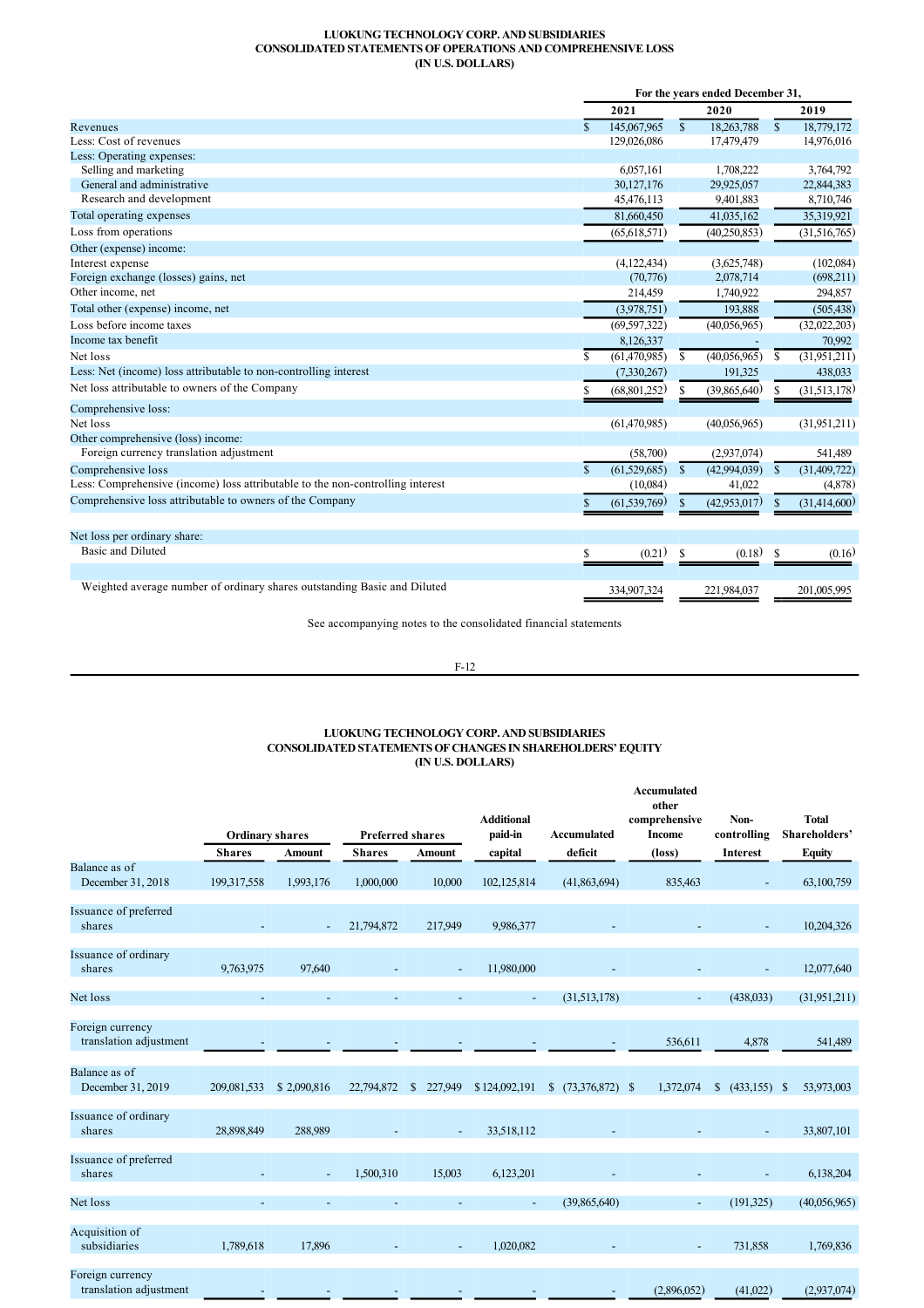| Balance as of           |             |                          |             |   |                          |                          |                    |   |                          |                          |                |
|-------------------------|-------------|--------------------------|-------------|---|--------------------------|--------------------------|--------------------|---|--------------------------|--------------------------|----------------|
| December 31, 2020       | 239,770,000 | \$2,397,701              | 24,295,182  | S | 242,952                  | \$164,753,586            | $(113,242,512)$ \$ |   | (1,523,978)              | 66,356<br><sup>\$</sup>  | 52,694,105     |
|                         |             |                          |             |   |                          |                          |                    |   |                          |                          |                |
| Issuance of ordinary    |             |                          |             |   |                          |                          |                    |   |                          |                          |                |
| shares                  | 138,660,796 | 1,386,607                |             |   | $\overline{\phantom{0}}$ | 174,032,100              |                    |   |                          | $\overline{\phantom{a}}$ | 175,418,707    |
|                         |             |                          |             |   |                          |                          |                    |   |                          |                          |                |
| Redemption of preferred |             |                          |             |   |                          |                          |                    |   |                          |                          |                |
| shares                  |             | $\overline{\phantom{a}}$ | (1,500,310) |   | (15,003)                 | (6,123,201)              |                    |   |                          | $\overline{\phantom{a}}$ | (6,138,204)    |
| Dividends of Preferred  |             |                          |             |   |                          |                          |                    |   |                          |                          |                |
| <b>Shares</b>           |             |                          |             |   |                          | $\overline{\phantom{a}}$ | (666, 512)         |   |                          | $\overline{\phantom{a}}$ | (666, 512)     |
|                         |             |                          |             |   |                          |                          |                    |   |                          |                          |                |
| Net loss                |             |                          |             |   |                          | $\overline{\phantom{a}}$ | (68, 801, 252)     |   | $\overline{\phantom{a}}$ | 7,330,267                | (61, 470, 985) |
|                         |             |                          |             |   |                          |                          |                    |   |                          |                          |                |
| Acquisition of          |             |                          |             |   |                          |                          |                    |   |                          |                          |                |
| subsidiaries            | 7,111,428   | 71,114                   |             |   |                          | (6,353,132)              |                    |   | $\overline{\phantom{a}}$ | (10,966)                 | (6,292,984)    |
|                         |             |                          |             |   |                          |                          |                    |   |                          |                          |                |
| Contribution            |             |                          |             |   |                          |                          |                    |   |                          | 362,575                  | 362,575        |
|                         |             |                          |             |   |                          |                          |                    |   |                          |                          |                |
| Foreign currency        |             |                          |             |   |                          |                          |                    |   |                          |                          |                |
| translation adjustment  |             |                          |             |   |                          |                          |                    |   | (68, 784)                | 10,084                   | (58,700)       |
|                         |             |                          |             |   |                          |                          |                    |   |                          |                          |                |
| Balance as of           |             |                          |             |   |                          |                          |                    |   |                          |                          |                |
| December 31, 2021       | 385,542,224 | \$3,855,422              | 22,794,872  |   | 227,949                  | \$326,309,353            | \$(182,710,276)    | S | (1,592,762)              | S.<br>7,758,316          | 153,848,002    |
|                         |             |                          |             |   |                          |                          |                    |   |                          |                          |                |

See accompanying notes to the consolidated financial statements

 $F-13$ 

### **LUOKUNG TECHNOLOGY CORP. AND SUBSIDIARIES CONSOLIDATED STATEMENTS OF CASH FLOWS (IN U.S. DOLLARS)**

|                                                                                                  |                               | For the years ended December 31,  |                |  |  |
|--------------------------------------------------------------------------------------------------|-------------------------------|-----------------------------------|----------------|--|--|
|                                                                                                  | 2021                          | 2020                              | 2019           |  |  |
| <b>CASH FLOWS FROM OPERATING ACTIVITIES:</b>                                                     |                               |                                   |                |  |  |
| Net loss                                                                                         | $\mathbf S$<br>(61, 470, 985) | $\mathbf{s}$<br>$(40,056,965)$ \$ | (31, 951, 211) |  |  |
| Adjustments to reconcile net loss to net cash used in operating activities                       |                               |                                   |                |  |  |
| Depreciation and amortization                                                                    | 13,432,153                    | 5,597,137                         | 5,852,321      |  |  |
| Amortization of right-of-use assets                                                              | 1,148,071                     | 408,843                           | 625.036        |  |  |
| Exchange difference                                                                              | 70,777                        | (2,019,441)                       | 506,447        |  |  |
| Loss on disposal of property and equipment                                                       | 107,495                       | 13,663                            | 45,883         |  |  |
| Allowance for expected credit losses                                                             | 5,249,448                     | 17,005,297                        | 12,318,303     |  |  |
| Share-based compensation expense                                                                 | 21,186,441                    | 4,804,378                         |                |  |  |
| Gain on dercognition of lease                                                                    |                               | (65, 479)                         |                |  |  |
| Write-off of accounts and other payables                                                         | (1,355)                       | (169, 886)                        | (79, 438)      |  |  |
| Impairment of goodwill                                                                           | 1,994,986                     | 3,619,968                         |                |  |  |
| Impairment of property and equipment                                                             |                               |                                   | 95,471         |  |  |
| Loss on disposal of a subsidiary                                                                 |                               | 126,373                           |                |  |  |
| Deferred tax liability                                                                           | (8,222,748)                   |                                   |                |  |  |
| Changes in assets and liabilities:                                                               |                               |                                   |                |  |  |
| Accounts receivable                                                                              | (8,003,940)                   | (1,830,920)                       | 419,941        |  |  |
| Notes receivable                                                                                 | (664, 448)                    |                                   |                |  |  |
| Other receivables and prepayment                                                                 | (23,049,706)                  | (10,355,091)                      | (4,698,887)    |  |  |
| Accounts payable                                                                                 | 100,905                       | 1,078,131                         | 22,486,090     |  |  |
| Accrued liabilities and other payables                                                           | 4,547,481                     | 7,936,699                         | (24,056,587)   |  |  |
| Deferred revenue                                                                                 | 702,595                       | (1,483,240)                       | 810,591        |  |  |
| Change in lease liability                                                                        | (997,298)                     | (433,275)                         | (566, 512)     |  |  |
| Tax payable                                                                                      | (1,126)                       |                                   | (70, 992)      |  |  |
| Inventories                                                                                      | 83,295                        |                                   |                |  |  |
| Net cash used in operating activities                                                            | (53,787,959)                  | (15,823,808)                      | (18, 263, 544) |  |  |
|                                                                                                  |                               |                                   |                |  |  |
| <b>CASH FLOWS FROM INVESTING ACTIVITIES:</b>                                                     |                               |                                   |                |  |  |
| Purchase of property and equipment                                                               | (1,541,831)                   | (33,974)                          | (131,261)      |  |  |
| Purchase of other assetss                                                                        | (4,150,786)                   |                                   |                |  |  |
| Partial payment made for acquisition of a subsidiary                                             | (67, 957, 424)                | (18,743,810)                      | (14, 495, 905) |  |  |
| Disposal of subsidiary                                                                           |                               | (126, 374)                        |                |  |  |
| Increase in investment                                                                           | (439,502)                     | (188, 403)                        |                |  |  |
| Deposit for investments                                                                          | (6,435,734)                   | (289, 851)                        |                |  |  |
| Proceeds from disposal of property and equipment                                                 | 155                           |                                   | 290            |  |  |
| Net cash inflow from acquisition of subsidiaries                                                 | 2,128,637                     | 1,016                             |                |  |  |
| Net cash used in investing activities                                                            | (78,396,485)                  | (19, 381, 396)                    | (14,626,876)   |  |  |
| <b>CASH FLOWS FROM FINANCING ACTIVITIES:</b>                                                     |                               |                                   |                |  |  |
|                                                                                                  | 1,090,770                     | (82, 829)                         | 1,628,846      |  |  |
| (Repayment to) Advances from related parties                                                     | 378,207                       | $\overline{a}$                    |                |  |  |
| Additional capital investment from minority shareholders<br>Payment of preferred stock dividends |                               | $\overline{a}$                    |                |  |  |
| Redemption of preferred stock                                                                    | (666, 512)                    | $\overline{a}$                    |                |  |  |
| Proceeds from issuance of debt                                                                   | (6,123,201)                   | 21,738,815                        | 21,743,857     |  |  |
| Proceeds from issuance of shares                                                                 |                               |                                   |                |  |  |
|                                                                                                  | 154,231,470                   | 9,882,432                         | 12,067,550     |  |  |
| Net cash provided by financing activities                                                        | 148.910.734                   | 31,538,418                        | 35.440.253     |  |  |
| Effect of foreign exchange rate changes                                                          | (2,820)                       | 42,892                            | (46,364)       |  |  |
|                                                                                                  |                               |                                   |                |  |  |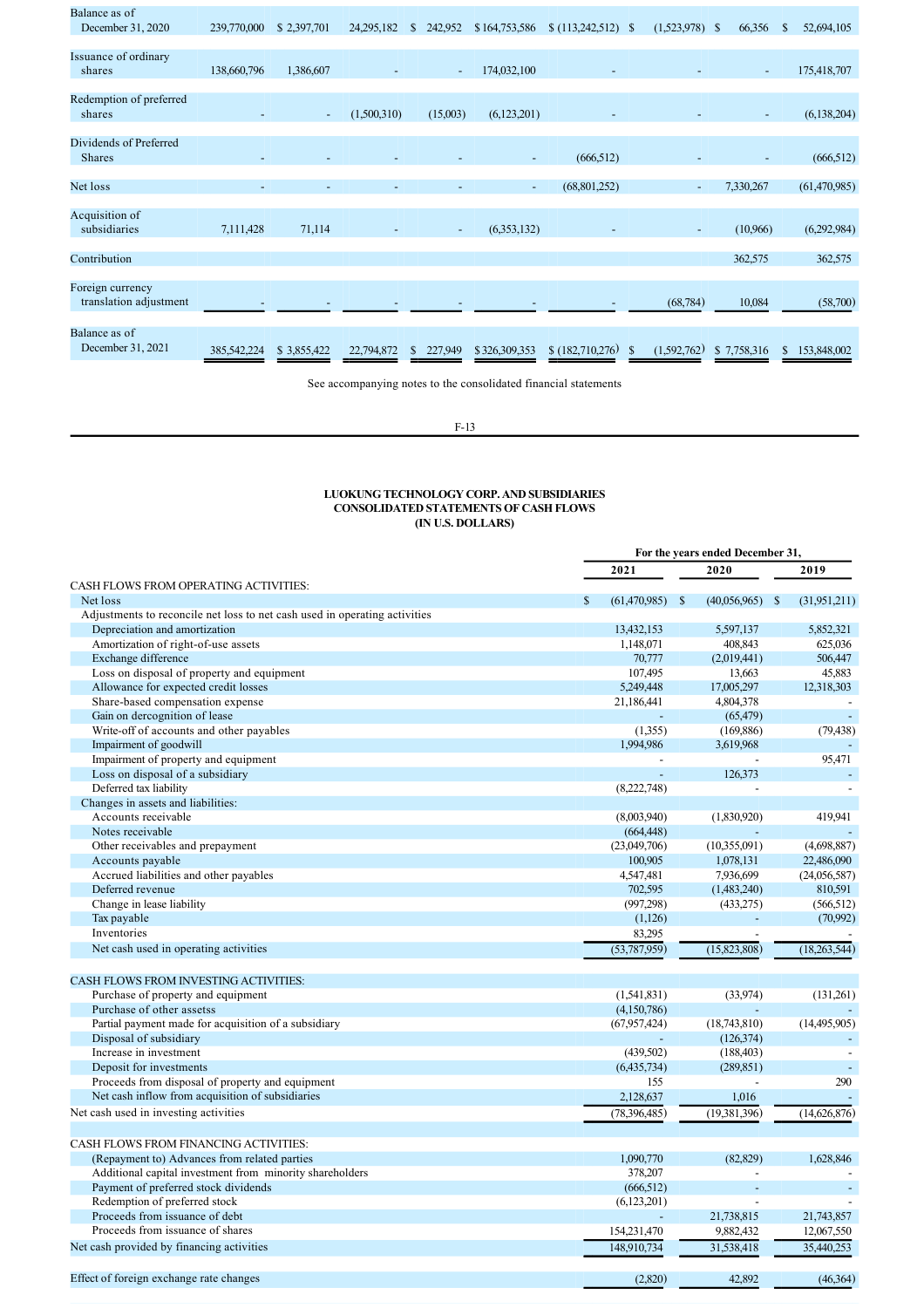| Net increase (decrease) in cash                                              | 16,723,470 | (3,623,894) | 2,503,469  |
|------------------------------------------------------------------------------|------------|-------------|------------|
| Cash at beginning of year                                                    | 71,793     | 3,695,687   | 1,192,218  |
|                                                                              |            |             |            |
| Cash at end of year                                                          | 16,795,263 | 71,793      | 3,695,687  |
|                                                                              |            |             |            |
| Supplemental cash flow disclosures:                                          |            |             |            |
| Cash paid for amounts included in the measurement of lease liabilities       | (997,298)  | (433, 275)  | (566, 512) |
| Interest paid                                                                | 119,814    | 3,504       | 102,084    |
| Income taxes paid                                                            |            |             |            |
| RECONCILIATION TO AMOUNTS ON CONSOLIDATED BALANCE SHEETS:                    |            |             |            |
| Cash and cash equivalents                                                    | 16,443,929 | 71,793      | 3,695,687  |
| Restricted cash                                                              | 351,334    |             |            |
| Total cash, cash equivalents and restricted cash                             | 16,795,263 | 71,793      | 3,695,687  |
| Non-cash investing and financing transaction:                                |            |             |            |
| Right-of-use assets obtained in exchange for new operating lease liabilities |            | 889,403     | 833,108    |
| Share-based compensation expense                                             | 21,186,441 | 4,804,378   |            |

See accompanying notes to the consolidated financial statements

F-14

# **LUOKUNG TECHNOLOGY CORP. AND SUBSIDIARIES NOTES TO CONSOLIDATED FINANCIAL STATEMENTS (IN U.S. DOLLARS)**

NOTE 1 – DESCRIPTION OF BUSINESS AND ORGANIZATION

Luokung Technology Corp. ("LKCO"), formerly Kingtone Wirelessinfo Solution Holding Ltd ("Kingtone Wireless") was incorporated in the British Virgin Islands on October 27, 2009 under the name of Reizii Capital Management Limited. It has wholly-owned subsidiaries and a variable interest entity ("VIE"). Its wholly-owned subsidiaries include: Topsky Infotech Holdings Pte Ltd. ("Topsky"), which was established in Singapore on November 3, 2009, and Xi'an Softech Co., Ltd. ("Softech"), which was established in Xi'an, Shaanxi Province, China on November 27, 2009 by Topsky. Its VIE is Xi'an Kingtone Information Technology Co., Ltd. ("Kingtone Information") which was incorporated in Xi'an, Shaanxi province, China on December 28, 2001.

On May 10, 2019 and November 6, 2020, LK Technology entered into a Stock Purchase Agreement and The Supplementary Agreement to Stock Purchase Agreement with the shareholders of Botbrain AI Limited ("Botbrain"), a limited liability company incorporated under the laws of the British Virgin Islands, pursuant to which LK Technology acquired 67.36% of the issued and outstanding shares of Botbrain for an aggregate purchase price of \$2.5 million (RMB 16.4 million), of which \$1.5 million (RMB 9.6 million) was to be paid in cash to obtain 20% of Botbrain; and LKCO issued 1,789,618 ordinary shares to acquire the remaining 47.36% of Botbrain. The closing of the acquisition was completed on December 4, 2020.

On August 28, 2019, the Company entered into a Share Purchase Agreement, pursuant to which the Company will acquire 100% of the equity interests of Saleya Holdings Limited ("Saleya") from Saleya's shareholders for an aggregate purchase price of approximately \$120 million. On March 17, 2021, the Company completed the acquisition of its 100% equity interest in Saleya for a consideration of (i) a cash amount of \$102 million (RMB666 million), (ii) 9,819,926 LKCO ordinary shares and (iii) 1,500,310 LKCO preferred shares pursuant to a supplemental agreement dated February 24, 2021. The main operating subsidiary, eMapgo Technologies (Beijing) Co., Ltd. is a provider of navigation and electronic map services in China.

LKCO, its subsidiaries and its VIEs (collectively the "Company") is a leading spatial-temporal intelligent big data services company and provider of interactive location-based services ("LBS") and high-definition maps ("HD Maps") in China. It has established its presence in smart transportation, carbon neutrality and natural resource management services, and LBS related intelligent industrialized applications. In smart transportation, not only does Luokung provide HD Map and other autonomous driving enabling technologies, such as vehicle position fusion, collaborative navigation, and simulation testing to enable smart vehicles, but also provides key enabling services, such as 24/7 road hazard awareness, real-time road visibility monitoring, intelligent road management and maintenance, and vehicleroad collaboration to assist smart road capabilities. In carbon neutrality and natural resource management services, Luokung expands on its remote sensing AI big data processing capabilities to address a broader market focusing on industrial applications in carbon emission, carbon neutrality, geographical resources, forestry resources, water resources, crops, etc. In LBS related intelligent industrialized applications, Luokung offers LBS, covering direct LBS business services, LBS as platform to enable business' customer serving operations, and LBS advertising business.

**F-15** 

As of December 31, 2021, details of the Company's subsidiaries and VIEs are as follows:

| Name                                                           | Date of incorporation | <b>Place of incorporation</b> | Percentage of<br>legal ownership |
|----------------------------------------------------------------|-----------------------|-------------------------------|----------------------------------|
| Subsidiaries:                                                  |                       |                               |                                  |
| LK Technology Ltd.                                             | Mar-3-11              | <b>BVI</b>                    | 100%                             |
| Dream Beyond Global Limited                                    | Dec-12-18             | <b>BVI</b>                    | 100%                             |
| Superengine Holding Limited                                    | $Jun-14-18$           | <b>BVI</b>                    | 100%                             |
| Saleya Holding Limited $(1)$                                   | Apr-6- $06$           | <b>BVI</b>                    | 100%                             |
| <b>MMB</b> Limited                                             | Apr-11-13             | Hong Kong                     | 100%                             |
| Mobile Media (China) Limited                                   | Nov-6- $07$           | Hong Kong                     | 100%                             |
| Beijing Luokuang Spatial-Temporal Data Technology Co.,<br>Ltd. | $Feb-1-13$            | <b>PRC</b>                    | 100%                             |
| Shenzhen Luokung Technology Co., Ltd.                          | Dec-23- $10$          | <b>PRC</b>                    | 100%                             |
| Yunnan Luokung Technology Co., Ltd.                            | Jul-7-21              | <b>PRC</b>                    | 100%                             |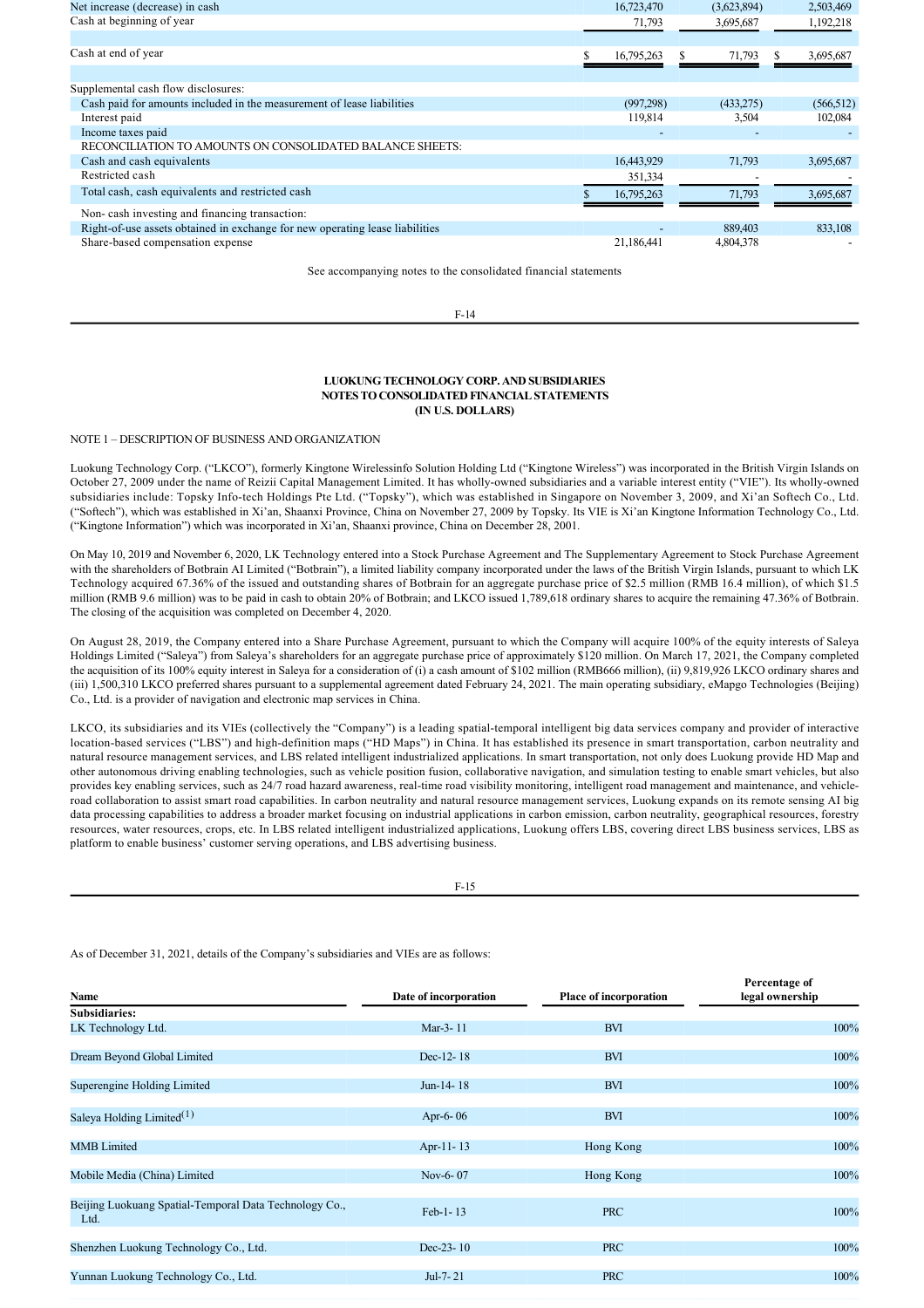| DMG Infotech Co., Ltd <sup>(1)</sup>                                                        | Oct-20-06 | <b>PRC</b> | 100%   |
|---------------------------------------------------------------------------------------------|-----------|------------|--------|
| Jiangsu Zhong Chuan Rui You Information and<br>Technology Co., Ltd. ("Zhong Chuan Rui You") | May-26-11 | <b>PRC</b> | 100%   |
| Huoerguosi Luokung Information and Technology Co.,<br>Ltd.                                  | Jul-19-17 | <b>PRC</b> | 100%   |
| Shenzhen Jiu Zhou Shi Dai Digital and Technology Co.,<br>Ltd.                               | Nov-26-04 | <b>PRC</b> | 100%   |
| Shanghai PICO AI Technology Co., Ltd.                                                       | Jul-23-21 | <b>PRC</b> | 100%   |
| Luokung Zhitong Technology Co., Ltd.                                                        | May-18-20 | <b>PRC</b> | 51%    |
| Beijing Yuanli Anda Technology Co., Ltd.                                                    | Jun-13-18 | <b>PRC</b> | 51%    |
| Beijing Wave Function Culture Development Co., Ltd<br>("Wave Function") $(2)$               | Mar-30-21 | <b>PRC</b> | 41%    |
| Yunnan Wave Function Technology Co., Ltd <sup>(2)</sup>                                     | Jul-22-21 | <b>PRC</b> | 41%    |
| <b>BOTBRAIN AI LIMITED</b>                                                                  | May-22-19 | <b>BVI</b> | 67.36% |
| <b>BOTBRAIN LIMITED</b>                                                                     | Sep-10-19 | Hong Kong  | 67.36% |
| Beijing BotBrain AI Information Technology Ltd.                                             | Jan-14-20 | <b>PRC</b> | 67.36% |
| Nanjing BotBrain AI Technology Co., Ltd.                                                    | Mar-6-19  | <b>PRC</b> | 43.78% |
| Beijing GWIN Digital Technology Co., Ltd.                                                   | Jun-17-21 | <b>PRC</b> | 70%    |
| Luokung Remote Sensing Technology Co., Ltd.                                                 | Oct-25-21 | <b>PRC</b> | 75%    |
|                                                                                             |           |            |        |

F-16

| Name                                                                                                                                 | Date of incorporation | Place of incorporation | Percentage of<br>legal ownership |
|--------------------------------------------------------------------------------------------------------------------------------------|-----------------------|------------------------|----------------------------------|
| <b>Contractual Control:</b><br>Superengine Graphics Software Technology<br>Development (Suzhou) Co., Ltd. ("Suzhou"<br>Superengine") | Apr-2- $04$           | <b>PRC</b>             | 100%                             |
| Anhui Superengine Intelligent Technology co., Ltd                                                                                    | Oct-26-17             | <b>PRC</b>             | 100%                             |
| SuperEngine (Hainan) Technology Development Co., Ltd.                                                                                | Aug-20-20             | <b>PRC</b>             | 100%                             |
| Luokung Datong Data Technology Co., Ltd.                                                                                             | Aug-27-20             | <b>PRC</b>             | 75%                              |
| <b>VIEs:</b><br>Beijing Zhong Chuan Shi Xun Technology Co., Ltd.<br>("Zhong Chuan Shi Xun")                                          | May-17-04             | <b>PRC</b>             | $100\%$                          |
| Beijing BotBrain AI Technology Co., Ltd. ("Beijing<br>Botbrain")                                                                     | Jan-18-16             | <b>PRC</b>             | 67.36%                           |
| eMapgo Technologies (Beijing) Co., Ltd. $^{(1)}$ ("EMG")                                                                             | Mar-12-04             | <b>PRC</b>             | 100%                             |

(1) Acquired on March 17, 2021

(2) The Company controls these entities through the cooperation of a 10% shareholder who votes consistent with the Company's wishes.

F-17

# NOTE 2 – SUMMARY OF SIGNIFICANT ACCOUNTING POLICIES

### *Basis of presentation*

The consolidated financial statements of the Company have been prepared in accordance with accounting principles generally accepted in the United States of America ("US GAAP").

### *Going concern*

The consolidated financial statements of the Company have been prepared assuming that the Company will continue as a going concern, which contemplates the realization of assets and the satisfaction of liabilities in the normal course of business. The Company incurred losses for the past three years and as of December 31, 2021, net current liabilities of the Company amounted to \$43,982,492. These factors raise substantial doubt about the Company's ability to continue as a going concern. The Company intends to meet its cash requirements for the 12 months after the issuance date of this report through a combination of debt and equity financing.

## *Principles of consolidation*

The consolidated financial statements include the financial statements of LKCO, its subsidiaries, including the wholly-foreign owned enterprises ("WFOEs"), entities the Company controls by contracts and VIEs for which the Company is the primary beneficiary. WFOEs are entities incorporated under the laws of the PRC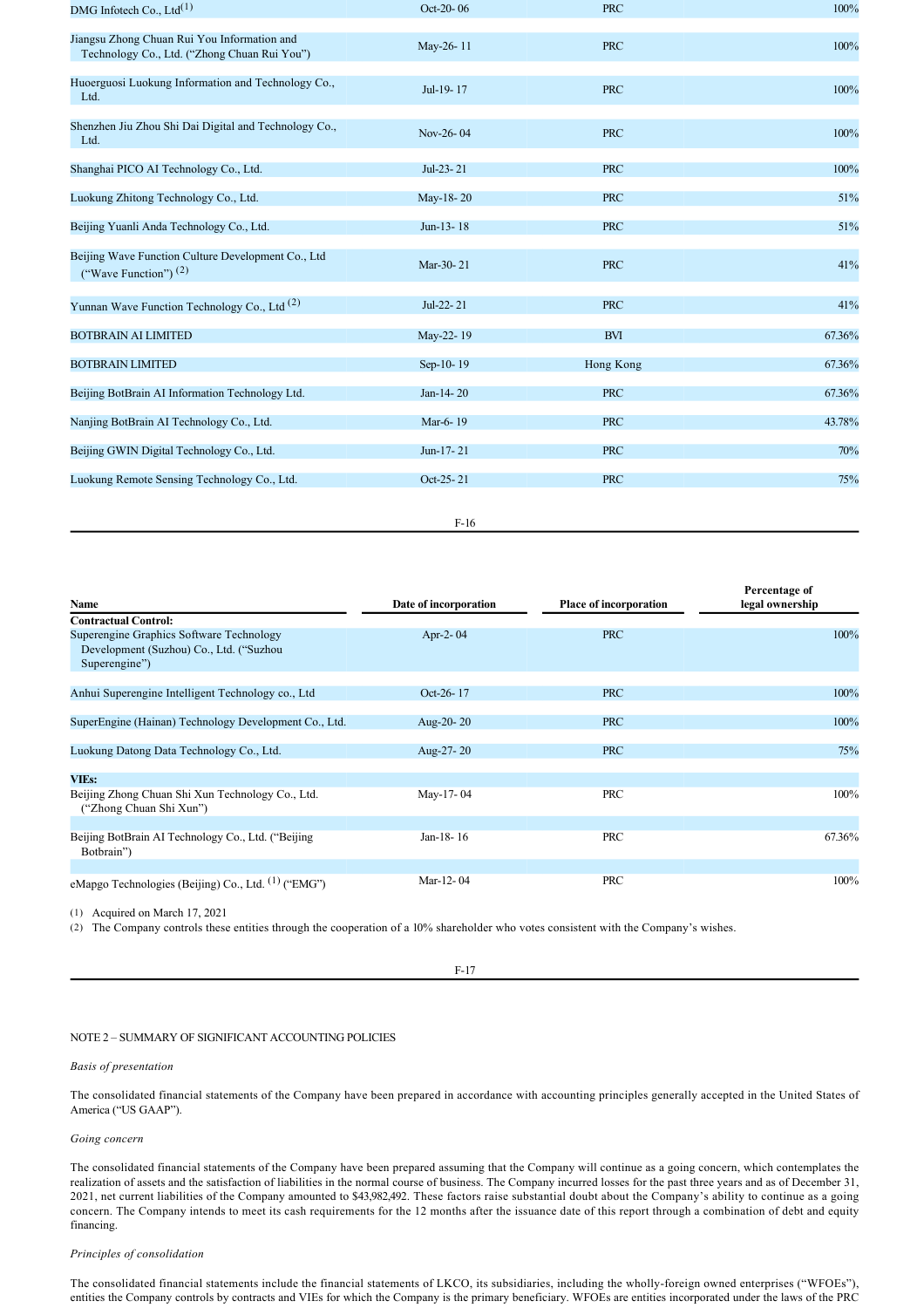and are wholly owned by foreign (non-PRC) investor(s). All transactions and balances among the Company, its subsidiaries, entities controlled by contracts and consolidated VIEs have been eliminated upon consolidation. The results of subsidiaries, entities controlled by contracts and consolidated VIEs acquired or disposed of are recorded in the consolidated statements of operations from the effective date of acquisition or control or up to the effective date of disposal, as appropriate.

A subsidiary is an entity in which (i) the Company directly or indirectly controls more than 50% of the voting power; or (ii) the Company has the power to appoint or remove the majority of the members of the board of directors or to cast a majority of votes at the meeting of the board of directors or to govern the financial and operating policies of the entity pursuant to a statute or under an agreement among the shareholders or equity holders. An entity controlled by contracts is required to be consolidated by the primary beneficiary of the entity if the equity holders in the entity do not have controlling financial interest in the entity. A VIE is required to be consolidated by the primary beneficiary of the entity if the equity holders in the entity do not have the characteristics of a controlling financial interest or do not have sufficient equity at risk for the entity to finance its activities without additional subordinated financial support from other parties.

Suzhou Superengine and its subsidiary, Auhui Superengine, Superengine (Hainan) Technology Development Limited and Luokuang Datong Data Technology Limited are consolidated pursuant to an agreement signed among Suzhou Superengine, the legal owners of Suzhou Superengine and Zhong Chuan Shi Xun giving all the rights and obligations and control of Suzhou Superengine to Zhong Chuan Shi Xun.

To comply with the PRC legal restrictions on foreign, the Company operates such restricted services in the PRC through certain PRC domestic companies, whose nominal equity interests are held by certain management members or founders of the Company or certain other third parties. Part of the registered capital of these PRC domestic companies was funded by certain management members, or founders of the Company or certain other third parties. The Company has entered into certain exclusive business services agreements with these PRC domestic companies, which entitle it to receive a majority of their residual returns and make it obligatory for the Company to absorb a majority of the risk of losses from their activities. In addition, the Company has entered into certain agreements with those management members, founders, or certain other third parties, including equity interest pledge agreements of the nominal equity interests held by those management members, founders or certain other third parties in these PRC domestic companies, and exclusive option agreements to acquire such nominal equity interests in these PRC domestic companies when permitted by the PRC laws, rules and regulations.

Details of the typical VIE structure of the Company's significant consolidated VIEs, namely Zhong Chuan Shi Xun, Beijing Botbrain and EMG are set forth below:

## (i) Contracts that give the Company effective control of VIEs

### *Exclusive option agreements*

Each VIE equity holders has granted the WFOEs exclusive call options to purchase the nominal equity interest in the VIEs at an exercise price equal to (i) with regard to Zhong Chuan Shi Xun, the minimum price as permitted by applicable PRC laws, or (ii) with regard to Beijing Botbrain, RMB10 in aggregate, or if appraisal is required as requested by relevant PRC laws, the price as determined by the relevant parties, or (iii) with regard to EMG, RMB 1 in aggregate or other price as determined by the relevant parties, provided that if required by relevant PRC laws, the minimum price as permitted by PRC laws shall apply. The WFOEs may designate another entity or individual to purchase the nominal equity interests, if applicable, under the call options. Each call option is exercisable subject to the condition that applicable PRC laws, rules and regulations do not prohibit completion of the transfer of the nominal equity interests pursuant to the call option. The VIEs shall not declare any dividend or other distribution to its equity holders unless with the approval of the WFOEs. With regard to Zhong Chuan Shi Xun and Beijing Botbrain, the exclusive call option agreements remain in effect for ten (10) years and may be renewed at the election of the WFOEs. With regard to EMG, the exclusive call option agreement shall remain in effect until all nominal equity interest under the call option has been transferred to the WFOE or its designated entity or individual.

## *Equity pledge agreements*

As for Zhong Chuan Shi Xun and Beijing Botbrain, pursuant to the relevant equity pledge agreements, the relevant VIE equity holders have pledged all of their interests in the equity of the VIEs as a continuing security interest in favor of the corresponding WFOEs to secure the performance of obligations by the VIEs and/or the equity holders under the exclusive business cooperation agreements. Each WFOE is entitled to exercise its right to dispose of the VIE equity holders' pledged interests in the equity of the VIE in accordance with applicable PRC laws in the event of any breach or default, and VIE equity holders shall cease to be entitled to any rights or interests associated with their nominal equity interests in the VIEs. These equity pledge agreements remain in force until and unless the obligations of the VIE equity holders to the WFOEs under the exclusive business cooperation agreements have been fulfilled.

As for EMG, pursuant to the relevant equity pledge agreement, the relevant VIE equity holder has pledged all of its nominal equity interest in the VIE as a continuing first priority security interest in favor of the corresponding WFOE to secure the performance of obligations by the VIE as set forth in relevant exclusive option agreement, proxy agreement, the equity pledge agreement and the VIE's obligation to repay the secured indebtedness. The VIE equity holder shall not be entitled to receive any dividend associated with its nominal equity interest unless with the approval of the WFOE, and the dividend received by the VIE equity holder shall be deposited in the account designated by the WFOE and subject to the supervision of the WFOE. In the event of any breach or default, the WFOE shall be entitled all rights to relief, including but not limited to disposing the nominal equity interest held by the VIE equity holder. The equity pledge agreement shall remain in force until and unless the obligations of the VIE equity holder to the WFOE under Exclusive option agreement, proxy agreement, the equity pledge agreement have been fulfilled or all the secured indebtedness has been paid off.

## *Power of Attorney.*

As for Zhong Chuan Shi Xun and Beijing Botbrain, pursuant to the relevant power of attorney, each of the relevant VIE equity holders irrevocably appoints the corresponding WFOE as its attorney-in-fact to exercise on its behalf any and all rights that such equity holder has in respect of its nominal equity interests in relevant VIE conferred by relevant laws and regulations and the articles of associate of such VIE. The power of attorney shall remain effective as long as such VIE equity holder remain as a shareholder of Zhong Chuan Shi Xun or Beijing Botbrain.

As for EMG, pursuant to the relevant power of attorney, the relevant VIE equity holder irrevocably appoints certain person designated by the corresponding WFOE as its attorney-in-fact to exercise on its behalf any and all rights that such equity holder has in respect of its nominal equity interest in relevant VIE conferred by relevant laws and regulations and the articles of associate of such VIE. The power of attorney of EMG shall remain effective until March 11, 2044, which will be renewed automatically for another ten (10) years unless the parties to the power of attorney agree otherwise.

### (ii) Contracts that enable the Company to receive the economic benefits from the VIEs

#### *Exclusive business cooperation agreements*

As for Zhong Chuan Shi Xun and Beijing Botbrain, each relevant VIE has entered into an exclusive business services agreement with the corresponding WFOE, pursuant to which the relevant WFOE provides exclusive business services to the VIE. In exchange, (i) Zhong Chuan Shi Xun pays a service fee to the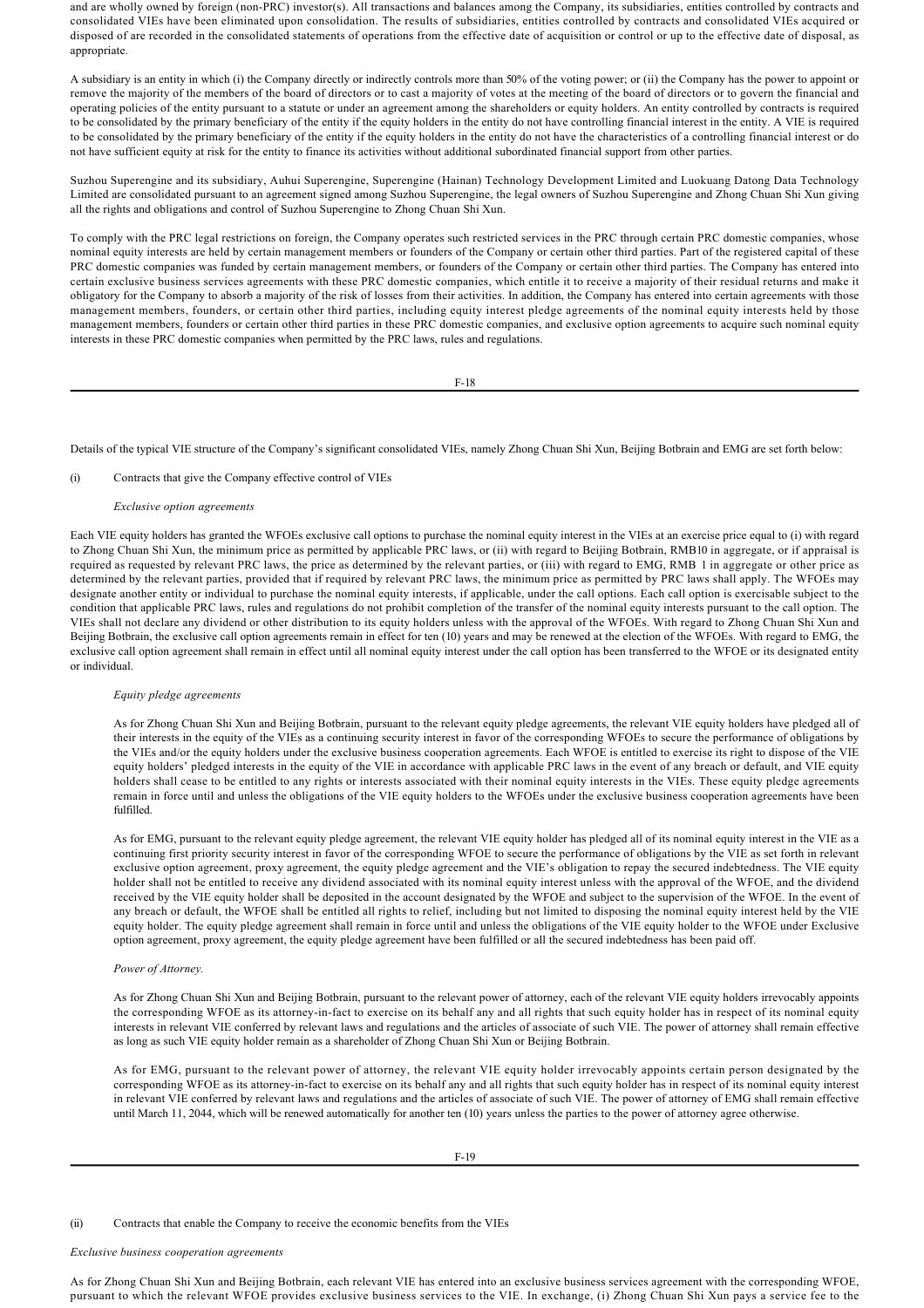corresponding WFOE which shall be no less than 80% of Zhong Chuan Shi Xun's aftertax profits; (ii) Beijing Botbrain pays a service fee to the corresponding WFOE which shall be reasonably determined by such WFOE based on certain factors; (iii) EMG pays a service fee to the corresponding WFOE which shall be 20% of EMG's annual income.

Based on these contractual agreements, the Company believes that the PRC domestic companies as described above should be considered as VIEs because the equity holders do not have significant equity at risk nor do they have the characteristics of a controlling financial interest. Given that the Company is the primary beneficiary of these PRC domestic companies, the Company believes that these VIEs should be consolidated based on the structure as described above.

Under the contractual arrangements with the consolidated VIEs, the Company has the power to direct activities of the consolidated VIEs. Therefore, the Company considers that there is no asset in any of the consolidated VIEs that can be used only to settle obligations of the consolidated VIEs, except for registered capital and PRC statutory reserves. As all consolidated VIEs are incorporated as limited liability companies under the Company Law of the PRC, creditors of the consolidated VIEs do not have recourse to the general credit of the Company for the liabilities of the consolidated VIEs.

Currently there is no contractual arrangement which requires the Company to provide additional financial support to the consolidated VIEs. However, as the Company conducts its businesses primarily based on the licenses and approvals held by its consolidated VIEs, the Company has provided and will continue to provide financial support to the consolidated VIEs considering the business requirements of the consolidated VIEs, as well as the Company's own business objectives in the future.

# *Use of estimates*

The preparation of financial statements in conformity with US GAAP requires the Company to make estimates and assumptions that affect the reported amounts of assets and liabilities and disclosure of contingent assets and liabilities at the date of the financial statements and the reported amounts of revenues and expenses during the reporting period. The most significant estimates are the allowance for expected credit losses, the useful lives of property and equipment and intangible assets, valuation allowance for deferred tax assets, and impairment of long-lived assets and goodwill. Actual results could differ from those estimates.

### *Fair value measurements*

Fair value is the price that would be received from selling an asset or paid to transfer a liability in an orderly transaction between market participants at the measurement date under current market conditions. When determining the fair value measurements for assets and liabilities required or permitted to be recorded at fair value, the Company considers the principal or most advantageous market in which it would transact and it considers assumptions that market participants would use when pricing the asset or liability.

Financial Accounting Standards Board ("FASB") Accounting Standards Codification ("ASC") 820, "Fair Value Measurements", provides a fair value hierarchy which prioritizes the inputs to valuation techniques used to measure fair value into three broad levels. The level in the hierarchy within which the fair value measurement in its entirety falls is based upon the lowest level of input that is significant to the fair value measurement as follows:

### Level 1

Level 1 applies to assets or liabilities for which there are quoted prices in active markets for identical assets or liabilities.

### Level 2

Level 2 applies to assets or liabilities for which there are inputs other than quoted prices included within Level 1 that are observable for the asset or liability such as quoted prices for similar assets or liabilities in active markets; quoted prices for identical assets or liabilities in markets with insufficient volume or infrequent transactions (less active markets); or model-derived valuations in which significant inputs are observable or can be derived principally from, or corroborated by, observable market data.

### Level 3

Level 3 applies to assets or liabilities for which there are unobservable inputs to the valuation methodology that are significant to the measurement of the fair value of the assets or liabilities.

### *Cash and cash equivalents*

Cash primarily consist of cash, money market funds, investments in interest bearing demand deposit accounts, time deposits and highly liquid investments with original maturities of three months or less from the date of purchase and are stated at cost which approximates their fair value. As of December 31, 2021 and 2020, the Company has no cash equivalents.

# *Accounts receivable, net of allowance for expected credit losses*

Accounts receivable are recognized and carried at the original invoiced amount less an allowance for expected credit losses.

### *Allowance for expected credit losses*

Effective January 1, 2020, the Company adopted Accounting Standards Update 2016-13 "Financial Instruments – Credit Losses (Topic 326), Measurement of Credit Losses on Financial Instruments". The Company estimates its allowance for current expected credit losses based on an expected loss model, compared to prior periods which were estimated using an incurred loss model which did not require the consideration of forward-looking economic variables and conditions in the reserve calculation across the portfolio. The impact related to adopting the new standard was not material. Certain changes resulting from the new standard impacted the Company's description of its significant accounting policies compared to 2020.

The Company estimates its allowances for expected credit losses for accounts and other receivables by considering past events, including any historical default, current economic conditions and certain forward-looking information, including reasonable and supportable forecasts. As of January 1, 2020, the methodologies that the Company uses to estimate the allowance for expected credit losses for accounts and other receivables are as follows:

Individually evaluated—The Company reviews all accounts and other receivables considered at risk semi-annually and performs an analysis based upon current information available about the customers and other debtors, such as financial statements, news reports, published credit ratings as well as collateral net of repossession cost, prior collection history and current and future expected economic conditions. Using this information, the Company determines the expected cash flow for the accounts and other receivables and calculates an estimate of the potential loss and the probability of loss. For those accounts for which the loss is probable, the Company records a specific allowance.

Collectively evaluated—The Company determines its allowances for credit losses for collectively evaluated accounts and other receivables based on appropriate groupings.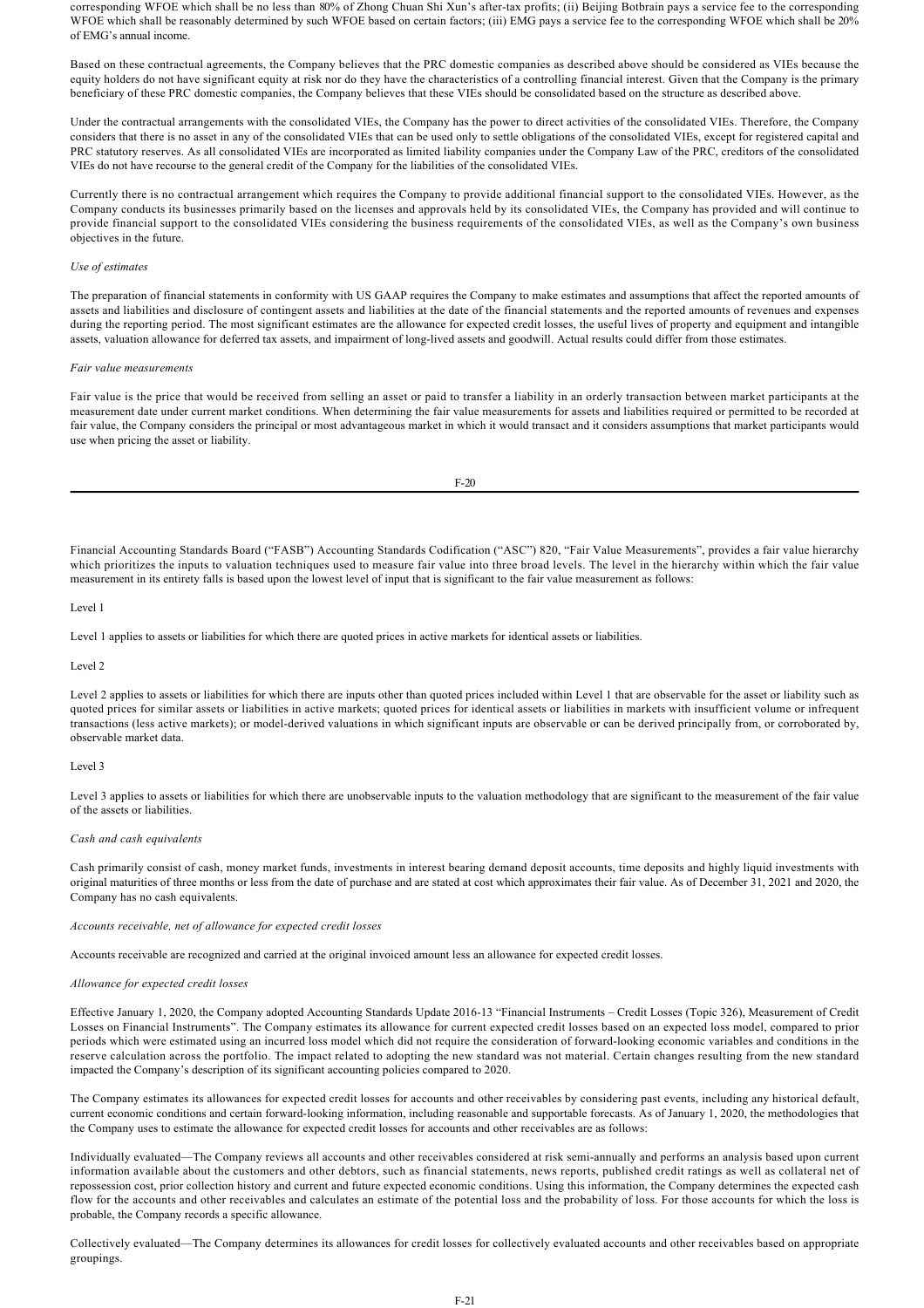The Company considers forward-looking macroeconomic variables such as gross domestic product, unemployment rates, equity prices and corporate profits when quantifying the impact of economic forecasts on its allowance for expected credit losses. Macroeconomic variables may vary based on historical experiences, portfolio composition and current environment. The Company also considers the impact of current conditions and economic forecasts relating to specific industries and client-credit ratings, in addition to performing a qualitative review of credit risk factors across the portfolio. Under this approach, forecasts of these variables over two years are considered reasonable and supportable. Beyond two years, the Company reverts to long-term average loss experience. Forward-looking estimates require the use of judgment, particularly in times of economic uncertainty. The Company writes off receivables when all efforts at collection have been exhausted and the receivable is considered uncollectible.

## *Property and equipment, net*

Property and equipment are carried at cost less accumulated depreciation. Depreciation is calculated on a straight-line basis over the following estimated useful lives:

| Wi-Fi equipment            | 3 years         |
|----------------------------|-----------------|
| Office and other equipment | $-3$ to 5 years |
| <b>Vehicles</b>            | 5 years<br>$-$  |

Costs of repairs and maintenance are expensed as incurred and asset improvements are capitalized. The gain or loss on disposal of property and equipment is the difference between the net sales proceeds and the carrying amount of the relevant assets and is recognized in the consolidated statement of operations and comprehensive loss. When property and equipment are retired or otherwise disposed of, the cost and accumulated depreciation are removed from the accounts and any resulting gain or loss is included in the results of operations for the respective period.

### *Intangible assets*

Intangible assets with finite lives are amortized using the straight-line method over the estimated economic lives.

Intangible assets have weighted average economic lives from the date of purchase as follows:

| Copyright                    | $-10$ years |
|------------------------------|-------------|
| Trademarks                   | $-10$ years |
| Patents                      | $-10$ years |
| <b>Customer Relationship</b> | $-10$ years |
| Technology                   | $-7$ years  |
| Software                     | $-5$ years  |

### *Goodwill*

The Company assesses goodwill for impairment in accordance with FASB ASC subtopic 35020, "Intangibles—Goodwill and Other: Goodwill ("ASC 35020")," which requires that goodwill to be tested for impairment at the reporting unit level at least annually and more frequently upon the occurrence of certain events, as defined by ASC 350-20.

The Company has the option to assess qualitative factors first to determine whether it is necessary to perform the impairment test in accordance with ASC 350-20. If the Company believes, as a result of the qualitative assessment, that it is more-likely-than-not that the fair value of the reporting unit is less than its carrying amount, the quantitative impairment test described below is required. Otherwise, no further testing is required. In the qualitative assessment, the Company considers primary factors such as industry and market considerations, overall financial performance of the reporting unit, and other specific information related to the operations. In performing the quantitative impairment test, the Company compares the carrying amount of the reporting unit to the fair value of the reporting unit based on either quoted market prices of the ordinary shares or estimated fair value using a combination of the income approach and the market approach. If the carrying value of the reporting unit exceeds the fair value of the reporting unit, then the excess is recognized as an impairment loss.

In 2021 and 2020, the Company performed a qualitative assessment for goodwill and evaluated all relevant factors, including but not limited to macroeconomic conditions, industry and market conditions, and financial performance. The Company concluded that it is necessary to perform a quantitative assessment. The Company completed the quantitative goodwill impairment assessment based on the discounted future cash flows that the reporting units are expected to generate and determined after evaluating the results, events and circumstances, that the carrying values of the reporting units exceeded their fair values. Therefore, the Company recorded impairment on goodwill of \$1,994,986 of Botbrain for the year ended December 31, 2021 and \$3,619,968 of Zhong Chuan Rui You for the year ended December 31, 2020 due to terminating our train WiFi business and shifting the focus of business development to LBS advertising.

Prior to adoption of ASU No. 2017-04, "Intangibles – Goodwill and Other (Topic 350): Simplifying the test for goodwill impairment", in 2019, the Company performed a qualitative assessment for goodwill and evaluated all relevant factors, including but not limited to macroeconomic conditions, industry and market conditions, and financial performance. The Company concluded that it is necessary to perform a quantitative assessment. The Company completed step one of the quantitative goodwill impairment assessment based on the discounted future cash flows that the reporting units are expected to generate and determined after evaluating the results, events and circumstances, that the fair values of the reporting units exceeded their carrying values. Therefore, step two was not required and no impairment loss on goodwill was required for the year ended December 31, 2019.

F-22

## *Impairment or disposal of long-lived assets*

Long-lived assets other than goodwill are included in impairment evaluations when events and circumstances exist that indicate the carrying value of these assets may not be recoverable. In accordance with FASB ASC 360, "Property, Plant and Equipment," the Company assesses the recoverability of the carrying value of long-lived assets by first grouping its long-lived assets with other assets and liabilities at the lowest level for which identifiable cash flows are largely independent of the cash flows of other assets and liabilities (the asset group) and, secondly, estimating the undiscounted future cash flows that are directly associated with and expected to arise from the use of and eventual disposition of such asset group. If the carrying value of the asset group exceeds the estimated undiscounted cash flows, the Company recognizes an impairment loss to the extent the carrying value of the long-lived asset exceeds its fair value. The Company determines fair value through quoted market prices in active markets or, if quotations of market prices are unavailable, through the performance of internal analysis using a discounted cash flow methodology or by obtaining external appraisals from independent valuation firms. The undiscounted and discounted cash flow analyses are based on a number of estimates and assumptions, including the expected period over which the asset will be utilized, projected future operating results of the asset group, discount rate and long-term growth rate.

As of December 31, 2021 and 2020, the Company assessed the impairment of its long-lived assets and identified impairment indications. For intangible assets, the impairment loss was \$nil, \$nil and \$nil for the years ended 2021, 2020 and 2019, respectively.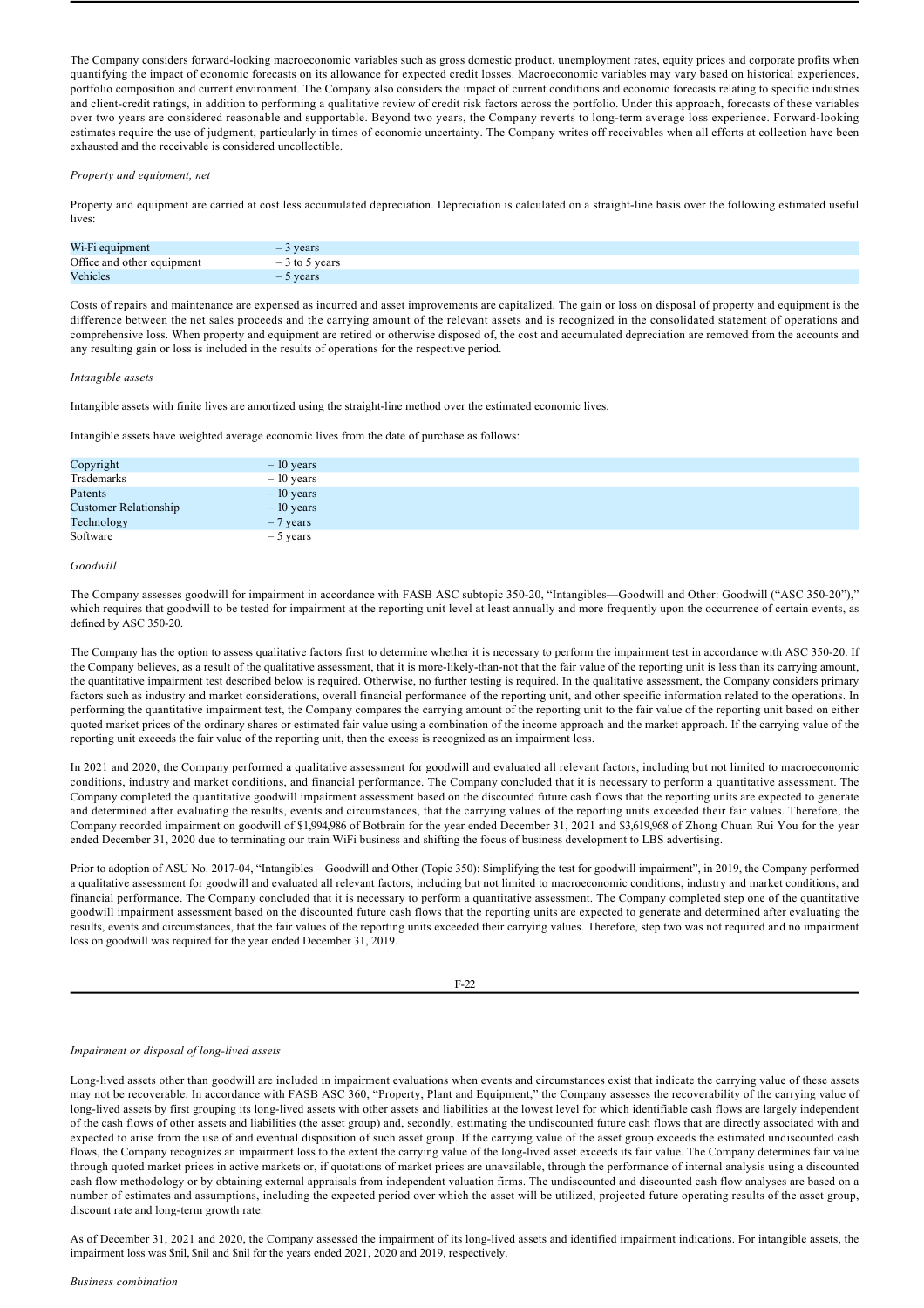The Company accounts for business combinations using the acquisition method of accounting in accordance with FASB ASC Topic 805, "Business Combinations"*.* Acquisition method accounting requires that the consideration transferred be allocated to the assets, including separately identifiable assets, and liabilities the Company acquired, based on their estimated fair values. The consideration transferred in an acquisition is measured as the aggregate of the fair values at the date of exchange of the assets given, liabilities incurred, and equity instruments issued as well as the contingent considerations and all contractual contingencies as of the acquisition date. The costs directly attributable to the acquisition are expensed as incurred. Identifiable assets, liabilities and contingent liabilities acquired or assumed are measured separately at their fair value as of the acquisition date, irrespective of the extent of any noncontrolling interests. The excess of (i) the total cost of acquisition, fair value of the noncontrolling interests and acquisition date fair value of any previously held equity interest in the acquiree over (ii) the fair value of the identifiable net assets of the acquiree, is recorded as goodwill. If the cost of acquisition is less than the fair value of the net assets of the subsidiary acquired, the difference is recognized directly in earnings.

### *Revenue recognition*

The Company recognizes revenue in accordance with ASC Topic 606, "Revenue from Contracts with Customers"

### *Internet LBS and related smart industry services*

### *LBS Business*

Zhong Chuan Rui You and Wave Function derive revenue from the provision of user acquisition services to their advertisers on the strength of the LBS services they offer; customers pay them based on performance, as measured by CPI (Cost Per Install), CPM (Cost Per Mile), and CPC (Cost Per Click). They recognize revenue over time because customers receive and consume the benefit of their advertising services throughout the contract period.

### *Software and services*

SuperEngine generates revenues primarily in the form of sale of a software license and provision of technology services. License fees include perpetual license fees, term license fees and royalties. Technology services primarily consist of fees for providing technology support services and technology solution services that enable customers to gain real-time operational intelligence by harnessing the value of their data.

Revenue for the sale of software licenses is recognized at the point in time when the right to use the software is provided to its customers.

Technology support service revenue is recognized over time as the services are performed because the customer receives and consumes the benefit of its performance throughout the contract period. Technology solution service revenue is recognized at the point in time when the service is completed. Superengine bills for the services it has performed in accordance with the terms of the contract. It recognizes the revenues associated with these professional services as it delivers the services to the customers.

### **Smart transportation**

### *Map data licensing*

EMG provides perpetual map data licenses to customers and collects one time license fees from customers. Revenue is recognized at the point in time when customers obtain the right to use the map data.

### *Autonomous driving simulation & verification test*

EMG provides data collection and desensitization for compliance with legal requirements to system manufacturers and automobile manufacturers for autonomous driving simulation and verification testing. Revenues are derived from the provision of data collection and desensitization service for compliance with legal requirements. Revenues are recognized over time as the services are performed because the customer receives and consumes the benefit of its performance throughout the contract period.

### *Map service platform local deployment*

Through local deployment, EMG provides a one-time map service platform license or a map service platform license for a certain period with timely updates to the map service platform during such contract to certain public sectors and enterprises to support their location-based application. The map service platform includes map data and software that support certain map applications such as display, search, routing and others. Revenues from a map data license for a certain period are recognized ratably over time because the customer receives and consumes the benefit of the map services throughout the contract period.

The Company does not offer credits or refunds and therefore has not recorded any sales return allowance for any of the periods presented. Upon a periodic review of outstanding accounts receivable, amounts that are deemed to be uncollectible are written off against the allowance for doubtful accounts. The Company's policy is to record revenues net of any applicable sales, use or excise taxes.

Contract liabilities represent prepayments from customers and are recognized as revenue when the services are rendered.

The following table shows the amount of revenue recognized that was included in contract liabilities as at December 31, 2020 and 2021:

| Revenue recognized in 2020       | (566, 587)  |
|----------------------------------|-------------|
| Other income recognised in 2020  | (1,449,254) |
| Increase in contract liabilities | 578,945     |
| Exchange difference              | 27,081      |
| December 31, 2020                | 657,542     |
|                                  |             |
| Revenue recognised in 2021       | (787, 181)  |
| Other income recognised in 2021  |             |
| Increase in contract liabilities | 1,698,739   |
| Exchange difference              | 5,967       |
| December 31, 2021                | 1,575,067   |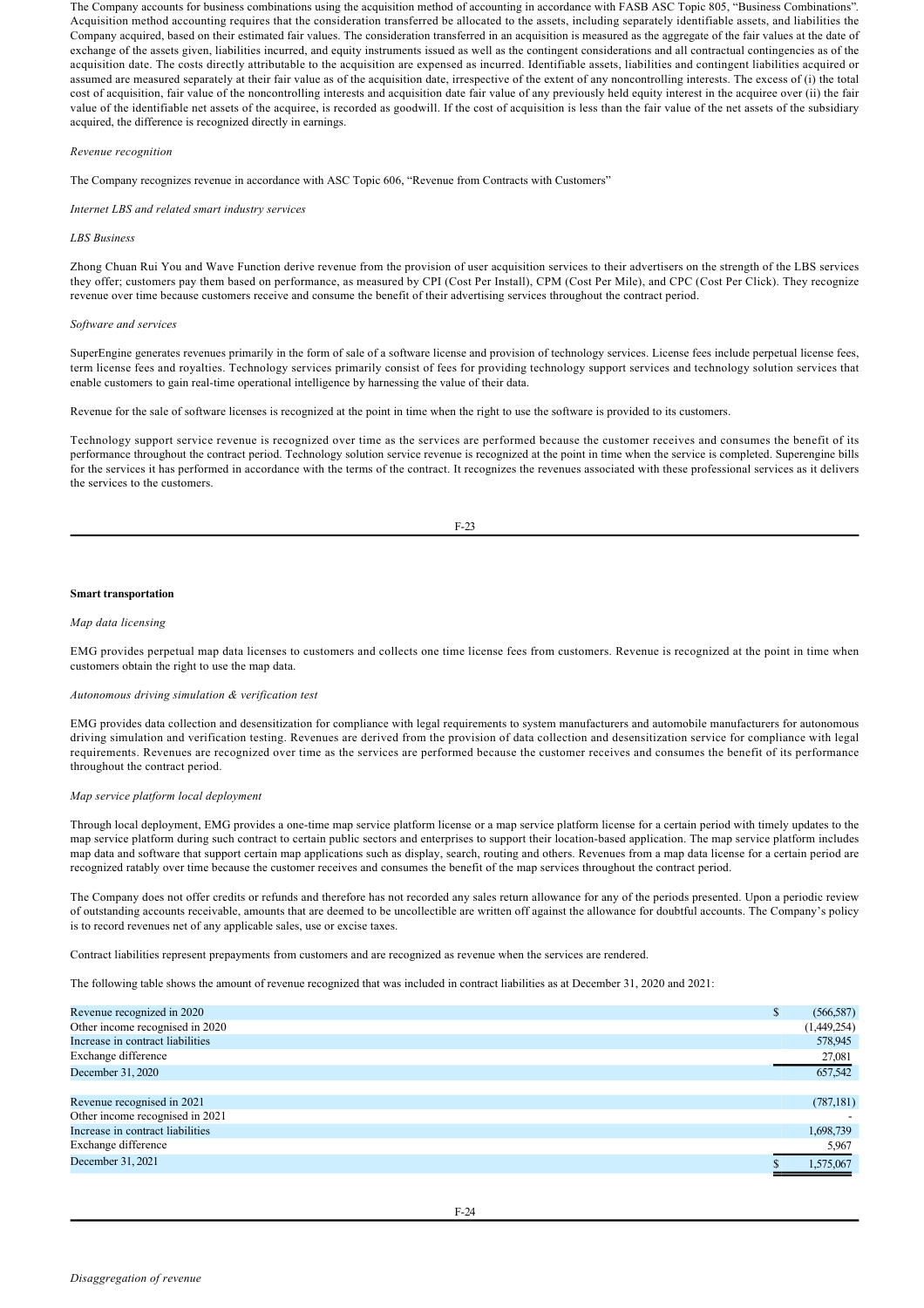The following tables disaggregate revenues under ASC 606 by product line for the years ended December 31, 2021, 2020 and 2019.

|                                                                               | <b>Fiscal Year Ended December 31,</b> |   |                        |              |           |  |  |
|-------------------------------------------------------------------------------|---------------------------------------|---|------------------------|--------------|-----------|--|--|
|                                                                               | 2021                                  |   | 2020                   |              | 2019      |  |  |
|                                                                               |                                       |   | (dollars in thousands) |              |           |  |  |
| Revenues                                                                      |                                       |   |                        |              |           |  |  |
| LBS advertising                                                               | \$131,423                             | S | 17,895                 | <sup>S</sup> | 17,806    |  |  |
| Remote Sensing and GIS Data Management Service Platform software and services | 4,545                                 |   | 69                     |              |           |  |  |
| Smart transportation                                                          | 9,100                                 |   | 300                    |              | 973       |  |  |
| Total revenues                                                                | \$145,068                             |   | 18,264                 |              | 18,779    |  |  |
| LBS advertising                                                               | 90.6%                                 |   | 98.0%                  |              | 94.8%     |  |  |
| Remote Sensing and GIS Data Management Service Platform software and services | 3.1%                                  |   | $0.4\%$                |              | $-2/6$    |  |  |
| Smart transportation                                                          | $6.3\%$                               |   | $1.6\%$                |              | $5.2\%$   |  |  |
| Total                                                                         | $100.0\%$                             |   | $100.0\%$              |              | $100.0\%$ |  |  |

#### *Foreign currency translation*

The functional and reporting currency of the Company and the Company's subsidiaries domiciled in BVI and Hong Kong is the United States dollar ("U.S. dollar"). The financial records of the Company's other subsidiaries and VIEs located in the PRC are maintained in their local currency, the Chinese Renminbi ("RMB"), which is the functional currency of these entities.

Monetary assets and liabilities denominated in currencies other than the functional currency are translated into the functional currency at the rates of exchange ruling at the balance sheet date. Transactions in currencies other than the functional currency during the year are converted into the functional currency at the applicable rates of exchange prevailing when the transactions occurred. Transaction gains and losses are recognized in the statements of operations.

The Company's entities with a functional currency of RMB translate their operating results and financial position into the U.S. dollar, the Company's reporting currency. Assets and liabilities are translated using the exchange rates in effect on the balance sheet date. Revenues, expenses, gains and losses are translated using the average rate for the year. Retained earnings and equity are translated using the historical rate. Translation adjustments are reported as cumulative translation adjustments and are shown as a separate component of other comprehensive income.

| I<br>٧ |
|--------|
|--------|

#### *Earnings per share*

ASC Topic 260 "Earnings per Share," requires presentation of both basic and diluted earnings per share ("EPS") with a reconciliation of the numerator and denominator of the basic EPS computation to the numerator and denominator of the diluted EPS computation. Basic EPS excludes dilution. Diluted EPS reflects the potential dilution that could occur if securities or other contracts to issue ordinary shares were exercised or converted into ordinary shares or resulted in the issuance of ordinary shares that then shared in the earnings of the entity.

Basic net loss per share is computed by dividing net loss available to ordinary shareholders by the weighted average number of shares of ordinary shares outstanding during the period. Diluted net loss per share is computed by dividing net loss by the weighted average number of shares of ordinary shares, ordinary shares equivalents and potentially dilutive securities outstanding during each period. Potentially dilutive ordinary shares consist of the ordinary shares issuable upon the exercise of ordinary shares warrants (using the treasury stock method). Ordinary shares equivalents are not included in the calculation of diluted earnings per share if their effect would be anti-dilutive. In a period in which the Company has a net loss, all potentially dilutive securities are excluded from the computation of diluted shares outstanding as they would have had an anti-dilutive impact. During the years ended December 31, 2021, 2020 and 2019, there were no potentially dilutive securities. The following is a table of basic and diluted net loss per share:

|                                                                                                         | <b>Year Ended December 31.</b> |              |  |              |  |              |
|---------------------------------------------------------------------------------------------------------|--------------------------------|--------------|--|--------------|--|--------------|
|                                                                                                         |                                | 2021         |  | 2020         |  | 2019         |
| Net loss available to owners of the Company for basic and diluted net loss per share of ordinary shares |                                | (68.801.252) |  | (39.865.640) |  | (31,513,178) |
| Weighted average ordinary stock outstanding - basic and diluted                                         |                                | 334,907.324  |  | 221.984.037  |  | 201,005,995  |
| Net loss per ordinary share attributable to owners of the Company - basic and diluted                   |                                | (0.21)       |  | (0.18)       |  | (0.16)       |

### *Income taxes*

Deferred income taxes are recognized for temporary differences between the tax bases of assets and liabilities and their reported amounts in the financial statements, net operating loss carry forwards and credits, by applying enacted statutory tax rates applicable to future years to these items. Deferred tax assets are reduced by a valuation allowance when, in the opinion of management, it is more likely than not that some portion or all of the deferred tax assets will not be realized. Current income taxes are provided for in accordance with the laws and regulations applicable to the Company as enacted by the relevant tax authorities.

The impact of an uncertain income tax position on the income tax return must be recognized at the largest amount that is more-likely-than not to be sustained upon audit by the relevant tax authorities. An uncertain income tax position will not be recognized if it has less than a 50% likelihood of being sustained. Additionally, the Company classifies the interest and penalties, if any, as a component of income tax expense. For years ended December 31, 2021, 2020 and 2019, the Company did not have any material interest or penalties associated with tax positions nor did the Company have any significant unrecognized uncertain tax positions.

### *Contingencies*

The Company records accruals for certain of its outstanding legal proceedings or claims when it is probable that a liability will be incurred and the amount of loss can be reasonably estimated. The Company evaluates the developments in legal proceedings or claims that could affect the amount of any accrual, as well as any developments that would make a loss contingency both probable and reasonably estimable.

### *Segment reporting*

Operating segments are reported in a manner consistent with the internal reporting provided to our chief operating decision maker, who is our Chief Executive Officer ("CEO"), who reviews financial information presented on a consolidated basis for purposes of making operating decisions, assessing financial performance and allocating resources. The Company had one single operating and reportable segment for the years ended December 31, 2021, 2020 and 2019. All the Company's customers and virtually all of its assets are located in the PRC, therefore, no geographical segment information is presented.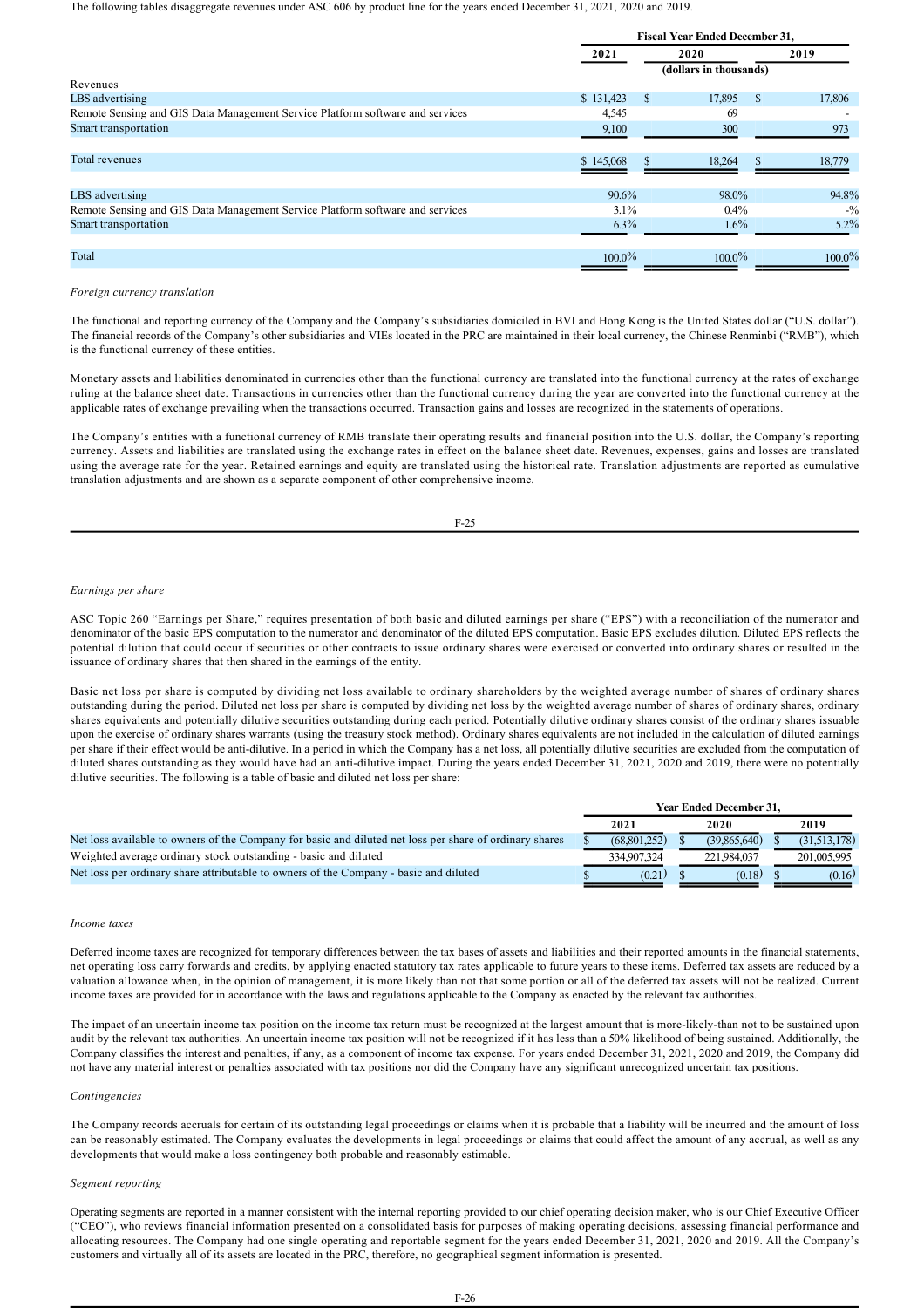## *Related parties*

Parties are considered to be related to the Company if the parties, directly or indirectly, through one or more intermediaries, control, are controlled by, or are under common control with the Company. Related parties also include principal owners of the Company, its management, members of the immediate families of principal owners of the Company and its management and other parties with which the Company may deal with if one party controls or can significantly influence the management or operating policies of the other to an extent that one of the transacting parties might be prevented from fully pursuing its own separate interests. The Company discloses all significant related party transactions.

### *Leases*

According to FASB ASC 842 "Leases", lessees are required to record a right of use asset and lease liabilities for all leases other than those that have a lease term of 12 months or less. At the lease commencement date, a lessee should measure and record the lease liability equal to the present value of scheduled lease payments discounted using the rate implicit in the lease or the lease's incremental borrowing rate, and the right of use asset is calculated on the basis of the initial measurement of the lease liability, plus any lease payments at or before the commencement date and direct costs, minus any incentives received. Over the lease term, a lessee must amortize the right of use asset and record the interest expense on the lease liability. The recognition and classification of lease expenses depend on the classification of the lease as either operating or finance.

When the Company is the lessor, minimum contractual rental from leases is recognized on a straight-line basis over the non-cancelable term of the lease. With respect to a particular lease, actual amounts billed in accordance with the lease during any given period may be higher or lower than the amount of rental revenue recognized for the period. Straight-line rental revenue commences when the customer assumes control of the leased premises. Accrued straight-line rents receivable represents the amount by which straight-line rental revenue exceeds rents currently billed in accordance with lease agreements. If later, the billing amount exceeds the straight-line rental revenue, the variance will be credited to accrued straight-line rents receivable. Contingent rental revenue is accrued when the contingency is removed.

### *Advertising costs*

Advertising costs include expenses associated with direct marketing. All advertising costs are expensed as incurred and included in selling and marketing expenses. During the years ended December 31, 2021, 2020 and 2019, advertising costs amounted to \$915,203, \$133,634 and \$1,425,258, respectively.

## *Comprehensive loss*

Comprehensive loss includes net loss and foreign currency translation adjustments and is presented net of tax. The tax effect is nil for the three years ended December 31, 2021, 2020 and 2019 in the consolidated statements of comprehensive loss.

### *Concentration of credit risk*

Financial instruments that potentially expose the Company to concentrations of credit risk consist primarily of cash and accounts receivable. The Company places its cash with financial institutions with high-credit rating and quality in China. For the year ended December 31, 2021, two customers accounted for 31.5% of total revenue. For the year ended December 31, 2020, three customers accounted for 40.4% of total revenue. For the year ended December 31, 2019, three customers accounted for 57% of total revenue. At December 31, 2021 and 2020, the Company had credit risk exposure of uninured cash in banks of \$16,795,263 and \$71,793, respectively. The Company does not require collateral to support financial instruments that are subject to credit risk The net sales to customers representing at least 10% of net total sales are as follows:

|                 |                          | Year Ended December 31,  |      |  |  |  |  |  |  |
|-----------------|--------------------------|--------------------------|------|--|--|--|--|--|--|
| <b>Customer</b> | 2021                     | 2020                     | 2019 |  |  |  |  |  |  |
| A               | 18%                      | $\overline{\phantom{0}}$ |      |  |  |  |  |  |  |
| B               | 13%                      | $\overline{\phantom{a}}$ |      |  |  |  |  |  |  |
| C               | $\overline{\phantom{0}}$ | 21%                      | 33%  |  |  |  |  |  |  |
| D               | $\overline{\phantom{0}}$ | $\overline{\phantom{a}}$ | 12%  |  |  |  |  |  |  |
| Е               | $\overline{\phantom{0}}$ | $\overline{\phantom{a}}$ | 12%  |  |  |  |  |  |  |
| F               | $\overline{\phantom{0}}$ | 10%                      |      |  |  |  |  |  |  |
| G               | $\overline{\phantom{0}}$ | 10%                      |      |  |  |  |  |  |  |
|                 |                          |                          |      |  |  |  |  |  |  |
|                 |                          |                          |      |  |  |  |  |  |  |

F-27

The following customers had balances of at least 10% of the total trade receivables at the respective balance sheet dates set forth below:

|                 |      | December 31, |  |  |  |  |  |  |
|-----------------|------|--------------|--|--|--|--|--|--|
| <b>Customer</b> | 2021 | 2020         |  |  |  |  |  |  |
| A               |      | 12%          |  |  |  |  |  |  |
| D               |      | 18%          |  |  |  |  |  |  |
| Е               |      | 28%          |  |  |  |  |  |  |
| Η               |      | 19%          |  |  |  |  |  |  |
|                 |      | 11%          |  |  |  |  |  |  |
|                 | 18%  |              |  |  |  |  |  |  |
| K               | 18%  |              |  |  |  |  |  |  |
|                 | 19%  |              |  |  |  |  |  |  |

*Recent accounting pronouncements*

In December 2019, the FASB issued ASU 2019-12. Income Taxes (Topic 740): Simplifying the Accounting for Income Taxes ("ASU 2019-12"), which eliminates certain exceptions to the existing guidance for income taxes related to the approach for intra-period tax allocations, the methodology for calculating income taxes in an interim period and the recognition of deferred tax liabilities for outside basis differences. This ASU also simplifies the accounting for income taxes by clarifying and amending existing guidance related to the effects of enacted changes in tax laws or rates in the effective tax rate computation, the recognition of franchise tax and the evaluation of a step-up in the tax basis of goodwill, among other clarifications. ASU 2019-12 is effective for fiscal years, and for interim periods within those fiscal years, beginning after December 15, 2020. The Company applied the new standard beginning January 1, 2021. The adoption did not have a material impact on the Company's consolidated financial statements.

In January 2020, the FASB issued ASU 2020-01, Investments-Equity Securities (Topic 321), Investments-Equity Method and Joint Ventures (Topic 323), and Derivatives and Hedging (Topic 815): Clarifying the Interactions between Topic 321, Topic 323, and Topic 815 ("ASU 2020-01") to clarify the interaction in accounting for equity securities under Topic 321, investments accounted for under the equity method of accounting in Topic 323 and the accounting for certain forward contracts and purchased options accounted for under Topic 815. ASU 2020-01 is effective for fiscal years, and for interim periods within those fiscal years, beginning after December 15, 2020. The Company applied the new standard beginning January 1, 2021. The adoption did not have a material impact on the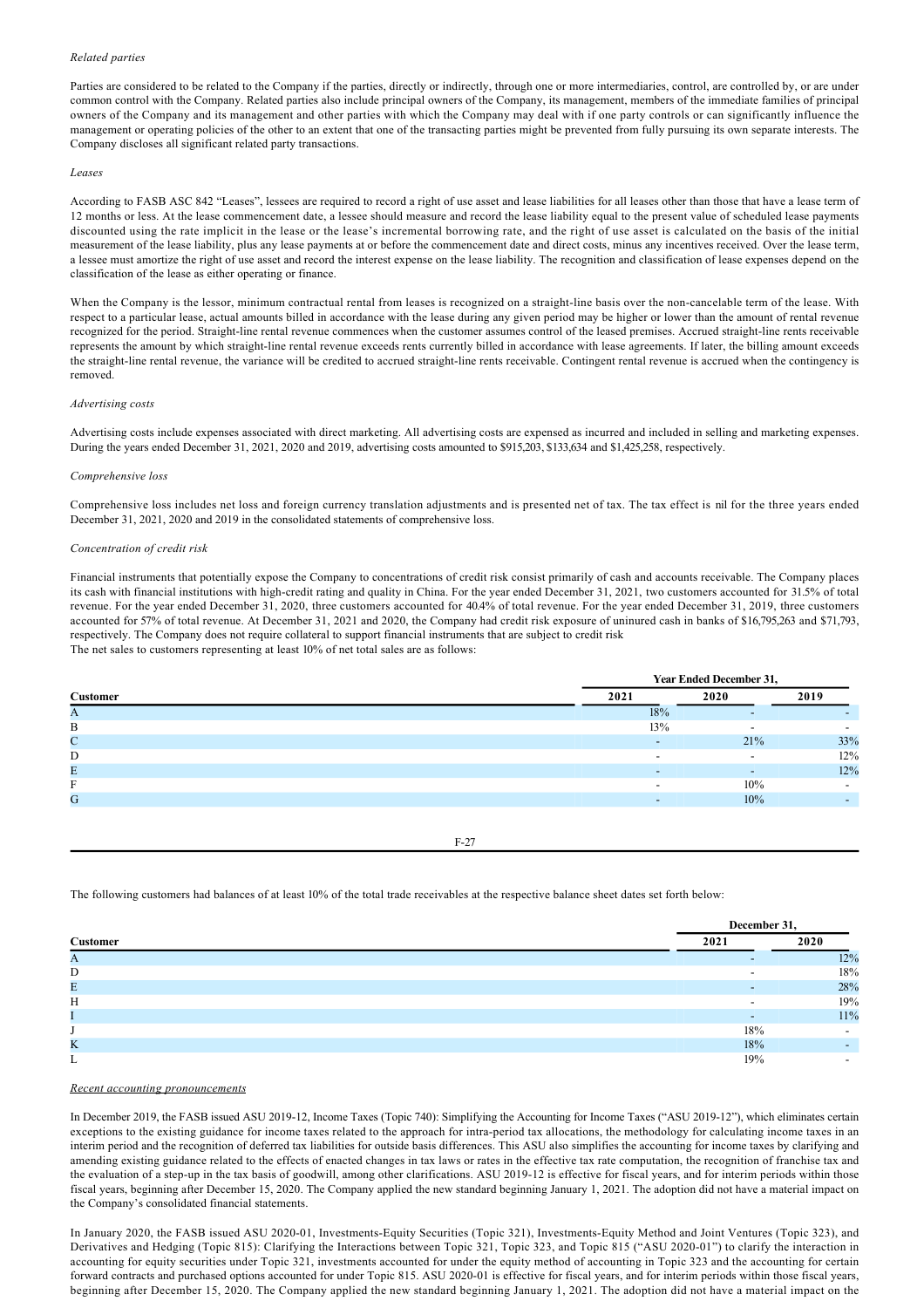Company's consolidated financial statements.

In October 2021, the FASB issued ASU 2021-08, Business Combinations (Topic 805): Accounting for Contract Assets and Contract Liabilities from Contracts with Customers to improve the accounting for acquired revenue contracts with customers in a business combination. ASU 202108 is effective for fiscal years, and for interim periods within those fiscal years, beginning after December 15, 2022. This ASU is not expected to have a material effect on the Company's consolidated financial statements.

Other new pronouncements issued but not effective until after December 31, 2021 are not expected to have a material impact on the Company's financial position, results of operations or liquidity.

## NOTE 3 – BUSINESS COMBINATIONS

Business combinations in 2020:

On December 4, 2020, the Company completed the acquisition of a 67.36% equity interest in Botbrain, to complement its businesses and achieve synergies. Results of the acquired entities' operations have been included in the Company's consolidated financial statements since the acquisition date.

|                               | December 4,<br>2020 |
|-------------------------------|---------------------|
| Purchase consideration        | 2,510,229           |
|                               |                     |
| Net assets acquired,          |                     |
| Cash                          | 1,016               |
| Accounts receivable           | 129,877             |
| Prepayment                    | 15,500              |
| Other receivables             | 115,625             |
| Property, plant and equipment | 11,236              |
| Intangible assets             | 847,181             |
| Short term borrowing          | (160, 335)          |
| Receipt in advance            | (15,608)            |
| Accounts payable              | (159, 729)          |
| Other payable                 | (1,180,087)         |
| Deferred tax liabilities      | (211,796)           |
|                               | (607, 120)          |
| Non-controlling interest      | (731, 858)          |
| Goodwill                      | 3,849,207           |
|                               |                     |

F28

The purchase consideration of \$2.5 million (RMB 16.4 million) comprised \$1.5 million (RMB 9.6 million) in cash and 1,789,618 shares of common stock of LKCO.

Goodwill, which is non-deductible for tax purposes, is primarily attributable to the synergies expected to be achieved from the acquisition. Refer to Note 9 for details.

The valuations used in the purchase price allocation described above were determined by the Company with the assistance of an independent third-party valuation firm. The valuation report considered generally accepted valuation methodologies such as the relief from royalty method. As the acquiree is a private company, the fair value estimate is based on significant inputs that market participants would consider, which mainly include (a) discount rates, (b) projected terminal values based on future cash flows (c) financial multiples of companies in the same industries and (d) adjustments for lack of control or lack of marketability.

The pro forma results of operations for these subsidiaries have not been presented because they are not material to the consolidated results of operations, either individually or in the aggregate.

Business combinations in 2021 :

On March 17, 2021, the Company completed the acquisition of its 100% equity interest in Saleya, to complement its businesses and achieve synergies. The Company believes Saleya provides it with a clear competitive advantage in the fields of autonomous driving, smart electric vehicles, intelligent transportation, and smart cities, through which the Company expects to accelerate its development in this industry. Results of the acquired entities' operations have been included in the Company's consolidated financial statements since the acquisition date.

|                                                       |   | March 17,<br>2021 |
|-------------------------------------------------------|---|-------------------|
| Purchase consideration                                |   |                   |
| Cash consideration                                    | S | 110,232,401       |
| Share based payment                                   |   | 12,395,710        |
|                                                       |   | 122,628,111       |
| Net assets acquired,                                  |   |                   |
| Cash                                                  |   | 1,639,102         |
| Prepayment, Deposit and other receivables (current)   |   | 1,205,027         |
| Accounts receivable                                   |   | 1,844,197         |
| <b>Bills</b> receivable                               |   | 14,944            |
| Amount due from related parties                       |   | 389,775           |
| Property, plant and equipment                         |   | 1,133,622         |
| Intangible assets                                     |   | 72,832,550        |
| Accounts payable                                      |   | (2,789,224)       |
| <b>Contract liabilities</b>                           |   | (271,995)         |
| Other payable                                         |   | (5,989,133)       |
| Amount due to related parties                         |   | (340, 220)        |
| Short term loan                                       |   | (6,815,175)       |
| Tax payable                                           |   | (22,069)          |
| Long-term payable                                     |   | (913,061)         |
| Deferred Tax Liability Arising from IA (tax rate 15%) |   | (10,911,952)      |
| Exchange reserve                                      |   | (186, 386)        |
|                                                       |   |                   |

Goodwill, which is non-deductible for tax purposes, is primarily attributable to the synergies expected to be achieved from the acquisition. Refer to Note 9 for details.

Goodwill 71,808,110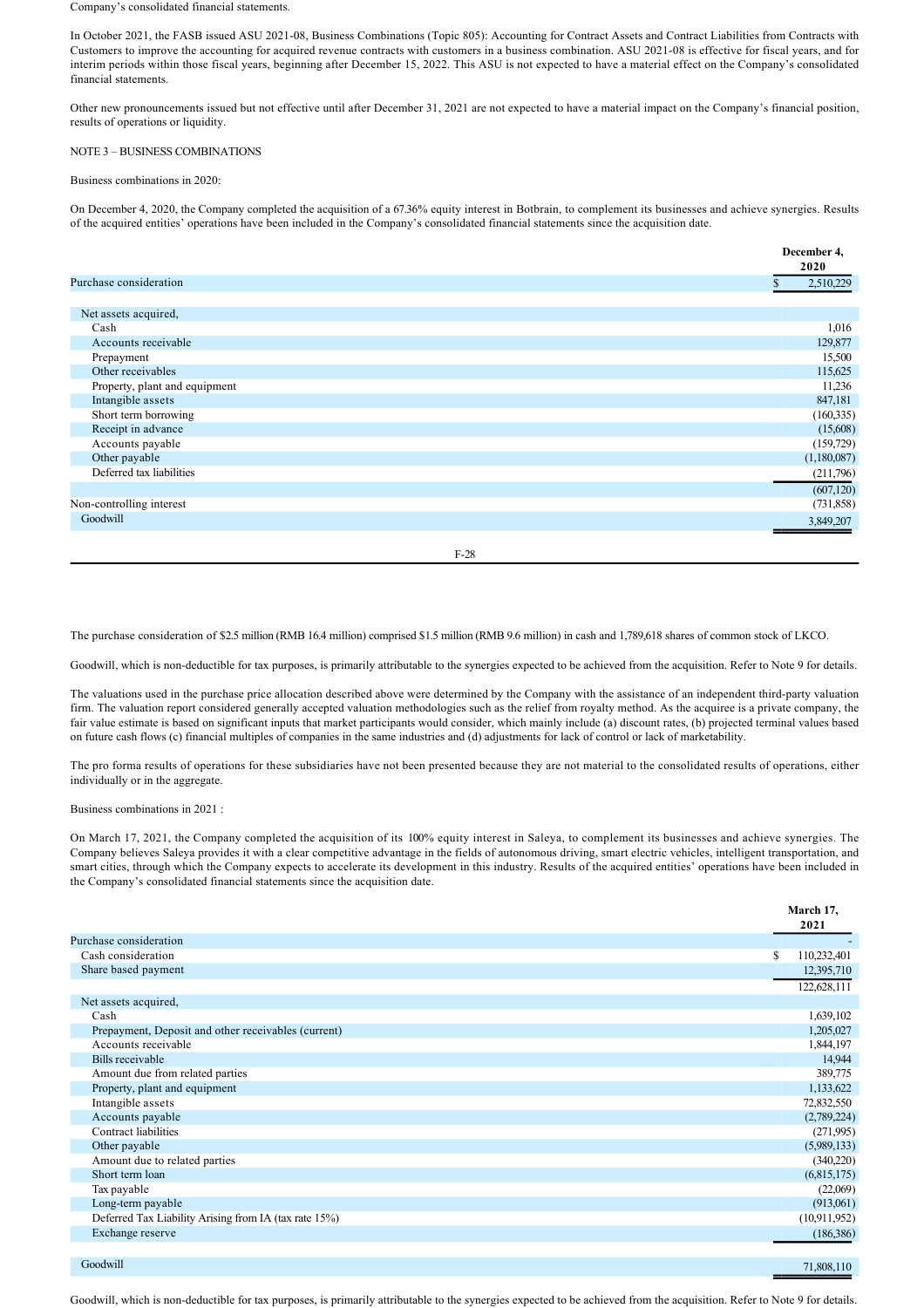The valuations used in the purchase price allocation described above were determined by the Company with the assistance of an independent third-party valuation firm. The valuation report considered generally accepted valuation methodologies such as the relief from royalty method. As the acquiree is a private company, the fair value estimate is based on significant inputs that market participants would consider, which mainly include (a) discount rates, (b) projected terminal values based on future cash flows (c) financial multiples of companies in the same industries and (d) adjustments for lack of control or lack of marketability.

## **LKCO & SALEYA Pro forma Consolidated Statements of Operations and Comprehensive Loss For the Year Ended December 31, 2020 (unaudited)**

|                                                         |   | <b>LUOKUNG</b><br><b>SALEYA</b><br><b>HOLDINGS</b><br><b>Technology</b> |               | Pro forma<br><b>Adjustments</b> |    |                   | Pro forma<br>Consolidated |                |
|---------------------------------------------------------|---|-------------------------------------------------------------------------|---------------|---------------------------------|----|-------------------|---------------------------|----------------|
|                                                         |   | (historical)                                                            |               | (historical)                    |    |                   |                           |                |
| Revenues                                                | S | 18,263,788                                                              | <sup>\$</sup> | 6,693,061                       | S. | $(93,702)$ [1]    | S.                        | 24,863,147     |
| Cost of revenues                                        |   | 17,479,479                                                              |               | 7,239,558                       |    | 7,152,609[1], [2] |                           | 31,871,646     |
| <b>GROSS PROFIT (LOSS)</b>                              |   | 784,309                                                                 |               | (546, 497)                      |    | (7,246,311)       |                           | (7,008,499)    |
| Operating expenses                                      |   | 41,035,162                                                              |               | 7,270,900                       |    | 165,582           |                           | 48,471,644     |
| Loss from operations                                    |   | (40,250,853)                                                            |               | (7,817,397)                     |    | (7,411,893)       |                           | (55, 480, 143) |
| Other income, net                                       |   | 193,888                                                                 |               | 274,055                         |    |                   |                           | 467,943        |
| <b>NET LOSS</b>                                         |   | (40, 056, 965)                                                          |               | (7,543,342)                     |    | (7, 411, 893)     |                           | (55,012,200)   |
| Less: Net loss attributable to non-controlling interest |   | 191,325                                                                 |               |                                 |    |                   |                           | 191,325        |
| Net loss attributable to owners of LKCO                 |   | (39,865,640)                                                            |               | (7,543,342)                     |    |                   |                           | (54,820,875)   |
| <b>COMPREHENSIVE LOSS</b>                               |   | (42,994,039)                                                            |               | (8, 449, 399)                   |    | (7, 411, 893)     |                           | (58, 855, 331) |
| Net loss per share - basic and diluted                  |   | (0.18)                                                                  |               |                                 |    |                   |                           | (0.17)         |
| Weighted average shares outstanding-basis and diluted   |   | 221,984,037                                                             |               |                                 |    | 94,941,399[3]     |                           | 316,925,436    |

[1] To eliminate intercompany transactions

[2] To record amortization of intangible assets.

[3] To adjust the weighted average number of ordinary shares which would have been outstanding during the year had the Acquisition occurred on the first day of the year presented.

## NOTE 4 – INCOME TAX

At December 31, 2021, the Company had unused net operating loss carryforwards of approximately \$91,150,848 for income tax purposes, which expire between 2022 and 2026. At December 31, 2021, 2020 and 2019, these net operating losses carryforwards may result in future income tax benefits of \$21,953,981, \$10,974,429 and \$7,394,397, respectively.

Valuation allowances provided against the deferred tax assets are mainly related to the net operating loss carry forwards, as the Company's management does not believe that sufficient positive evidence exists to conclude that the benefits of such deferred tax assets is more likely than not to be realized in full. The amount of the valuation allowance as of December 31, 2021 and 2020 was \$14,570,809 and \$10,974,429, respectively.

Deferred income taxes reflect the net effects of temporary differences between the carrying amounts of assets and liabilities for financial reporting purposes and the amounts used for income tax purposes.

Significant components of the Company's deferred tax liabilities and assets of December 31, 2021 and 2020 are as follows:

|                                                                    | December 31, |                | December 31, |
|--------------------------------------------------------------------|--------------|----------------|--------------|
|                                                                    |              | 2021           | 2020         |
| Deferred tax liabilities arising from acquisitions of subsidiaries |              | (10, 284, 171) | (211,796)    |
| Deferred tax asset                                                 |              |                |              |
| Net operating loss carryforward                                    |              | 21,953,981     | 10.974.429   |
| Valuation allowance                                                |              | (14,570,809)   | (10,974,429) |
| Net deferred tax asset                                             |              | 7,383,172      |              |

F30

Movement of valuation allowance

|                              | December 31,<br>2021 |             | December 31,<br>2020 |             |
|------------------------------|----------------------|-------------|----------------------|-------------|
| At the beginning of the year |                      | 10.974.429  |                      | 7,394,397   |
| Acquisition of subsidiary    |                      | 4,489,762   |                      | 1,632,891   |
| Current year addition        |                      | 7,993,933   |                      | 1,764,787   |
| Expired                      |                      | (1,673,664) |                      | (1,742,956) |
| Exchange difference          |                      | 381,779     |                      | 679,252     |
| Over provided in last year   |                      | (212,258)   |                      | 1,246,058   |
| Recognized during the year   |                      | (7,383,172) |                      |             |
| At the end of the year       |                      | 14,570,809  |                      | 10.974.429  |

The Company is not subject to taxation in BVI under the current BVI law. Subsidiaries operating in the PRC are subject to PRC Enterprise Income Tax at the statutory rate of 25% for the years ended December 31, 2021, 2020 and 2019. Four of our subsidiaries qualify as high-technology enterprises and benefit from a preferential tax rate of 15%. They are qualified as a "hightechnology enterprise" until July 2022, October 2022, December 2023 and 2024, respectively. Subsidiaries operating in Hong Kong are subject to Hong Kong income taxes at a rate of 16.5% for the years ended December 31, 2021, 2020 and 2019.

A reconciliation of the income tax expense to the amount computed by applying the current PRC statutory tax rate of 25% to the loss before income taxes in the consolidated statements of comprehensive income is as follows: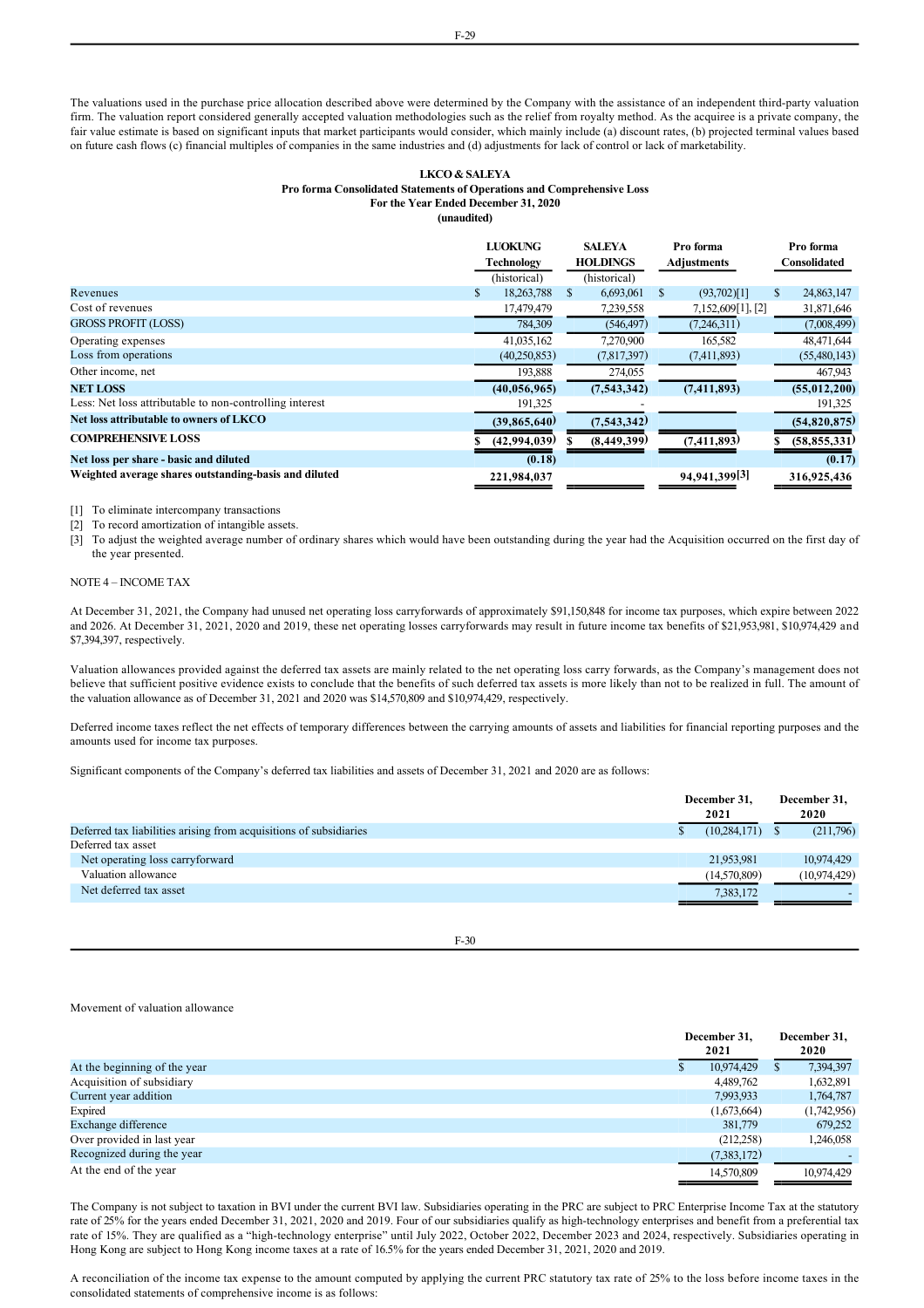|                                                              |  | December 31.<br>2021 |  | December 31.<br>2020 | December 31,<br>2019 |              |  |
|--------------------------------------------------------------|--|----------------------|--|----------------------|----------------------|--------------|--|
| Loss before income taxes                                     |  | (69, 597, 322)       |  | (40,056,965)         |                      | (32,022,203) |  |
| Tax loss at the PRC statutory tax rate of 25%                |  | (9.924, 064)         |  | (9,611,948)          |                      | (7,470,202)  |  |
| Non-deductible items                                         |  | 20,182,632           |  | 7,353,006            |                      | 5,046,957    |  |
| Non-taxable items                                            |  | (18, 168, 778)       |  | (853,004)            |                      | (388, 109)   |  |
| Change in valuation allowance                                |  | 16,013,504           |  | 1,764,787            |                      | 1,281,472    |  |
| Effect of different tax rates in other jurisdictions         |  | 568,584              |  | 178,444              |                      | 526,348      |  |
| Effect of 15% preferential rate for certain PRC subsidiaries |  | (545, 541)           |  | 1,168,715            |                      | 1,003,534    |  |
| Prior year over provision                                    |  |                      |  |                      |                      | 70,992       |  |
| Income tax benefit                                           |  | 8,126,337            |  |                      |                      | 70,992       |  |

# NOTE 5 – ACCOUNTS RECEIVABLE

At December 31, 2021 and 2020, accounts receivable consisted of the following:

|                                            | December 31,   | December 31, |
|--------------------------------------------|----------------|--------------|
|                                            | 2021           | 2020         |
| Accounts receivable                        | 38.138.683     | 26,941,374   |
| Less: allowance for expected credit losses | (24, 335, 316) | (22,960,432) |
|                                            | 13.803.367     | 3.980.942    |

During the years ended December 31, 2021, 2020 and 2019, allowance for expected credit losses amounted to \$235,464, \$7,866,302 and \$12,005,751 respectively and was recorded in general and administrative expenses.

## NOTE 6 – OTHER RECEIVABLES AND PREPAYMENT

At December 31, 2021 and 2020, other receivables and prepayment consisted of the following:

|                                                          | December 31,<br>2021 | December 31,<br>2020 |  |
|----------------------------------------------------------|----------------------|----------------------|--|
| Current                                                  |                      |                      |  |
| Advances to suppliers                                    | \$<br>1,198,006      | \$<br>670,027        |  |
| VAT recoverable (1)                                      | 862,488              | 701,670              |  |
| Advances to business partners                            | 25,537,541           | 7,349,481            |  |
| Others                                                   | 156,846              | 3,309,149            |  |
| Other receivable from investors                          | 5,361,360            |                      |  |
|                                                          | 33,116,241           | 12,030,327           |  |
| Less: allowance for expected credit losses               | (6,664,197)          | (4,033,949)          |  |
|                                                          | 26,452,044           | 7,996,378            |  |
| Non-current                                              |                      |                      |  |
| Loans to employees                                       | 22,104               | 47,196               |  |
| Partial payment for the acquisition of a subsidiary (3)  |                      | 60,248,460           |  |
| Advances to third party business partners <sup>(2)</sup> |                      | 2,498,352            |  |
| Deposit for equity investment $(4)$                      | 6,435,734            | 306,546              |  |
| Loan to minority shareholders $(5)$                      | 7,861,502            | 3,041,037            |  |
| Other                                                    | 458,482              | 493,950              |  |
|                                                          | 14,777,822           | 66,635,541           |  |
| Less: allowance for expected credit losses               | (6,632,163)          | (5,257,121)          |  |
|                                                          | 8,145,659            | 61,378,420           |  |
|                                                          |                      |                      |  |

(1) The balance of advanced VAT represents input VAT available for deducting the amount of VAT paid in the future.

(2) Business partners mostly include suppliers. In 2020, the advance to a third party business partner is unsecured, bears interest at 3% per annum and is repayable in July 2022.

(3) On August 28, 2019, the Company entered into a Share Purchase Agreement, pursuant to which the Company will acquire 100% of the equity interests of Saleya Holdings Limited ("Saleya") from Saleya's shareholders for an aggregate purchase price of approximately \$120 million. As of December 31, 2020, \$35,150,770 of cash payment has been made, 2,708,498 of ordinary shares were issued at USD7.00 per share, amounting to \$18,959,486 and 1,500,310 of series B preferred shares were issued at USD4.09 per share, amounting to \$6,138,204. The acquisition was completed on March 17, 2021.

(4) In 2020, deposit for equity investment represents an investment in Nanjing Antong Meteorological Data Co., Ltd. and Nanjing Weida Electronic Technology Co., Ltd.

In 2021, deposit for equity investment represents an investment in Dinoplus Ai Holdings Limited, PICOAI US INC and Beyond Net Service Limited.

(5) The minority shareholders pledged their shares in LKCO for the interest-free loans which are repayable in 2023.

During the years ended December 31, 2021, 2020 and 2019, allowance for expected credit losses amounted to \$5,013,984, \$9,138,995 and \$312,552, respectively and was recorded in general and administrative expenses.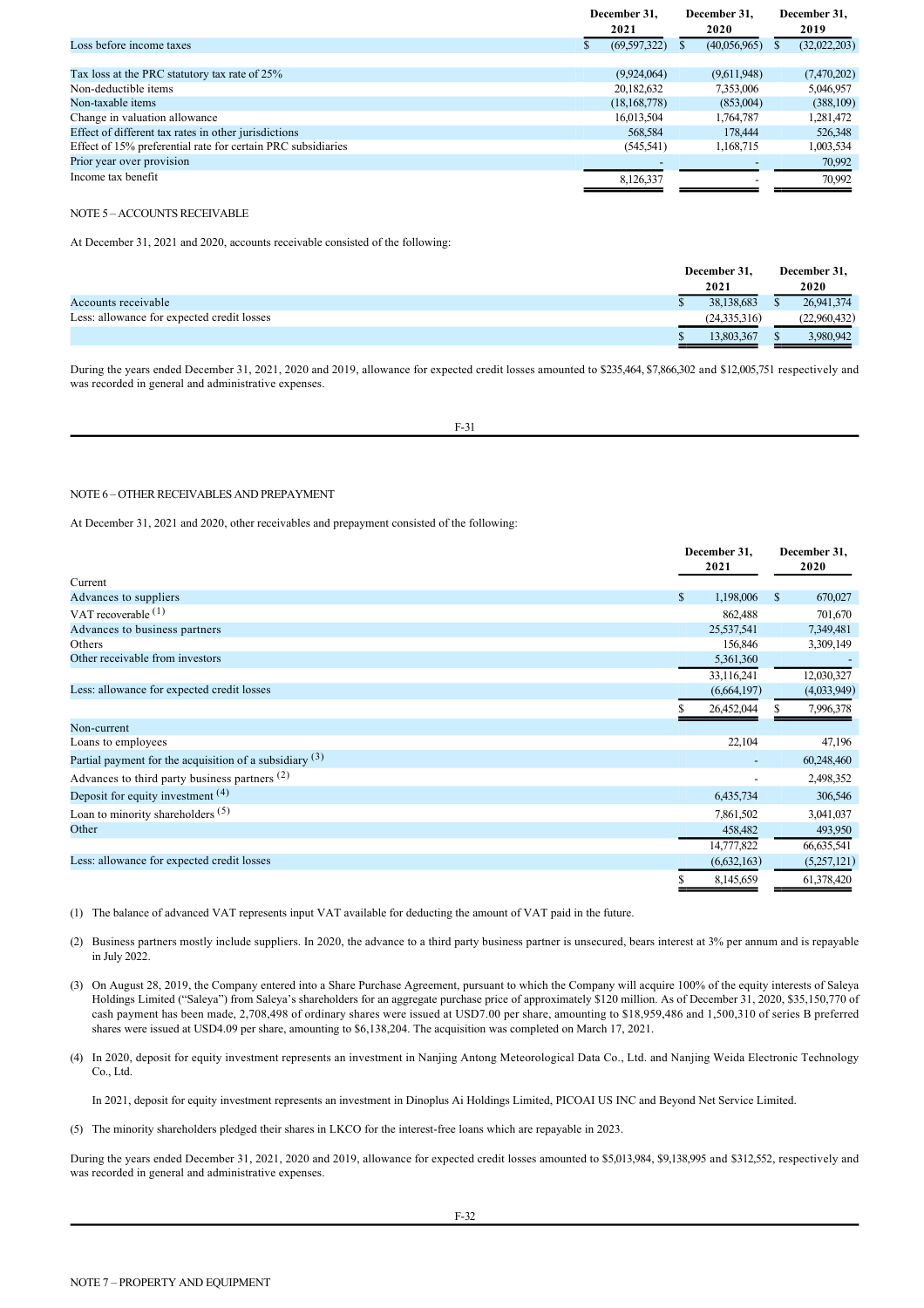At December 31, 2021 and 2020, property and equipment consisted of the following:

|                                               | December 31,       |              | December 31, |  |             |  |      |
|-----------------------------------------------|--------------------|--------------|--------------|--|-------------|--|------|
|                                               | <b>Useful life</b> |              | 2021         |  |             |  | 2020 |
| Wi-Fi equipment                               | 3 Years            | $\mathbf{D}$ | 3,429,541    |  | 6,578,575   |  |      |
| Vehicles                                      | 5 Years            |              | 370,831      |  | 118,030     |  |      |
| Office and other equipment                    | $3 - 5$ Years      |              | 6,471,712    |  | 741,622     |  |      |
|                                               |                    |              | 10,272,084   |  | 7,438,227   |  |      |
| Less: accumulated depreciation and impairment |                    |              | (4,689,604)  |  | (6,923,864) |  |      |
|                                               |                    |              | 5,582,480    |  | 514,363     |  |      |

For the years ended December 31, 2021, 2020 and 2019, depreciation expense amounted to \$756,464, \$140,001 and \$394,907, respectively, of which \$40,485, \$ nil and \$236,214, respectively, was included in cost of revenue, and \$12,735, \$6,360 and \$10,283, respectively, was included in selling and marketing expenses and the remainder was included in general and administrative expense and research and development expenses.

The Company recognized an impairment loss on property and equipment of \$nil, \$ nil and \$95,471 for the years ended December 31, 2021, 2020 and 2019, respectively, for idled Wi-Fi equipment.

# NOTE 8 – INTANGABLE ASSETS, NET

|                              |                | As of December 31, 2021                                      |          |                |    |                                 |  |
|------------------------------|----------------|--------------------------------------------------------------|----------|----------------|----|---------------------------------|--|
|                              | Gross<br>value | Accumulated<br>amortization<br>carrying<br>and<br>impairment |          |                |    | <b>Net</b><br>carrying<br>value |  |
| Software                     |                | 288,964                                                      | $\Delta$ | (210,358)      | Y. | 78,606                          |  |
| Copyright                    |                | 847,181                                                      |          | (84,718)       |    | 762,463                         |  |
| Trademarks                   | 21,256,665     |                                                              |          | (2,832,381)    |    | 18,424,284                      |  |
| <b>Customer Relationship</b> | 1,044,928      |                                                              |          | (78,372)       |    | 966,556                         |  |
| Technology                   | 51,783,276     |                                                              |          | (5,548,208)    |    | 46,235,068                      |  |
| Patents                      | 54,610,445     |                                                              |          | (18, 192, 405) |    | 36,418,040                      |  |
|                              | 129,831,459    |                                                              |          | (26,946,440)   | S. | 102,885,017                     |  |

|            | As of December 31, 2020    |              |                                               |   |                                 |
|------------|----------------------------|--------------|-----------------------------------------------|---|---------------------------------|
|            | Gross<br>carrying<br>value |              | Accumulated<br>amortization<br>and impairment |   | <b>Net</b><br>carrying<br>value |
| Software   | 195,560                    | $\mathbf{D}$ | 195,560                                       | æ |                                 |
| Copyright  | 847,181                    |              | -                                             |   | 847,181                         |
| Trademarks | 1,308,033                  |              | 1,308,033                                     |   |                                 |
| Patents    | 54,598,159                 |              | 12,728,746                                    |   | 41,869,413                      |
|            | 56,948,933                 |              | 14,232,339                                    |   | 42,716,594                      |

F33

Amortization expense of intangible assets was \$12,675,687, \$5,457,136 and \$5,457,414 for the years ended December 31, 2021, 2020 and 2019, respectively.

As of December 31, 2021, future minimum amortization expenses in respect of intangible assets are as follows:

| Year ending December 31, |             |
|--------------------------|-------------|
| 2022                     | 14,985,735  |
| 2023                     | 14,985,735  |
| 2024                     | 14,985,735  |
| 2025                     | 14,985,735  |
| 2026                     | 14,985,735  |
| Thereafter               | 27,956,342  |
|                          | 102,885,017 |

#### NOTE 9 – GOODWILL

In September of 2014, Zhong Chuan Shi Xun acquired a 100% interest in Zhong Chuan Rui You for a consideration of \$7,391,894 (RMB48,000,000). Zhong Chuan Rui You is primarily engaged in Wi-Fi business, deploying Wi-Fi equipment on trains and providing passengers with entertainment and information services on trains. The fair value of the identifiable net assets of Zhong Chuan Rui You was \$151,958 (RMB963,000) and goodwill of \$7,239,936 was recorded.

In August of 2018, LK Technology acquired a 100% interest in Superengine Holding Limited for a consideration of \$60,000,000, which was paid by the issuance of ordinary shares of the Company in an amount equal to the quotient of  $(x)$  the Purchase Price divided by  $(y)$  the average of the closing prices of the Ordinary Shares on the NASDAQ Capital Market over the 12 months period preceding July 31, 2018. Superengine possesses patented technologies in spatialtemporal big data indexing, storage, transmission and visualization that can be used in vector maps, HD intelligent maps, interactive location services, smart cities, intelligent transportation systems, mapping and surveying, remote sensing and monitoring. The fair value of the identifiable net assets of Superengine was \$1,440,349, and an intangible asset of \$54,070,987 and goodwill of \$4,488,664 were recorded. Refer to Note 3 for details.

On December 4, 2020, the Company acquired a 67.36% equity interest in BoBtrain for a consideration of \$2.5 million (RMB16.4 million). BotBrain is primarily engaged in smart learning. The fair value of the identifiable net assets of BotBrain was negative \$607,120 and goodwill of \$3,849,207 was recorded.

On March 17, 2021, the Company completed the acquisition of its 100% equity interest in Saleya for a consideration of (i) a cash amount of \$102 million (RMB666 million), (ii) 9,819,926 LKCO ordinary shares and (iii) 1,500,310 LKCO preferred shares pursuant to a supplemental agreement dated February 24, 2021. The fair value of the identifiable net liabilities of Saleya was \$10,828,009, and an intangible asset of \$72,746,349 and goodwill of \$71,808,110 were recorded. Refer to Note 3 for details.

|                                  | December 31.<br>2021 |  | December 31,<br>2020 |
|----------------------------------|----------------------|--|----------------------|
| Gross carrying value of goodwill |                      |  |                      |
| Zhong Chuan Rui You              | 7,239,936            |  | 7,239,936            |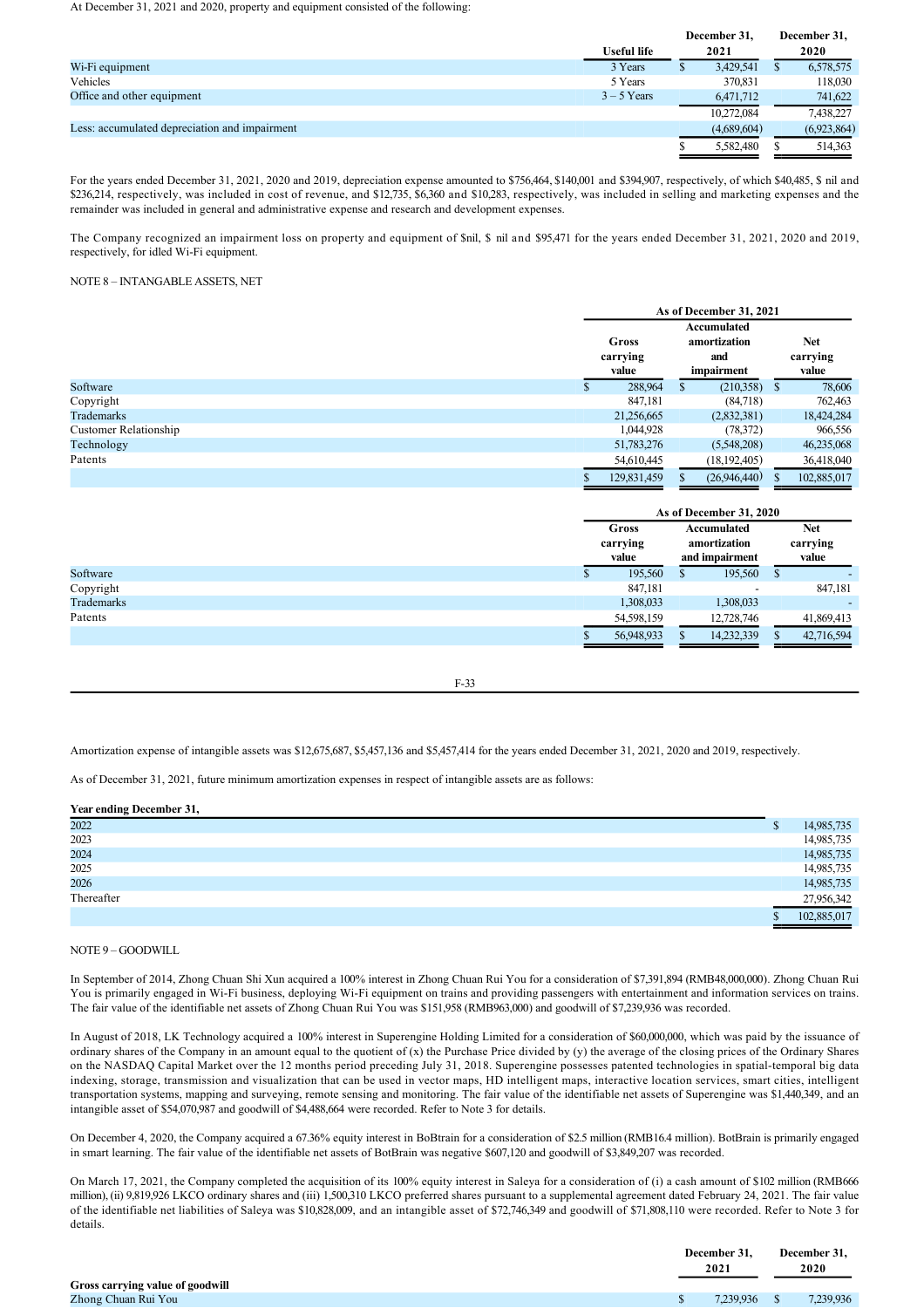| 4,488,664                | 4,488,664                |
|--------------------------|--------------------------|
| 3,849,207                | 3,849,207                |
| 71,808,110               |                          |
|                          |                          |
|                          |                          |
| (3,619,968)              | (3,619,968)              |
| -                        |                          |
| (1,994,986)              | -                        |
| $\overline{\phantom{a}}$ | $\overline{\phantom{a}}$ |
|                          |                          |
|                          |                          |
| 3,619,968                | 3,619,968                |
| 4,488,664                | 4,488,664                |
| 1,854,221                | 3,849,207                |
| 71,808,110               |                          |
| 81,770,963               | 11,957,839               |
|                          |                          |

Our assessment of goodwill for impairment includes various inputs, including forecasted revenue, forecasted operating profits, terminal growth rates, and weightedaverage costs of capital. The projected cash flows used in calculating the fair value of our reporting units, using the income approach, considered historical and estimated future results and general economic and market conditions, as well as the impact of planned business and operational strategies.

| ۰, |  |
|----|--|

As a result of the termination of the Wi-Fi provision for express trains, we determined there was an interim goodwill impairment triggering event as Zhong Chuan Rui You's customer resources are derived from previous business, which caused certain development restrictions. As a result of the identified triggering event, we estimated the fair value of the reporting unis using an income approach based on projected discounted cash flows. Based principally on lower forecasted revenue and operating profits caused by lower demand for our commercial gaming products, we recorded a \$3,619,968 noncash impairment loss during the year ended December 31, 2020.

## NOTE 10 – ACCRUED LIABILITIES AND OTHER PAYABLES

At December 31, 2021 and 2020, accrued liabilities and other payables consisted of the following:

| Current                            | December 31,<br>2021 |   | December 31,<br>2020 |
|------------------------------------|----------------------|---|----------------------|
| Accrued payroll                    | 3,696,307<br>\$      | S | 2,934,875            |
| VAT payable                        | 3,111,259            |   | 1,961,571            |
| Individual tax payable             | 111,147              |   | 260,283              |
| Other loans $(1)$                  | 54,852,359           |   | 40,563,484           |
| Advertising payable <sup>(2)</sup> | 18,530,235           |   | 18,625,480           |
| Other payable                      | 9,056,972            |   | 2,121,391            |
|                                    | 89,358,279           |   | 66,467,084           |

(1) Other loans primarily consist of a loan from Geely Technology which bears interest at 8% per annum and other interest-free loans from third parties for working capital purposes. On November 13, 2019, the Company entered into a Share Subscription Agreement with Geely Technology to issue 21,794,872 preferred shares at a purchase price of \$1.95 per share for an aggregate purchase price of \$42,500,000. Per the terms of the agreement, the Company recognized \$32,910,257 as a loan. The Company received \$21,743,857 as of December 31, 2019 and the remaining amount was received in January 2020. Geely Technology may request repayment after November of 2020, and under such circumstance, the Company shall pay it back in January of 2021. On December 24, 2020, Geely Technology sent a notice of redemption and the loan was reclassified as current as of December 31, 2020. The Company is in negotiation for an extension with Geely Technology.

Pursuant to the Share Subscription Agreement, Geely had the right to require the Company to repurchase all or part of the Preferred Shares in cash at a repurchase price upon the following events: (i) six (6) months after the closing date; (ii) the proposed acquisition of eMapgo Technologies (Beijing) Co., Ltd. was terminated; (iii) the Company breached the Share Subscription Agreement; or (iv) within six (6) months from the closing date provided that the Company had sufficient funds after completing the Proposed Acquisition. The repurchase price per each Preferred Share was the higher of (i) \$1.95 per share; or (ii) the US dollars equivalent to RMB13.7648 per share (the "Repurchase Price"), where the exchange rate was the central parity rate between RMB and USD published by the People's Bank of China the day before Geely issued the repurchase notice, plus an eight percent (8%) annual simple interest rate basis calculated from the date such Purchase Price was fully paid until the date of full payment of the Repurchase Price, which was required to be made in a lump sum on the date of the payment of the Repurchase Price, plus all declared but unpaid dividends with respect to the Preferred Shares. The Company was obligated to pay the corresponding Repurchase Price within sixty (60) days following twelve (12) months after the Purchased Shares were issued. Geely had the right to convert the Preferred Shares into the Company's ordinary shares at the ratio of 1:1 at any time. The repurchase right discussed above did not apply to the ordinary shares so converted.

Pursuant to the Share Subscription Agreement, in addition to the Preferred Shares, the Company issued to Geely a warrant to purchase 10,897,436 ordinary shares (the "Warrant"). Each warrant entitles Geely to purchase one ordinary share at an exercise price (the "Warrant Exercise Price"), equal to one hundred twenty percent (120%) of the Purchase Price of the Preferred Shares (i.e. USD 2.34). After Geely elects to convert the Preferred Shares into ordinary shares, the Company shall have the right to require Geely to exercise the Warrant in the event that the volume weighted average price ("VWAP") for any trailing 20-day period is in excess of one hundred twenty-five percent (125%) of the Warrant Exercise Price (i.e. USD 2.925). Upon receipt of the notice of exercise of the Warrant, Geely shall decide whether to exercise the Warrant in accordance with applicable Chinese governmental regulatory requirements (including but not limited to ODI procedures) and shall promptly notify the Company in writing of the result of such decision. If Geely decides not to exercise the Warrant, the Warrant shall become void.

NOTE 11 – AMOUNTS DUE TO RELATED PARTIES

At December 31, 2021 and 2020, amounts due to related parties consisted of the following:

<sup>(2)</sup> Advertising payable represents the payments owed to the vendors that provide advertising activities for the Company to promote the Luokuang mobile application.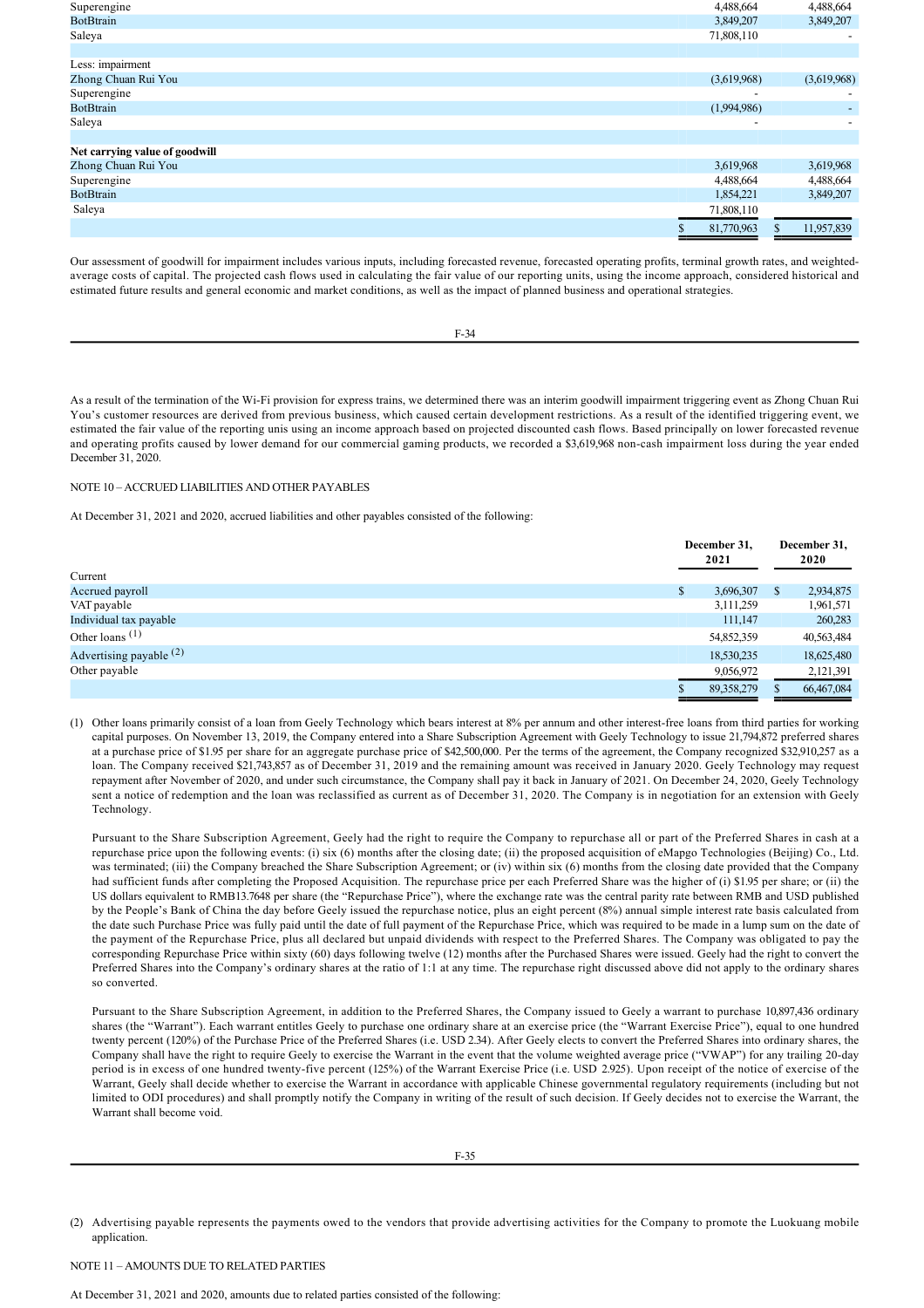| Name of related party                                          |  | December 31,<br>2021     |  |         |  | December 31,<br>2020 |
|----------------------------------------------------------------|--|--------------------------|--|---------|--|----------------------|
| Mr. Song $(1)$                                                 |  | 135,718                  |  | 5,725   |  |                      |
| Vision Capital Profits Limited $(2)$                           |  | $\sim$                   |  | 114,850 |  |                      |
| Beijing Zhongan Huitong Information Technology Co., Ltd. $(3)$ |  | $\overline{\phantom{0}}$ |  | 13,505  |  |                      |
| C Media <sup>(4)</sup>                                         |  | $\overline{\phantom{a}}$ |  | 176,384 |  |                      |

(1) The Company's CEO and Chairman

(2) Vision Capital Profits Limited is controlled by Mr. Song.

(3) Beijing Zhongan Huitong Information Technology Co., Ltd.'s legal representative is Mrs. Song, the spouse of Mr. Song.

(4) C Media is controlled by Mr. Song.

Amounts due to related parties are non-interest bearing, unsecured and payable on demand.

NOTE 12 – OPERATING LEASE

In accordance with ASC 842, the Company measured and recognized a right of use asset of \$4,484,843 and \$369,747 and lease liability of \$4,511,180 and \$336,537, respectively, as of December 31, 2021 and 2020.

The Company entered into operating lease agreements primarily for offices. Certain lease agreements contain an option for the Company to renew a lease for a term of up to five years or an option to terminate a lease early. The Company considers these options in determining the classification and measurement of the leases.

The following table shows the total lease cost and the cash flows arising from the operating leases, and information about weighted-average remaining lease term and weighted-average discount rate.

|                                                                              |    | December 31.<br>2021 |    | December 31.<br>2020 |
|------------------------------------------------------------------------------|----|----------------------|----|----------------------|
| Lease cost                                                                   |    |                      |    |                      |
| Operating lease cost                                                         | S. | 1,227,115            | S. | 453,233              |
| Short term lease                                                             |    | 378,763              |    | 168,091              |
| Total lease cost                                                             |    | 1,605,878            |    | 621,324              |
| Other information                                                            |    |                      |    |                      |
| Cash paid for amounts included in the measurement of lease liabilities       |    |                      |    |                      |
| Operating cash flows from operating leases                                   |    | 1,605,878            |    | 621,324              |
| Right-of-use assets obtained in exchange for new operating lease liabilities |    | Nil                  |    | Nil                  |
| Weighted-average remaining lease term - operating lease                      |    | 32 months            |    | 10 months            |
| Weighted-average discount rate - operating lease                             |    | 6.75%                |    | 6.75%                |

F-36

As of December 31, 2021, future minimum lease payments on operating leases were as follows:

|                                         |   | December 31,<br>2021 |
|-----------------------------------------|---|----------------------|
| Maturity of lease liabilities           |   |                      |
| 2022                                    | S | 2,065,695            |
| 2023                                    |   | 2,018,242            |
| 2024                                    |   | 1,133,015            |
| 2025                                    |   | 71,542               |
| Total minimum lease payments            |   | 5,288,494            |
| Short term lease                        |   | (378, 763)           |
| Imputed interest                        |   | (398, 551)           |
| Present value of minimum lease payments |   | 4,511,180            |
| Less: classified as current liabilities |   | (1,446,823)          |
| Non-current liabilities                 |   | 3,064,357            |

# NOTE 13 – SHARE CAPITAL

On February 4, 2020, the Company issued to the shareholders of Saleya 2,708,498 ordinary shares, par value \$0.01 per share as the sharebased payment for the partial consideration of the acquisition, pursuant to the Share Purchase Agreement (See Note 6).

In June, July and October of 2020, the Company issued 1,190,095 ordinary shares in total for professional fees and stock-based compensation expense of \$469,650 has been recognized based on the trading price on the date the shares were issued.

In September of 2020, the Company issued 787,916 ordinary shares to certain former and current directors as compensation for their services and stockbased compensation expense of \$343,683 has been recognized based on the trading price on the date the shares were issued.

The 2018 Omnibus Equity Plan was established to attract and retain high caliber employees, directors, consultants and independent contractors. It authorizes the issuance of up to 19,931,756 ordinary shares, par value \$0.01 per share of the Company and provides for five types of awards: Options; Stock Appreciation Rights; Restricted Stock; Unrestricted Stock; and Restricted Stock Units. The Plan shall terminate upon the earliest to occur of (i) the tenth (10th) anniversary of the Plan's effective date, or (ii) the date on which all Shares available for issuance under the Plan shall have been issued as fully-vested Shares. Should the Plan terminate on the tenth (10th) anniversary of the Effective Date, then all Awards outstanding at that time shall continue to have force and effect in accordance with the provisions of the applicable Award Agreements. Please refer to the Company's Current Report on Form S-8 filed on April 17, 2020 for details of the 2018 omnibus equity.

On October 6, 2020, the Company issued 8,314,677 ordinary shares to employees for their services under the 2018 omnibus equity plan and stockbased compensation expense of \$3,991,045 has been recognized based on the trading price on the date the shares were issued.

On November 30, 2020, the Company issued 1,789,618 ordinary shares to the shareholders of Botbrain as a part of the consideration of the acquisition (See Note 1).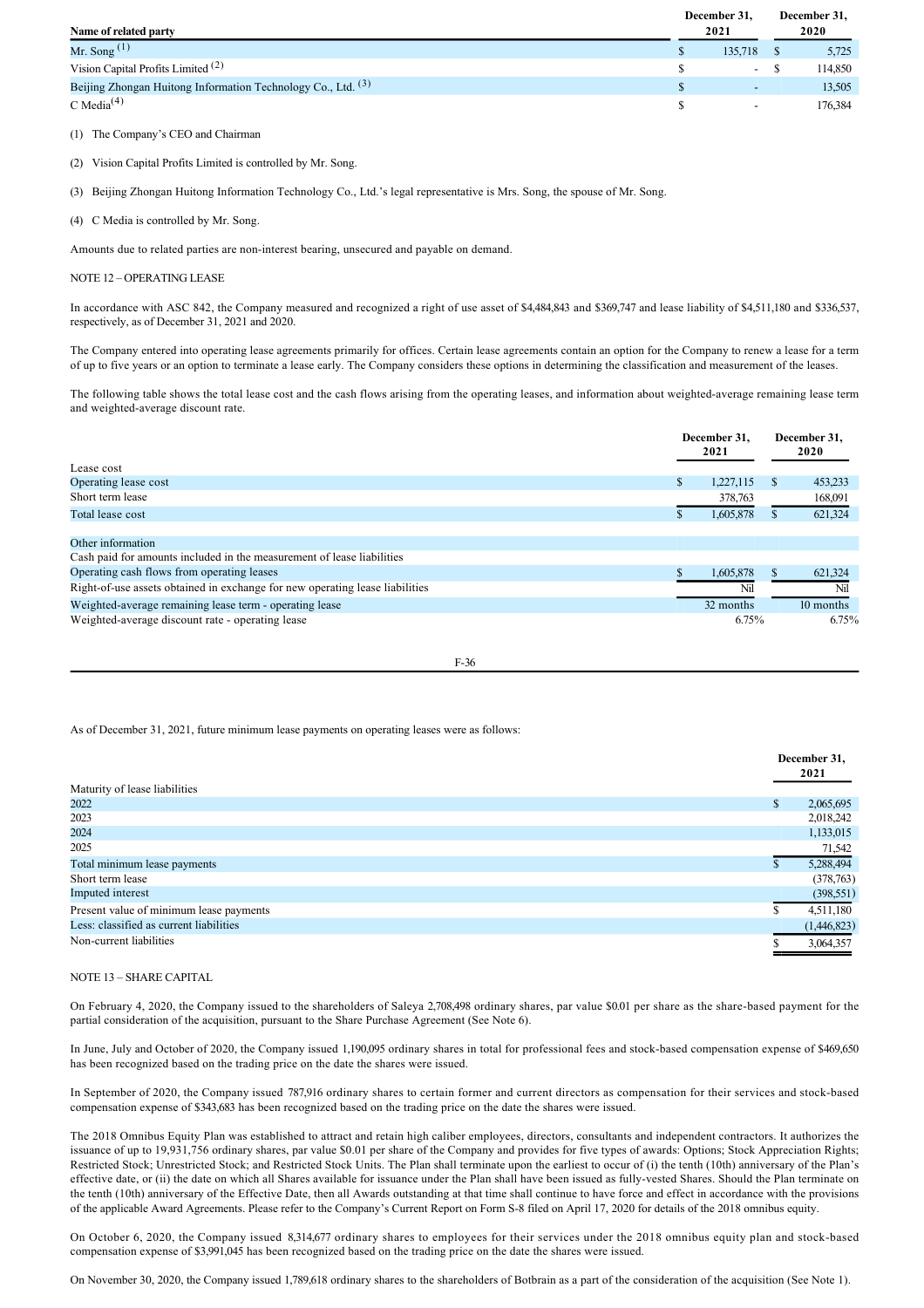During the year 2021, the Company issued 14,521,763 ordinary shares in total for professional fees and development costs of \$16,198,565 has been recognized based on the trading price on the date the shares were issued.

On February 5, 2021, the Company entered into a securities purchase agreement with certain institutional investors for a registered direct offering of \$5.0 million of ordinary shares at a price of \$0.52 per share. On February 10, 2021, the offering was closed and the Company received net proceeds of approximately \$4.4 million. The Company issued a total of 9,615,387 ordinary shares to the institutional investors. As part of the transaction, the Company also issued to the investors warrants for the purchase of up to 4,807,694 ordinary shares at an exercise price of \$0.68 per share for a term of three years from the date of issuance. From February 10 to 16, 2021, the institutional investors purchased 4,805,129 warrants, and the placement agent purchased 480,770 warrants.

On February 11, 2021, the Company entered into another securities purchase agreement with certain institutional investors for a registered direct offering of approximately \$15.0 million of ordinary shares at a price of \$0.888 per share. On February 17, 2021, the offering was closed and the Company received net proceeds of approximately \$17.7 million. The Company issued a total of 16,891,892 ordinary shares to the institutional investors. As part of the transaction, the Company also issued to the investors warrants for the purchase of up to 8,445,946 ordinary shares at an exercise price of \$1.11 per share for a term of three years from the date of issuance. From February 19 to 26, 2021 the institutional investors purchased 8,440,631 warrants.

On February 17, 2021, the Company entered into another securities purchase agreement with certain institutional investors for a registered direct offering of \$100 million of ordinary shares at a price of \$2.08 per share. On February 19, 2021, the offering was closed and the Company received net proceeds of approximately \$92.7 million. The Company issued a total of 48,076,923 ordinary shares to the institutional investors. As part of the transaction, the Company also issued to the investors warrants for the purchase of up to 19,230,768 ordinary shares at an exercise price of \$1.60 per share for a term of three years from the date of issuance.

On September 22, 2021, the Company entered into another securities purchase agreement with certain institutional investors for a registered direct offering of approximately \$32.8 million of ordinary shares at a price of \$1.20 per share. On September 23, 2021, the offering was closed and the Company received net proceeds of approximately \$30.5 million. The Company issued a total of 27,333,300 ordinary shares to the institutional investors. As part of the transaction, the Company also issued to the investors warrants for the purchase of up to 13,666,650 ordinary shares at an exercise price of \$1.60 per share for a term of three years from the date of issuance.

The following summarizes warrants transactions related to registered direct offering in 2021:

|                                           | 2021                     |                          |
|-------------------------------------------|--------------------------|--------------------------|
|                                           |                          | Weighted average         |
|                                           | Warrants                 | exercise price \$        |
| Warrants outstanding at beginning of year | $\overline{\phantom{0}}$ |                          |
| Granted                                   | 46,631,828               | 1.41                     |
| Exercised                                 | 13,726,530               | 0.94                     |
| Forfeited                                 | $\overline{\phantom{0}}$ | $\overline{\phantom{0}}$ |
| Warrants outstanding at end of year       | 32,905,298               | 1.60                     |
|                                           |                          |                          |
| Exercisable at end of year                | 32,905,298               | 1.60                     |

On April 16, 2021, the Company issued 7,111,428 ordinary shares to the shareholders of Saleya as a part of the consideration in connection to the acquisition of 100% equity interest in Saleya pursuant to a supplemental agreement dated February 24, 2021.

In September of 2021, the Company issued 570,001 ordinary shares to certain current directors as compensation for their services and stock-based compensation expense of \$803,701 has been recognized based on the trading price on the date the shares were issued.

In September of 2021, the Company issued 7,925,000 ordinary shares to employees for their services for year 2021 and 2022 under the 2018 omnibus equity plan and stock-based compensation expense of \$4,184,175 was recognized in 2021 and \$5,919,775 will be recognized in 2022 based on the trading price on the date the shares were issued.

F38

As of December 31, 2021 and 2020, we had 385,542,224 and 239,770,000 ordinary shares issued and outstanding.

As of December 31, 2021 and 2020, we had 1,000,000 and 21,794,872 Preferred Shares and Series A Preferred Shares issued and outstanding.

## **Preferred Shares**

Subject to the memorandum and articles of association (and, for greater clarity, without prejudice to any special rights conferred thereby on the holders of any other shares), a Preferred Share of our company confers on the holder:

- (a) the right to 399 votes at a meeting of the members of our company or on any resolution of members;
- (b) the right to an equal share in any distribution paid by our company;
- (c) the right to an equal share in the distribution of the surplus assets of our company on a winding up;
- (d) be freely transferable, in whole or in part, by Mr. Xuesong Song to any third party through one or more Private Transactions (as defined in our articles of association), subject to Applicable Law (as defined in our articles of association); and
- (e) be freely transferable, in whole or in part, by Mr. Xuesong Song to any third party through one or more Public Transactions, subject to Applicable Law and Automatic Conversion (as defined in our articles of association) of such Preferred Share(s) into Ordinary Share(s).

Each Preferred Share shall be automatically converted at any time after issue and without the payment of any additional sum into an equal number of fully paid Ordinary Shares upon the conclusion of any transfer by Mr. Xuesong Song to any third party through one or more Public Transactions (as defined in our articles of association).

### **Series A Preferred Shares**

Subject to the memorandum and articles of association (and, for greater clarity, without prejudice to any special rights conferred thereby on the holders of any other shares), a Series A Preferred Share of the Company confers on the holder: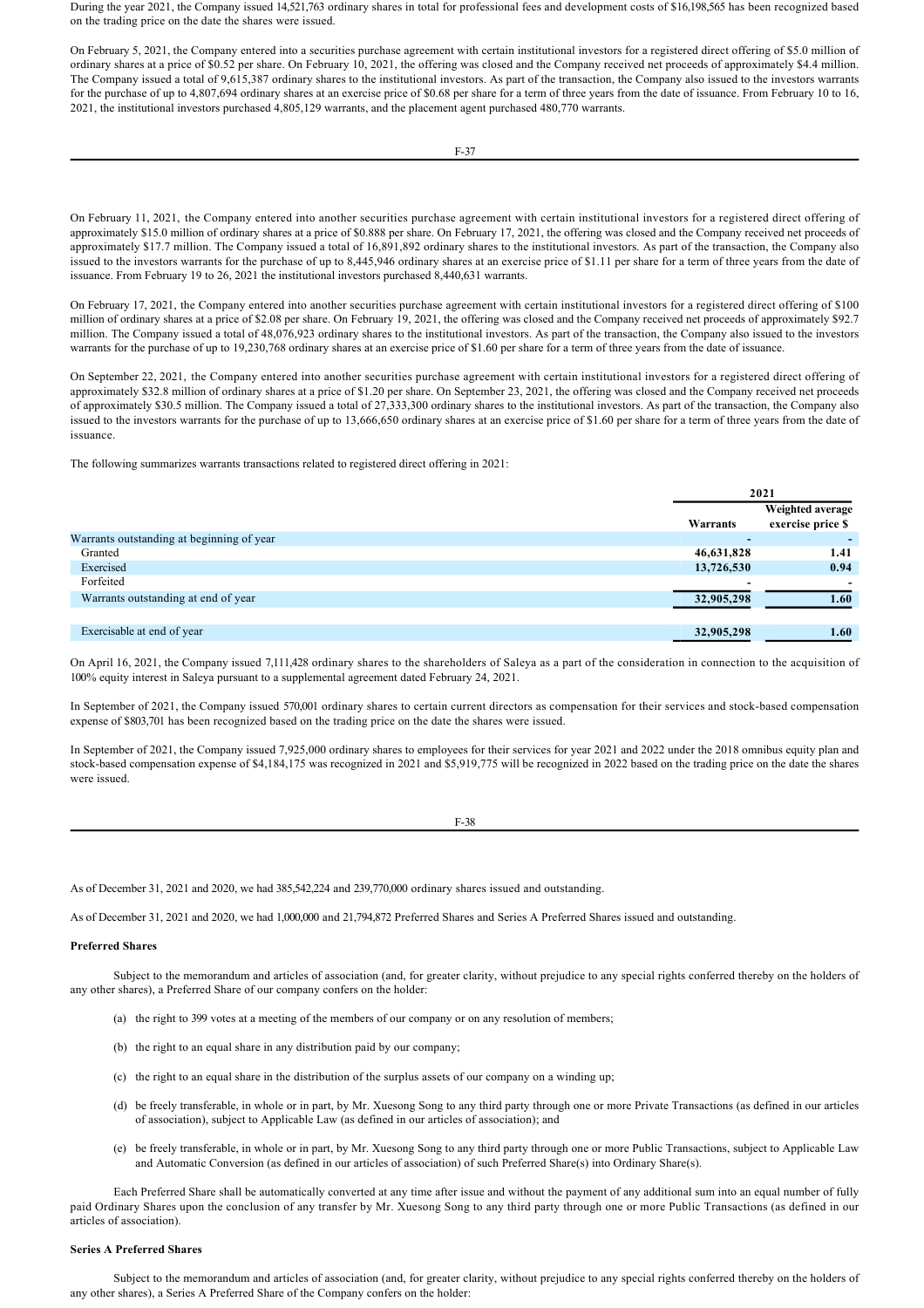(a) no right to vote at a meeting of the members of our company or on any resolution of members;

(b) the right to an equal share in any distribution paid by our company;

(c) the right to an equal share in the distribution of the surplus assets of our company on our liquidation;

(d) the right, at such holder's sole discretion, to convert all or any portion of the holder's Series A Preferred Shares into Ordinary Shares at any time commencing after the date of issue of such Series A Preferred Shares. The conversion rate for the Series A Preferred Shares shall be one (1) Ordinary Share for every one (1) Series A Preferred Share. Before any holder of Series A Preferred Shares shall be entitled to convert the same into Ordinary Shares and to receive certificate(s) for such Ordinary Shares, he shall surrender the certificate(s) for his Series A Preferred Shares at the office of our company and shall give written notice to our company at such office that he elects to convert the same. Our company shall, as soon as practicable thereafter, issue and deliver at such office to such holder of Series A Preferred Shares a certificate(s) for the number of Ordinary Shares to which he shall be entitled. Such conversion shall be deemed to have been made immediately prior to the close of business on the date of such surrender of the certificate(s) for the Series A Preferred Shares to be converted, and the person or persons entitled to receive the Ordinary Shares issuable upon such conversion shall be treated for all purposes as the record holder(s) of such Ordinary Shares on such date. The directors may effect conversion in any matter permitted by law including, without prejudice to the generality of the foregoing, repurchasing or redeeming the relevant Series A Preferred Shares and applying the proceeds towards the issue of the relevant number of new Ordinary Shares. The provisions of clause 8(3)(e) of our memorandum of association shall not apply to the Ordinary Shares so converted; and

F<sub>-39</sub>

(e) the right, at such holder's sole discretion, to require the redemption or repurchase by our company of all or any portion of the holder's Series A Preferred Shares (the "Purchased Shares") in cash at a Repurchase Price defined below upon the following events: (1) six (6) months after the closing date as defined in the share subscription agreement entered into between our company and Geely Technology dated 13 November 2019 (the "Share Subscription Agreement"); (2) the proposed acquisition of eMapgo Technologies (Beijing) Co., Ltd. (the "Proposed Acquisition") by our company is terminated; (3) our company breaches the Share Subscription Agreement; or (4) within six (6) months from the closing date as defined in the Share Subscription Agreement provided that our company has sufficient funds after completing the Proposed Acquisition by our company. The repurchase price for each Series A Preferred Shares shall be the higher of (i) US\$1.95 per share; or (ii) the US dollars equivalent to RMB13.7648 per share (the "Repurchase Price"), where the exchange rate shall be the central parity rate between RMB and USD published by the People's Bank of China the day before Geely Technology issues the repurchase notice, plus an eight percent (8%) annual simple interest rate basis calculated from the date such Repurchase Price was fully paid until the date of full payment of the Repurchase Price, which shall be made in a lump sum on the date of the payment of the Repurchase Price, plus all declared but unpaid dividends with respect to the Series A Preferred Shares. Before any holder of Series A Preferred Shares shall be entitled to require the redemption or repurchase by our company of all or any portion of the holder's Series A Preferred Shares, he shall surrender the certificate(s) for his Series A Preferred Shares at the office of our company and shall give written notice to our company (the "Redemption Notice") at such office that he elects to require the redemption or repurchase by our company of the same. Our company shall pay the corresponding Repurchase Price within sixty (60) days following twelve (12) months after the Purchased Shares are issued.

## NOTE 14 – RETIREMENT AND WELFARE BENEFITS

The Company's full-time employees are entitled to staff welfare benefits including medical care, casualty, housing benefits, education benefits, unemployment insurance and pension benefits through a PRC government-mandated multi-employer defined contribution plan. The Company is required to accrue the employerportion for these benefits based on certain percentages of the employees' salaries. The total provision for such employee benefits is \$3,429,528, \$457,998 and \$734,917 during the years ended December 31, 2021, 2020 and 2019, respectively, of which \$209,120, \$20,545 and \$34,240, respectively, was charged to cost of revenue, \$591,410, \$90,542 and \$228,140, respectively, was charged to selling and marketing expenses, \$456,370, \$83,886 and \$156,129, respectively, was charged to general and administrative expenses and \$2,172,628, \$263,025 and \$316,408, respectively, was charged to research and development expenses. The Group is required to make contributions to the plan out of the amounts accrued for all staff welfare benefits except for education benefits. The PRC government is responsible for the staff welfare benefits including medical care, casualty, housing benefits, unemployment insurance and pension benefits to be paid to these employees.

#### NOTE 15 – STATUTORY RESERVES

As stipulated by the relevant law and regulations in the PRC, the Group's subsidiaries and VIEs in the PRC are required to maintain a non-distributable statutory surplus reserve. Appropriations to the statutory surplus reserve are required to be made at not less than 10% of profit after taxes as reported in the subsidiaries' statutory financial statements prepared under PRC GAAP. Once appropriated, these amounts are not available for future distribution to owners or shareholders. Once the general reserve accumulates to 50% of the subsidiaries' registered capital, the subsidiaries can choose not to provide more reserves. The statutory reserve may be applied against prior year losses, if any, and may be used for general business expansion and production and increase in registered capital of the subsidiaries. The Company allocated \$nil to statutory reserves during the years ended December 31, 2021, 2020 and 2019, respectively. The statutory reserves cannot be transferred to the Company in the form of loans or advances and are not distributable as cash dividends except in the event of liquidation.

## NOTE 16 – COMMITMENTS AND CONTINGENCIES

*Contingencies*

## NOTE 17 – SUBSEQUENT EVENTS

On March 29, 2022, the Company announced the signing of an agreement pursuant to which the Company's operating affiliate, Beijing Zhong Chuan Shi Xun Technology Limited, has agreed to acquire Beijing Hongda Jiutong Technology Development Co., Ltd. The Company expects to close this transaction by the end of the second quarter of 2022. The Company is obliged to issue 6,000,000 shares of its Ordinary Shares and RMB12.2 million, or \$1.9 million, as the consideration.

F40

## EX-8.1 2 f20f2021ex8-1\_luokungtech.htm LIST OF SUBSIDIARIES AND CONSOLIDATED VARIABLE INTEREST ENTITIES

**Exhibit 8.1**

### **List of Subsidiaries of the Company**

|                                                             | Jurisdiction of                   |
|-------------------------------------------------------------|-----------------------------------|
| <b>Name of Entity</b>                                       | <b>Incorporation/Organization</b> |
| LK Technology Ltd.                                          | British Virgin Islands            |
| Dream Beyond Global Limited                                 | British Virgin Islands            |
| Superengine Holding Limited                                 | British Virgin Islands            |
| Saleya Holding Limited                                      | British Virgin Islands            |
| <b>BOTBRAIN AI LIMITED</b>                                  | British Virgin Islands            |
| <b>BOTBRAIN LIMITED</b>                                     | Hong Kong                         |
| <b>MMB</b> Limited                                          | Hong Kong                         |
| Mobile Media (China) Limited                                | Hong Kong                         |
| Beijing Luokuang Spatial-Temporal Data Technology Co., Ltd. | Beijing, PRC                      |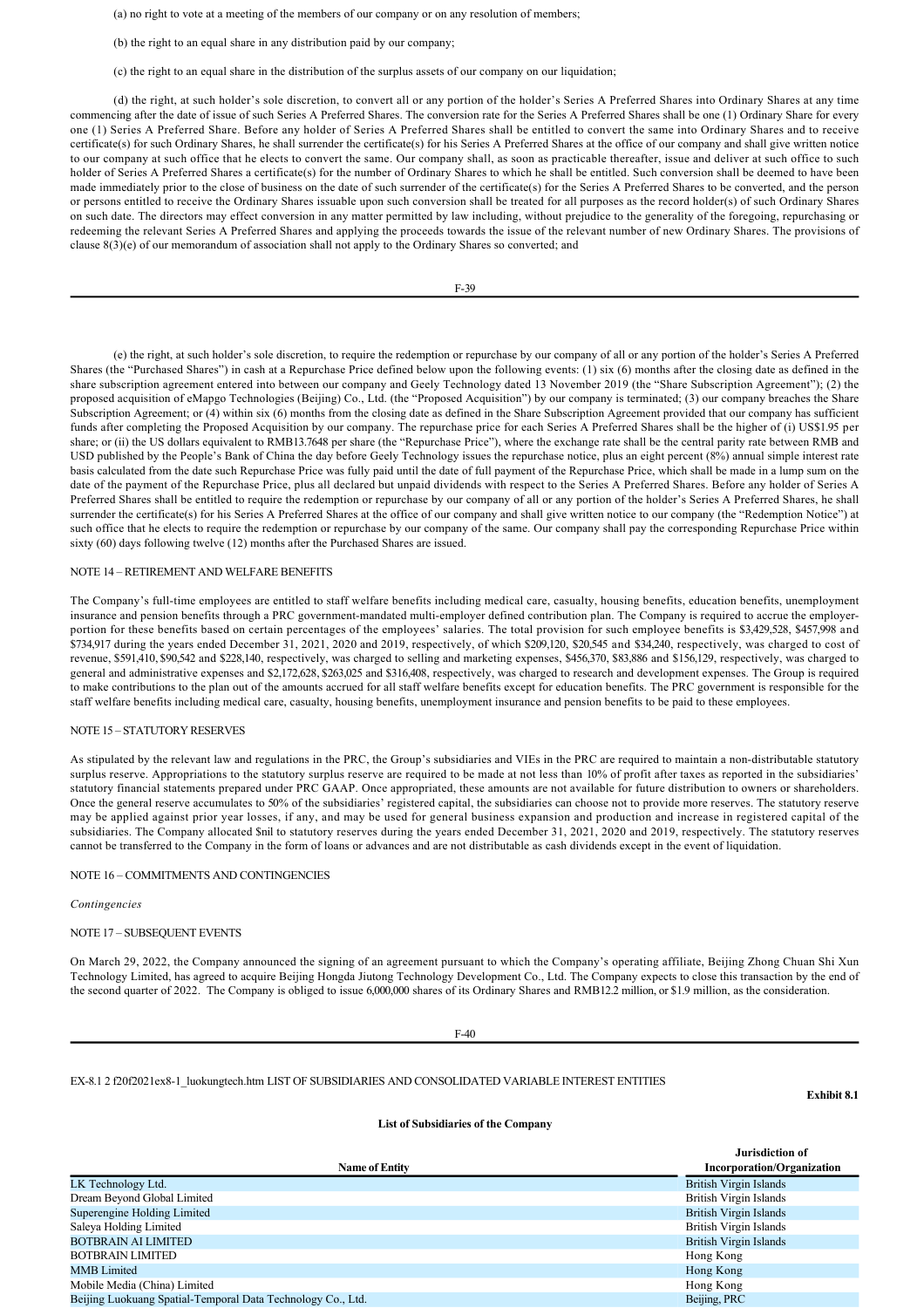| Shenzhen Luokung Technology Co., Ltd.                                                                | Shenzhen, PRC   |
|------------------------------------------------------------------------------------------------------|-----------------|
| Yunnan Luokung Technology Co., Ltd.                                                                  | Yunnan, PRC     |
| DMG Infotech Co., Ltd                                                                                | Beijing, PRC    |
| Beijing BotBrain AI Information Technology Ltd.                                                      | Beijing, PRC    |
| Beijing Zhong Chuan Shi Xun Technology Co., Ltd. (VIE Entity)                                        | Beijing, PRC    |
| Beijing BotBrain AI Technology Co., Ltd. (VIE Entity)                                                | Beijing, PRC    |
| eMapgo Technologies (Beijing) Co., Ltd. (VIE Entity)                                                 | Beijing, PRC    |
| Jiangsu Zhong Chuan Rui You Information and Technology Co., Ltd. (VIE Entity)                        | Jiangsu, PRC    |
| Huoerguosi Luokung Information and Technology Co., Ltd. (VIE Entity)                                 | Huoerguosi, PRC |
| Shenzhen Jiu Zhou Shi Dai Digital and Technology Co., Ltd. (VIE Entity)                              | Shenzhen, PRC   |
| Shanghai PICO AI Technology Co., Ltd. (VIE Entity)                                                   | Shanghai, PRC   |
| Luokung Zhitong Technology Co., Ltd. (VIE Entity)                                                    | Beijing, PRC    |
| Beijing Yuanli Anda Technology Co., Ltd. (VIE Entity)                                                | Beijing, PRC    |
| Beijing Wave Function Culture Development Co., Ltd (VIE Entity)                                      | Beijing, PRC    |
| Yunnan Wave Function Technology Co., Ltd (VIE Entity)                                                | Yunnan, PRC     |
| Nanjing BotBrain AI Technology Co., Ltd. (VIE Entity)                                                | Nanjing, PRC    |
| Beijing GWIN Digital Technology Co., Ltd. (VIE Entity)                                               | Beijing, PRC    |
| Luokung Remote Sensing Technology Co., Ltd. (VIE Entity)                                             | Yunnan, PRC     |
| Superengine Graphics Software Technology Development (Suzhou) Co., Ltd. (Contractual Control Entity) | Suzhou, PRC     |
| Anhui Superengine Intelligent Technology co., Ltd. (Contractual Control Entity)                      | Anhui, PRC      |
| SuperEngine (Hainan) Technology Development Co., Ltd. (Contractual Control Entity)                   | Hainan, PRC     |
| Luokung Datong Data Technology Co., Ltd. (Contractual Control Entity)                                | Beijing, PRC    |

EX-12.1 3 f20f2021ex12-1\_luokungtech.htm CERTIFICATION

**Exhibit 12.1**

### **Certification by the Chief Executive Officer** Pursuant to Section 302 of the Sarbanes-Oxley Act of 2002

I, Xuesong Song, the Chief Executive Officer of Luokung Technology Corp. (the "Company"), certify that:

- 1. I have reviewed this annual report on Form 20-F of the Company;
- 2. Based on my knowledge, this report does not contain any untrue statement of a material fact or omit to state a material fact necessary to make the statements made, in light of the circumstances under which such statements were made, not misleading with respect to the period covered by this report;
- 3. Based on my knowledge, the financial statements, and other financial information included in this report, fairly present in all material respects the financial condition, results of operations and cash flows of the Company as of, and for, the periods presented in this report;
- 4. The Company's other certifying officer and I are responsible for establishing and maintaining disclosure controls and procedures (as defined in Exchange Act Rules 13a-15(e) and 15d-15(e)) and internal control over financial reporting (as defined in Exchange Act Rules 13a-15(f) and 15d-15(f)) for the Company and have:
	- (a) Designed such disclosure controls and procedures, or caused such disclosure controls and procedures to be designed under our supervision, to ensure that material information relating to the Company, including its consolidated subsidiaries, is made known to us by others within those entities, particularly during the period in which this report is being prepared;
	- (b) Designed such internal control over financial reporting, or caused such internal control over financial reporting to be designed under our supervision, to provide reasonable assurance regarding the reliability of financial reporting and the preparation of financial statements for external purposes in accordance with generally accepted accounting principles:
	- (c) Evaluated the effectiveness of the Company's disclosure controls and procedures and presented in this report our conclusions about the effectiveness of the disclosure controls and procedures, as of the end of the period covered by this report based on such evaluation; and
	- (d) Disclosed in this report any change in the Company's internal control over financial reporting that occurred during the period covered by the transition report that has materially affected, or is reasonably likely to materially affect, the Company's internal control over financial reporting; and
- 5. The Company's other certifying officer and I have disclosed, based on our most recent evaluation of internal control over financial reporting, to the Company's auditors and the audit committee of the Company's board of directors (or persons performing the equivalent functions):
	- (a) All significant deficiencies and material weaknesses in the design or operation of internal control over financial reporting which are reasonably likely to adversely affect the Company's ability to record, process, summarize and report financial information; and
	- (b) Any fraud, whether or not material, that involves management or other employees who have a significant role in the Company's internal control over financial reporting.

Date: May 17, 2022

By: /s/ Xuesong Song

Xuesong Song Chief Executive Officer (principal executive officer)

EX12.2 4 f20f2021ex122\_luokungtech.htm CERTIFICATION

**Exhibit 12.2**

## **Certification by the Chief Financial Officer** Pursuant to Section 302 of the Sarbanes-Oxley Act of 2002

I, Jie Yu, the Chief Financial Officer of Luokung Technology Corp. (the "Company"), certify that:

I have reviewed this annual report on Form 20-F of the Company;

2. Based on my knowledge, this report does not contain any untrue statement of a material fact or omit to state a material fact necessary to make the statements made, in light of the circumstances under which such statements were made, not misleading with respect to the period covered by this report;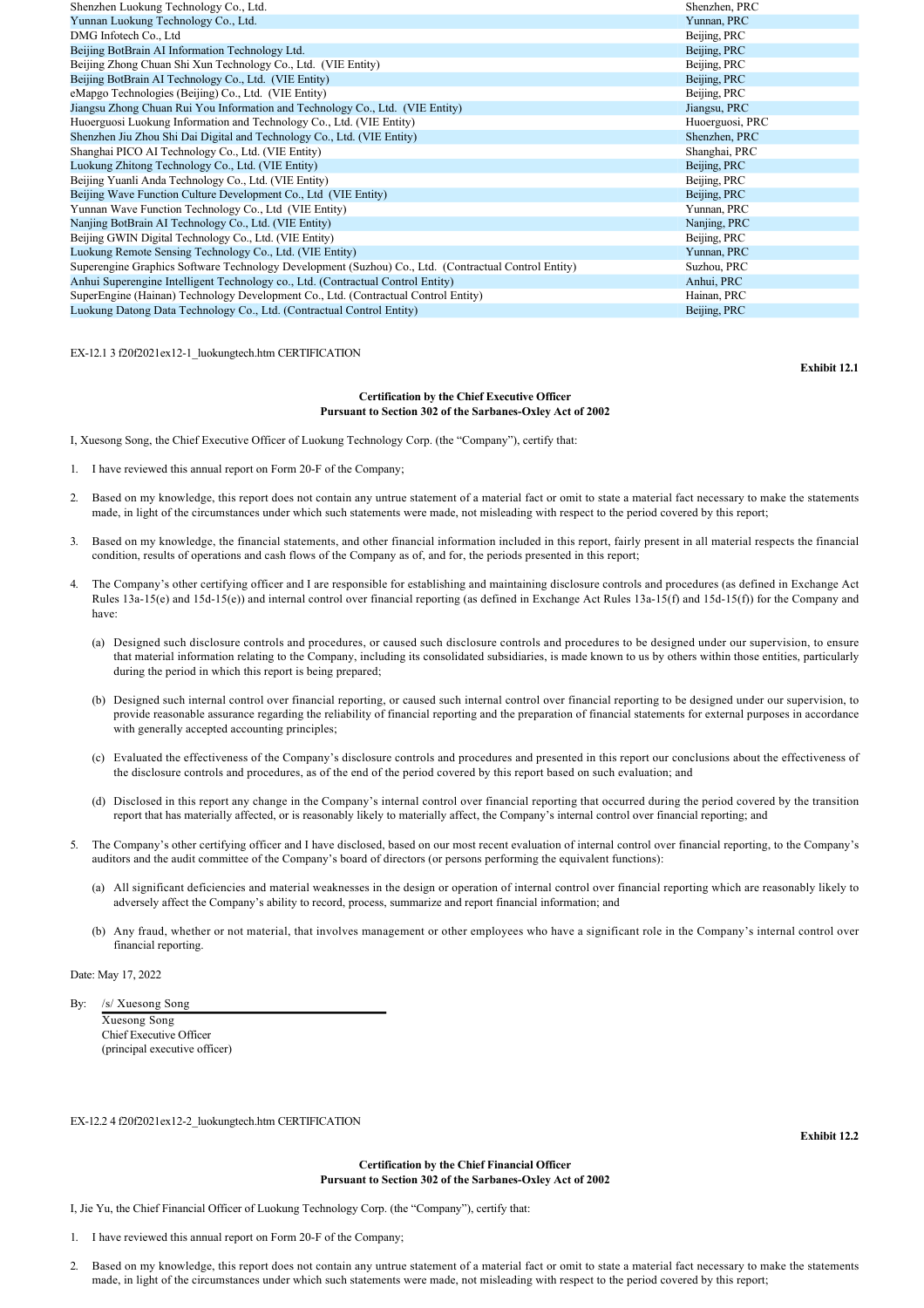- 3. Based on my knowledge, the financial statements, and other financial information included in this report, fairly present in all material respects the financial condition, results of operations and cash flows of the Company as of, and for, the periods presented in this report;
- 4. The Company's other certifying officer and I are responsible for establishing and maintaining disclosure controls and procedures (as defined in Exchange Act Rules  $13a-15(e)$  and  $15d-15(e)$ ) and internal control over financial reporting (as defined in Exchange Act Rules  $13a-15(f)$  and  $15d-15(f)$ ) for the Company and have:
	- (a) Designed such disclosure controls and procedures, or caused such disclosure controls and procedures to be designed under our supervision, to ensure that material information relating to the Company, including its consolidated subsidiaries, is made known to us by others within those entities, particularly during the period in which this report is being prepared;
	- (b) Designed such internal control over financial reporting, or caused such internal control over financial reporting to be designed under our supervision, to provide reasonable assurance regarding the reliability of financial reporting and the preparation of financial statements for external purposes in accordance with generally accepted accounting principles;
	- (c) Evaluated the effectiveness of the Company's disclosure controls and procedures and presented in this report our conclusions about the effectiveness of the disclosure controls and procedures, as of the end of the period covered by this report based on such evaluation; and
	- (d) Disclosed in this report any change in the Company's internal control over financial reporting that occurred during the period covered by the transition report that has materially affected, or is reasonably likely to materially affect, the Company's internal control over financial reporting; and
- 5. The Company's other certifying officer and I have disclosed, based on our most recent evaluation of internal control over financial reporting, to the Company's auditors and the audit committee of the Company's board of directors (or persons performing the equivalent functions):
	- (a) All significant deficiencies and material weaknesses in the design or operation of internal control over financial reporting which are reasonably likely to adversely affect the Company's ability to record, process, summarize and report financial information; and
	- (b) Any fraud, whether or not material, that involves management or other employees who have a significant role in the Company's internal control over financial reporting.

Date: May 17, 2022

By: /s/ Jie Yu

Jie Yu Chief Financial Officer (principal financial officer and principal accounting officer)

EX-13.1 5 f20f2021ex13-1\_luokungtech.htm CERTIFICATION

**Exhibit 13.1**

## **Certification by the Chief Executive Officer** Pursuant to Section 906 of the Sarbanes-Oxley Act of 2002

In connection with the annual report on Form 20F of Luokung Technology Corp. (the "Company") for the year ended December 31, 2021 as filed with the Securities and Exchange Commission on the date hereof (the "Report"), I, Xuesong Song, Chairman and Chief Executive Officer of the Company, certify, pursuant to 18 U.S.C. Section 1350, as adopted pursuant to Section 906 of the Sarbanes-Oxley Act of 2002, that to my knowledge:

(1) The Report fully complies with the requirements of Section 13(a) or 15(d) of the Securities Exchange Act of 1934; and

(2) The information contained in the Report fairly presents, in all material respects, the financial condition and results of operations of the Company.

Date: May 17, 2022

By: /s/ Xuesong Song Xuesong Song Chief Executive Officer (principal executive officer)

EX-13.2 6 f20f2021ex13-2\_luokungtech.htm CERTIFICATION

**Exhibit 13.2**

## **Certification by the Chief Financial Officer** Pursuant to Section 906 of the Sarbanes-Oxley Act of 2002

In connection with the annual report on Form 20F of Luokung Technology Corp. (the "Company") for the year ended December 31, 2021 as filed with the Securities and Exchange Commission on the date hereof (the "Report"), I, Jie Yu, Chief Financial Officer of the Company, certify, pursuant to 18 U.S.C. Section 1350, as adopted pursuant to Section 906 of the Sarbanes-Oxley Act of 2002, that to my knowledge:

(1) The Report fully complies with the requirements of Section 13(a) or 15(d) of the Securities Exchange Act of 1934; and

(2) The information contained in the Report fairly presents, in all material respects, the financial condition and results of operations of the Company.

Date: May 17, 2022

By: /s/ Jie Yu

Jie Yu Chief Financial Officer (principal financial officer and principal accounting officer)

EX15.1 7 f20f2021ex151\_luokungtech.htm CONSENT OF MSPC

**Exhibit 15.1**

## **CONSENT OF INDEPENDENT REGISTERED PUBLIC ACCOUNTING FIRM**

We consent to the incorporation by reference in Registration Statements on Form F-3 (File Nos.: 333-231127, 333-233108 and 333-258976) and Registration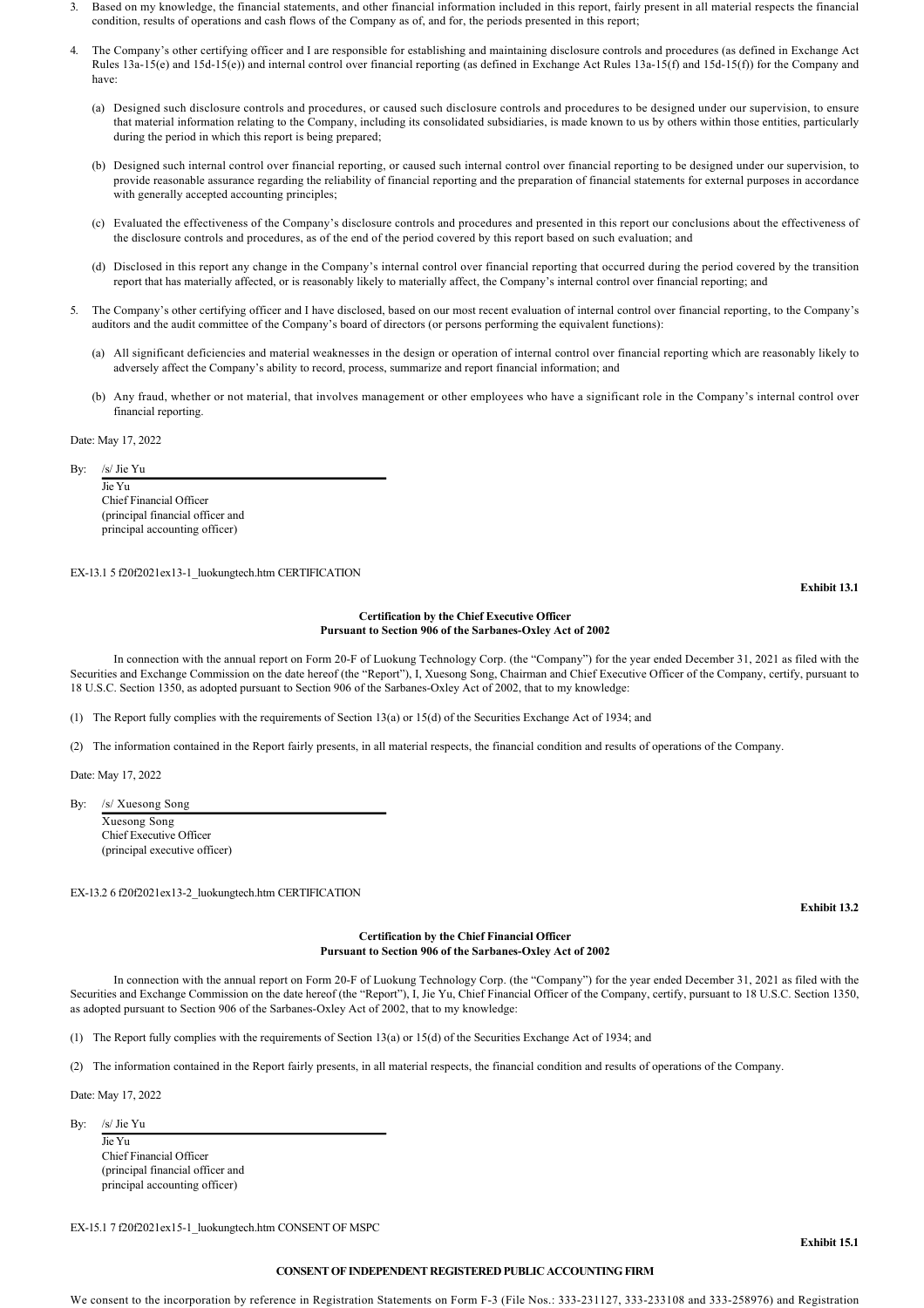Statements on Form S8 (File Nos.: 333225825 and 333237739) of our reports dated May 17, 2022 relating to the consolidated financial statements and the internal control over finanical reporting of Luokung Technology Corp. and subsidiaries as of December 31, 2021 and for the year ended December 31, 2021 appearing in this Annual Report on Form 20F of Luokung Technology Corp. for the year ended December 31, 2021.

/s/ MSPC

MSPC Certified Public Accountants and Advisors, A Professional Corporation May 17, 2022

# EX-15.2 8 f20f2021ex15-2 luokungtech.htm CONSENT OF MOORE STEPHENS CPA LIMITED

Your Ref:

Our Ref: 126341/2022/GEN/ATGCO00F

May 17, 2022

The Board of Directors Luokung Technology Corp. B9-8, Block B, SOHO phase II No. 9 Guanghua Road Chaoyang District Beijing People's Republic of China

## **Consent of Independent Registered Public Accounting Firm**

We consent to the incorporation by reference in Registration Statements on Form F-3 (File Nos.: 333-231127, 333-233108 and 333-258976) and Registration Statements on Form S-8 (File Nos.: 333-225825 and 333-237739) of our report dated May 14, 2021 relating to the consolidated financial statements of Luokung Technology Corp. and subsidiaries as of December 31, 2020 and for the years ended December 31, 2020 and 2019 appearing in this Annual Report on Form 20F of Luokung Technology Corp. for the year ended December 31, 2021.

/s/ Moore Stephens CPA Limited

Certified Public Accountants Hong Kong May 17, 2022



**Exhibit 15.2**